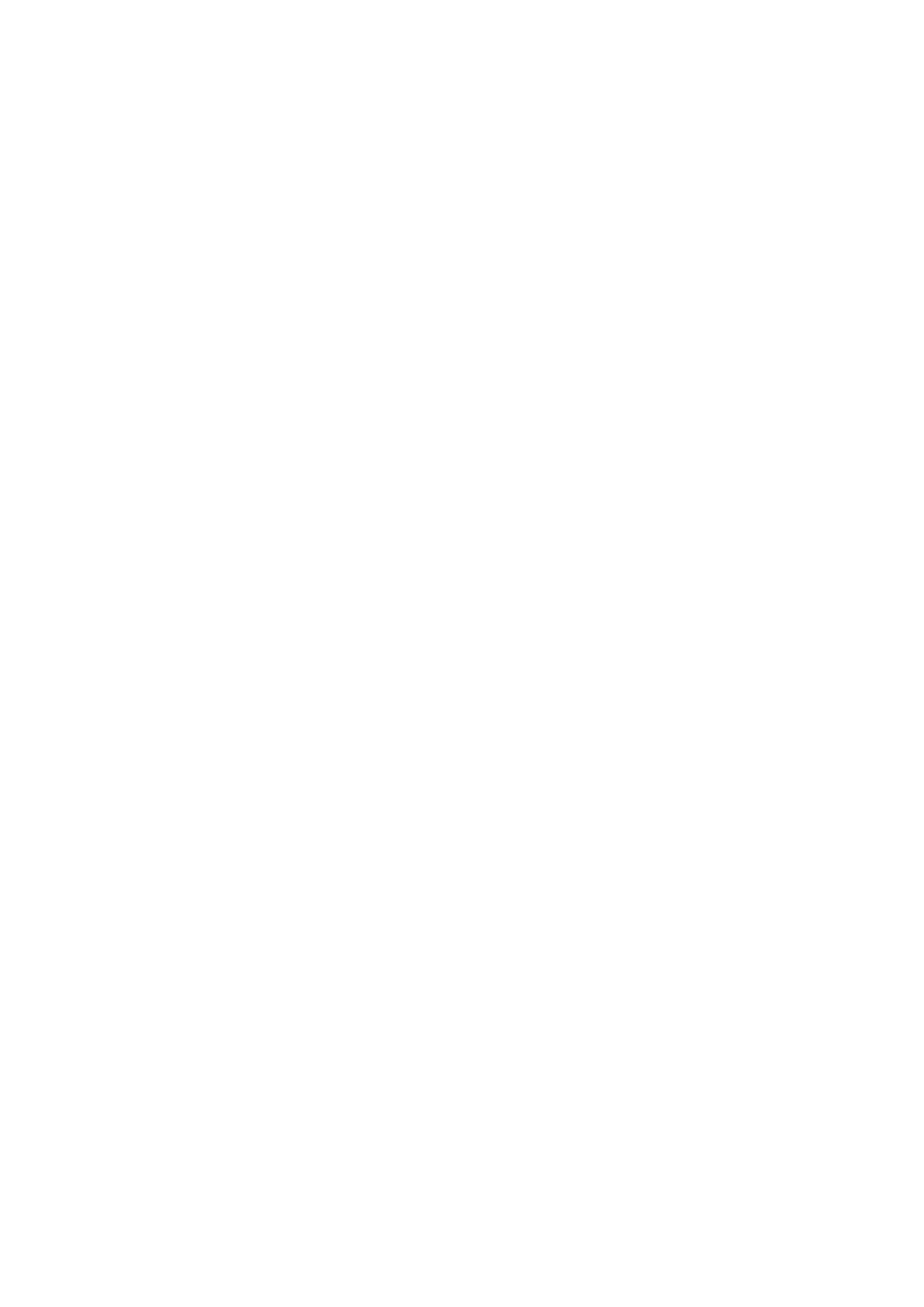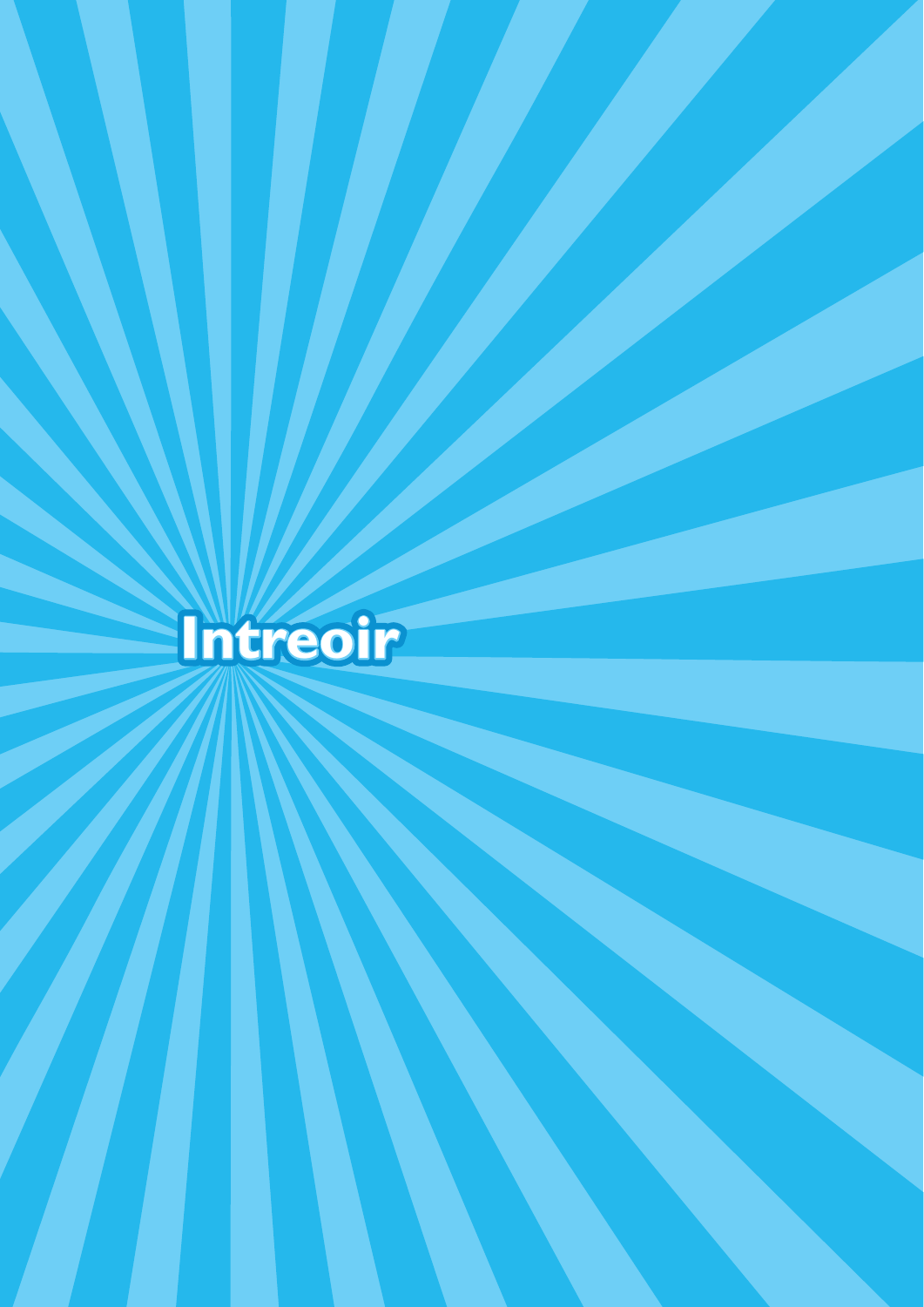# Réamhrá le CCEA

Tacaíonn na gníomhaíochtaí san acmhainn seo le Banda 3 den Chlár Luathléitheoireachta. Is toradh ar chomhfhiontar í idir trí sholáthraí acmhainní don earnáil Ghaelscolaíochta thuaidh agus theas, mar atá an Chomhairle Curaclaim, Scrúdúcháin & Measúnaithe (CCEA), Béal Feirste, an tÁisaonad, Coláiste Ollscoile Naomh Muire, Béal Feirste agus an Chomhairle um Oideachas Gaeltachta & Gaelscolaíochta (COGG), Baile Átha Cliath. Is acmhainn ar leith í a thacaíonn leis an Chlár Luathléitheoireachta, CLEITE. Is clár leabhar é CLEITE atá déanta ag an Áisaonad le maoiniú agus tacaíocht ó COGG. Tá na gníomhaíochtaí tacaíochta seo anois á soláthar ag CCEA mar chuid dá clár tacaíochta féin don earnáil ó thuaidh.

Sa dóigh gur féidir an acmhainn seo a úsáid ar bhonn uile-oileáin, aontaíodh ar an fhoclóir atá i mBanda 3 roimh ré idir COGG agus an tÁisaonad agus lean CCEA de sin. Rinneadh iarracht mórcheisteanna canúna a laghdú oiread agus ab fhéidir. Tá gníomhaíochtaí comhroghnacha ar fáil anseo le freastal ar éagsúlachtaí canúna.

Tá Gníomhaíochtaí Bhanda 3 ar fáil go leictreonach ar shuíomh gréasáin Churaclam Thuaisceart Éireann www.nicurriculum.org.uk nó trí www.ccea.org.uk. Is féidir le múinteoirí agus le tuismitheoirí araon na háiseanna éagsúla a bhreathnú nó a íoslódáil. Tá deis ag tuismitheoirí, mar sin, bheith páirteach i bhfoghlaim a gcuid páistí agus an acmhainn seo ar fáil ar líne dóibh, ach sin a dhéanamh i gcomhar leis an mhúinteoir.

Arna dhearadh agus arna tháirgeadh ag CCEA. Tá CCEA fíorbhuíoch den Áisaonad as cead a fháil ábhar na ngníomhaíochtaí seo a fhoilsiú.

Gach ceart ar cosaint. Ní féidir cuid ar bith den acmhainn seo a athfhoilsiú i gcruth ar bith ná ar dhóigh ar bith gan cead a fháil roimh ré ó CCEA agus ón Áisaonad.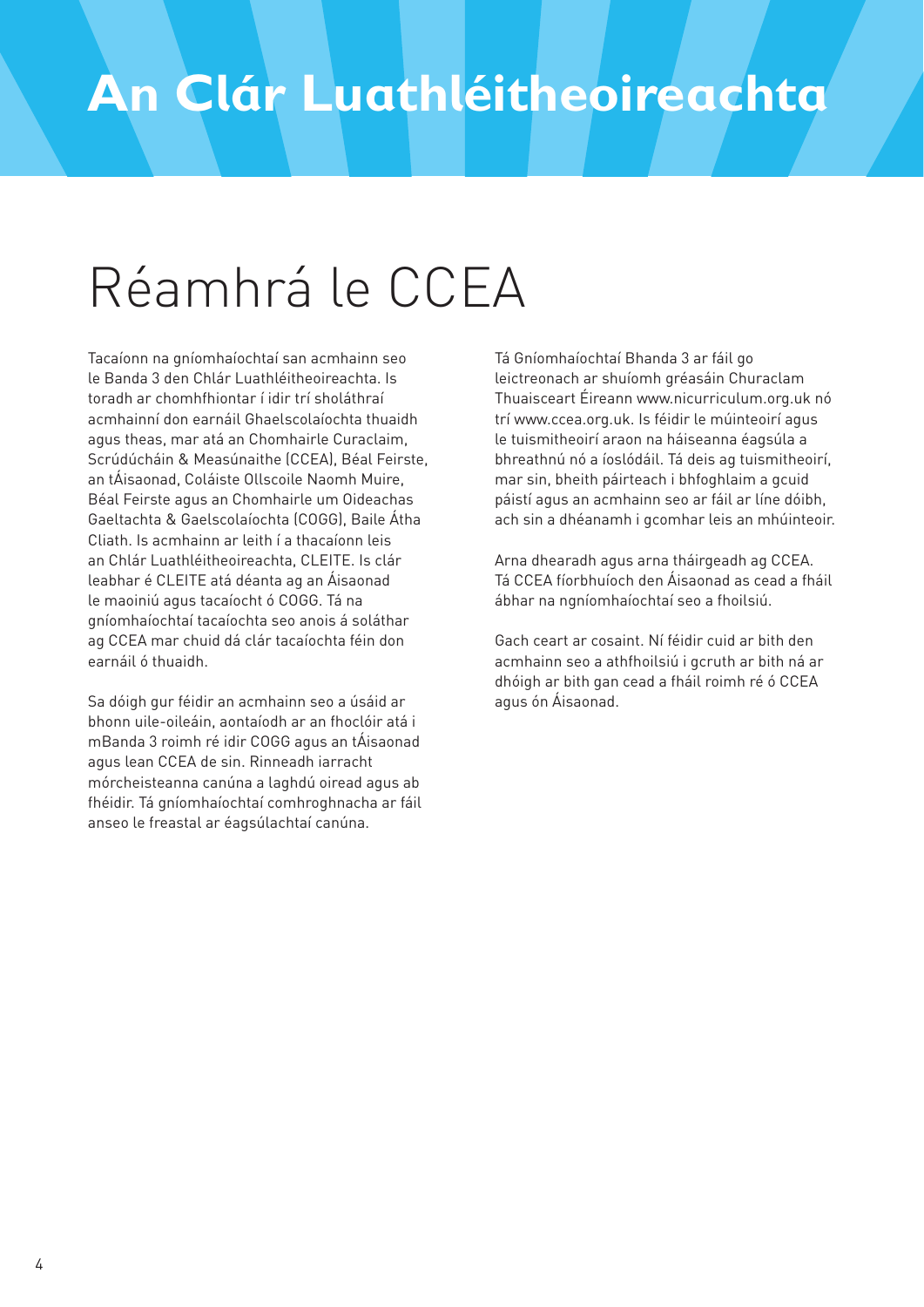# Intreoir leis an Áisaonad

#### **Foghlaim na Léitheoireachta**

Is é seo an tríú Banda sa chlár léitheoireachta Cleite. Is clár é seo atá scríofa don chóras tumoideachais i nGaelscoileanna agus i scoileanna Gaeltachta. Mar a bhí amhlaidh i mBanda 1 agus 2, tá 60 leabhar ann, idir fhicsean agus neamhfhicsean agus an sprioc ann go mbeidh taithí leathan léitheoireachta ag luathléitheoirí.

Le léamh go líofa, ní mór scileanna éagsúla a chomhordú. Tá an cleachtadh agus an daingniú ríthábhachtach agus leis sin a dhéanamh, tá réimse leathan leabhar de dhíth. Rinneadh iarracht sa chlár seo, mar sin, aghaidh a thabhairt ar na straitéisí éagsúla léitheoireachta atá de dhíth ar an túsléitheoir agus go leor ábhar léitheoireachta a sholáthar ansin leis na scileanna ar fad a dhaingniú.

Sa Bhanda seo, tógtar ar na scileanna ar tosaíodh orthu sa dá Bhanda roimhe seo trí athrá agus athchleachtadh, agus cuirtear leo.

#### **Stair an Chláir**

Mar chuid d'obair reatha an Áisaonaid, cuirtear ceistneoir chuig Gaelscoileanna ar bhonn rialta agus is ón aiseolas a bhailítear ó na ceistneoirí seo, chomh maith le hobair le fócasghrúpaí a bhaineann leis na bliainghrúpaí éagsúla, a shocraítear clár oibre an Áisaonaid. Is é a iarradh ar an Áisaonad mar sin, díriú ar thús na léitheoireachta sa Ghaelscolaíocht. Is tosaíocht é seo a shainaithin an earnáil féin.

An chéad chéim a bhí ann ná amharc ar an soláthar a bhí ann agus na bearnaí a aimsiú sa ghné seo den léitheoireacht. Aithníodh nach raibh leabhair ann a dhírigh ar thús na léitheoireachta ina raibh athrá ar spriocfhocail áirithe agus ar spriocfhrásaí áirithe, chomh maith le focail fuaime agus focail suime a bheith á láimhseáil go comhthreomhar.

Shocraigh an tÁisaonad múinteoirí na Bonnchéime a thabhairt le chéile le barúlacha a bhailiú agus le moltaí a fháil ar an chur chuige is éifeachtaí leis an sprioc seo a chomhlíonadh. Bhí níos mó ná fiche scoil páirteach sa lá plé seo chomh maith le léachtóirí ó Choláiste Ollscoile Naomh Muire, comhairleoirí ó na Boird Oideachais agus Comhairle na Gaelscolaíochta. Bailíodh eolas an lá sin agus cuireadh ainmneacha chun tosaigh don mheitheal a chuirfeadh tús leis an tionscadal. Chomh maith leis sin, cuireadh ceistneoir chuig scoileanna maidir le mórcheisteanna a tháinig aníos sa phlé agus tháinig freagraí agus moltaí ó chóir a bheith gach scoil san earnáil.

Mothaíodh go raibh ganntanas de leabhair tharraingteacha ann a bhain le ficsean agus neamhfhicsean ag leibhéal an-simplí. Bhí rún againn oiread leabhar ag an leibhéal seo a chur ar fáil agus a thiocfadh linn, le cleachtadh a thabhairt do na túsléitheoirí. Mhol muid clár gasta ach le rogha leathan a dhéanfadh bliainghrúpa nó dhó, ag brath ar chumas na bpáistí. Ba mhian linn clár a d'ullmhódh páistí do gach leabhar a chuirfí rompu sna blianta ina dhiaidh sin. Má thugtar scileanna díchódaithe agus scileanna tuisceana in éineacht lena chéile, déanfar léitheoirí neamhspleácha de pháistí.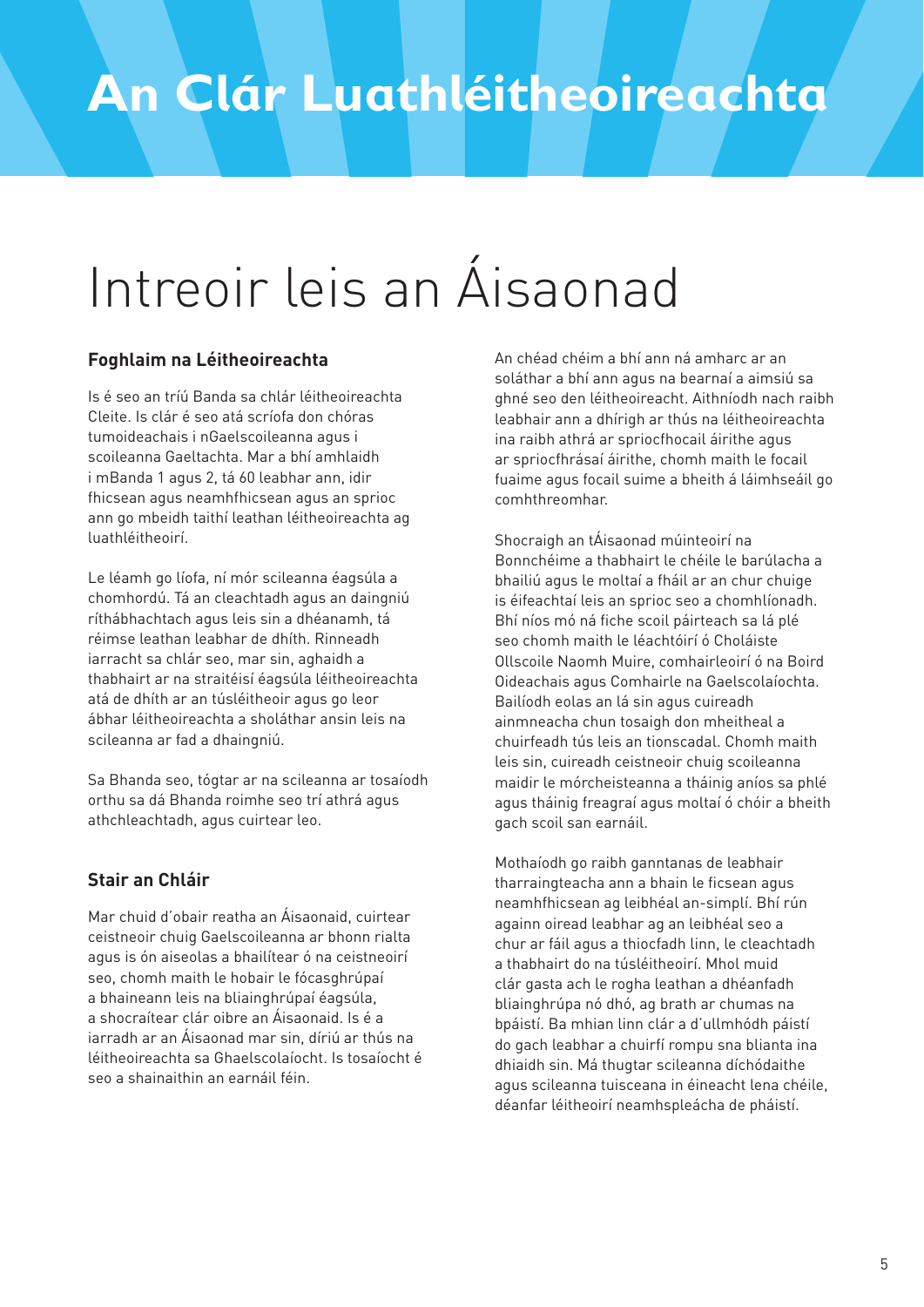#### **Cleite, An Clár Luathléitheoireachta**

Sraith leabhar do luathbhlianta an tumoideachais atá ann do Ghaelscoileanna agus do scoileanna Gaeltachta. Tuigtear go mbeidh dúshraith ag na páistí sa léitheoireacht chomhpháirteach, sa léitheoireacht mhúnlaithe agus sa léitheoireacht faoi threoir, roimh thosú agus go comhthreomhar le húsáid na leabhar seo. Sa chóras tumoideachais, bíonn páistí tumtha sa sprioctheanga, an Ghaeilge, roimh thosú ar an léitheoireacht leis an teanga labhartha a fhorbairt, agus déantar cuid mhaith de seo le leabhair mhóra agus téacsanna agus leabhair eile. Ba cheart go mbeadh tuiscint ag páistí ar struchtúr téacsanna, teanga leabhar agus cuspóir na léitheoireachta (ciall a bhaint as prionta) roimh thosú ar na leabhair seo. Ba cheart, fosta, fiosracht a chothú i dtaobh focal, a gcuid fuaimeanna agus patrún agus an dóigh a bhfuil focail déanta mar dhúshraith. *(Reading, Language and Literacy in the Foundation Stage, Curaclam Thuaisceart Éireann, CCEA).*

Cuireann an 60 leabhar sa Bhanda seo leis na scileanna ar tosaíodh orthu i mBanda 1 agus 2. Ba cheart, mar sin, Banda 1 agus 2 a léamh roimh thosú ar Bhanda 3. Is clár leanúnach é seo agus tógtar ar na scileanna léitheoireachta ar an dóigh seo.

Is sraith í seo, fosta, atá dírithe ar pháistí sa chóras tumoideachais agus ba cheart go mbeadh dúshraith mhaith theanga acu roimh thosú ar an léitheoireacht neamhspleách. Tá an tuiscint an-tábhachtach sa léitheoireacht agus ní fiú scileanna ná straitéisí díchódaithe nó aitheanta focal a chothú sna páistí mura dtuigeann siad ciall na bhfocal seo. Cuimhnigh, mar sin, gur gné an-tábhachtach de na critéir a bhaineann le páistí a bheith réidh don léitheoireacht é sealbhú na Gaeilge.

Rinneadh go leor staidéir ar chur chuige na léitheoireachta, go háirithe sa dara teanga, mar chuid den tionscadal seo, agus roghnaíodh an cur chuige is fearr, dar linn, leis an sprioc a bhaint amach. Is é sin léitheoirí neamhspleácha a chruthú a bheas ábalta a gcuid scileanna

léitheoireachta a úsáid sna réimsí foghlama ar fad. Ba mhaith linn grá a chothú sna páistí do léitheoireacht na Gaeilge agus is chuige sin a raibh sé d'aidhm againn leabhair shuimiúla spreagúla a dhéanamh a mbeadh fonn ar pháistí iad a léamh.

#### **Banda 3, an Banda Buí – 60 leabhar**

Socraíodh, mar threoir, go leanfaí moltaí *Book Bands for Guided Reading (UK Reading Recovery National Network, 2007)*. Faoi Bhanda 3 moltar go mbeidh páistí ag leanúint téacs leis na súile den chuid is mó, go n-aithneoidh siad an phoncaíocht sa léitheoireacht, go n-aithneoidh siad focail agus fuaimeanna agus go mbeidh siad ábalta tabhairt faoi fhocail nua i dtéacs trí straitéisí éagsúla a úsáid. Ach, ar a bharr sin, éisteadh le barúlacha na múinteoirí ar an ghrúpa a bhfuil taithí fhada acu ar theagasc na léitheoireachta sna luathbhlianta agus sa chóras tumoideachais Ghaelscolaíochta. Sa Bhanda seo, mar sin, tá frásaí agus foclóir athráite ach tá athruithe sna struchtúir abairte. Tá scéalta ann ina bhfuil tús, lár agus deireadh agus eachtraí a bhaineann le taithí na bpáistí.

Tá 60 leabhar i mBanda 3, agus rinneadh trí chuid de, 3(a), 3(b) agus 3(c), mar a rinneadh sa dá Bhanda roimhe seo. Tá trí go cúig líne téacs sna leabhair in 3(a). Faoi 3(c) tá níos mó téacs ann, cúig nó sé líne. Tá líon focal le feiceáil sna nótaí, rud a chuideoidh le measúnú. Tá suas le 150 focal i mBanda 3(a), tá idir 150 agus 170 focal i mBanda 3(b) agus tá idir 170 agus 200 focal i mBanda 3(c). Tá cúpla leabhar i mBanda 3(c) a théann thar 200 focal ach is leabhair iad ina bhfuil cuid mhór athrá. Tá struchtúr scéil ann ina bhfuil tús, lár agus deireadh go minic nó leabhair eolais nach bhfuil athrá iontu an oiread céanna maidir le habairtí. Tá na leabhair seo níos deacra a thuar agus caithfidh an léitheoir na scileanna éagsúla léitheoireachta a úsáid lena léamh. Sin ráite, tá na focail ar fad a clúdaíodh i mBanda 1 agus 2 athráite iontu i gcomhthéacsanna éagsúla agus tá na focail chéanna athráite trí Bhanda 3 leis an fhoclóir radhairc a dhaingniú.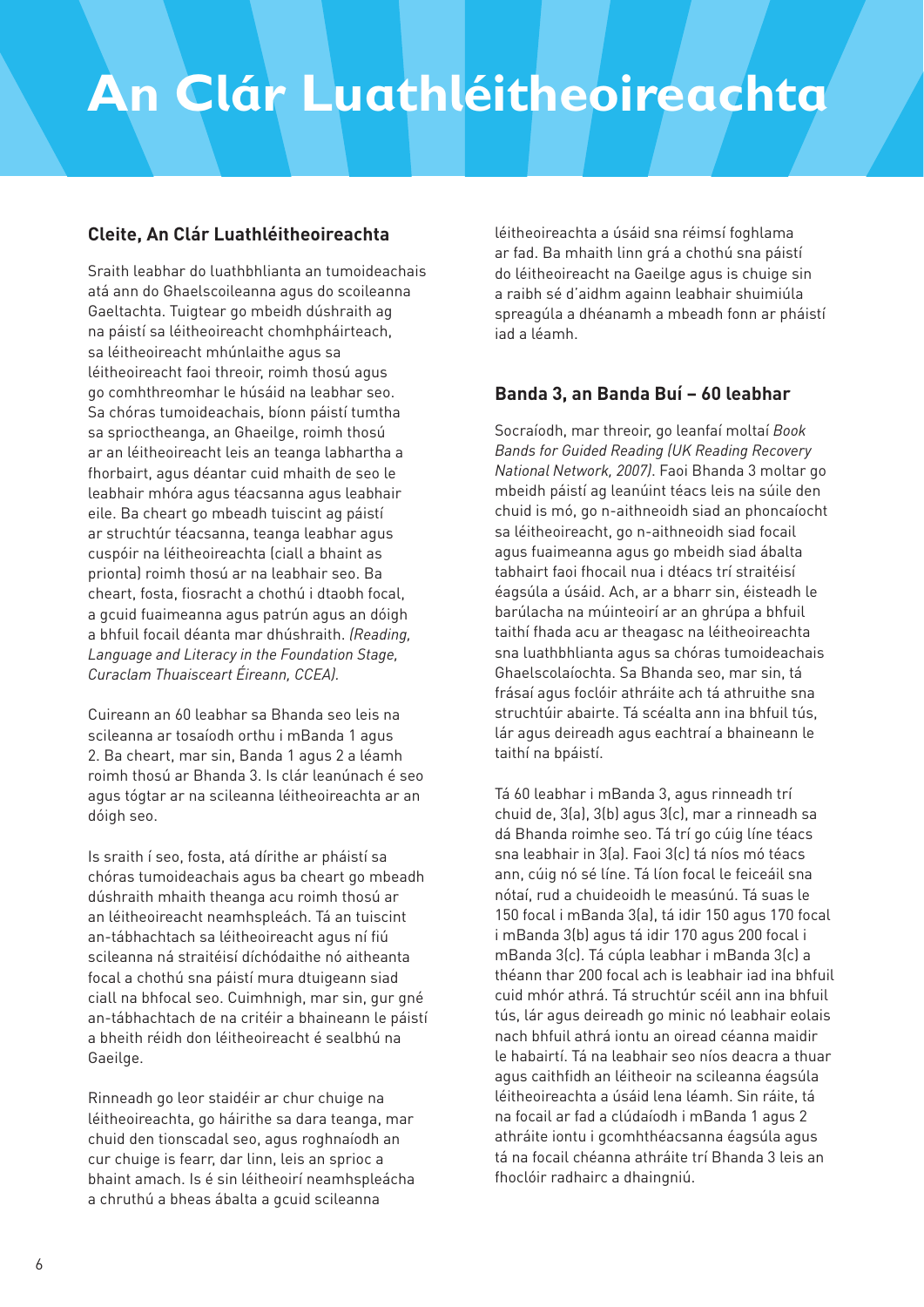#### **Spriocfhocail Bhanda 3**

An rud is suntasaí faoi Bhanda 3 ná go bhfuil dhá spriocfhocal le gach leabhar. Tá gach spriocfhocal a bhí i mBanda 2 mar spriocfhocal arís lena dhaingniú mar fhocal radhairc. Chomh maith leis sin, roghnaíodh na focail suime is coitianta ó Bhanda 1 agus 2 mar spriocfhocail i mBanda 3. Is focail iad seo a thagann aníos go minic agus measadh gur chóir go mbeadh siad mar fhocail radhairc ag na páistí faoin leibhéal seo.

#### **Trialacha agus Leibhéal Teanga Bhanda 3**

Bhí sé tábhachtach leabhair Bhanda 3 a thriail i ranganna a raibh Bandaí 1 agus 2 clúdaithe acu. D'fhág sin go raibh scileanna ag na páistí sin a dtiocfadh linn tógáil orthu. Tá scoileanna ina bhfuil an clár seo in úsáid ag rá go bhfuil caighdeán na léitheoireachta ag ardú mar gheall ar úsáid an chláir seo agus mar sin, caithfear an caighdeán ceart a aimsiú leis na scileanna sin a dhaingniú chomh maith lena bhforbairt.

#### **Pictiúir**

Tá na pictiúir i mBanda 3 ag teacht leis na focail suime go fóill ach tá rudaí eile iontu chomh maith. Arís, caithfidh an léitheoir na scileanna eile léitheoireachta a úsáid chomh maith le pictiúrleid. Tá pictiúir Bhanda 3 ag leibhéal níos airde ná Banda 2 sa mhéid is go bhfuil siad ag teacht le scéal agus go bhfuil níos mó le feiceáil agus le plé iontu. Tá níos mó mionsonraí sna grianghraif sna leabhair neamhfhicsin.

#### **Gnéithe Gaeilge**

Tógtar arís ar úsáid an tséimhithe i mBanda 3 agus tá rogha ann idir leaganacha le séimhiú nó le hurú. Tógtar ar ghnéithe eile teanga; siollaí, rím, fleiscín, **d**' san aimsir chaite roimh ghuta, an uimhir iolra, inscní, úsáid aidiachtaí san iolra

agus san uatha, focail bheaga i bhfocail mhóra. Tá leaganacha comhroghnacha ann de chuid de na leabhair agus struchtúr le séimhiú nó urú mar rogha chomh maith le hathchleachtadh ar fhrásaí áirithe.

#### **Fóineolaíocht/Fónaic**

Clúdaíodh eolas measartha bunúsach ar chód scríofa na Gaeilge i mBanda 1, áit ar sheas litir amháin d'fhuaim amháin sna focail fuaime. Cuireadh leis an eolas seo i mBanda 2 le dhá litir a léirigh fuaim amháin; litreacha dúbailte chomh maith leis na fuaimeanna **ch**, **mh**, **th**, **bh**, **fh**, **ph**, *(gc, ng, bhf sna leaganacha comhroghnacha)*. Tá roinnt samplaí ann de na leaganacha caola agus leathana de **s**, **d**, **t***,* **bh**. Tá na fuaimeanna **ia** agus **ua** thar a bheith coitianta i gcód na Gaeilge agus dírítear aird orthu seo i mBanda 2. Tá tús curtha fosta le hamharc ar na féidearthachtaí éagsúla leis na fuaimeanna **í** agus **ú**.

I mBanda 3 tá forbairt déanta ar an eolas seo. Tá dul siar agus daingniú ann maidir leis an eolas atá i mBanda 1 agus 2, go háirithe maidir le dhá litir, fuaim amháin agus na leaganacha caola agus leathana de **s**, **d**, **t**. Tá níos mó béime ar na dóigheanna éagsúla a léirítear na gutaí fada is coitianta agus amharctar fosta ar shamplaí de léirithe de na gutaí gairide. Tá roinnt leabhar i mBanda 3 scríofa le rím, áit a bhfuil aird ar rithim na bhfocal agus ar na dóigheanna le fuaimeanna a léiriú. Ní gá bheith iomlán cruinn le rím, tá moltaí sna nótaí d'fhéidearthachtaí eile d'fhocail a leanann an patrún ríme céanna ach ní gá go mbeadh gach focal iomlán cruinn. Baintear sult as na focail seo agus má théann siad go maith le rithim an dáin, tá go breá.

#### **Roghnú na Leabhar**

Is trí mhionscrúdú a dhéanamh ar shamplaí Béarla den chineál seo leabhar a shocraigh muid nárbh fhiú an chuid is mó de na leabhair seo a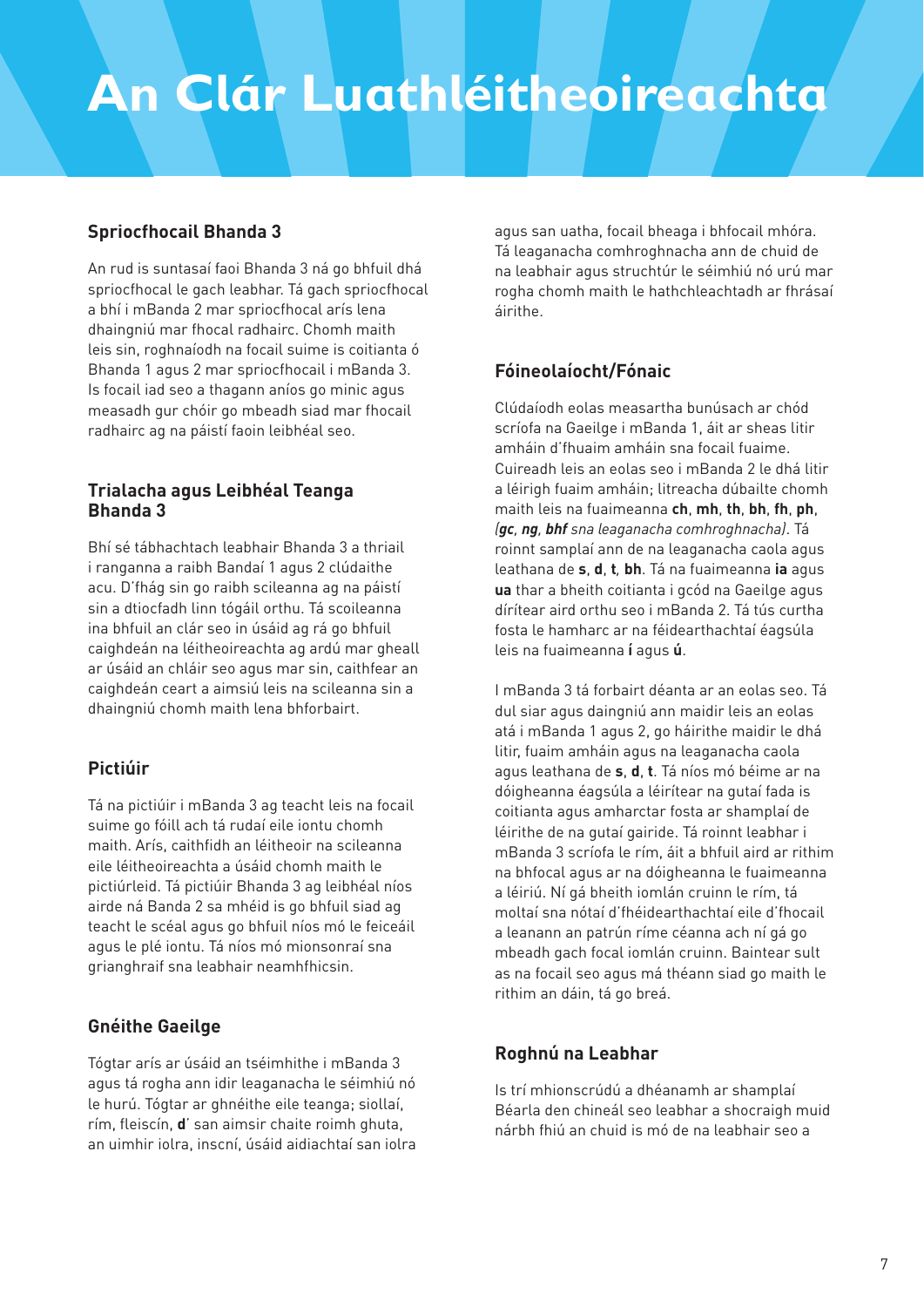dhéanamh ó bhun. Bhí caighdeán an-ard pictiúr agus an-tábhacht leis na pictiúir sna leabhair seo chomh maith le pictiúrscéalta a thiocfadh linn a leanúint. Mheas muid gurbh fhearr iad seo a úsáid nuair ab fhéidir é. D'aithin muid go raibh oiread tábhachta leis na pictiúir agus a bhí leis an téacs. Chuaigh muid trí na céadta leabhar agus roghnaigh muid leabhair a bhí ag teacht leis an sprioc a bhí againn maidir le foclóir agus téacs agus chruthaigh muid ár dtéacs féin a bhí ag teacht leis na pictiúir. Ní aistriúchán iad na leabhair seo, níl ann ach gur úsáid muid na pictiúir, an pictiúrscéal agus an leagan amach. Rinne an tÁisaonad socrú le foilsitheoirí éagsúla a bhí roghnaithe againn. Ní i gcónaí a bhí an córas seo éifeachtach agus shocraigh muid ar chuid de na leabhair a bhain le gnéithe áirithe den Ghaeilge a scríobh agus a dhéanamh ó bhun. D'fhostaigh muid grianghrafadóir, thug treoir chuimsitheach dó agus ghlac sé pictiúir do na leabhair áirithe sin.

Na foilsitheoirí a roghnaigh muid ná:

*Sails – Carroll Heinemann* (x 21 leabhar) '*The Sails Literacy Series develops analytical thinking skills, decoding and comprehension skills, understanding of fiction and non-fiction, understanding of purpose, structure and genre*.'

Thaitin leagan amach na scéime seo linn agus lean muid an sampla seo lenár gclár féin. Tá uimhir an leabhair agus an spriocfhocal léirithe ar an chlúdach cúil, rud a spreag muid i leagan amach ár gcláir féin.

*Collins Big Cats – Harper Collins* (x 25 leabhar) Tá na pictiúir sna leabhair seo an-tarraingteach agus spreagúil. Chomh maith leis sin, tá nótaí an mhúinteora taobh istigh de chlúdach cúil na leabhar. Shocraigh muid ar a leithéid a chur ar fáil sa chlár seo chomh maith le nótaí tuismitheora i mBéarla.

*Literacy Links – Kingscourt* (x 10 leabhar) Is leabhair bheaga shimplí iad seo a bhfuil pictiúir shoiléire iontu. Tá an tsraith seo ag Kingscourt curtha i mbandaí do léitheoireacht an Bhéarla agus bhí na pictiúir sna leabhair áirithe seo ag teacht leis an sprioc a bhí againn féin le léitheoireacht na Gaeilge.

#### *Fireflies - Oxford Reading Tree*

*'Oxford Reading Tree integrates speaking and listening, high quality phonics teaching and language comprehension. It is a whole language approach and a story method – not a vocabulary controlled scheme but key words frequently repeated.*' Lean muid an teoiric atá ag ORT a léiríonn nach bhfuil focail mar *killer-whale*, *tomato sauce*, *spaceman* níos deacra ag páistí ná *as, we, can, you, srl*. Cuidíonn siad le ciall agus tuiscint agus tá tacaíocht sna pictiúir. Rinne muid iarracht a leithéid a dhéanamh i nGaeilge. Níl samplaí de na leabhair seo i mBanda 3 ach lean muid den chur chuige.

#### *Mitchell/Kane –* (x 4 leabhar)

Is iad seo na leabhair a scríobh muid ó bhun agus muid ag díriú ar ghnéithe áirithe den Ghaeilge. Ba mhian linn grianghraif de na Gaelscoileanna ar fad atá páirteach i scríobh na leabhar a bheith iontu. Ar an dóigh seo, tá an Ghaeilge le feiceáil sa timpeallacht, sna pictiúir agus in éadaí scoile, mar shampla. Tá na gnéithe seo tábhachtach le páistí óga a spreagadh sa léitheoireacht. Rinneadh iarracht sna leabhair seo suimeanna na bpáistí Gaelscoile a léiriú. Is féidir gnéithe áirithe de theanga na Gaeilge a iniúchadh sna téacsanna seo agus focail ar leith a roghnú le scil léitheoireachta a dhaingniú, *m.sh*. baineann an leabhar ina bhfuil *teacht* mar spriocfhocal le tithe agus an focal *teach* ann go minic.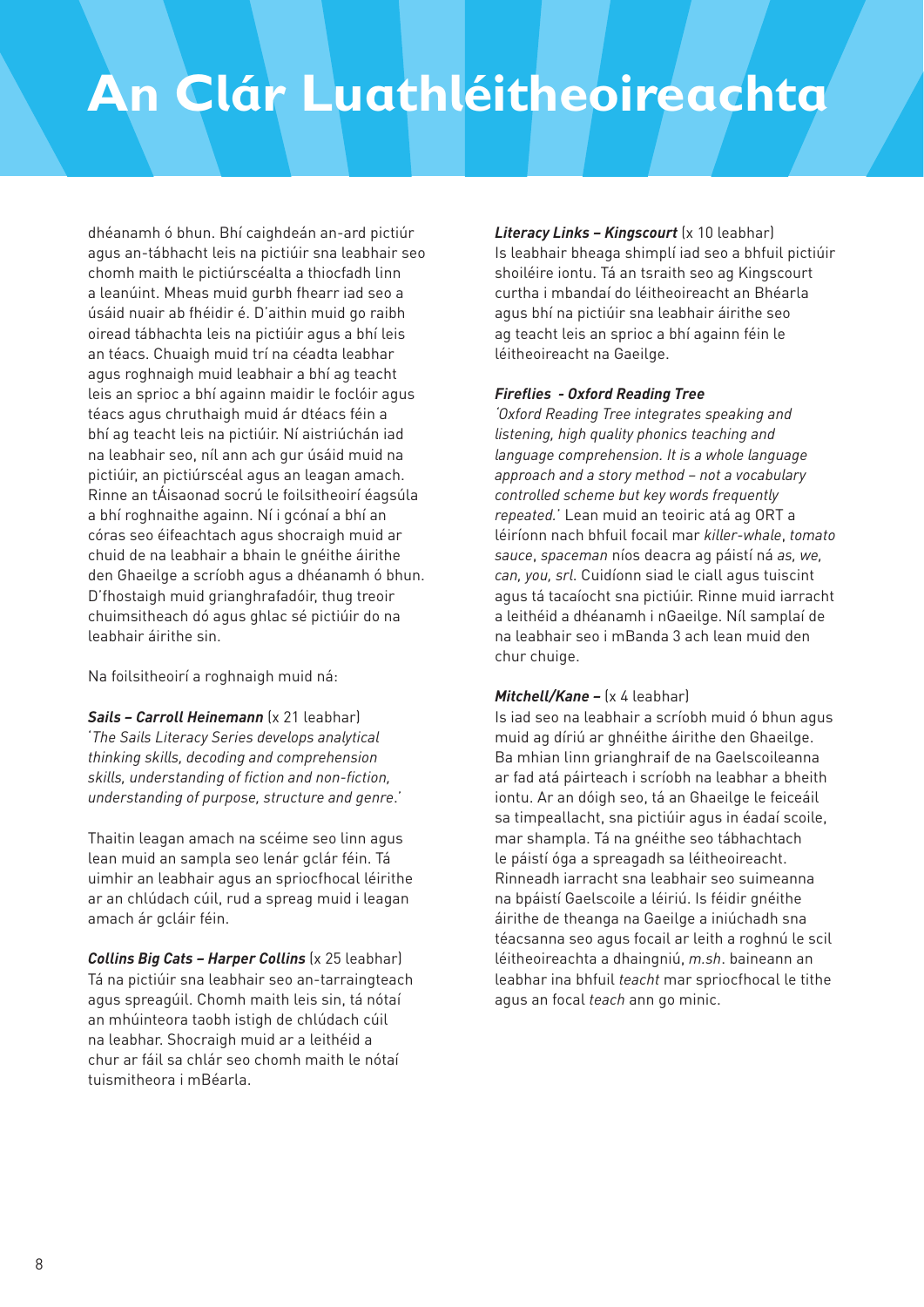#### **Struchtúr an Cláir**

- Tá idir fhicsean agus neamhfhicsean (thart faoi 60% ficsean, 40% neamhfhicsean) ann ó thaobh téacsanna de - neamhfhicsean bunaithe ar rudaí coitianta/taithí na bpáistí agus ar rudaí atá i dtéamaí curaclaim.
- Tá bandaí ann. Tá 60 leabhar sa bhanda seo agus bhí 60 leabhar sa dá bhanda roimhe seo.
- Mar a bhí amhlaidh le Banda 1 agus 2, tá trí chuid déanta de Bhanda 3. Banda 3(a), Banda 3(b) agus Banda 3(c). Tá na leabhair in ord deacrachta agus tá uimhir agus ord na leabhar ar chúl gach leabhair.

#### **An Ghaeilge agus na Leaganacha Comhroghnacha**

Tá dhá leagan ar fáil do gach Banda i gCleite le freastal ar Ghaeilge na bpáistí ar fud na tíre. Tá an clár scríofa sa chaighdeán, ach ó tharla an tÁisaonad a bheith lonnaithe i gCúige Uladh, is caighdeán Ghaeilge Uladh is mó a bhíonn in úsáid againn. Ba mhian linn an clár seo a bheith úsáideach agus éifeachtach ar fud na tíre agus is é an cur chuige is mó atá tábhachtach do thús na léitheoireachta. Mar sin, tá dhá leagan de na leabhair ar fáil nuair a mheastar focail nó frásaí a bheith coimhthíoch ag páistí in áiteanna éagsúla sa tír. Is an t-athrú i ndiaidh an ailt agus réamhfhocal an áit is mó a bhfuil an difear *ar an bhó/ar an mbó* agus tá dhá leagan ar fáil den struchtúr seo. Tá *thig/is féidir* mar spriocfhocail sna leaganacha comhroghnacha seo. Seachnaítear *madaí/madraí*, *táblaí/boird* nuair is féidir ach tá roinnt áiteanna ann nárbh fhiú leabhar iomlán a sholáthar ar mhaithe le focal amháin. Sa chás seo, tá greamáin ar fáil sa chlófhoireann chéanna le cur sna leabhair sin; *gasta/tapa, cuidiú/cabhrú, amharc/féach/ breathnaigh, mall/déanach, rinne muid/ rinneamar, chonaic muid/chonaiceamar, druideann/dúnann, tábla/bord* 

Má tá focail ar leith ag canúint ar leith is féidir focail a chur ar fáil ar an dóigh seo. Ar an dóigh chéanna, tá moltaí sna nótaí múinteora/ tuismitheora dírithe ar chanúintí éagsúla i gcló iodálach agus is féidir an leagan a fhóireann duit féin a roghnú, m.sh. *cnoc*, is focail suime é i gCúige Uladh mar gheall ar an fhuaim **r** a

bheith ag an **n** ach is focal fuaime é i gcanúintí eile. Tá leaganacha comhroghnacha ar fáil do na gníomhaíochtaí chomh maith.

Tá teanga in úsáid sa tsraith seo a thugann deacrachtaí agus dúshláin do pháistí. Tógadh ar na moltaí sa pháipéar taighde 'Iniúchadh ar an gCumas Dátheangach' a rinneadh in OÉ na Gaillimhe (2014) agus cuireadh frásaí agus gnéithe áirithe den Ghaeilge roimh léitheoirí leis an taithí sin a thabhairt dóibh.

#### **An Teanga**

- **Tuiscint:** Tá an-bhéim ar an tuiscint sa chlár seo. Tá sé tábhachtach a aithint nach gá do léitheoirí gach uile fhocal a 'léamh' le go dtig leo bogadh chuig leabhar nua, is é an tuiscint an rud is tábhachtaí. Baineann tuiscint leis an chaidreamh a bhíonn ag an léitheoir leis an téacs. Tá taithí, cúlra agus mothúcháin an léitheora an-tábhachtach sa léitheoireacht. Bíonn impleachtaí móra ag na gnéithe seo do thuiscint an léitheora agus míníonn sé seo an dóigh ar féidir téacs a athléamh agus rud nua a bhaint as gach uair. Tá moltaí i nótaí an mhúinteora/tuismitheora le tacú le múinteoirí/ tuismitheoirí le forbairt na scileanna tuisceana. Iarrtar ar léitheoirí an chláir seo a dtaithí féin ar an ábhar a phlé i gcomhthéacs an téacs. Iarrtar orthu tuar a dhéanamh, a gcuid mothúchán a phlé, ceisteanna a chur, moltaí a thabhairt agus athinsint a dhéanamh ar an méid atá léite acu. Tá béim ar an phlé a bhaineann leis an téacs agus an phictiúr le chéile. Tacaíonn na pictiúir leis an téacs agus bíonn impleachtaí móra ag na pictiúir do thuiscint an léitheora. Tá gá le heiseamláiriú do luathléitheoirí maidir le tuiscint.
- **Spriocfhocail:** Tá 2 spriocfhocal le gach leabhar i mBanda 3. Clúdaítear 60 spriocfhocal i mBanda 3. Tagann gach spriocfhocal aníos in dhá leabhar ach ní i ndiaidh a chéile mar a bhí amhlaidh i mBanda 1 agus 2. Is athchleachtadh iad seo ar na spriocfhocail a bhí i mBanda 2 chomh maith le focail suime a bhí ann go minic a measadh gur chóir iad a bheith mar fhocail radhairc ag an leibhéal seo. Ba chóir go mbeadh na páistí ábalta na focail seo a scríobh agus tá béim orthu seo sna gníomhaíochtaí.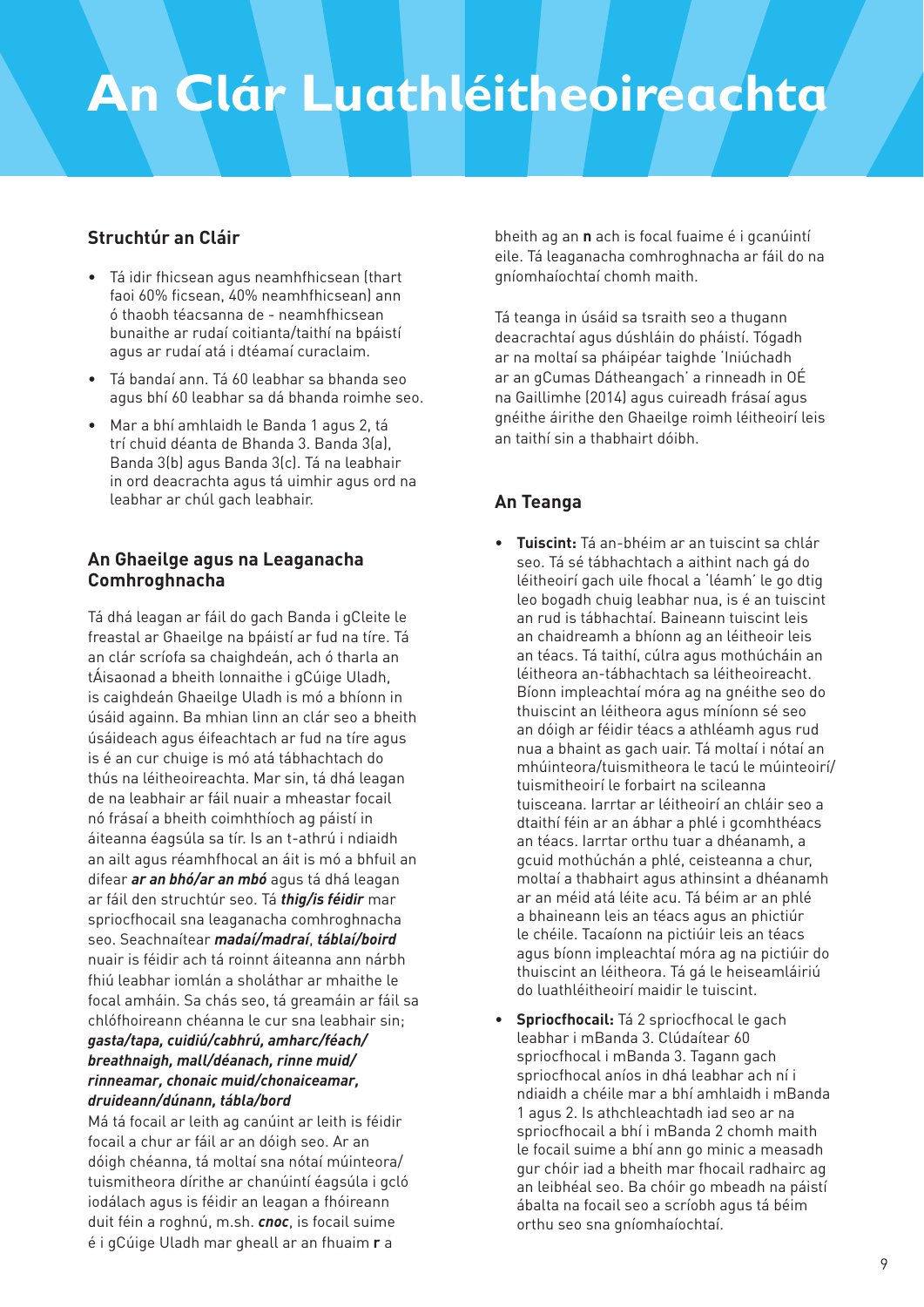- **Focail Fuaime:** Tá forbairt ar an eolas ar na focail fuaime i mBanda 3. I mBanda 1, tá focail atá furasta a dhíchódú ann ina bhfuil litir amháin a sheasann d'fhuaim amháin. Tógtar ar an eolas seo i mBanda 2. Tá béim ar na litreacha dúbailte agus ar na fuaimeanna coitianta **ch, bh, th, mh, fh, ph** *(gc, ng, bhf sna leaganacha comhroghnacha)*. Ansin, déantar na leaganacha caola agus leathana de **s, d, t, bh,** na fuaimeanna **ia** agus **ua** agus roghanna éagsúla de na fuaimeanna **í** agus **ú**. I mBanda 3 tá athchleachtadh ann ar an eolas seo chomh maith le níos mó eolais ar na léirithe éagsúla de na gutaí fada agus gairide. Ba chóir go mbeadh na páistí ag léiriú feasachta ar an eolas seo ina gcuid scríbhneoireachta.
- **Focail Suime:** Cuirtear le líon na bhfocal suime i mBanda 3 agus tá athrá déanta ar na focail suime a bhí i mBanda 1 agus 2. Rinneadh anailís ar na focail suime is coitianta i mBandaí 1 agus 2 agus tá siad sin anois mar spriocfhocail i mBanda 3 le bheith mar fhocail radhairc ag na léitheoirí. Bíonn na focail suime léirithe i gcónaí sna pictiúir. Cuirfidh siad le stóras focal agus daingniú teanga na bpáistí. Tógfar ar scil na bpictiúrleideanna agus na scileanna eile atá na páistí a thógáil de réir a chéile. Is cinnte go bhfuil tacaíocht de dhíth ar na páistí maidir leis na leideanna agus na scileanna seo a úsáid leis na focail seo a léamh. Ní bheifeá ag dúil leis na páistí na focail seo a scríobh go neamhspleách ach is cinnte go gcuirfear tús le hiarrachtaí. Beidh tacaíocht de dhíth ar an léitheoir na focail seo a rá nó a léamh i nGaeilge agus déanfar sin trí ghníomhaíochtaí roimh ré, siúl trí phictiúir an leabhair roimh ré leis an fhoclóir a phlé agus leis na leideanna eile léitheoireachta a úsáid; focail a bhriseadh ina siollaí, tús, lár nó deireadh a léamh, focail bheaga a aithint iontu, cosúlachtaí a aithint le focail eile, patrún nó cruth an fhocail a aithint.
- **Focail i gComhthéacs:** Tá athrá ar fhrásaí a bheadh ag na páistí ó bhéal agus éagsúlacht de fhrásaí ann le cuidiú le comhréir agus struchtúr na Gaeilge. Tá focail nua eile ann sa chomhthéacs seo agus tugtar focail i gcomhthéacs orthu sin. Beidh na páistí ábalta na focail seo a thuar sa chomhthéacs, *m.sh. le*

*do thoil, go raibh maith agat, lá amháin* agus iad ag teacht leis an taithí teanga atá acu féin.

- **Séimhiú/Urú:** Tá athchleachtadh ar an séimhiú/urú sa Bhanda seo. Tá samplaí de **mo** agus séimhiú, an tuiseal gairmeach le séimhiú, agus **sa** le séimhiú i mBanda 2 agus tá samplaí de **ar an** agus séimhiú (nó urú) ann chomh maith. I mBanda 3, tá athchleachtadh air seo chomh maith le haird ar ghnéithe eile Gaeilge, leithéidí iolraí éagsúla, an bhreischéim, inscní.
- **Poncaíocht:** Tá éagsúlacht ann maidir le húsáid poncaíochta; comharthaí ceiste, comharthaí uaillbhreasa, comharthaí cainte agus camóga. Is daingniú é seo ar úsáid na poncaíochta i mBanda 1 agus 2. Pléitear leis an chamóg i mBanda 2 agus 3, i dtús báire le sos nó i línte dáin agus ansin le liostaí. Tá poncanna a léiríonn scéal ar leanúint thar leathanaigh ann chomh maith.

#### **An Leagan Amach**

- Tá an chlófhoireann chéanna in úsáid i mBandaí 1, 2 agus 3 ar fad.
- Tá líne amháin téacs i mBanda 1(a) agus 1(b) agus dhá líne téacs in amanna i mBanda 1(c). Tá dhá nó trí líne téacs i mBanda 2(a) agus tá suas le 5 líne téacs i mBanda 2(c). Tá 5/6 líne téacs ag tús Bhanda 3 agus suas le 7 líne faoi dheireadh Bhanda 3. Tá líon focal gach leabhair sna nótaí, rud a chuideoidh leis an mheasúnú.
- Tá níos mó béime i mBanda 3 ar leagan amach abairtí. In amanna tá dhá abairt ar líne amháin agus in amanna eile tá abairtí ann a théann thar dhá líne mar abairt leanúnach. Tá béim anseo ar leanúnachas sa téacs agus abairtí a théann thar dhá líne le scéal a léiriú.
- Tá neart ábhar plé sna pictiúir agus tá na pictiúir mar shíneadh ar an téacs.
- Tá treoracha taobh istigh de chlúdach cúil/tosaigh gach leabhair – don mhúinteoir agus don tuismitheoir.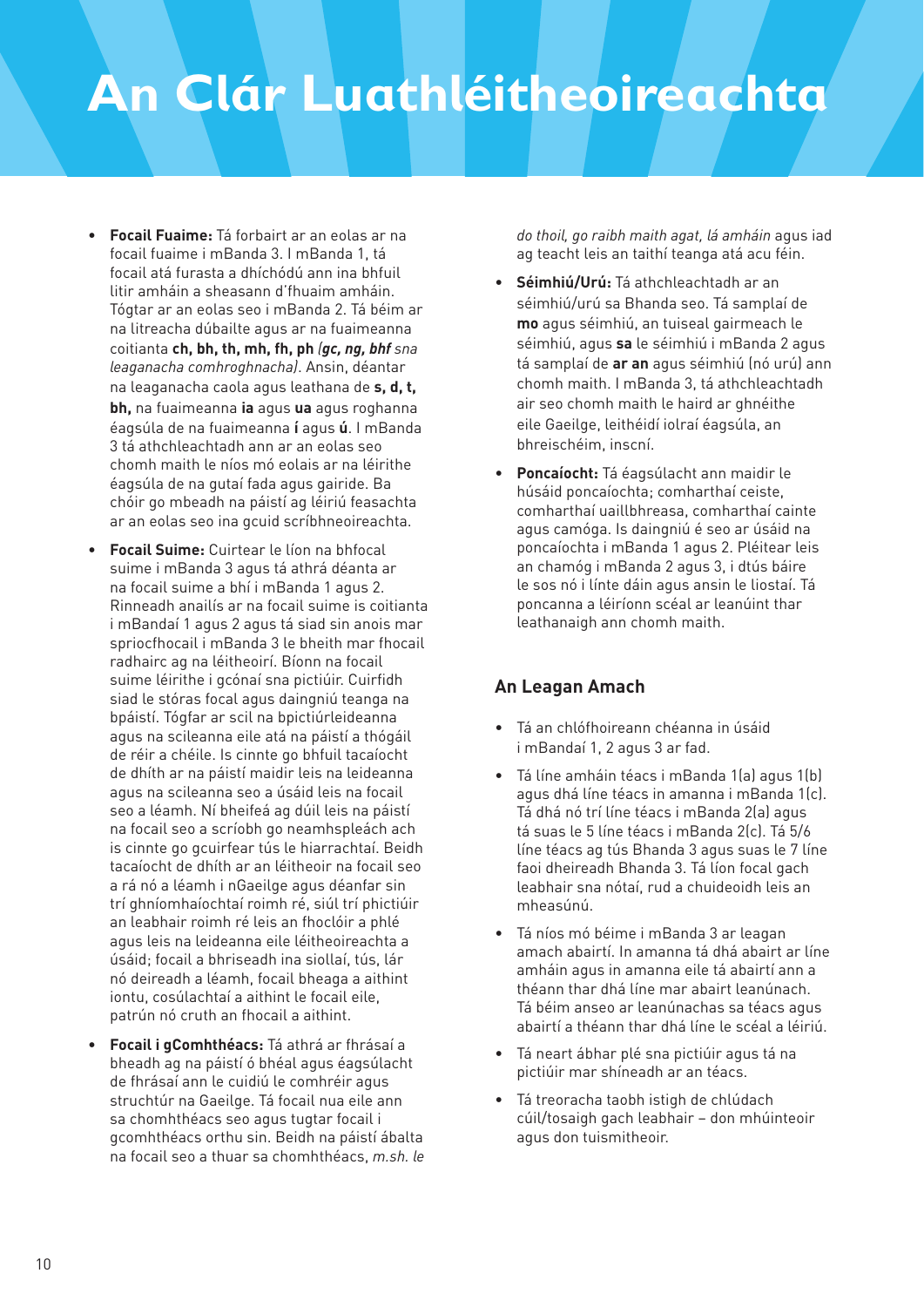#### **Measúnú**

Tá dhá chineál measúnaithe curtha ar fáil sa chomhad seo. Measadh i mBanda 1 go raibh sé róluath measúnú cruinn a dhéanamh agus cuireadh seicliosta ar fáil leis na scileanna a chlárú, rud atá ar fáil chomh maith do Bhanda 2 agus 3. Clúdaíonn an seicliosta seo na scileanna ar fad a thógfaidh an léitheoir sa chlár seo. Chomh maith leis sin, tá leathanaigh mheasúnaithe ann do na páistí ar na spriocfhocail a bhaineann le gach banda.

Faoi dheireadh Bhanda 2, socraíodh go ndéanfaí tagarmharcáil don léitheoireacht a bheadh ag teacht leis an Áis Mheasúnaithe sa Luathlitearthacht (Nig Uidhir agus Clay, 2006) agus le PM Benchmark Reading Assessment, Cengage Learning PTY Limited 2008. Is measúnú é seo a dhéantar le leibhéal léitheoireachta an pháiste a mheas ar bhealach níos cruinne. Baineann sé seo le cuntas a dhéanamh ar na hearráidí a dhéanann páiste sa léitheoireacht, sin a dhéanamh mar chéatadán den líon iomlán focal atá sa leabhar agus ansin iniúchadh a dhéanamh ar an chineál earráide atá ann agus straitéisí cuí a aimsiú lena leasú. Cuidíonn sé fosta an leibhéal ceart téacs a dhíriú ar léitheoirí. Moltar leabhar 20 i mBanda 2(a), 2(b) agus 2 (c) agus i mBanda 3(a), 3(b) agus 3(c) don tagarmharcáil seo. Tá cur síos ar an tagarmharcáil, téacs na leabhar sin agus ceisteanna cuí tuisceana curtha ar fáil sa chomhad seo. Le tacú leis an tagarmharcáil seo le measúnú a dhéanamh, tugtar líon focal sna nótaí i ngach leabhar i mBanda 2 agus 3. Má tá clár nó innéacs i leabhar, níl sé sin san áireamh sa líon focal. Má tá píosa plé, léarscáil nó greannán ag cúl an leabhair nó liosta de na carachtair sna drámaí, níl sé sin san áireamh ach oiread. Go minic, níl sna lipéid, sna bolgáin chainte agus i dteidil na gcaibidlí sna leabhair ach athrá ar an téacs. Mar sin, tá siad sin san áireamh sa líon focal.

#### **Buíochas agus Aitheantas**

Is é Grúpa Luathléitheoireachta an Áisaonaid a chuir an clár seo le chéile, idir cur chuige a shocrú, roghnú na dtéacsanna, scríobh na

leabhar agus eagrú an chláir. Thriail siad na leabhair chomh maith ag staideanna éagsúla sna scoileanna, rud a thug treoir maidir le dul chun cinn na hoibre.

#### **Jacqueline de Brún, An tÁisaonad, Stiúrthóir an Chláir**

#### *Na múinteoirí*

**Dolores Barnes, Bunscoil Phobal Feirste**

**Deirdre Uí Choisneacháin, Bunscoil an tSléibhe Dhuibh**

**Orla Flanagan, Gaelscoil na bhFál**

**Seosaimhín Ní Ghribín, Bunscoil Bheann Mhadagáin**

**Clare O'Loughlin, Bunscoil Naomh Bríd**

**Joanne Uí Luachráin, Bunscoil Naomh Proinsias**

**Aoife Ní Phóilín, Gaelscoil na bhFál**

**Caitríona Nic Sheáin, Scoil an Droichid**

**Máiréad Nig Uaid, Scoil na Fuiseoige**

Ba mhaith linn buíochas a ghabháil le príomhoidí na scoileanna sin thuasluaite a thug tacaíocht dúinn trí ligean do na múinteoirí bheith saor ó dhualgais ranga le tacú leis an chlár seo agus leis na leabhair a thriail ina scoileanna.

Ba mhaith linn buíochas a ghabháil chomh maith leis na daoine ar fad a thug comhairle agus tacaíocht dúinn le linn na hoibre seo: **Máire Nic Sheáin, Bunscoil an tSléibhe Dhuibh, Eibhlín Mhic Aoidh, Coláiste Ollscoile Naomh Muire, Pádraig Ó Duibhir, Coláiste Phádraig, Droim Conrach, Máire Nic Giolla Cheara, Bord Oideachais agus Leabharlainne an Iarthair, Hilary McAvoy, Bord Oideachais agus Leabharlainne Bhéal Feirste, Brídín Nic Uiginn, Séideán Sí, Catherine Gilliland, Coláiste Ollscoile Naomh Muire, Nuala Ní Chatháin, Bunscoil Naomh Pádraig, Máirín Nic Giolla Fhinnéin, Bunscoil Naomh Pádraig, Eileen Ní Shiail, Scoil na mBráithre Críostaí, Ard Mhacha,**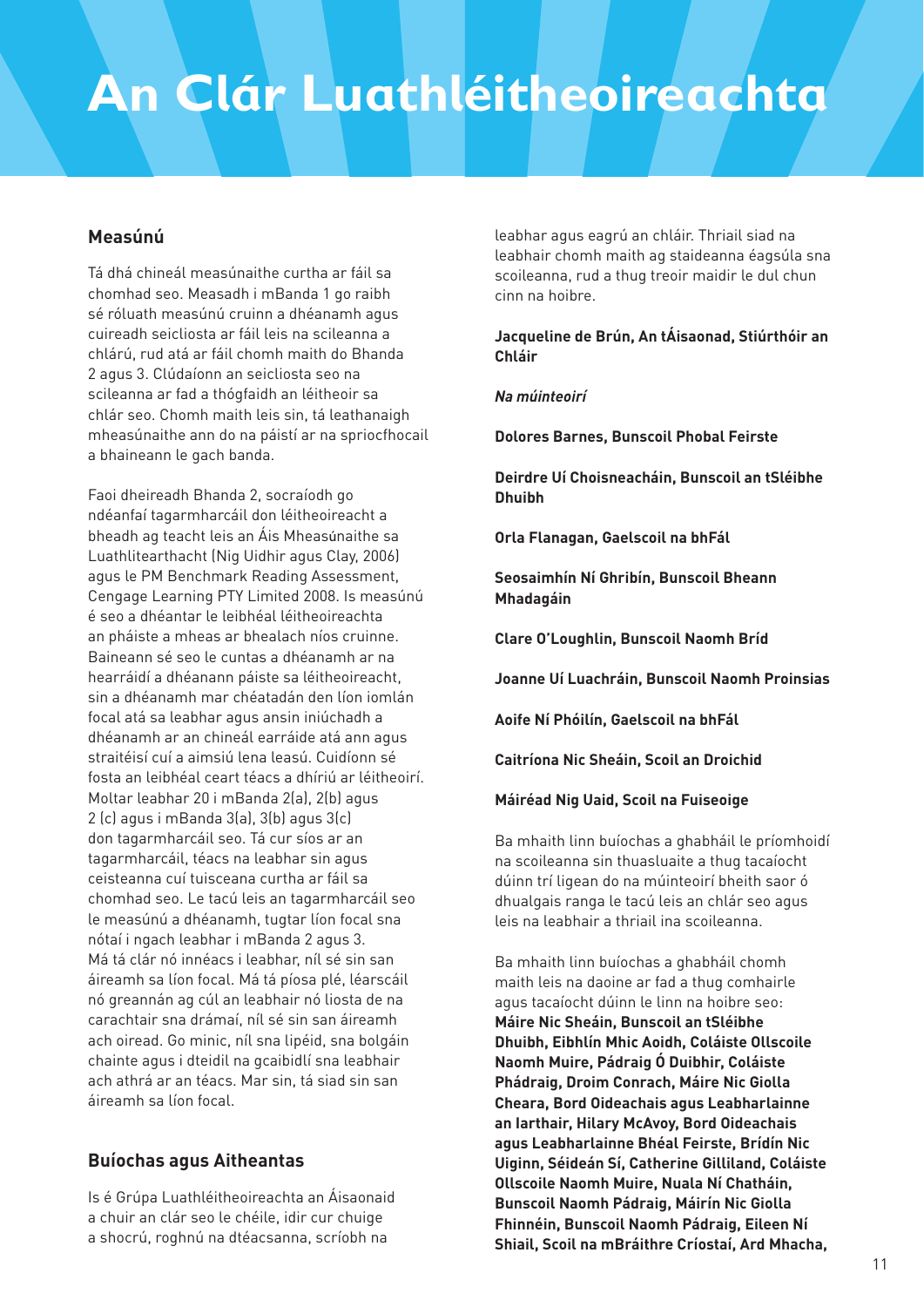**Lavinia McGrath, Scoil na mBráithre Críostaí, Ard Mhacha, Clodagh Ní Mhaoilchiaráin, Gaelscoil Bhaile Brigín, Doireann Ní Ghiobúin, Gaelscoil Bhaile Brigín, Caitríona Ní Fhiannachta-Uí Bhéarra, Scoil Sailearna, Ciara Nic Gearailt, Gaelscoil Charraig Uí Leighin** agus leis na scoileanna a ghlac páirt sa lá plé agus a sheol ceistneoir chugainn.

Is é **Fionntán Ó Mealláin** a ghlac na grianghraif agus a rinne an dearadh do na leabhair a d'fhoilsigh Mitchell/Kane.

Is é **Colm Mac Aindreasa** a rinne an leagan amach agus an chlófhoireann agus a chuir an téacs Gaeilge san áit cheart i suíomh na bpictiúr. Is iad **Gabhán Ó Dochartaigh** agus **Ciarán Ó Pronntaigh** a rinne eagarthóireacht ar an chlár.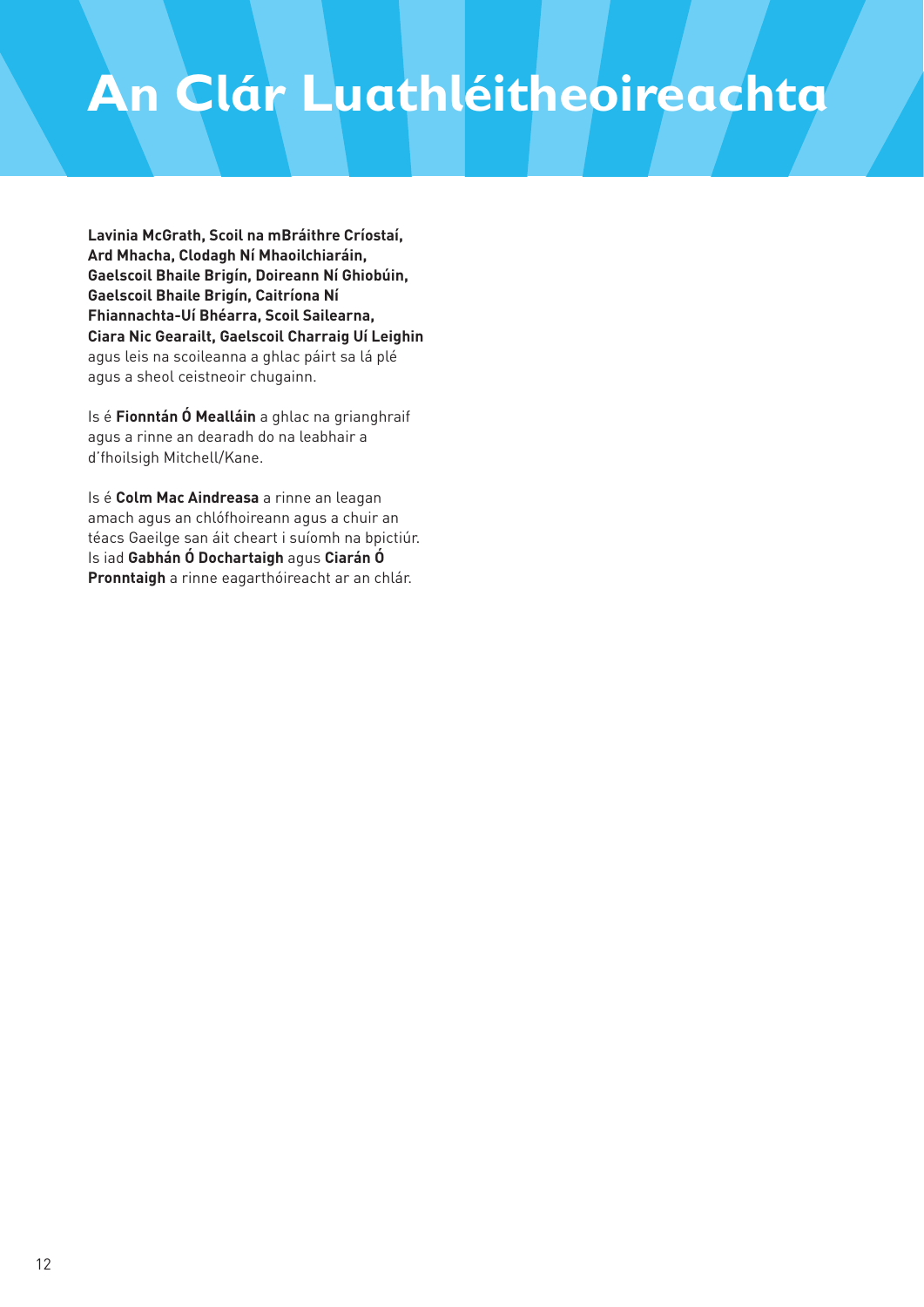**Banda 3 - Fordhearcadh**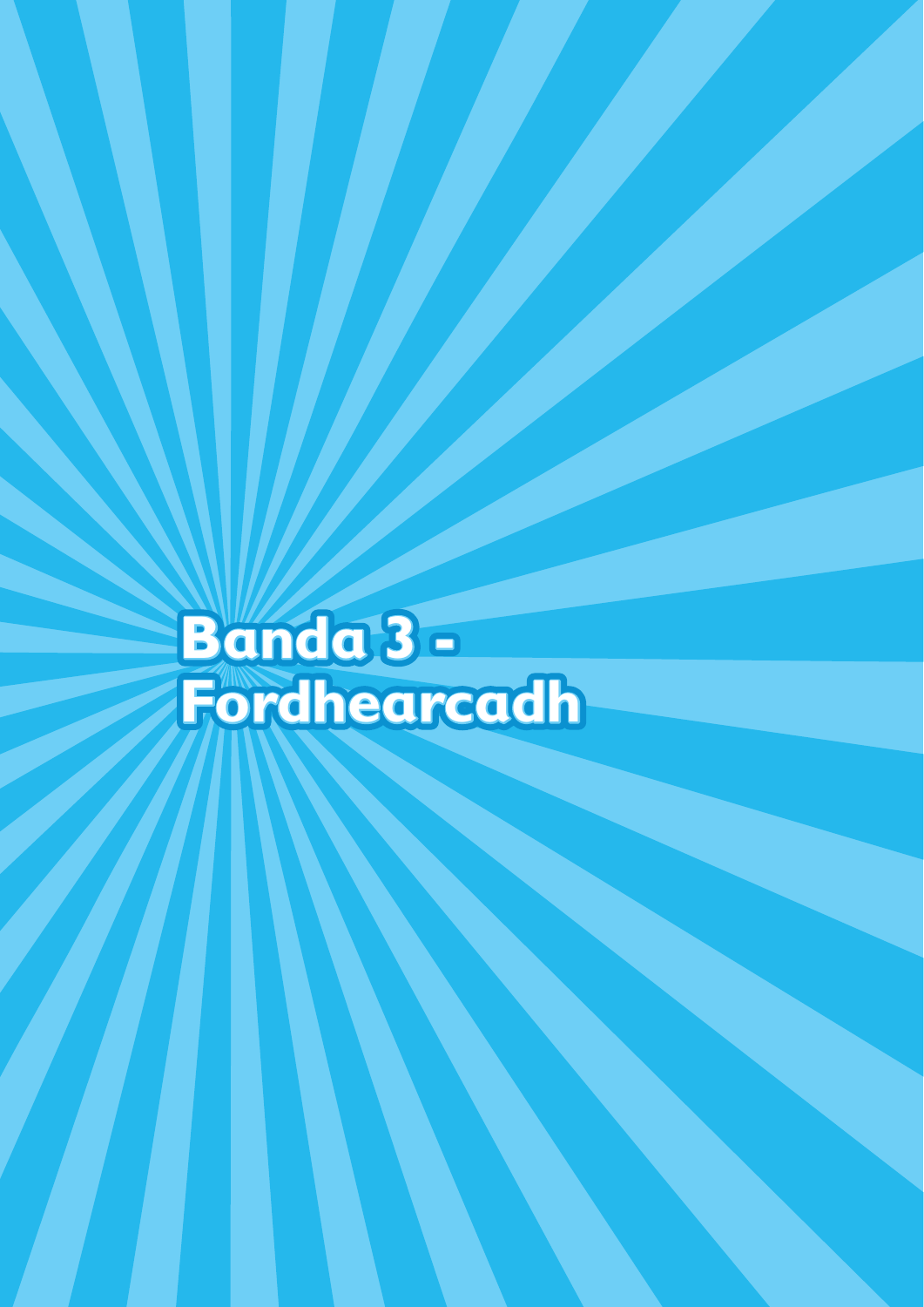## **Cur Síos ar Thréithe Bhanda 3**

Banda 3

|                    | <b>Spriocanna</b><br>foghlama                                                                                                                                                                                                                                                                                                                                                                                                                                                                                                                       | <b>na pictiúir</b><br>50 focal<br>3(b)150-170 focal<br>3(c)170-200 focal<br>$3(a)100 - 1$<br>An téacs/                                                                                                                                                                                                                           | agus an cineál<br>Ciall an téacs<br>scéil/seánra                                                                                                                                                                                                                     | <b>Comhthéacs</b><br>comhréir<br>frásaí/                                                                                                                                                                                                                                                                                                                    | focail radhairc,<br>Spriocthocail<br>suime                                                                                                                                                                                                                                                    | cód (Fónaic na<br>fóineolaíoch/<br>Gaeilge)<br><b>Eolas</b>                                                                                                                                                                                                                                                                                                                                                                                    | Poncaíocht agus<br>gnéithe téacs                                                                                                                                                    |
|--------------------|-----------------------------------------------------------------------------------------------------------------------------------------------------------------------------------------------------------------------------------------------------------------------------------------------------------------------------------------------------------------------------------------------------------------------------------------------------------------------------------------------------------------------------------------------------|----------------------------------------------------------------------------------------------------------------------------------------------------------------------------------------------------------------------------------------------------------------------------------------------------------------------------------|----------------------------------------------------------------------------------------------------------------------------------------------------------------------------------------------------------------------------------------------------------------------|-------------------------------------------------------------------------------------------------------------------------------------------------------------------------------------------------------------------------------------------------------------------------------------------------------------------------------------------------------------|-----------------------------------------------------------------------------------------------------------------------------------------------------------------------------------------------------------------------------------------------------------------------------------------------|------------------------------------------------------------------------------------------------------------------------------------------------------------------------------------------------------------------------------------------------------------------------------------------------------------------------------------------------------------------------------------------------------------------------------------------------|-------------------------------------------------------------------------------------------------------------------------------------------------------------------------------------|
| Banda <sub>3</sub> | Focail atá ar eolas a<br>Eolas ar fhóinéimí a<br>úsáid le focail nua a<br>úsáid le focail eile a<br>phatrúin sna frásaí<br>phlé níos doimhne<br>Eolas a chuardach<br>Tuiscint a léiriú trí<br>Léamh le mothú,<br>thriail, a chinntiú<br>Léamh le rithim,<br>Téacs a leanúint<br>sa téacs le focail<br>ag díriú ar rudaí<br>phoncaíocht, ar<br>glór a athrú do<br>chainteoir nua,<br>tuiscint a léiriú<br>aird a dhíriú ar<br>le súile, méar<br>nua a thuar, a<br>Comparáidí a<br>dúshlánacha<br>ar an téacs<br>dhéanamh<br>amháin<br>léamh<br>léamh | Meascán d'abairtí fada<br>Clófhoireann chéanna<br>le habairtí agus focail<br>4,5 líne téacs – athrá<br>abairtí a<br>Éagsúlacht i leagan<br>n-abairtí<br>téacs, mionsonraí<br>tacú le<br>théann thar línte<br>Béim ar théacs<br>$\mathbbmss{D}$<br>Nascfhocail<br>leanúnach,<br>agus gairic<br>Pictiúir ag<br>amach na<br>áirithe | hamline chinnte<br>Bolgáin chainte,<br>Neamhfhicsean<br>ADTO. Leabhair<br>Roinnt leabhar<br>40% le téamaí<br>léarscáil agus<br>treoracha, srl<br>ina bhfuil rím<br>le clár, lipéid,<br>Ficsean 60%<br>innéacs, srl<br>greannáin,<br>Scéalta le<br>eochair<br>eolais, | bhfrásaí atá ar<br>le focail/frásaí<br>fleiscín, béim,<br>agus daingniú<br>atá ar eolas ó<br>i suíomhanna<br>eolas ó bhéal<br>Abairtí/frásaí<br>le cleachtadh<br>Abairtí/frásaí<br>réamhfhocail<br>aidiachtaí, d',<br>Athrá maidir<br>sa charr, mo<br>breischéim,<br>- a Mhamaí,<br>Séimhiú i<br>teanga-<br>éagsúla<br>Gnéithe<br>phóca<br>bhéal<br>iolraí, | Focail atá ar eolas<br>scileanna éagsúla<br>Seans a thabhairt<br>agus le léamh le<br>cleachtadh agus<br>Focail ó Bhanda<br>nua atá léirithe<br>na focail seo a<br>riachtanacha i<br>1/2 athráite -<br>gcomhthéacs<br>Focail suime<br>sna pictiúir<br>daingniú<br>ó bhéal<br>scríobh<br>Focail | Aird ar rím, siollaí,<br>Daingniú ar eolas<br>agus guta gairide<br>patrúin i bhfocail.<br>amháin. Dhá litir,<br>fuaim amháin. d,<br>t, s, bh caol agus<br>leathan. ua agus<br>eolas seo a chur<br>Focail atá cosúil<br>fuaimeanna sna<br>ar an chód; Litir<br>An dóigh leis an<br>agus na léirithe<br>amháin, fuaim<br>éitheoireacht<br>bhfeidhm sa<br>a. Gutaí fada<br>focail bheaga<br>lena chéile,<br><b>bhfocail</b><br>éagsúla.<br>focail | Comharthaí cainte<br>Comharthaí ceiste<br>Camóga le sos, le<br>liostaí agus san<br>Ceannlitir agus<br>Clár/Innéacs a<br>uaillbhreasa<br>Comharthaí<br>fhilíocht<br>lánstad<br>úsáid |
|                    |                                                                                                                                                                                                                                                                                                                                                                                                                                                                                                                                                     |                                                                                                                                                                                                                                                                                                                                  |                                                                                                                                                                                                                                                                      |                                                                                                                                                                                                                                                                                                                                                             |                                                                                                                                                                                                                                                                                               |                                                                                                                                                                                                                                                                                                                                                                                                                                                |                                                                                                                                                                                     |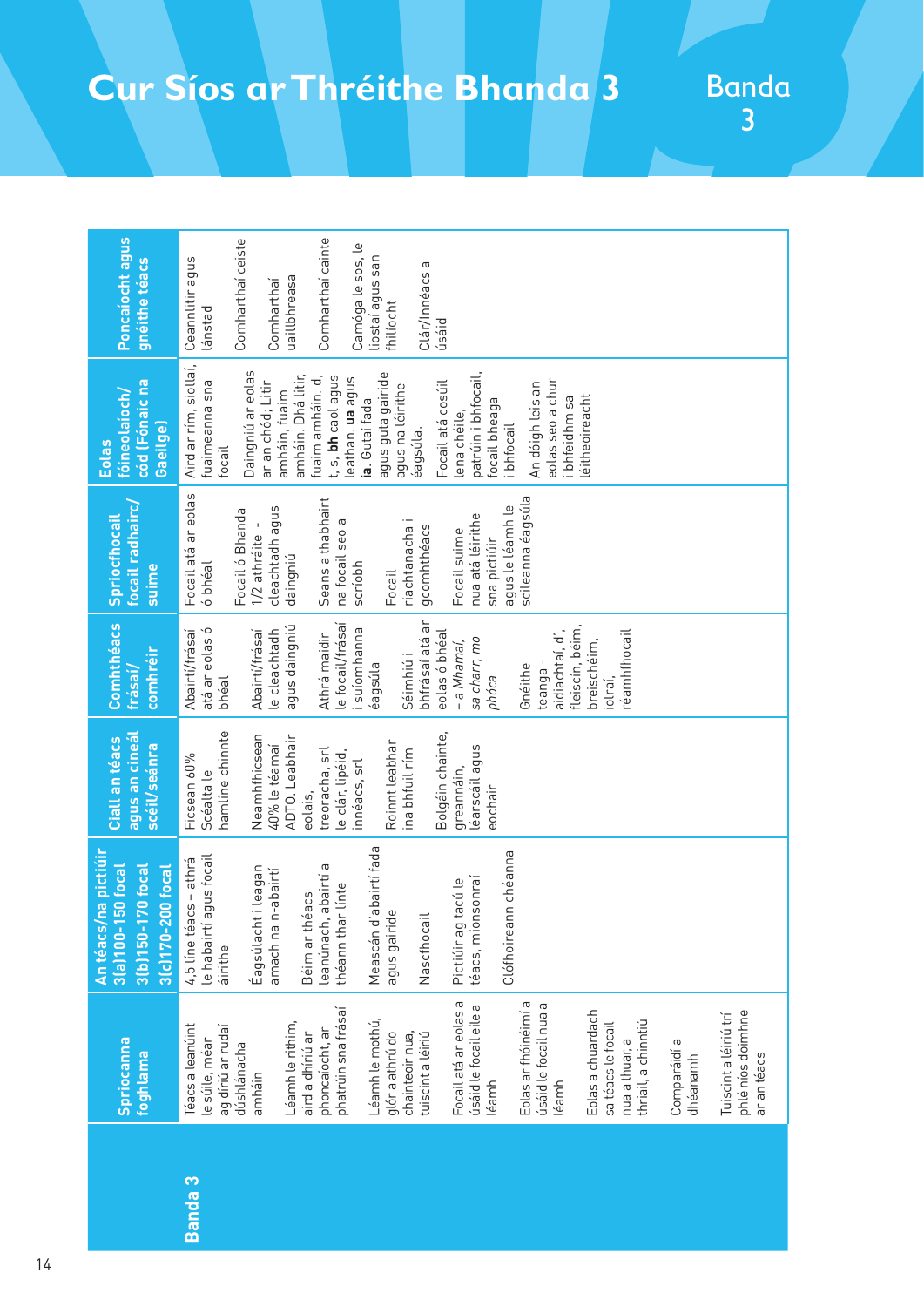## <sup>3</sup> **Spriocfhocail agus Leabhair**

Ficsean – 39 Neamhfhicsean – 21 2 Leagan – x 12 G – Greamáin

| 3a                                        |                           | 3 <sub>b</sub>                         |                   | 3 <sub>c</sub>                              |                       |
|-------------------------------------------|---------------------------|----------------------------------------|-------------------|---------------------------------------------|-----------------------|
| <b>Teideal</b>                            | <b>Spriocfhocail</b>      | <b>Teideal</b>                         | Spriocfhocail     | <b>Teideal</b>                              | Spriocfhocail         |
| 1. Ag Obair le<br>Rothar NF               | obair<br>rothar           | 1. An Cat agus a<br>Mhála F x 2        | thug<br>teacht    | 1. Bríd ag an Aonach F                      | Mamaí<br>fuair        |
| 2. Bí Aclaí NF                            | rith<br>léim              | 2. Bricfeasta F                        | déan<br>orm       | 2. Na Muca Beaga F                          | teach<br>deas         |
| 3. Sa Dánlann F [G]                       | chonaic<br>fear           | 3. Cnámharlach NF                      | aige<br>aici      | 3. An Geimhreadh NF                         | beidh<br>fearr        |
| 4. Pól Piongain<br>agus a Chairde F       | teacht<br>suas            | Bronntanas ó<br>4.<br>Mhamó F x 2      | inniu<br>teach    | 4. Bhí Cuileog ar an<br>Duilleog F (G)      | orm<br>chuig          |
| 5. Ag Campáil F                           | sibh<br>réidh             | 5. Mánas Mairnéalach<br>agus na hÉin F | chuir<br>thóg     | 5. Mánas Mairnéalach<br>agus na Buataisí F  | thóg<br>gáire         |
| 6. Ochtapas NF (G)                        | air<br>uisce              | 6. Ag Dreapadh NF                      | bíonn<br>bheith   | 6. Ar Scoil NF                              | obair<br>inniu        |
| 7. Béar Mór agus a<br>Stocaí F            | deas<br>beidh             | 7. Dinnéar le Daidí F                  | sibh<br>Daidí     | 7. Pota Lára Lacha F                        | níor<br>tháinig       |
| 8. An tÉan Beag<br>Dearg F                | beag<br>ar ais            | 8. Mo Ghairdín NF                      | fuair<br>muid     | 8. Cuach sa Nead NF                         | aici<br>eile          |
| 9. Tá Mánas<br>Mairnéalach<br>Tuirseach F | níor<br>ina luí           | 9. An Leon agus an<br>Luchóg F         | uirthi<br>súgradh | 9. Daidí agus an Clár<br>Scátála F x 2      | páistí<br>ar ais      |
| 10. Ag Siúl F                             | chonaic<br>siúl           | 10. An Zú F                            | ithe<br>aqus      | 10. Luchóg agus Arracht F                   | cinnte<br>gáire       |
| 11. $Cosa$ NF $\times$ 2                  | thig/féidir<br>a dhéanamh | 11. Piseanna NF                        | ithe<br>réidh     | 11. Bróga, Leoga NF                         | siúl<br>duine         |
| 12. Ar na Rothair F                       | rothar<br>síos            | 12. Cá bhfuil mo<br>bhríste? F         | chuaigh<br>suas   | 12. Uncail Fiachra agus<br>na Fiacla $Fx$ 2 | chuir<br>páistí       |
| 13. Dialann Aimsire F                     | rinne<br>muid             | 13. Tine! F                            | tháinig<br>amach  | 13. Amach Leat! F                           | faoin<br>amach        |
| 14. Eitleog Nua do<br>Rónán F             | thug<br>Mamaí             | 14. Snag F x 2                         | cuir<br>eile      | 14. An Fear Bréige F                        | air<br>cinnte         |
| 15. An Turas F                            | chuaigh<br>chuig          | 15. Luas NF                            | bean<br>daoine    | 15. Ag Athchúrsáil le<br>Plaisteach NF x 2  | déanann<br>a dhéanamh |
| 16. Súile NF x 2                          | thig/féidir<br>fear       | 16. Luchóg sa Teach F                  | Daidí<br>faoin    | 16. Turas sa Spás NF x 2                    | daoine<br>bean        |
| 17. Cluasa NF                             | bíonn<br>beag             | 17. Leabhar na<br>Séasúr F             | súgradh<br>nach   | 17. Ciaróg ag Ceol F                        | bheith<br>nach        |
| 18. Ag Obair Liom F                       | mise<br>uisce             | 18. Bainne Bó NF                       | déanann<br>duine  | 18. Cinnín Óir agus na<br>Trí Bhéar F x 2   | deas<br>ina luí       |
| 19. Daoine NF                             | aige<br>nuair             | 19. Rua ar Cuairt F                    | léim<br>síos      | 19. Camógaíocht NF x 2                      | rith<br>uirthi        |
| 20. Is Maith Linn<br>Siúl F               | nuair<br>fearr            | 20. Bialann do na<br>Féileacáin NF     | cuir<br>déan      | 20. An Chircín Bheag Rua<br>Fx2             | rinne<br>mise         |

F – 13 NF – 7 (x 2 dhá leagan) F – 13 NF – 7 (x 3 dhá leagan) F – 13 NF – 7 (x 7 dhá leagan)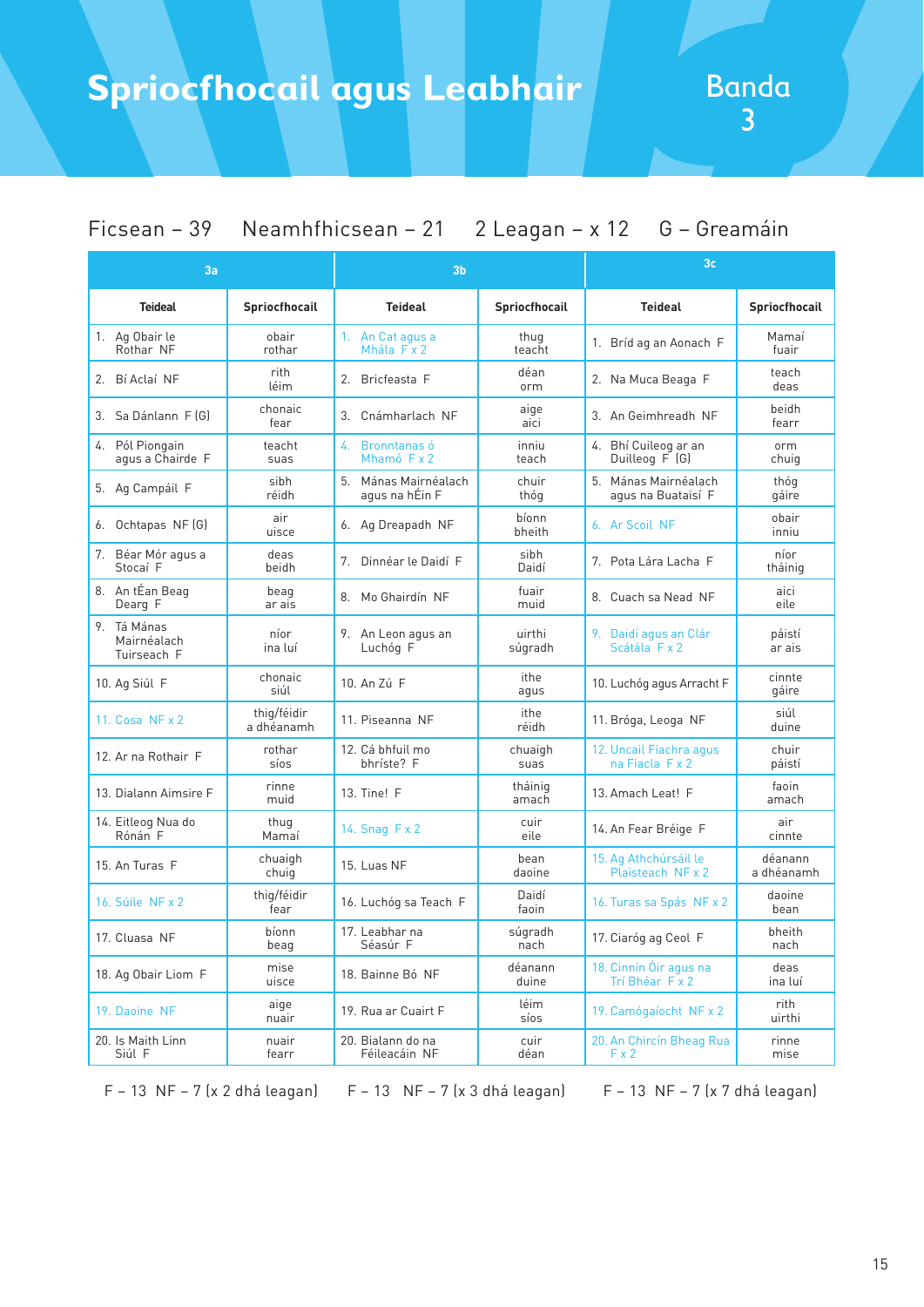## **Clár Léitheoireachta CLEITE - Nótaí do Thuismitheoirí**

Is clár léitheoireachta é seo don chóras tumoideachais. Ní labhraíonn formhór na bpáistí sa chóras seo Gaeilge sa bhaile ach bíonn siad tumtha sa sprioctheanga roimh thosú ar an léitheoireacht dóibh. Tá nótaí agus moltaí mar chuid den chlár seo le tacú le tuismitheoirí sa bhaile. Déan comhrá go minic le do pháiste i do rogha teanga le foclóir agus taithí ar theanga a leathnú, cuirfidh gach taithí ar theanga le forbairt na litearthachta. Má tá foclóir leathan ag páiste sa chaint beidh foclóir leathan aige/aici don léitheoireacht agus don scríbhneoireacht. Stop go minic sa léitheoireacht leis an chiall a phlé. Is é an tuiscint sprioc na léitheoireachta. Pléigh gach téacs le do pháiste, pléigh an méid a thuig sé/sí ón téacs, na teachtaireachtaí, na mothúcháin agus eolas eile ó na pictiúir. Déan tuar agus achoimre. Imir cluichí focal le do pháiste, beidh moltaí ag an mhúinteoir. Léigh leabhair eile le do pháiste oiread agus is féidir i do rogha teanga. Tá scileanna i gceist sa léitheoireacht a thrasnaíonn gach teanga. Léigh scéalta, leabhair eolais, dánta, treoracha, cláir ama, irisleabhair, srl. Bain úsáid as na straitéisí céanna atá molta sa chlár seo leis na scileanna sin a chleachtadh agus a dhaingniú. Léirigh go dtaitníonn an léitheoireacht leat.

Tá ceithre chineál focal sa chlár seo le go dtig le léitheoir réimse scileanna a fhorbairt.

#### **• Spriocfhocail**

 Tá 2 spriocfhocal le gach leabhar i mBanda 3, agus tá siad léirithe i gciorcal ar chúl an leabhair. Tá spriocfhocail na leabhar atá léite roimhe athráite don chleachtadh agus iad liostaithe sna nótaí. Is stór focal súilaithne iad seo atá le foghlaim ó mheabhair. Ba cheart go mbeifí in ann na focail seo a léamh go líofa.

#### **• Focail Fuaime**

 Déantar na focail seo 'a fhuaimniú amach'. Tá liosta na bhfocal seo sna nótaí i ngach leabhar. Ní gá gach focal a dheighilt ar an dóigh seo. Feicfear forbairt de réir mar a chuirfidh an léitheoir aithne ar an chód.

#### **• Focail Suime**

 Sna chéad leabhair, baineann an léitheoir úsáid as pictiúirleideanna le tabhairt faoi na focail seo. De réir a chéile, éiríonn na pictiúir níos casta agus bíonn leideanna eile de dhíth. Ní bheifeá ag súil go léifeadh na páistí na focail seo go líofa ach ba chóir dóibh a gcuid scileanna a léiriú, *m.sh.* pictiúrleid, an chéad litir, an litir dheireanach, an bhfuil focal beag ann, an focal a dheighilt agus a fhuaimniú, suíomh an fhocail san abairt.

#### **• Focail i gComhthéacs**

 Is focail iad seo atá athraithe mar gheall ar an chomhthéacs nó atá mar chuid de fhrása atá ar eolas ó bhéal, *m.sh. sa ghairdín, le do thoil*. Ní bheifeá ag súil go léifeadh na páistí na focail seo go líofa ach ba chóir dóibh tuiscint ar chomhréir, ar thuar agus ar an téacs a léiriú.

*Tá nótaí ar chúl gach leabhair faoin dóigh le tacaíocht a thabhairt don léitheoir leis na focail seo.*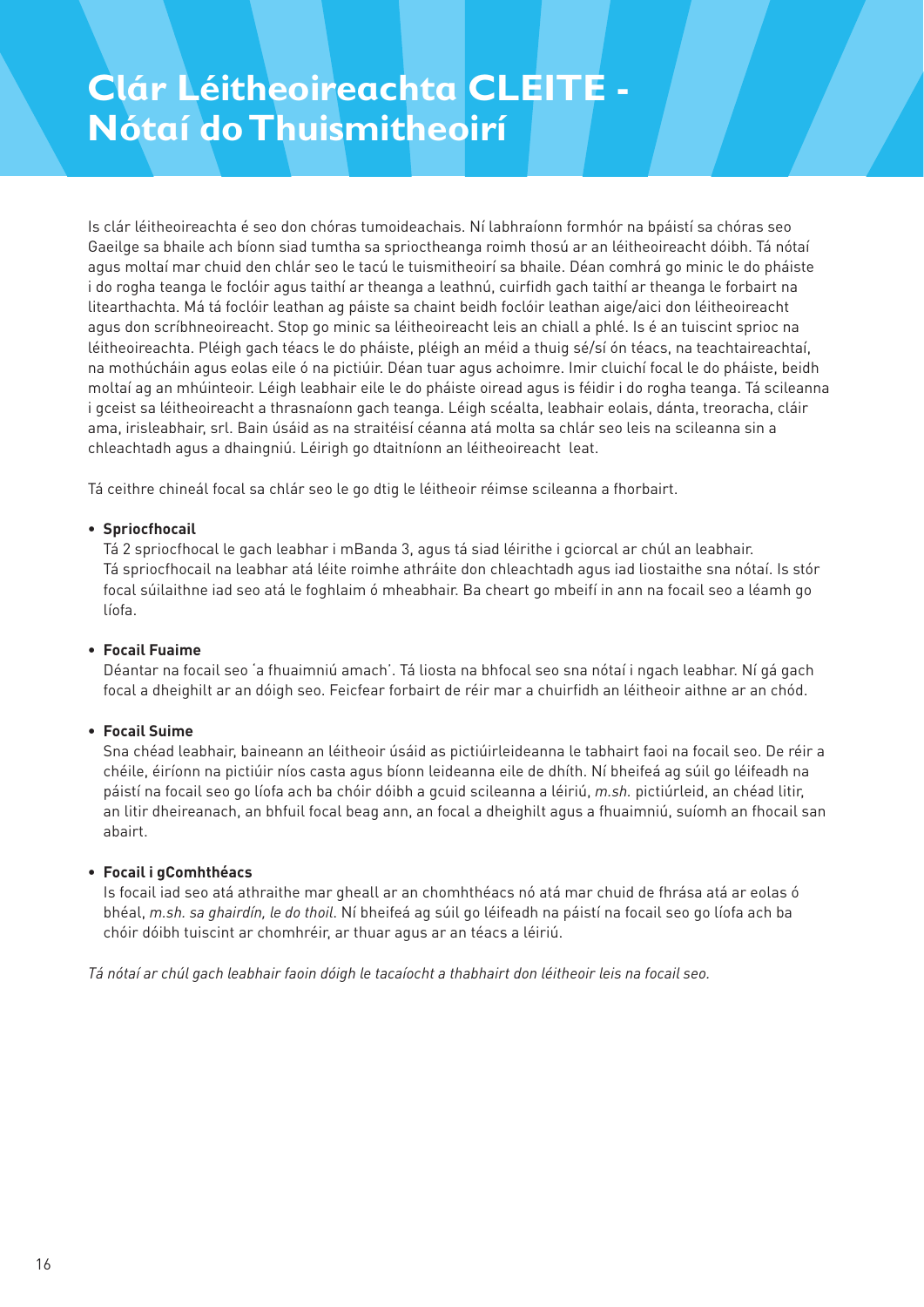## **Clár Léitheoireachta CLEITE - Nótaí do Thuismitheoirí**

#### *CLEITE* **Reading Programme – Parents' Notes**

This is a reading programme specific to an immersion education setting. Most children in this setting do not speak Irish at home but are immersed in the target language before beginning to read. There are notes and suggestions with this programme on how to support parents at home. Have conversations regularly with your child in your choice of language to widen his/her experience of language, all language experience will benefit literacy development. A child who has a wide spoken vocabulary will have a wide vocabulary for reading and writing. Stop frequently in reading to discuss meaning. Understanding is the aim of reading. Discuss every text with your child. Discuss what he/she understands from the text, the messages, the feelings and other information from the pictures. Let your child predict and summarise. Play word games with your child, your child's teacher will have suggestions. Read other books with your child as often as you can in your choice of language. There are skills involved in reading that transpire all languages. Read stories, information books, poems, instructions, timetables, magazines, etc. Use the strategies suggested in this programme to practice and confirm the various skills. Let your child see that you enjoy reading.

There are 4 types of words in this programme to help the reader develop a range of reading skills.

#### **• Target words**

 There are two target words in every book in Band 3; these are circled on the back cover of each book. The sight words from previous books are repeated for practice and are listed in the notes. These are sight vocabulary words to be learnt off by heart and should be read fluently.

#### **• Sound words**

 The children 'sound out' the word. There is a list of these words in the notes in each book. It is not necessary to segment every word in this manner. This skill will develop with the reader's growing knowledge of the code.

#### **• Interest words**

 In the early books, the reader uses picture clues to read these words. Gradually the pictures become more complex and other clues are needed. The children are not expected to read these words fluently but will display their developing skills. e.g. picture clue, the initial sound, the end sound, a small word in a word, segmenting the word and sounding it out, the position of the word in a sentence.

#### **• Context words**

 These are words that are altered in a particular context or as part of a familiar phrase, e.g. *sa ghairdín*, *le do thoil*. Readers are not expected to read these words fluently but to display an awareness of syntax, prediction and understanding.

*Notes on how to help the reader with these words are at the back of each book.*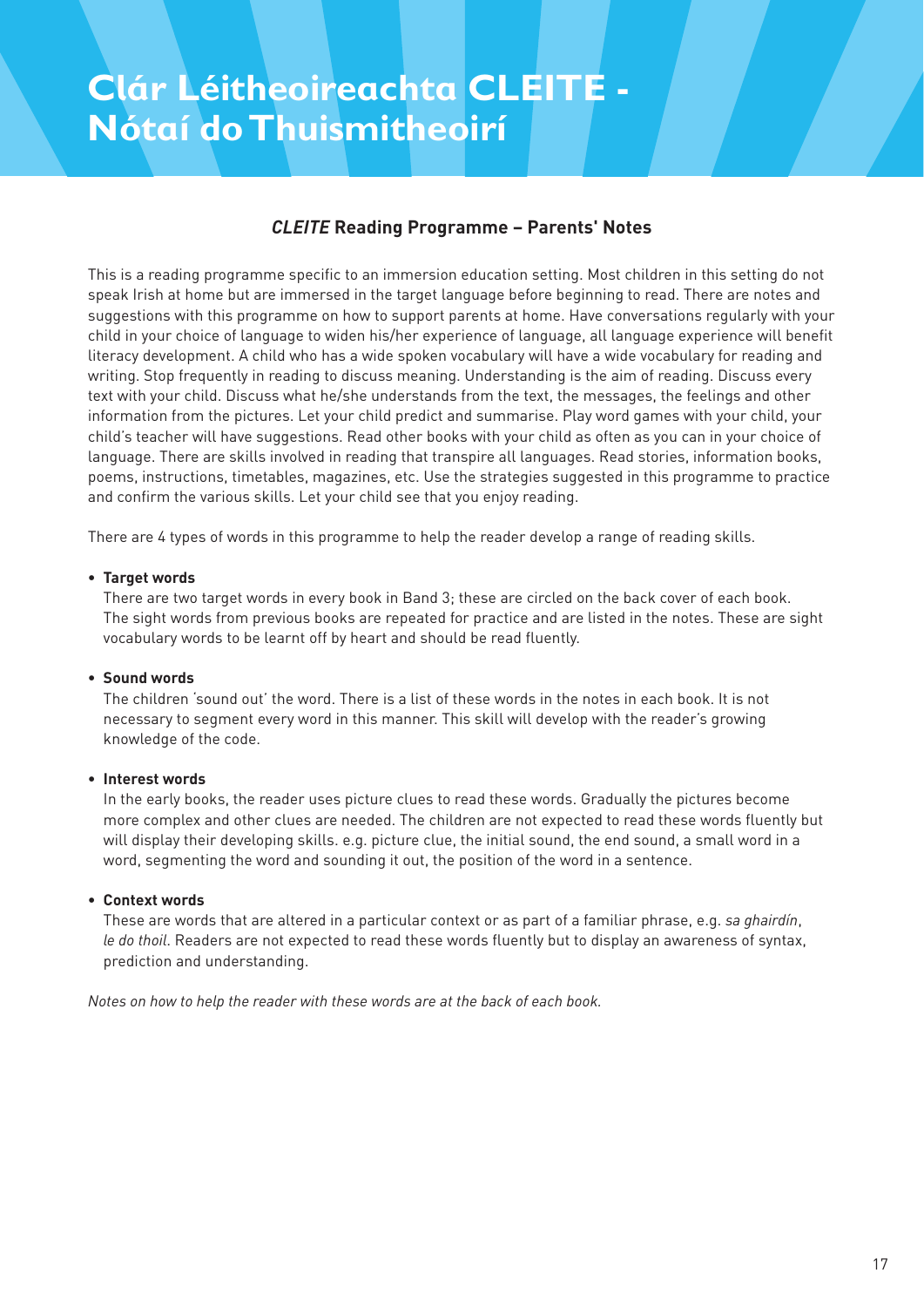*Tá 60 spriocfhocal i mBanda 3 agus iad in úsáid faoi dhó don athchleachtadh. Is meascán de spriocfhocail Bhanda 2 don athchleachtadh chomh maith le focail suime nó focail i gcomhthéacs ó Bhandaí 1 agus 2 atá ann go minic agus atá anois mar spriocfhocail. Ba cheart go mbeadh páistí ag léamh na spriocfhocal go líofa.* 

*Léirítear thíos an líon uaireanta a úsáidtear spriocfhocail Bhandaí 1 agus 2 i mBanda 3 agus an líon uaireanta a athúsáidtear spriocfhocail Bhanda 3 i mBanda 3. Déantar cinnte de go bhfuil na focail athráite agus mar sin, daingnithe ag an léitheoir.*

#### **Spriocfhocail Bhanda 1 i mBanda 3**

| <b>Spriocfhocail 1a</b> | 3a  | 3 <sub>b</sub> | 3 <sub>c</sub> |
|-------------------------|-----|----------------|----------------|
| seo                     | 73  | 69             | 88             |
| tá                      | 105 | 118            | 116            |
| $m\acute{\text{e}}$     | 27  | 19             | 11             |
| is                      | 29  | 36             | 36             |
| an                      | 165 | 206            | 195            |
| ag                      | 100 | 93             | 111            |
| ar                      | 85  | 71             | 72             |
| sé                      | 31  | 30             | 39             |
| sí                      | 8   | 19             | 41             |
| sa                      | 33  | 54             | 63             |

| <b>Spriocfhocail 1b</b> | 3a             | 3 <sub>b</sub> | 3 <sub>c</sub> |
|-------------------------|----------------|----------------|----------------|
| agam                    | 8              | 9              | 5              |
| siad                    | 31             | 30             | 24             |
| arsa                    | 39             | 63             | 116            |
| dul                     | 12             | 16             | 27             |
| amharc                  | 15             | 8              | 6              |
| liom                    | 27             | 18             | 26             |
| maith                   | 21             | 27             | 25             |
| ė                       | 20             | $\mathsf Q$    | 25             |
|                         | $\overline{2}$ |                | 13             |
| níl                     | 17             | 16             | 21             |

| <b>Spriocfhocail 1c</b> | 3a | 3 <sub>b</sub> | 3 <sub>c</sub> |
|-------------------------|----|----------------|----------------|
| leis                    | 25 | 28             | 32             |
| isteach                 | 8  | 20             | 29             |
| ann                     | 40 | 39             | 17             |
| atá                     | 19 | 18             | 17             |
| leat                    | 6  | 22             | 20             |
| anois                   | 29 | 26             | 37             |
| agat                    | 2  | 11             | $\overline{2}$ |
| sin                     | 5  | 15             | 22             |
| iad                     | 3  | 18             | 11             |
| bhí                     | 47 | 39             | 47             |
| cá/an bhfuil?           | 35 | 15             | 37             |
| an/ní raibh             | 4  | 12             | 9              |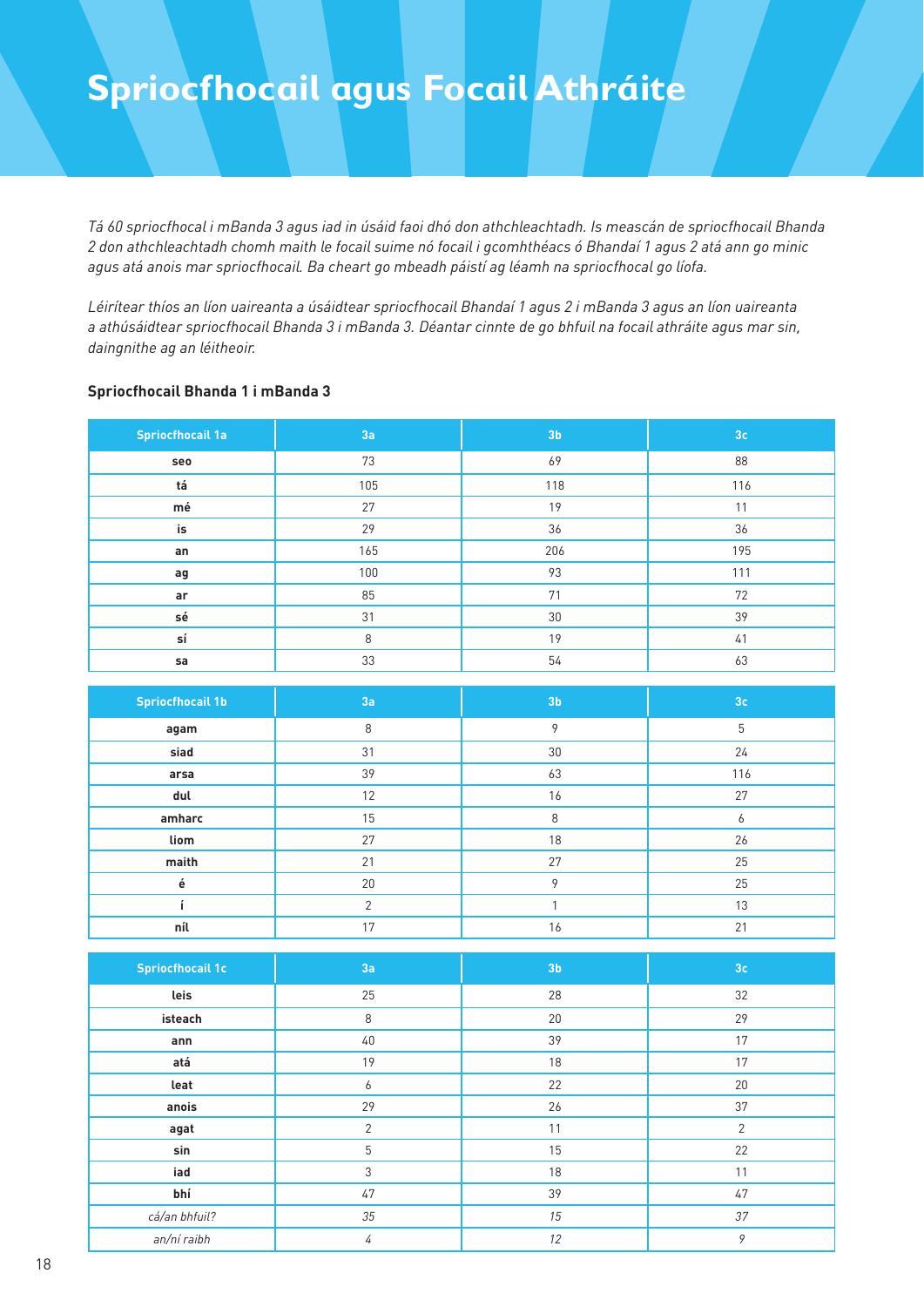#### **Spriocfhocail Bhanda 2 i mBanda 3**

| <b>Spriocfhocail 2a</b> | 3a | 3 <sub>b</sub> | 3 <sub>c</sub> |
|-------------------------|----|----------------|----------------|
| agus                    | 50 | 51             | 58             |
| beag                    | 16 | 8              | $\circ$        |
| rinne                   | 7  | 16             | 18             |
| chuir                   | 10 | 29             | 10             |
| fuair                   | 3  | 11             | 7              |
| tháinig                 | Q  | 14             | 14             |
| déan                    | 5  | 15             | 8              |
| chuig                   | 8  | 16             | 14             |
| nach                    | 6  | 10             | 21             |
| muid                    | 15 | 25             | 0              |

| <b>Spriocfhocail 2b</b> | 3a | 3 <sub>b</sub> | 3 <sub>c</sub> |
|-------------------------|----|----------------|----------------|
| chuaigh                 | 20 | 17             | 21             |
| amach                   | 7  | 14             | 23             |
| thóg                    | 3  | 8              | 7              |
| thig/féidir             | 11 | 8              | 13             |
| chonaic                 | 19 | 16             | 24             |
| air                     | 15 | $\mathbf{r}$   | 12             |
| níor                    | 11 | $\overline{2}$ | 21             |
| teacht                  | 7  | 8              | 5              |
| thug                    | 6  | 6              | $\mathcal{P}$  |
| eile                    | 8  | 5              | 16             |

| <b>Spriocfhocail 2c</b> | 3a | 3 <sub>b</sub> | 3 <sub>c</sub> |
|-------------------------|----|----------------|----------------|
| bheith                  | 13 | 9              | 9              |
| orm                     | 5  | 13             | 14             |
| faoin                   | U  | 7              |                |
| aige                    | 14 | 7              | 3              |
| beidh                   | 9  | 13             | 20             |
| aici                    |    | 3              | 8              |
| sibh                    | 11 | 4              | 6              |
| fearr                   | Ô  | 8              | <sub>n</sub>   |
| bíonn                   | 27 | 23             | 25             |
| uirthi                  | 3  | 10             | 11             |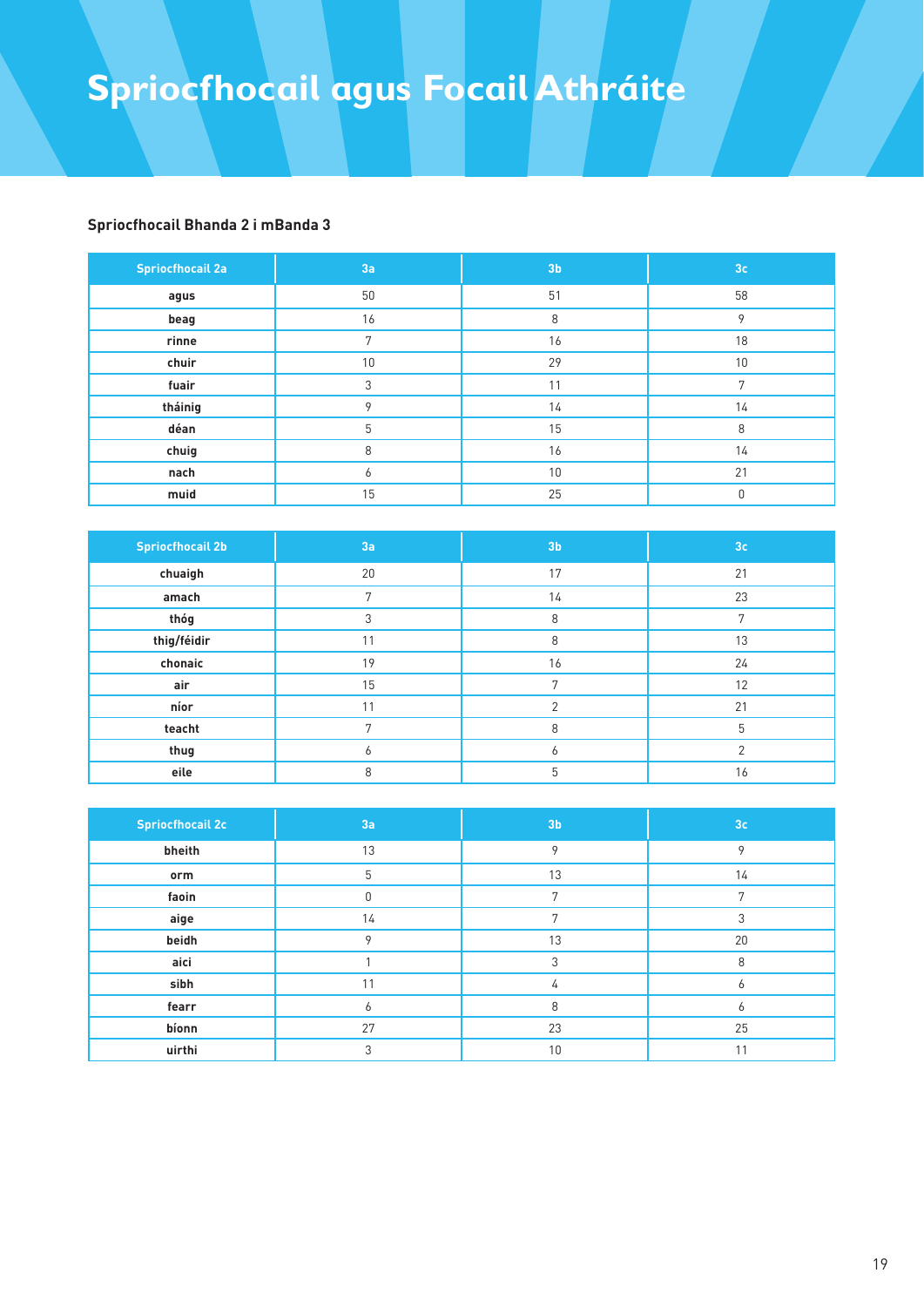#### **Spriocfhocail Bhanda 3**

*Tá 60 spriocfhocal i mBanda 3. Moltar go mbeadh an léitheoir in ann na focail seo a léamh go líofa. Tá dhá spriocfhocal le gach leabhar i mBanda 3. Tá gach spriocfhocal ann faoi dhó ach níl siad i leabhair i ndiaidh a chéile.*

*Tá spriocfhocail 3a, 3b agus 3c sna táblaí thíos. Tá na focail athráite i gcló dearg. Tá 60 spriocfhocal Bhanda 3 cláraithe ina dhiaidh sin.*

| <b>Spriocfhocail 3a</b> | 3a               | 3 <sub>b</sub>   | 3 <sub>c</sub>   |
|-------------------------|------------------|------------------|------------------|
| obair                   | $20\,$           | $\sqrt{5}$       | $\,8\,$          |
| rothar                  | 19               | $\mathsf 0$      | $\mathbb O$      |
| rith                    | $\overline{9}$   | $\overline{7}$   | 28               |
| léim                    | $15\,$           | $13\,$           | $5\,$            |
| chonaic                 | 19               | $16$             | 24               |
| fear                    | 24               | 11               | 17               |
| teacht                  | $\sqrt{7}$       | $\,8\,$          | $5\,$            |
| suas                    | $24$             | $13\,$           | $20\,$           |
| sibh                    | $11$             | $\sqrt{4}$       | $\boldsymbol{6}$ |
| réidh                   | $\mathcal{P}$    | $10\,$           | $\sqrt{4}$       |
| air                     | 15               | $\overline{7}$   | $12\,$           |
| uisce                   | 22               | $18\,$           | $5\,$            |
| deas                    | 11               | $\mathcal{P}$    | 19               |
| beidh                   | $\mathcal{P}$    | $13\,$           | $20\,$           |
| beag                    | 16               | 8                | $\mathcal{G}$    |
| ar ais                  | $\mathcal{P}$    | $\mathbf{1}$     | 11               |
| níor                    | $11$             | $\overline{2}$   | 21               |
| ina luí                 | 12               | $\mathfrak{S}$   | $\,8\,$          |
| chonaic                 |                  |                  |                  |
| siúl                    | 17               | 4                | $10\,$           |
| thig/féidir             | $11$             | $\,8\,$          | $13\,$           |
| a dhéanamh              | $5\,$            | $\mathfrak{Z}$   | $\,8\,$          |
| rothar                  |                  |                  |                  |
| síos                    | $13$             | $16$             | 15               |
| $r$ inne                | $\sqrt{7}$       | $16$             | $18\,$           |
| muid                    | 15               | 25               | $\mathbb O$      |
| thug                    | $\boldsymbol{6}$ | $\boldsymbol{6}$ | $\overline{2}$   |
| Mamaí                   | 13               | 21               | $14$             |
| chuaigh                 | $20\,$           | $17\,$           | 21               |
| chuig                   | $\,8\,$          | 16               | $14$             |
| thig/féidir             |                  |                  |                  |
| fear                    |                  |                  |                  |
| bíonn                   | 27               | 23               | 25               |
| beag                    |                  |                  |                  |
| ${\sf mise}$            | $10\,$           | $11$             | $18\,$           |
| uisce                   |                  |                  |                  |
| aige                    | 14               | $\sqrt{7}$       | $\mathfrak{Z}$   |
| nuair                   | $11$             | $\mathfrak{S}$   | $\mathbf{1}$     |
| nuair                   |                  |                  |                  |
| fearr                   | $\boldsymbol{6}$ | $\,8\,$          | $\boldsymbol{6}$ |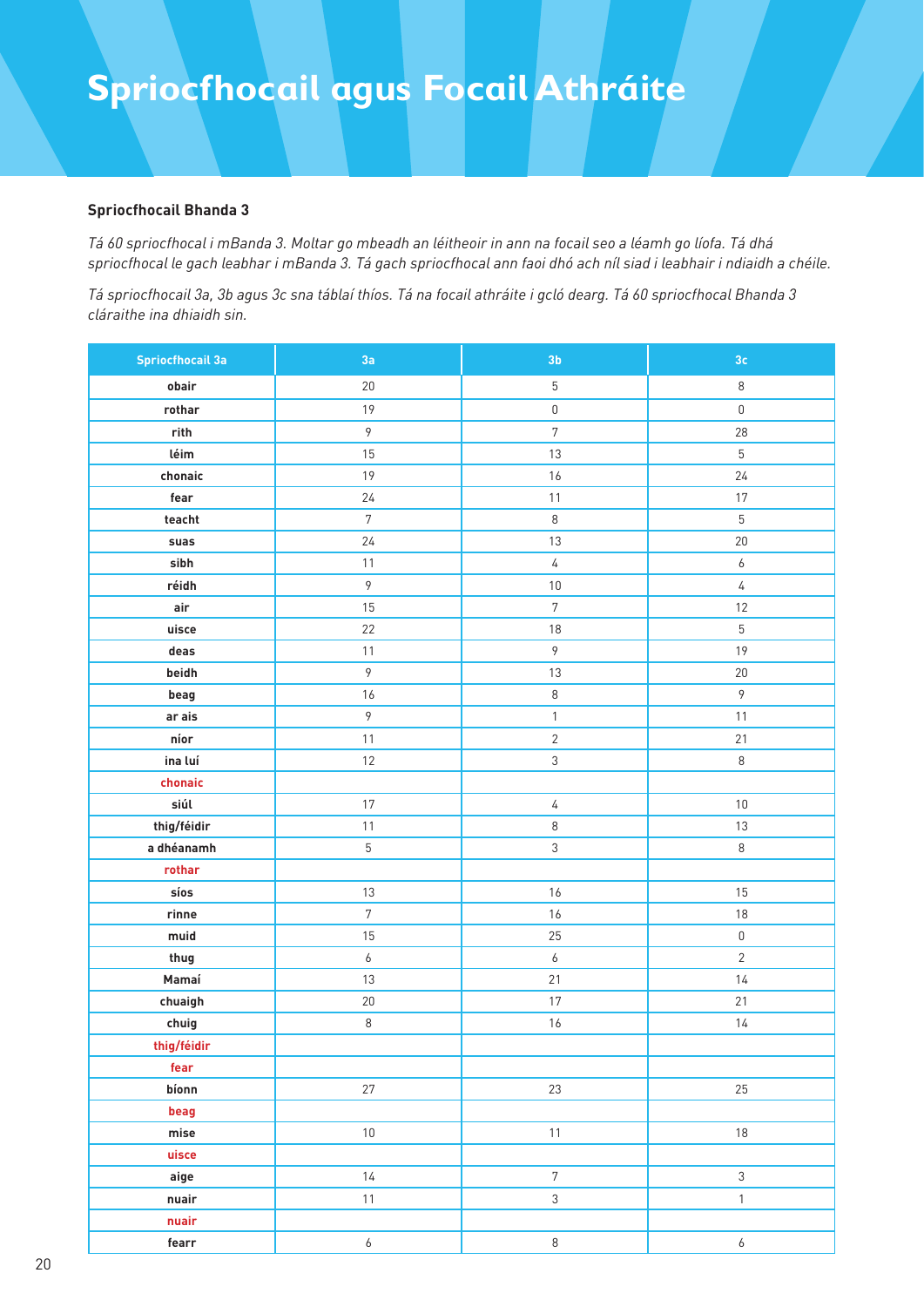| <b>Spriocfhocail 3b</b> | 3a                        | 3 <sub>b</sub>   | $3\mathrm{c}$    |
|-------------------------|---------------------------|------------------|------------------|
| thug                    | $\boldsymbol{6}$          | $\boldsymbol{6}$ | $\overline{2}$   |
| teacht                  | $\overline{7}$            | $\,8\,$          | $\overline{5}$   |
| déan                    | $\overline{5}$            | 15               | $\,8\,$          |
| orm                     | $\overline{5}$            | $13\,$           | 14               |
| aige                    | $14$                      | $\sqrt{7}$       | $\mathfrak{S}$   |
| aici                    | $\mathbf{1}$              | $\mathfrak{Z}$   | $\,8\,$          |
| inniu                   | $\sqrt{4}$                | $13\,$           | 11               |
| teach                   | $\mathbf 0$               | 24               | 15               |
| chuir                   | $10\,$                    | 29               | $10\,$           |
| thóg                    | $\mathfrak{Z}$            | $\,8\,$          | $\overline{7}$   |
| bíonn                   | 27                        | 23               | 25               |
| bheith                  | $13\,$                    | $\mathcal{P}$    | $\mathcal{P}$    |
| sibh                    | $11$                      | $\sqrt{4}$       | $\boldsymbol{6}$ |
| Daidí                   | $\sqrt{7}$                | $25\,$           | 24               |
| fuair                   | $\ensuremath{\mathsf{3}}$ | $11$             | $\sqrt{7}$       |
| muid                    | 15                        | 25               | $\mathsf 0$      |
| uirthi                  | $\ensuremath{\mathsf{3}}$ | $10\,$           | 11               |
| súgradh                 | $\boldsymbol{6}$          | 12               | $\overline{7}$   |
| ithe                    | $\overline{2}$            | $10\,$           | $\overline{5}$   |
| agus                    | $50\,$                    | 51               | 58               |
| ithe                    |                           |                  |                  |
| réidh                   | $\,9\,$                   | $10\,$           | $\sqrt{4}$       |
| chuaigh                 | $20\,$                    | $17\,$           | 21               |
| suas                    | 24                        | 13               | $20\,$           |
| tháinig                 | 9                         | $14$             | 14               |
| amach                   | $\sqrt{7}$                | 14               | 23               |
| cuir                    | $\mathbf 0$               | 11               | $\sqrt{4}$       |
| eile                    | $\,8\,$                   | $\mathbf 5$      | 16               |
| bean                    | $\mathbbm{1}$             | $\mathbf 5$      | $\overline{7}$   |
| daoine                  | $\mathcal{P}$             | $10\,$           | 25               |
| Daidí                   |                           |                  |                  |
| faoin                   | $\mathbf 0$               | $\overline{7}$   | $\overline{7}$   |
| súgradh                 |                           |                  |                  |
| nach                    | 6                         | $10\,$           | 21               |
| déanann                 | $\mathbf{1}$              | $\sqrt{4}$       | $\overline{7}$   |
| duine                   | $\overline{5}$            | 9                | 9                |
| léim                    | 15                        | 13               | $\overline{5}$   |
| síos                    | 13                        | 16               | 15               |
| cuir                    |                           |                  |                  |
| déan                    |                           |                  |                  |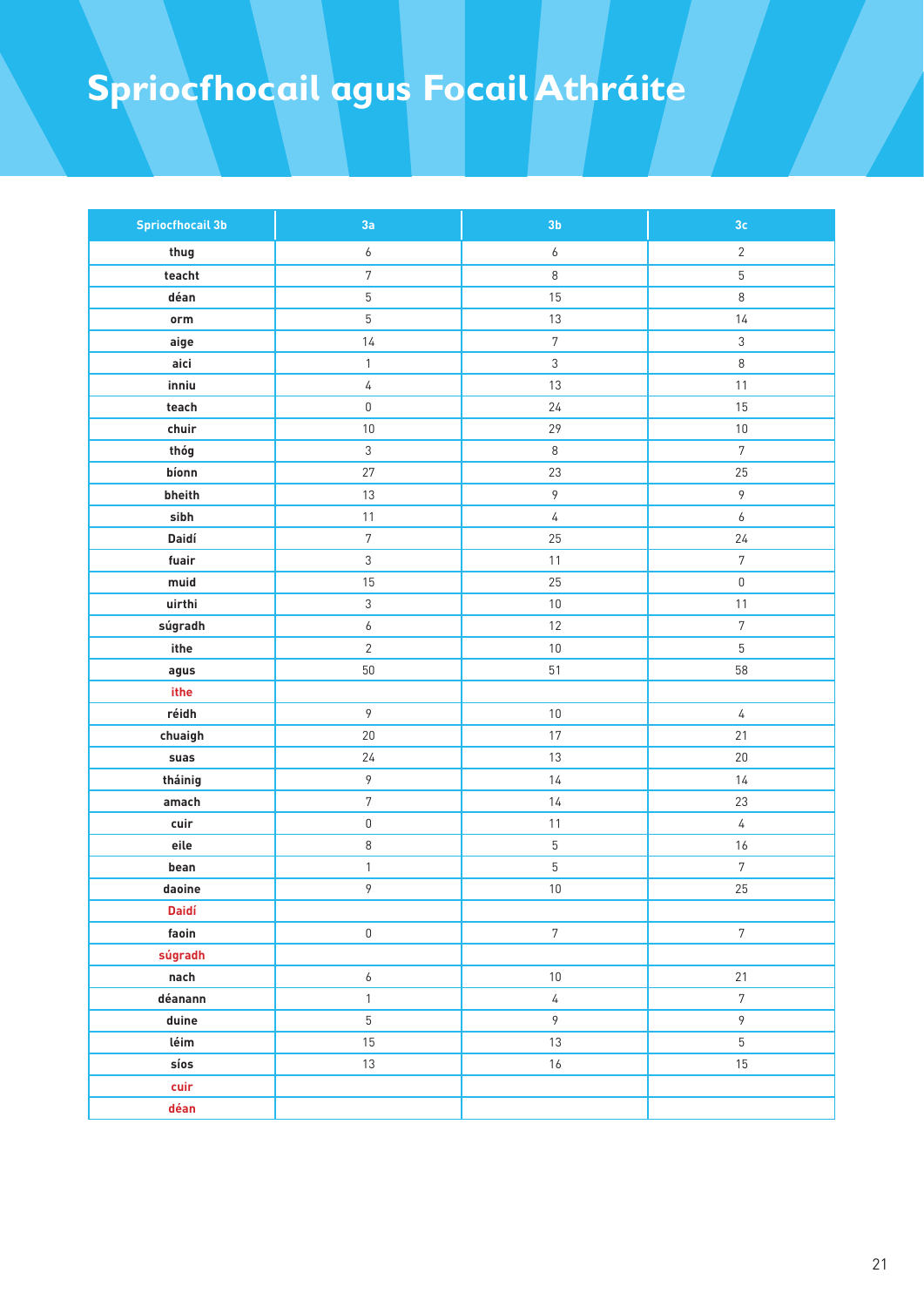| <b>Spriocfhocail 3c</b>             | 3a                  | 3 <sub>b</sub> | $3\mathsf{c}$    |
|-------------------------------------|---------------------|----------------|------------------|
| Mamaí                               | 13                  | $21$           | 14               |
| fuair                               | $\mathfrak{S}$      | $11$           | $\overline{7}$   |
| teach                               | $\mathbf 0$         | $24\,$         | 15               |
| deas                                | 11                  | $\,9\,$        | 19               |
| beidh                               | $\mathcal{P}$       | $13\,$         | $20\,$           |
| fearr                               | $\boldsymbol{6}$    | $\,8\,$        | $\boldsymbol{6}$ |
| $\mathop{\mathsf{orm}}\nolimits$    | $\sqrt{5}$          | 13             | 14               |
| chuig                               | $\,8\,$             | $16$           | $14$             |
| thóg                                | $\mathfrak{S}$      | $\,8\,$        | $7\overline{ }$  |
| gáire                               | $\mathbf{1}$        | $\sqrt{3}$     | 19               |
| obair                               | $20\,$              | $\mathbf 5$    | $\,8\,$          |
| inniu                               | $\overline{4}$      | $13\,$         | $11$             |
| $\mathop{\sf n\acute{o}r}\nolimits$ | $11$                | $\overline{2}$ | 21               |
| tháinig                             | $\mathcal{P}$       | $14$           | 14               |
| aici                                | $\mathbf{1}$        | $\sqrt{3}$     | $\,8\,$          |
| eile                                | $\,8\,$             | $\mathbf 5$    | 16               |
| páistí                              | $\mathcal{P}$       | $\,9$          | 31               |
| ar ais                              | $\mathcal{P}$       | $\mathbbm{1}$  | $11$             |
| cinnte                              | $\mathsf{O}\xspace$ | $\mathbf 0$    | 15               |
| gáire                               |                     |                |                  |
| siúl                                | $17\,$              | $\sqrt{4}$     | $10\,$           |
| duine                               | $\overline{5}$      | 9              | $\mathcal{P}$    |
| chuir                               | $10\,$              | 29             | $10\,$           |
| páistí                              |                     |                |                  |
| faoin                               | $\mathsf 0$         | $\sqrt{7}$     | $\overline{7}$   |
| amach                               | $\sqrt{7}$          | $14$           | 23               |
| air                                 | 16                  | $\sqrt{7}$     | 12               |
| cinnte                              |                     |                |                  |
| déanann                             | $\mathbf{1}$        | $\sqrt{4}$     | $\sqrt{7}$       |
| a dhéanamh                          | 5                   | 3              | $\,8\,$          |
| daoine                              | 9                   | 10             | 25               |
| bean                                | $\mathbf{1}$        | $\overline{5}$ | $\overline{7}$   |
| bheith                              | 13                  | $\mathcal{G}$  | 9                |
| nach                                | $\boldsymbol{6}$    | $10\,$         | 21               |
| deas                                |                     |                |                  |
| ina luí                             | 12                  | $\mathfrak{Z}$ | $\,8\,$          |
| $^{\prime}$ rith                    | $\mathsf{P}$        | $\sqrt{7}$     | 28               |
| uirthi                              | $\mathbf{2}$        | $10\,$         | $11$             |
| $\mathop{\mathsf{rine}}$            | $\overline{7}$      | $16$           | $18\,$           |
| ${\sf mise}$                        | $10\,$              | 11             | 18               |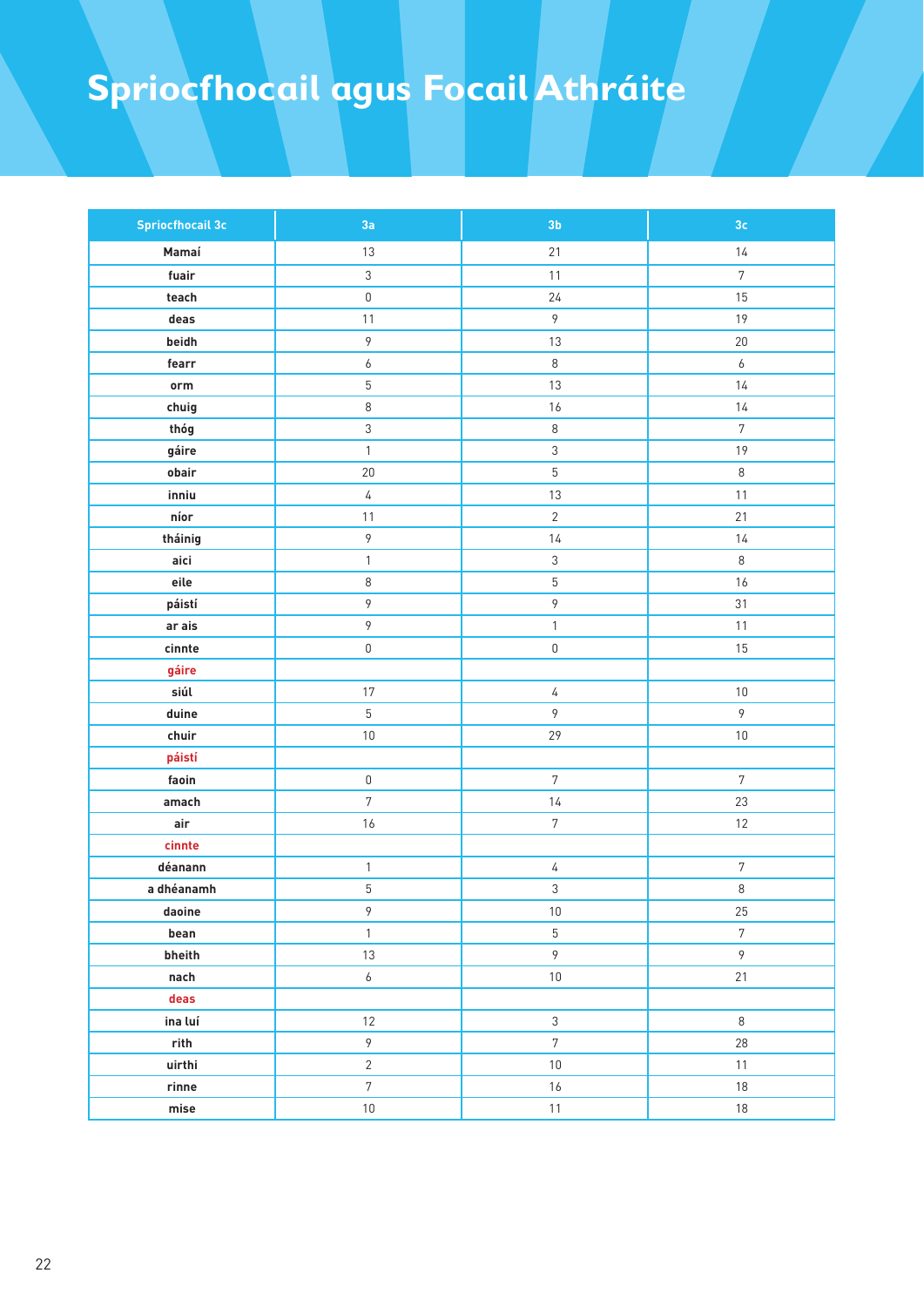#### **Spriocfhocail Bhanda 3 x 60**

| <b>Spriocfhocail 3</b>  | 3a                  | 3 <sub>b</sub>      | $3\mathsf{c}$     |
|-------------------------|---------------------|---------------------|-------------------|
| obair                   | $20\,$              | $5\,$               | $\,8\,$           |
| rothar                  | 19                  | $\mathsf{0}$        | $\mathbf 0$       |
| rith                    | 9                   | $\sqrt{7}$          | 28                |
| léim                    | 15                  | 13                  | $5\,$             |
| chonaic                 | 19                  | 16                  | 24                |
| fear                    | $24$                | $11$                | 17                |
| teacht                  | $\overline{7}$      | $\,8\,$             | $\overline{5}$    |
| suas                    | $24$                | $13\,$              | $20\,$            |
| sibh                    | 11                  | $\sqrt{4}$          | $\boldsymbol{6}$  |
| réidh                   | $\mathbf 0$         | $10\,$              | 4                 |
| air                     | 16                  | $\overline{7}$      | $12\,$            |
| uisce                   | 22                  | $18\,$              | $\sqrt{5}$        |
| deas                    | 11                  | 9                   | 19                |
| beidh                   | 9                   | 13                  | $20\,$            |
| beag                    | 16                  | $\,8\,$             | $\mathcal{P}$     |
| ar ais                  | 9                   | $\mathbf{1}$        | $11$              |
| níor                    | 11                  | $\overline{2}$      | 21                |
| ina luí                 | 12                  | $\mathfrak{S}$      | $\,8\,$           |
| siúl                    | 17                  | $\sqrt{4}$          | $10\,$            |
| thig/féidir             | $11$                | $\,8\,$             | $13\,$            |
| a dhéanamh              | $\overline{5}$      | $\mathbf 0$         | $\,8\,$           |
| síos                    | 13                  | 16                  | 15                |
| $r$ inne                | $\sqrt{7}$          | $16$                | $18\,$            |
| muid                    | 15                  | 25                  | $\mathbf 0$       |
| thug                    | 6                   | $\boldsymbol{6}$    | $\overline{2}$    |
| Mamaí                   | 13                  | 21                  | 14                |
| chuaigh                 | $20\,$              | 17                  | 21                |
| chuig                   | $\,8\,$             | $16$                | $14$              |
| bíonn                   | 27                  | 23                  | 25                |
| ${\sf mise}$            | $10$                | $11$                | $18\,$            |
| aige<br>nuair           | 14<br>$11$          | 7<br>$\mathfrak{S}$ | 3<br>$\mathbf{1}$ |
| fearr                   | $\boldsymbol{6}$    | $\,8\,$             | $\boldsymbol{6}$  |
| déan                    | $\overline{5}$      | 15                  | $\,8\,$           |
| $_{\rm\scriptsize orm}$ | 5                   | 13                  | 14                |
| aici                    | $\mathbf{1}$        | $\mathfrak{Z}$      | $\,8\,$           |
| inniu                   | $\overline{4}$      | 13                  | 11                |
| teach                   | $\mathsf{O}\xspace$ | 24                  | 15                |
| chuir                   | $10\,$              | 29                  | $10\,$            |
| thóg                    | $\mathfrak{Z}$      | $\,8\,$             | $7\overline{ }$   |
| bheith                  | 13                  | 9                   | $\mathcal{G}$     |
| Daidí                   | $\overline{7}$      | 25                  | 24                |
| fuair                   | 3                   | $11$                | $7\phantom{.}$    |
| uirthi                  | $\overline{2}$      | $10\,$              | 11                |
| súgradh                 | $\epsilon$          | $12 \overline{ }$   | $7\overline{ }$   |
|                         |                     |                     |                   |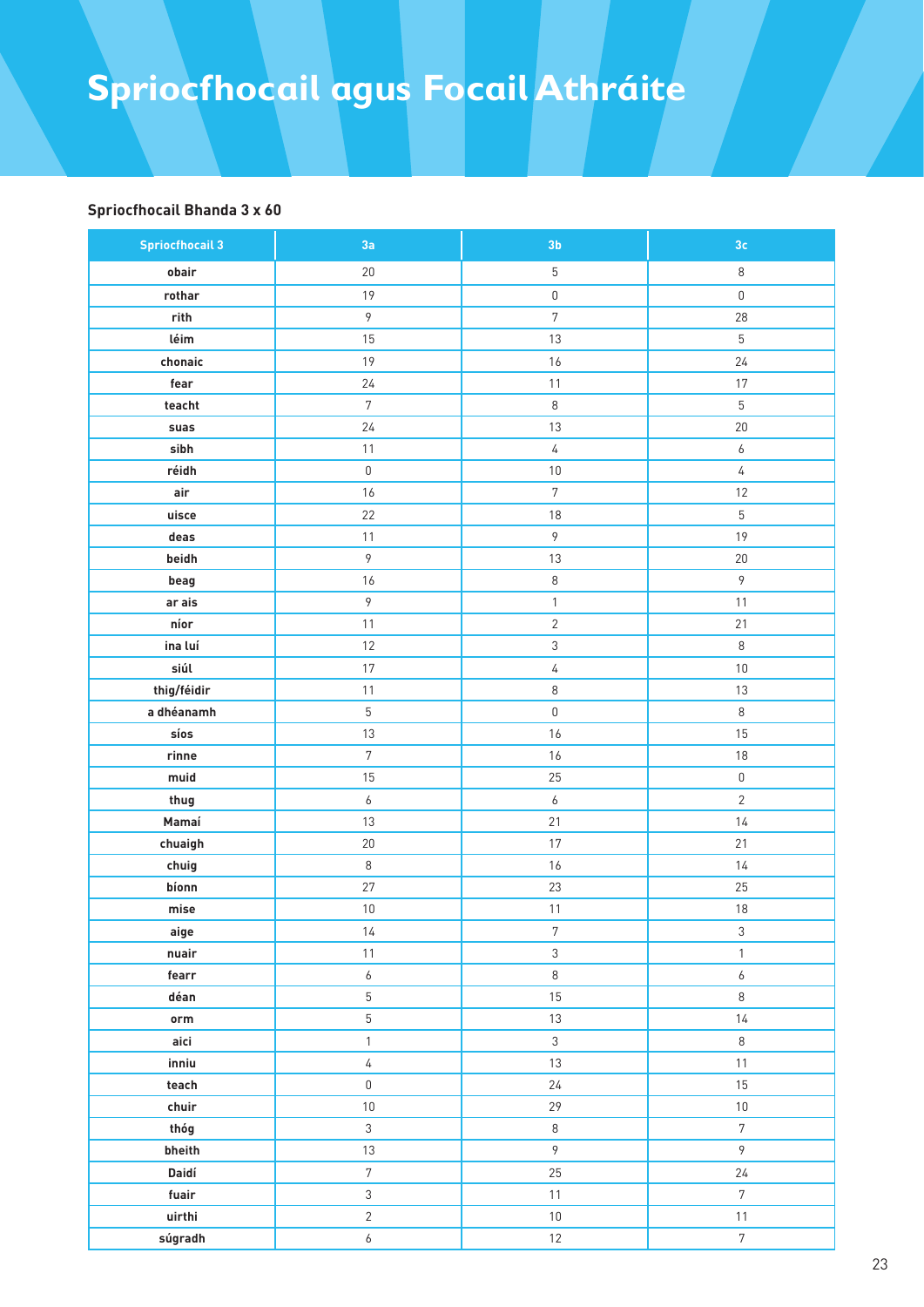| <b>Spriocfhocail 3</b> | 3a          | 3 <sub>b</sub> | 3 <sub>c</sub> |
|------------------------|-------------|----------------|----------------|
| ithe                   | 2           | 10             | 5              |
| agus                   | 50          | 51             | 58             |
| tháinig                | 9           | 14             | 14             |
| amach                  | 7           | 14             | 23             |
| cuir                   | 0           | 11             | 4              |
| eile                   | $\,8\,$     | 5              | 16             |
| bean                   | 1           | 5              | 7              |
| daoine                 | 9           | 10             | 25             |
| faoin                  | $\mathbb O$ | 7              | 7              |
| nach                   | 6           | 10             | 21             |
| déanann                | 1           | 4              | 7              |
| duine                  | 5           | 9              | 9              |
| gáire                  | 1           | 3              | 19             |
| páistí                 | 9           | 9              | $\mathbb O$    |
| cinnte                 | $\mathbf 0$ | 0              | 15             |

#### **Focail i gComhthéacs ó Bhanda 2 athráite i mBanda 3**

*Is spriocfhocail i mBanda 3 cuid acu seo.*

| Focail i gComhthéacs Bhanda 2 | 3a             | 3 <sub>b</sub> | 3 <sub>c</sub> |
|-------------------------------|----------------|----------------|----------------|
| ar bith                       | 1              | 3              | 5              |
| ar ais                        | 8              |                | 11             |
| cuidiú                        | 13             | 9              | 6              |
| deas                          | 11             | 9              | 19             |
| duine                         | 5              | 9              | 9              |
| eagla                         | $\mathbf{2}$   | 4              | 0              |
| imigh                         | $\overline{2}$ |                | 7              |
| inniu                         | 4              | 13             | 11             |
| lorg                          | 0              | $\theta$       | 3              |
| réidh                         | 9              | 10             | $\Omega$       |
| rudaí                         | 3              | 3              | 13             |
| siúl                          | 17             | 4              | 10             |
| speisialta                    | 1              | 5              | 5              |

*Moltar tacú leis an léitheoir na focail seo a léamh i gcomhthéacs an téacs nó an phictiúir. Is féidir cosúlachtaí a aimsiú idir iad agus focail eile, m.sh. leo/seo, libh/sibh, nó focail bheaga a aimsiú iontu a chuideoidh leis an léitheoir iad a bhriseadh síos, m.sh. Satharn, Domhnach.*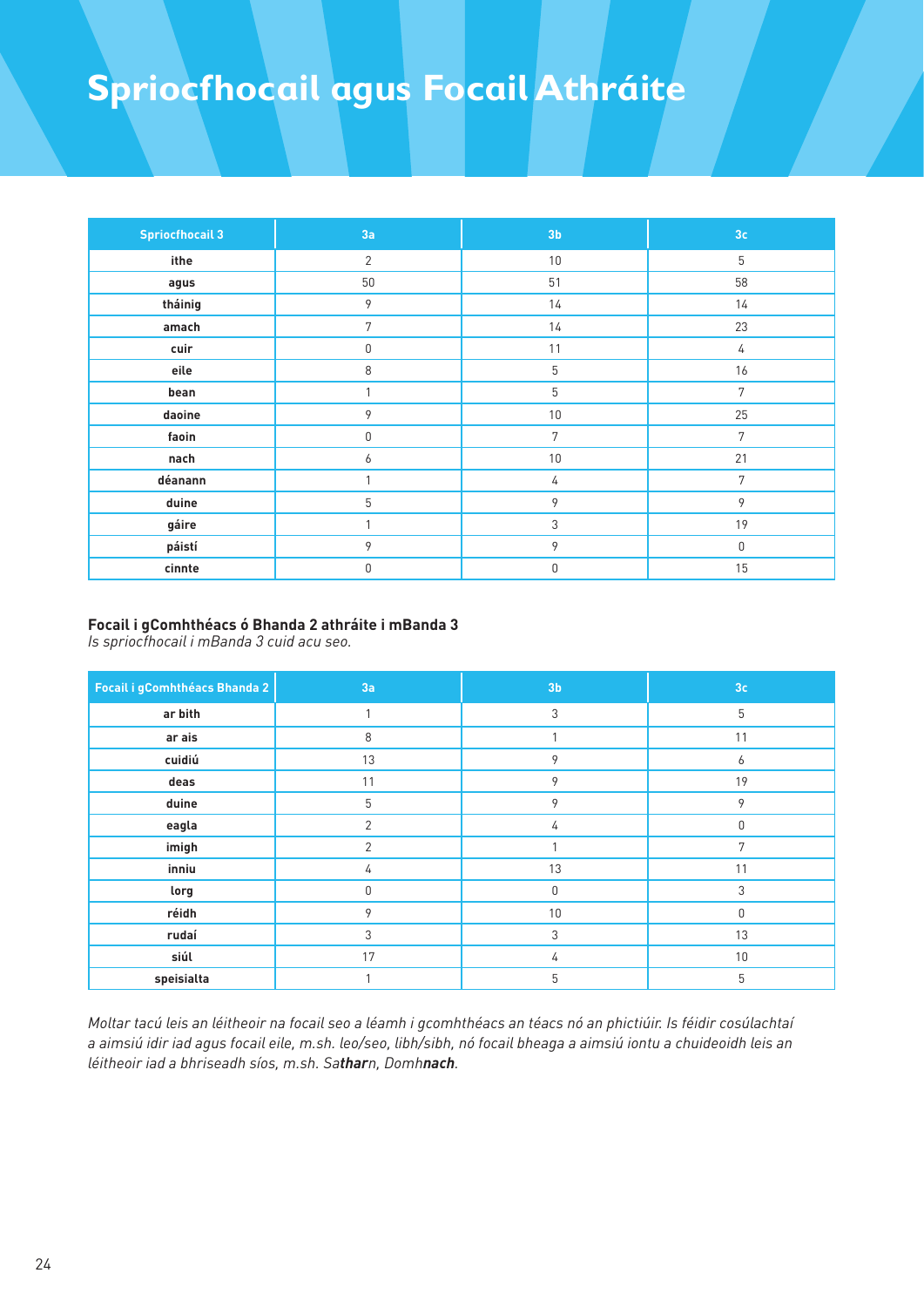| Focail i gComhthéacs Bhanda 3 | 3a             | 3 <sub>b</sub>   | 3 <sub>c</sub> |
|-------------------------------|----------------|------------------|----------------|
| inné                          | $\overline{2}$ | $\mathsf 0$      | 0              |
| ollmhór                       | 0              | $\mathbf{1}$     | $\overline{2}$ |
| róbheag                       | $\overline{2}$ | $\mathsf 0$      | 0              |
| oíche                         | $\mathbf{1}$   | $\mathbf 0$      | 0              |
| déanfaidh                     | $\mathsf 0$    | $\mathbf 0$      | 5              |
| cá mhéad?                     | $\overline{7}$ | $\mathbb O$      | $\mathbf{1}$   |
| cad é?                        | $\overline{2}$ | $\sqrt{4}$       | 6              |
| libh                          | 4              | 6                | $\mathbf{1}$   |
| leo                           | 4              | $\mathcal{P}$    | 5              |
| ina shuí                      | $\overline{2}$ | $\mathbf 0$      | 0              |
| cuidiú                        | 13             | $\mathcal{P}$    | 6              |
| d'imigh                       | $\overline{2}$ | $\mathbf{1}$     | $\overline{2}$ |
| imigh                         | $\overline{2}$ | $\mathbf{1}$     | $\overline{7}$ |
| mo chairde                    | $10\,$         | $\overline{2}$   | 0              |
| speisialta                    | $\mathbf{1}$   | $\sqrt{5}$       | 5              |
| faoi                          | $\mathbf{1}$   | $\mathfrak{Z}$   | $\sqrt{7}$     |
| go fóill/fós                  | $\mathsf 0$    | $\overline{5}$   | $\mathbf{1}$   |
| ar bith                       | 0              | $\mathfrak{Z}$   | 5              |
| féin                          | 0              | $\mathbb O$      | $\mathbf{1}$   |
| a haon                        | $\overline{2}$ | $\mathbb O$      | $\mathbf{2}$   |
| go raibh maith agat           | $\mathbf{1}$   | $\boldsymbol{7}$ | $\mathbf{1}$   |
| le do thoil                   | 0              | $\sqrt{4}$       | $\mathbf{1}$   |
| níl/tá a fhios agam           | 5              | $\mathbf{1}$     | 0              |
| An Luan                       | $\overline{2}$ | $\mathfrak{Z}$   | 0              |
| An Mháirt                     | $\overline{2}$ | $\sqrt{3}$       | 0              |
| An Chéadaoin                  | $\overline{2}$ | $\mathfrak{Z}$   | 0              |
| An Déardaoin                  | $\overline{c}$ | $\mathfrak{Z}$   | 0              |
| An Aoine                      | $\overline{c}$ | $\mathfrak{Z}$   | 0              |
| An Satharn                    | $\overline{2}$ | $\mathfrak{Z}$   | 0              |
| An Domhnach                   | $\overline{2}$ | $\overline{2}$   | 0              |
| Geimhreadh                    | $\overline{2}$ | $\mathbf{1}$     | $\mathbf{2}$   |
| Samhradh                      | $\mathbf{1}$   | $\overline{2}$   | $\overline{2}$ |
| Earrach                       | $\mathbf{1}$   | $\mathbf{2}$     | 4              |
| Fómhar                        | $\mathbf{1}$   | $\mathbf{1}$     | $\mathbf{1}$   |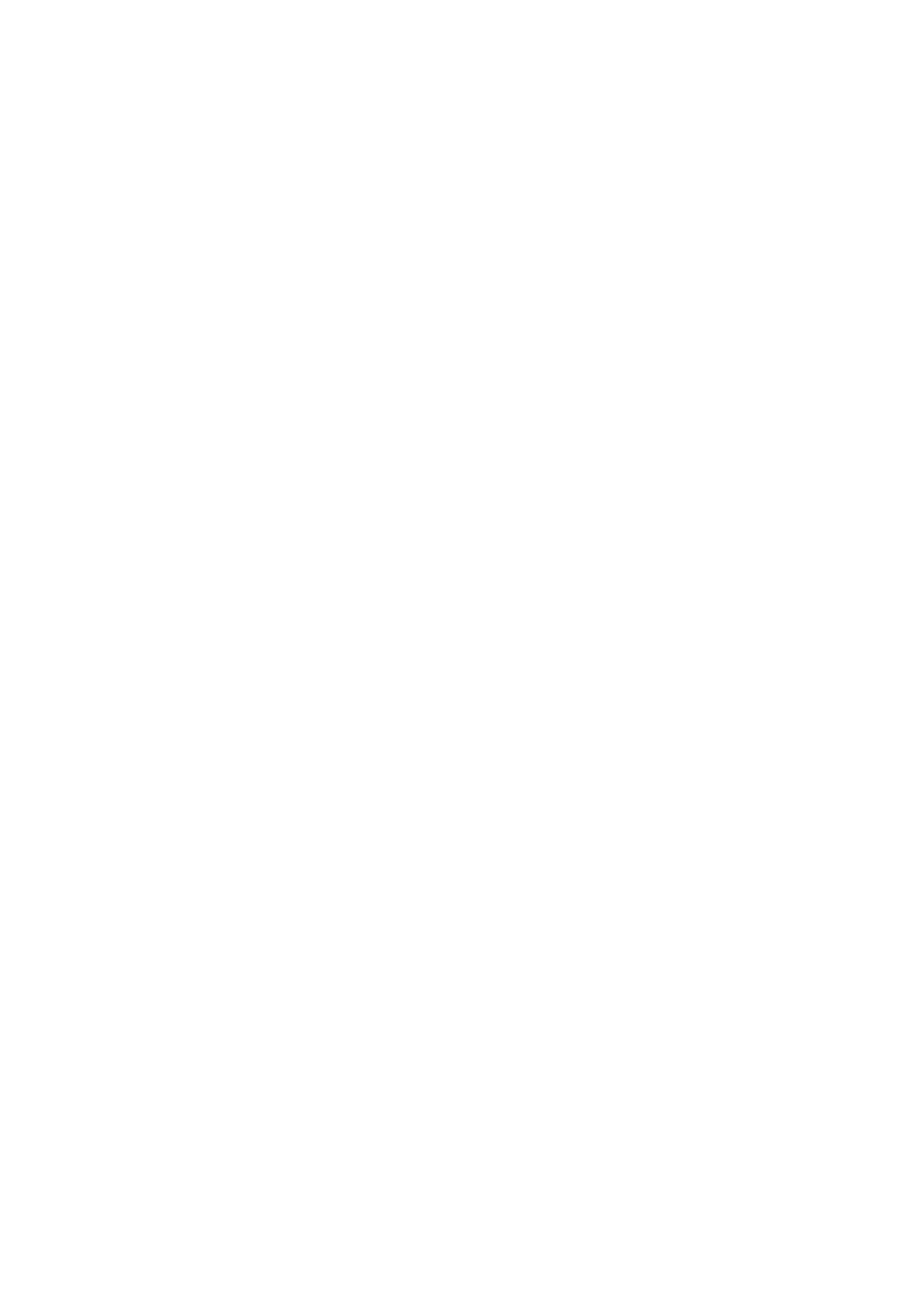# **Measúnú Bhanda 2**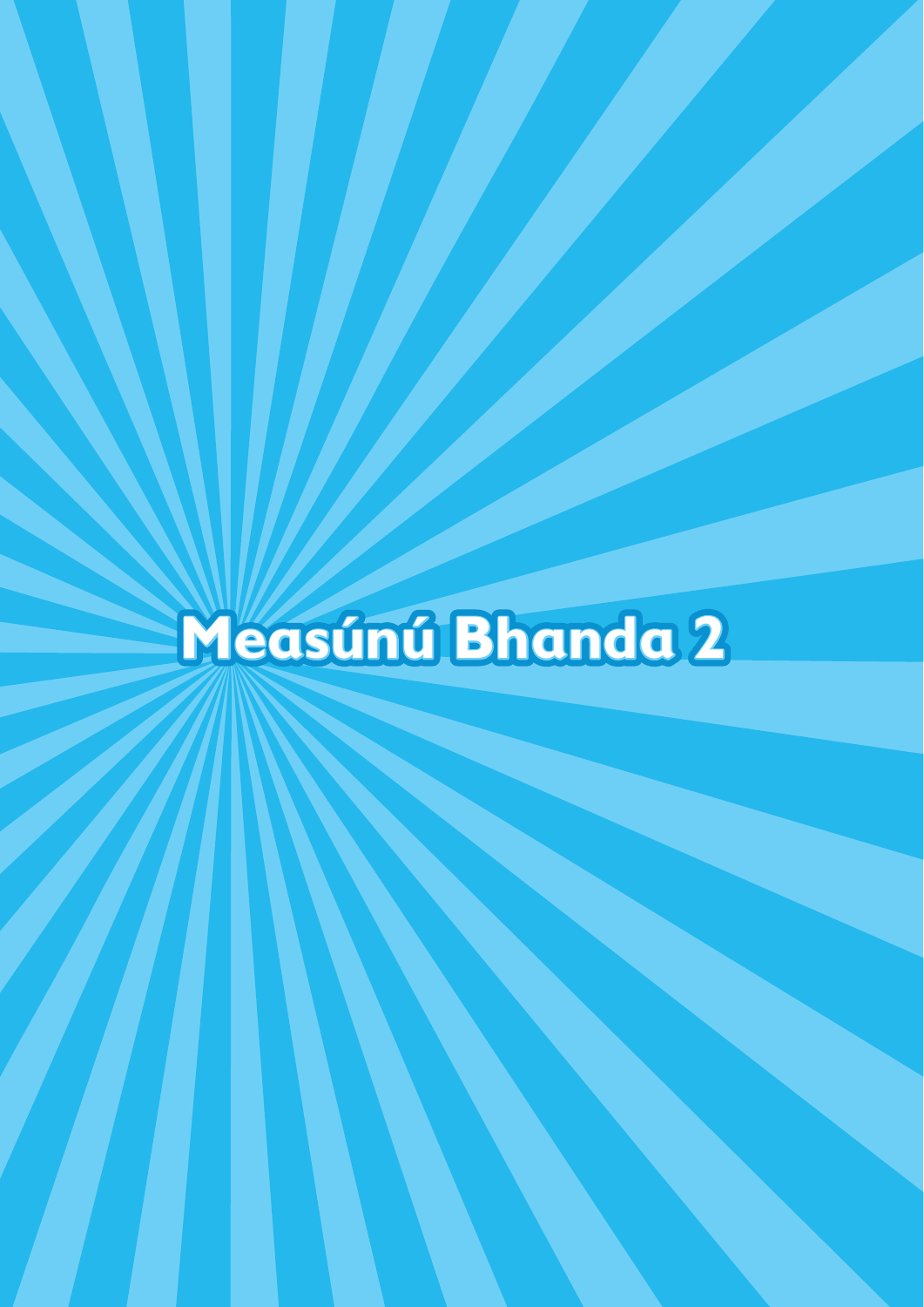- **1.** Déan cuntas ar líon na bhfocal sa téacs, níl an teideal san áireamh.
- **2.** Cuntais líon na n-earráidí agus na bhféincheartúchán a dhéantar sa léitheoireacht.
- **3.** Úsáid an leathanach taifid ar a bhfuil téacs an leabhair leis an nodaireacht a dhéanamh.

| Earráidí<br>(Scríobh E in aice le focal nuair a dhéantar earráid) | Féincheartúcháin<br>(Scríobh FC in aice le focal nuair a dhéantar<br>féincheartúchán) |
|-------------------------------------------------------------------|---------------------------------------------------------------------------------------|
| Is ionann é seo agus earráid amháin:                              | Ní earráidí iad seo, is féincheartúcháin iad:                                         |
| • Malartú focal                                                   | • Féincheartúchán                                                                     |
| $\bullet$ Focal ar lár                                            | $\bullet$ Athrá                                                                       |
| • Focal curtha isteach                                            | larracht cheart<br>$\bullet$                                                          |
| • larracht chontráilte                                            | • Fuaimniú amach (cláraigh le línte idir na litreacha)                                |
| • Focal a fuarthas ón mhúinteoir                                  |                                                                                       |
| $\bullet$ Líne iomlán ar lár                                      |                                                                                       |
| • Leathanach iomlán ar lár (ach bain de líon na<br>bhfocal)       |                                                                                       |

Déan anailís ar na hearráidí agus na féincheartúcháin a dhéanann an léitheoir. An mbaineann na hearráidí le **Brí**, le **Struchtúr** nó le h**Amharc**?

• **B** - An bhfuil ciall leis an rud a léigh an léitheoir? Má tá ciall leis scríobh **B (brí)** in aice leis an earráid seo.

 scoil *m.sh. Tá an cailín beag sa siopa.* B S A

• **S** - An bhfuil an earráid ag teacht le comhréir nó le struchtúr na habairte? Scríobh **S (struchtúr)** in aice leis an earráid seo.

 Go raibh tú go maith *m.sh. Go raibh maith agat.* B S A

• **A** - An bhfuil an léitheoir ag léamh focail atá cosúil leis an fhocal cheart de réir cuma. An bhfuil an léitheoir ag amharc ar chuma an fhocail? Scríobh **A (amharc)** in aice leis an earráid seo.

 rith *m.sh. Tá Lára ag ithe anois.* B S A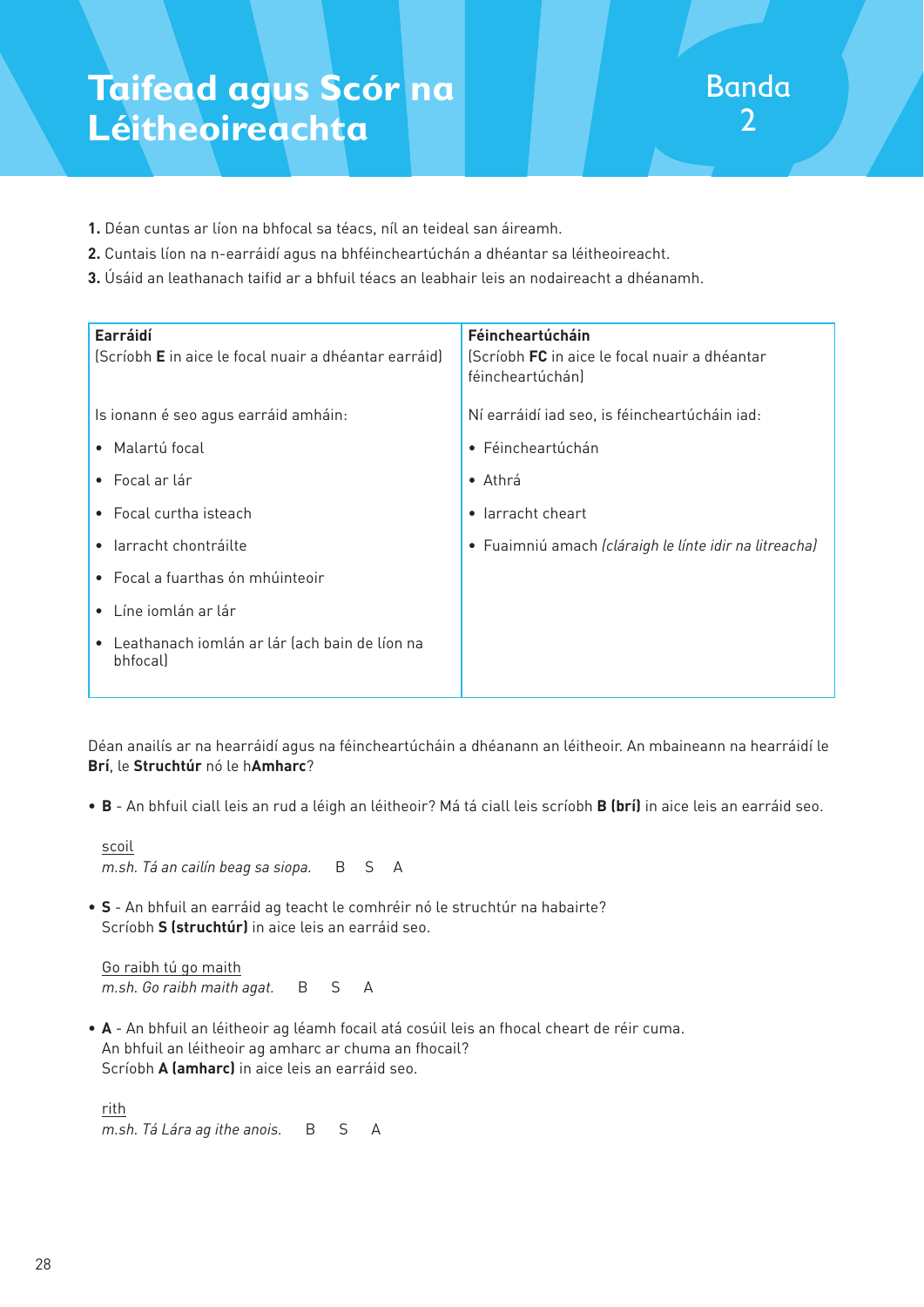#### **Ríomh céatadán cruinnis**

#### **Earráidí**

Líon na bhfocal – líon na n-earráidí = Scór *m.sh.* 29 – 5 = 24

Scór roinnte ar líon na bhfocal iolraithe faoi 100 = céatadán cruinnis

24 roinnte ar 29 = .8275 iolraithe ar 100 = 82.75

#### **Féincheartúchán**

Léiríonn sé seo ábaltacht an léitheora sa mhonatóireacht ar a léitheoireacht féin.

Suimigh na hearráidí + na féincheartúcháin = Líon iomlán *m.sh.* 6 + 2 = 8

Líon iomlán roinnte ar na FC = Ráta *m.sh.* 8 roinnte ar 2 = 1 : 4

Cheartaigh an léitheoir seo é/í féin uair amháin do gach ceithre fhocal a léadh go mícheart.

#### **Maidir leis na céatadáin**

| Léitheoireacht<br>neamhspleách<br>$95\% - 100\%$           | Téacs teagascach<br>$92\% - 94\%$                            | Téacs teagascach<br>dúshlánach<br>$90\% - 92\%$ | Téacs deacair<br>89% agus níos ísle                    |
|------------------------------------------------------------|--------------------------------------------------------------|-------------------------------------------------|--------------------------------------------------------|
| Bog an páiste chuig<br>téacs níos airde lena<br>s(h)íneadh | Tá an páiste sínte agus<br>ag foghlaim ag an<br>leibhéal seo | Tá tacaíocht de dhíth ar<br>an pháiste          | Bog an páiste chuig<br>téacs ag leibhéal níos<br>ísle. |

| Ráta earráidí | % cruinnis |                             |  |
|---------------|------------|-----------------------------|--|
| 1:200         | 99.5       |                             |  |
| 1:100         | 99         |                             |  |
| 1:50          | 98         | Léitheoireacht neamhspleách |  |
| 1:35          | 97         |                             |  |
| 1:25          | 96         |                             |  |
| 1:20          | 95         |                             |  |
| 1:17          | 94         |                             |  |
| 1:14          | 93         |                             |  |
| 1:12.5        | 92         | Téacs teagascach            |  |
| 1:11.75       | 91         |                             |  |
| 1:10          | 90         |                             |  |
| 1:9           | 89         |                             |  |
| 1:8           | 87.5       |                             |  |
| 1:7           | 85.5       |                             |  |
| 1:6           | 83         | Téacs deacair               |  |
| 1:5           | 80         |                             |  |
| 1:4           | 75         |                             |  |
| 1:3           | 66         |                             |  |
| 1:2           | 50         |                             |  |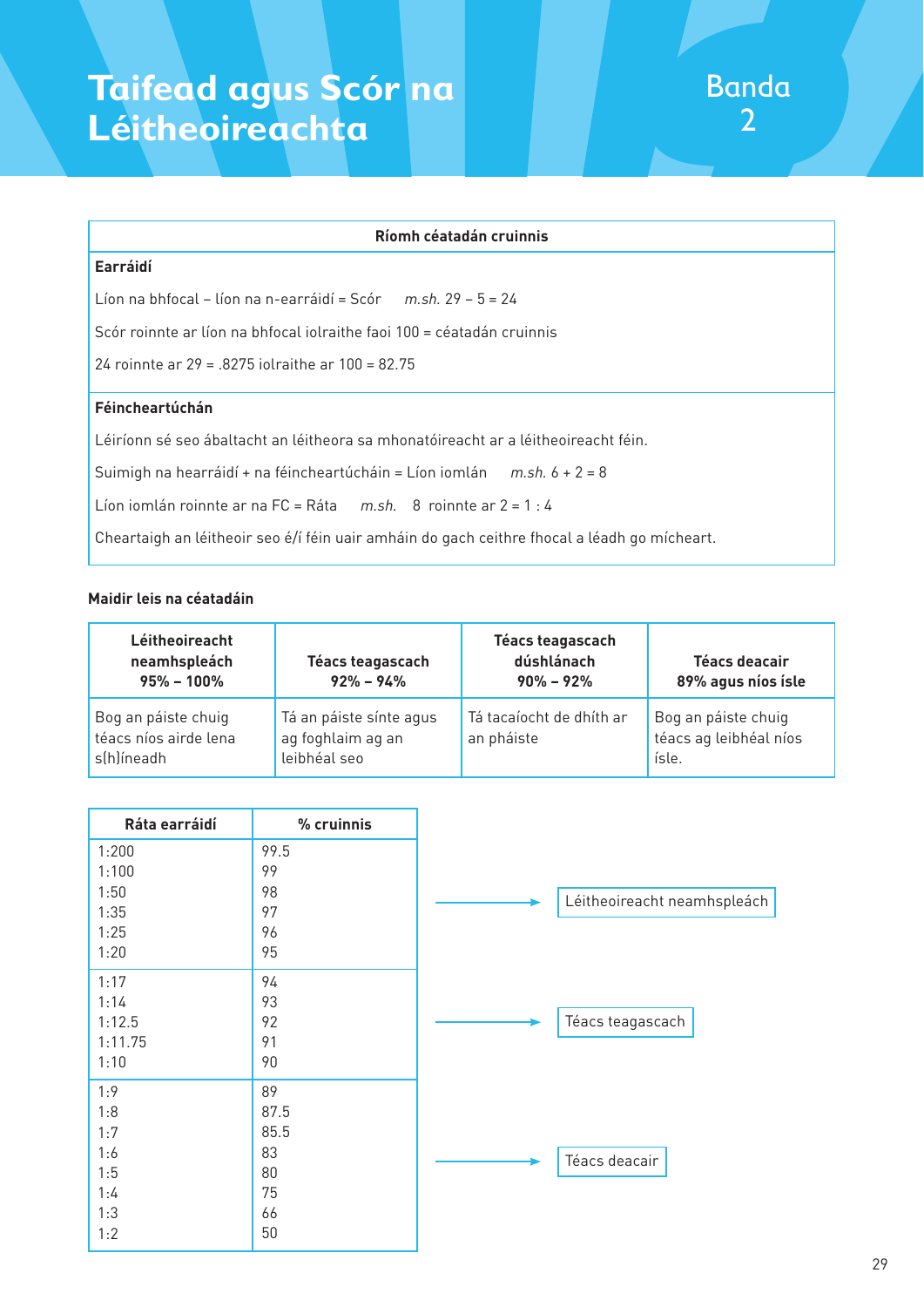

#### **Cód Marcála don Taifead Reatha, Leabhar samplach**

| Gnásaíochtaí Léitheoireachta | <b>Nodaireacht</b>                                                                          | <b>Sampla</b>                                                                                                   |
|------------------------------|---------------------------------------------------------------------------------------------|-----------------------------------------------------------------------------------------------------------------|
| Léitheoireacht bheacht       | Cuir tic le gach focal a léitear mar is ceart                                               | $\checkmark$<br>$\checkmark$<br>$\checkmark$<br>mé sa veain.<br>Tá                                              |
| Malartú focal                | Scríobh an focal a dúradh os cionn an<br>fhocail sa téacs                                   | scoil<br>Tá mé sa siopa.                                                                                        |
| Focal ar lár                 | Cuir líne os cionn an fhocail atá ar iarraidh                                               | Seo é mo roicéad.                                                                                               |
| Focal eile a chur isteach    | Cuir isteach ^ agus an focal                                                                | anseo<br>Tá mé sa siopa.<br>$\wedge$                                                                            |
| Athrá                        | Scríobh A i ndiaidh an fhrása athráite agus<br>tarraing saighead ar ais chuig tús an fhrása | $\leftarrow$ $\leftarrow$ $\leftarrow$ $\leftarrow$ $\leftarrow$ $\leftarrow$ $\leftarrow$<br>Tá mé sa scuaine. |
| larrann cuidiú               | Scríobh C os cionn an fhocail                                                               | C<br>Tá mé sa teach.                                                                                            |
| D'inis an múinteoir an focal | Scríobh M in aice leis an fhocal a d'inis an<br>múinteoir                                   | Tá mé sa veain. M                                                                                               |
| Féincheartúchán              | Scríobh FC i ndiaidh focal a cheartaíonn an<br>páiste                                       | mise/FC<br>Tá mé sa scuaine.                                                                                    |
| Fuaimniú amach               | Scríobh an focal os cionn an fhocail atá ann<br>le litreacha scartha                        | $s-p-\acute{a}-s$<br>Tá mé sa spás.                                                                             |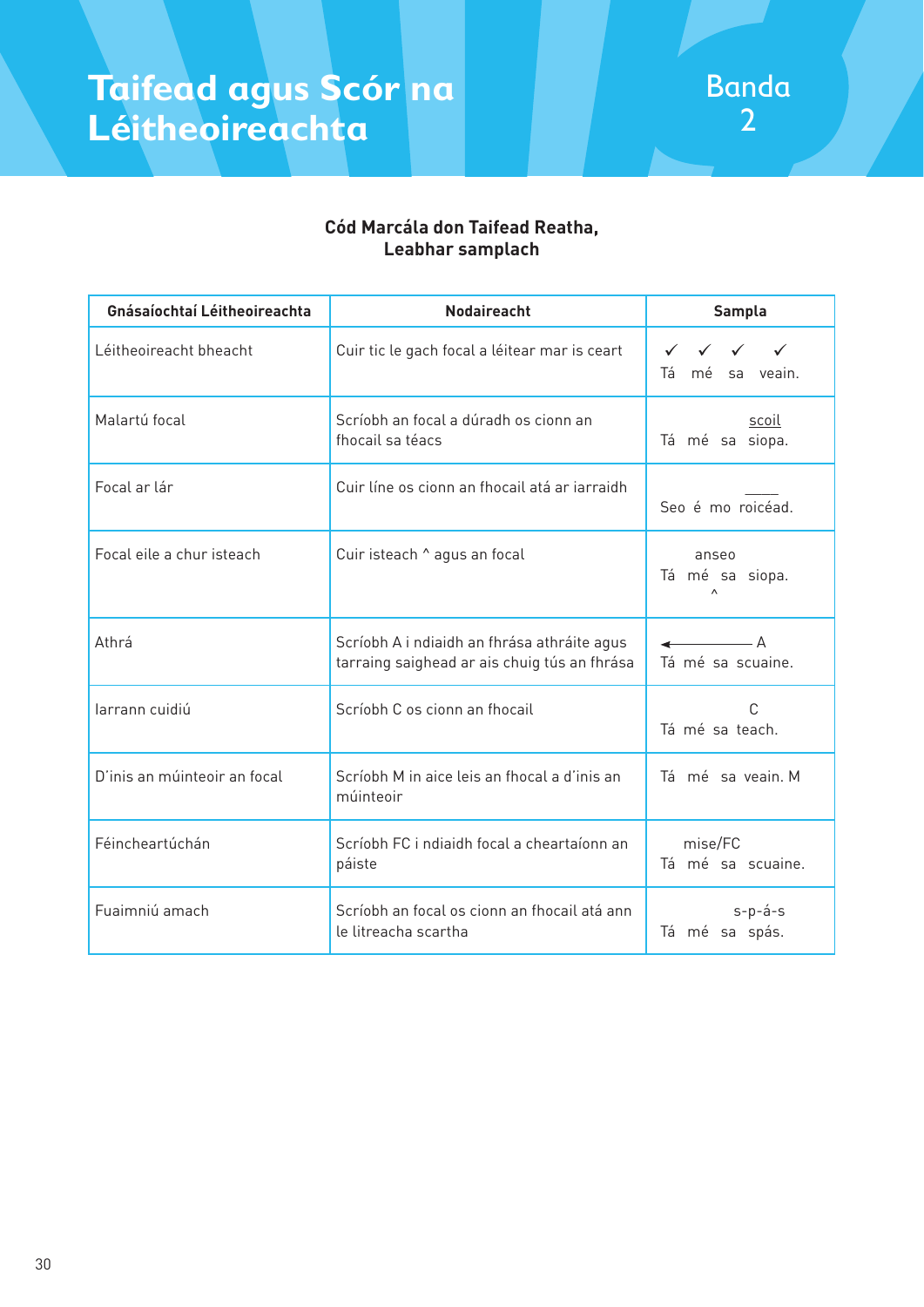| Leibhéal: Banda 2(a), 20 | <b>Téacs: Micí</b> | <b>Cineál téacs: Scéal</b> | Lion focal: 102 |
|--------------------------|--------------------|----------------------------|-----------------|
| Ainm:                    | Dáta breithe:      | Aois:                      |                 |
| Scoil:                   | Rang:              | Dáta:                      |                 |

| Ich          | Micí<br>Banda 2(a), 20 (spriocfhocal - muid) | E. | <b>FC</b> | Е<br><b>BSA</b> | <b>FC</b><br><b>BSA</b> |
|--------------|----------------------------------------------|----|-----------|-----------------|-------------------------|
| $\mathbf{2}$ | Bhí mise agus Daidí sa charr.                |    |           |                 |                         |
|              | Bhí muid sa charr le Micí.                   |    |           |                 |                         |
| 4            | Tháinig muid isteach sa pháirc. Bhí          |    |           |                 |                         |
|              | muid ag súgradh agus ag siúl.                |    |           |                 |                         |
|              | "Is maith liom an pháirc,"                   |    |           |                 |                         |
|              | arsa Daidí.                                  |    |           |                 |                         |
| 6            | Tháinig muid síos an cosán.                  |    |           |                 |                         |
|              | Isteach sa chlábar le Micí agus              |    |           |                 |                         |
|              | Daidí.<br>le                                 |    |           |                 |                         |
|              | "Is maith liom an pháirc,"                   |    |           |                 |                         |
|              | mise.<br>arsa                                |    |           |                 |                         |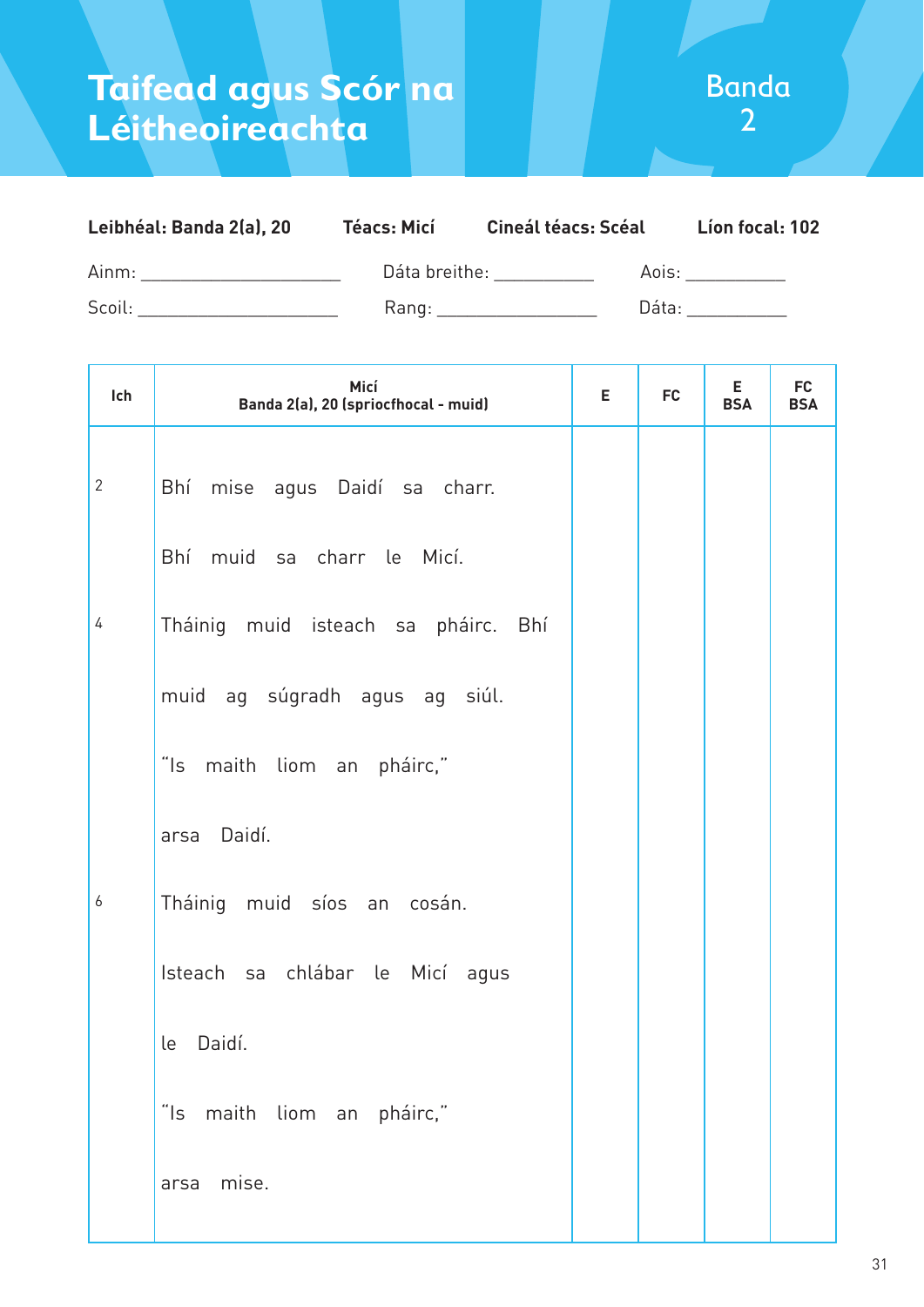| 8  | Tháinig muid chuig linn uisce.      |  |  |
|----|-------------------------------------|--|--|
|    | Isteach san uisce le Micí           |  |  |
|    | agus Daidí.                         |  |  |
|    | Is maith le Micí dul isteach        |  |  |
|    | san uisce.                          |  |  |
| 10 | Bhí muid sa charr. Is maith         |  |  |
|    | le Micí dul sa charr. Bhí           |  |  |
|    | Daidí agus Micí salach!             |  |  |
| 12 | Tháinig muid chuig an teach.        |  |  |
|    | "Nach muid atá salach," arsa Daidí. |  |  |
|    | Iomlán                              |  |  |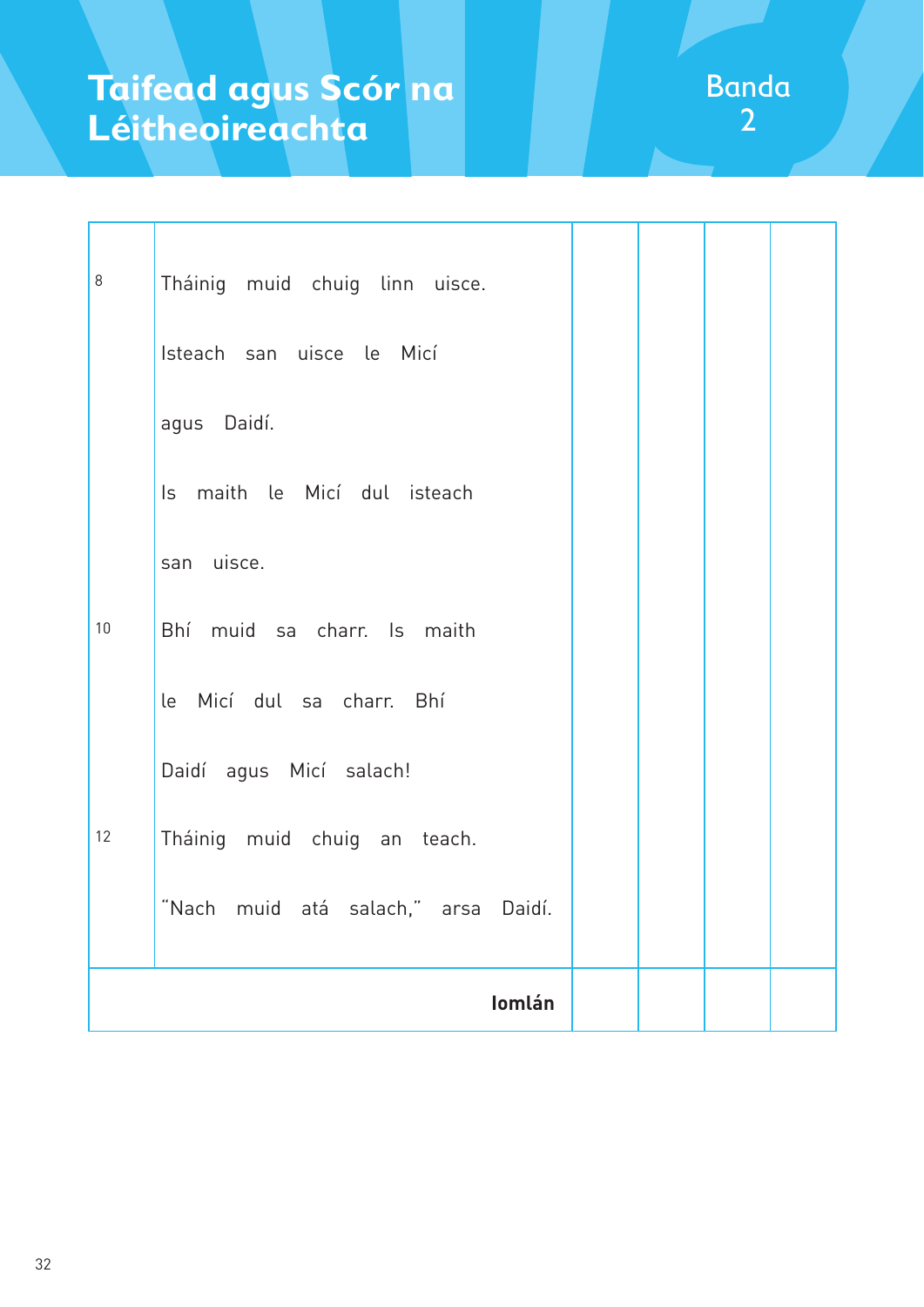#### **Leibhéal: Banda 2(a), 20 Gnásaíochtaí léitheoireachta léirithe**

| Dáta: ________                                                                            |                           |
|-------------------------------------------------------------------------------------------|---------------------------|
| 1. Eolas agus scileanna - ag forbairt                                                     | ✓<br>$\mathbf x$          |
| · Coincheapa cló daingnithe                                                               |                           |
| · Aithníonn na focail radhairc sa téacs                                                   |                           |
| • Ábalta an spriocfhocal a léamh go muiníneach                                            |                           |
| · Tuigeann eolas ar cheangail idir litir agus fuaim le roinnt focal a dhíchódú            |                           |
| · Tugann faoi na focail suime - pictiúrleid, eolas ar fhuaimeanna, comhréir               |                           |
| 2. Straitéisí - ag forbairt                                                               | $\boldsymbol{\mathsf{x}}$ |
| · Luas a athrú nuair is cuí                                                               |                           |
| · Ciall a léiriú                                                                          |                           |
| · Tuar a dhéanamh                                                                         |                           |
| · Féincheartú a dhéanamh                                                                  |                           |
| 3. Líofacht                                                                               | ×                         |
| · Léann go leanúnach le rithim nádúrtha agus cur i bhfriotal a léiríonn tuiscint          |                           |
| · Léann cuid den téacs le rithim nádúrtha agus cur i bhfriotal                            |                           |
| • Léann an téacs go mírialta, rud a léiríonn tuiscint theoranta                           |                           |
| • Léann an téacs focal ar fhocal, rud a léiríonn tuiscint theoranta nó easpa<br>tuisceana |                           |
| 4. Táscaire athinste le tuiscint a léiriú                                                 | ✓<br>$\mathbf x$          |
| • Ábalta mórimeachtaí a insint in ord gan cuidiú ón mhúinteoir                            |                           |
| · Mionsonraí san áireamh san athinsint                                                    |                           |
| • Ábalta eolas a fháil ó na pictiúir                                                      |                           |
| Ábalta scéal a athinsint ag úsáid foclóir cuí                                             |                           |
| 5. Ceisteanna a léiríonn tuiscint                                                         | ×                         |
| Ceisteanna litriúla                                                                       |                           |
| 1. Ábalta mórimeachtaí a insint in ord gan cuidiú ón mhúinteoir                           |                           |
| 2. Mionsonraí san áireamh san athinsint                                                   |                           |
| 3. Ábalta eolas a fháil ó na pictiúir                                                     |                           |
| Ceisteanna tátalacha                                                                      |                           |
| 1. Is maith le Daidí an pháirc ag tús an scéil, an maith leis í ag deireadh an scéil?     |                           |
| 2. Cad é a shíl Mamaí nuair a tháinig siad ar ais ón pháirc?                              |                           |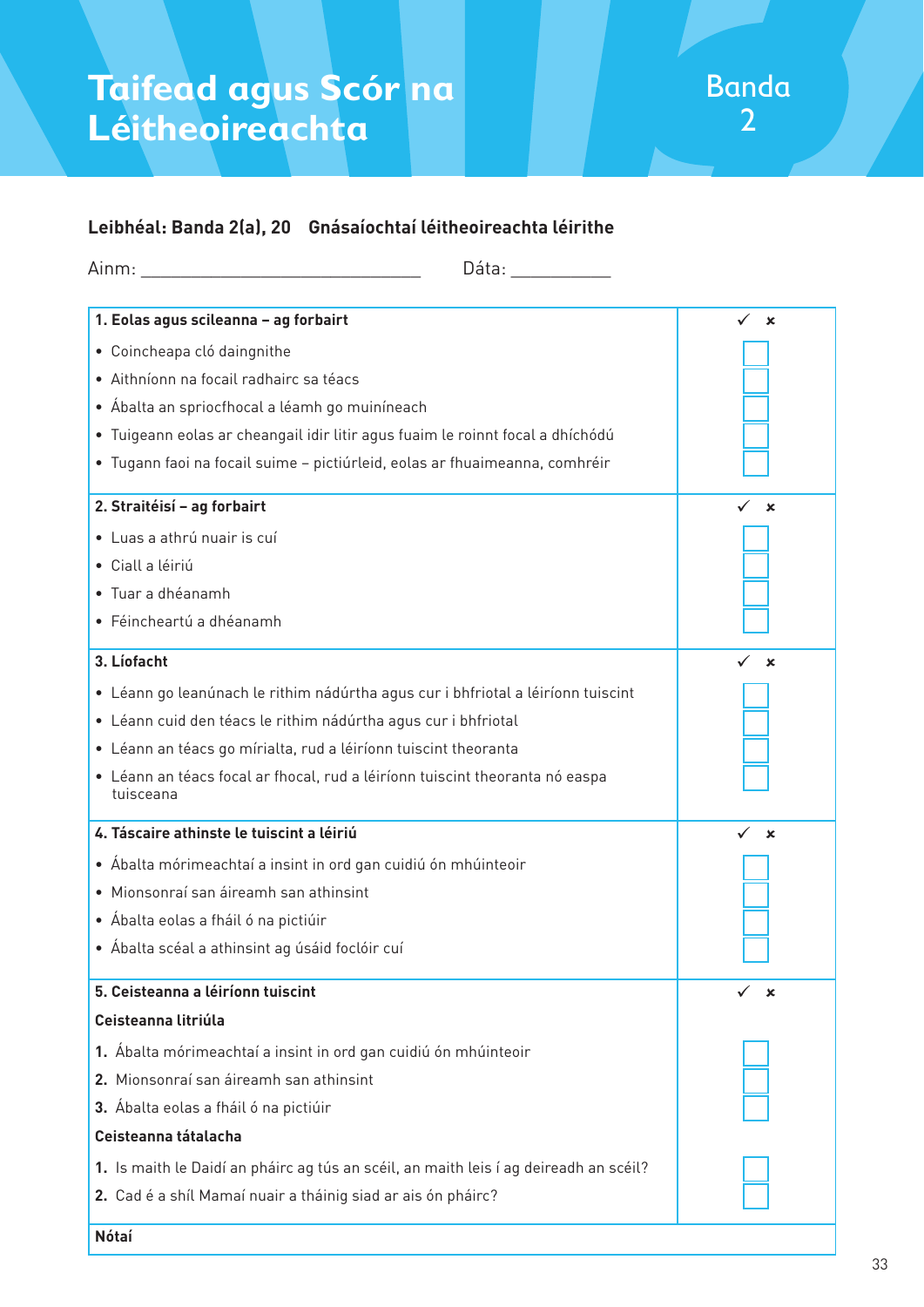|                                                                                                                                                                                                                                                                                                                                                                     | Dáta breithe: __________<br>Rang: ____________________ |                             | Aois: ___________<br>Dáta: ___________      |                          |                      |  |
|---------------------------------------------------------------------------------------------------------------------------------------------------------------------------------------------------------------------------------------------------------------------------------------------------------------------------------------------------------------------|--------------------------------------------------------|-----------------------------|---------------------------------------------|--------------------------|----------------------|--|
| $\begin{picture}(25,10) \put(0,0){\vector(1,0){100}} \put(15,0){\vector(1,0){100}} \put(15,0){\vector(1,0){100}} \put(15,0){\vector(1,0){100}} \put(15,0){\vector(1,0){100}} \put(15,0){\vector(1,0){100}} \put(15,0){\vector(1,0){100}} \put(15,0){\vector(1,0){100}} \put(15,0){\vector(1,0){100}} \put(15,0){\vector(1,0){100}} \put(15,0){\vector(1,0){100}} \$ |                                                        |                             |                                             |                          |                      |  |
|                                                                                                                                                                                                                                                                                                                                                                     |                                                        |                             | Líon focal: 102                             |                          |                      |  |
| Taifead Léitheoireachta - achoimre                                                                                                                                                                                                                                                                                                                                  |                                                        |                             |                                             |                          |                      |  |
| Earráidí<br>B S A<br>                                                                                                                                                                                                                                                                                                                                               | Féincheartúcháin<br>B S A                              | Cruinneas: %<br>Ráta FC: 1: | neamhspleách   teagascach   deacair<br>>95% | Leibhéal léitheoireachta | $\mid$ 90-94% <89%   |  |
| Gnásaíochtaí léitheoireachta - achoimre                                                                                                                                                                                                                                                                                                                             |                                                        |                             |                                             |                          |                      |  |
| 1. Eolas agus scileanna:                                                                                                                                                                                                                                                                                                                                            |                                                        |                             |                                             |                          |                      |  |
| 2. Straitéisí:                                                                                                                                                                                                                                                                                                                                                      |                                                        |                             |                                             |                          |                      |  |
| 3. Líofacht:                                                                                                                                                                                                                                                                                                                                                        |                                                        |                             |                                             |                          |                      |  |
| Táscaire athinste - achoimre                                                                                                                                                                                                                                                                                                                                        |                                                        |                             |                                             |                          |                      |  |
|                                                                                                                                                                                                                                                                                                                                                                     |                                                        |                             | Leibhéal tuisceana                          |                          |                      |  |
|                                                                                                                                                                                                                                                                                                                                                                     |                                                        |                             | sármhaith   sásúil   míshásúil              |                          |                      |  |
|                                                                                                                                                                                                                                                                                                                                                                     |                                                        |                             | 4                                           | 3 <sup>7</sup>           | $0 - 2$              |  |
| <b>Tuiscint - achoimre</b><br>Freagraí cuí tugtha ar na ceisteanna                                                                                                                                                                                                                                                                                                  |                                                        |                             |                                             |                          |                      |  |
| Litriúil<br>ceist 1 2 3                                                                                                                                                                                                                                                                                                                                             |                                                        |                             |                                             | Leibhéal tuisceana       |                      |  |
| ceist 1 2<br>Tátalach                                                                                                                                                                                                                                                                                                                                               |                                                        |                             | sármhaith<br>5                              | sásúil<br>$3 - 4$        | míshásúil<br>$0 - 2$ |  |
|                                                                                                                                                                                                                                                                                                                                                                     |                                                        |                             |                                             |                          |                      |  |
|                                                                                                                                                                                                                                                                                                                                                                     |                                                        |                             |                                             |                          |                      |  |
|                                                                                                                                                                                                                                                                                                                                                                     |                                                        |                             |                                             |                          |                      |  |
|                                                                                                                                                                                                                                                                                                                                                                     |                                                        |                             |                                             |                          |                      |  |
| Moltaí                                                                                                                                                                                                                                                                                                                                                              |                                                        |                             |                                             |                          |                      |  |

#### *Múinteoir*: \_

*Dáta a críochnaíodh measúnú*: \_\_\_\_\_\_\_\_\_\_\_\_\_\_\_\_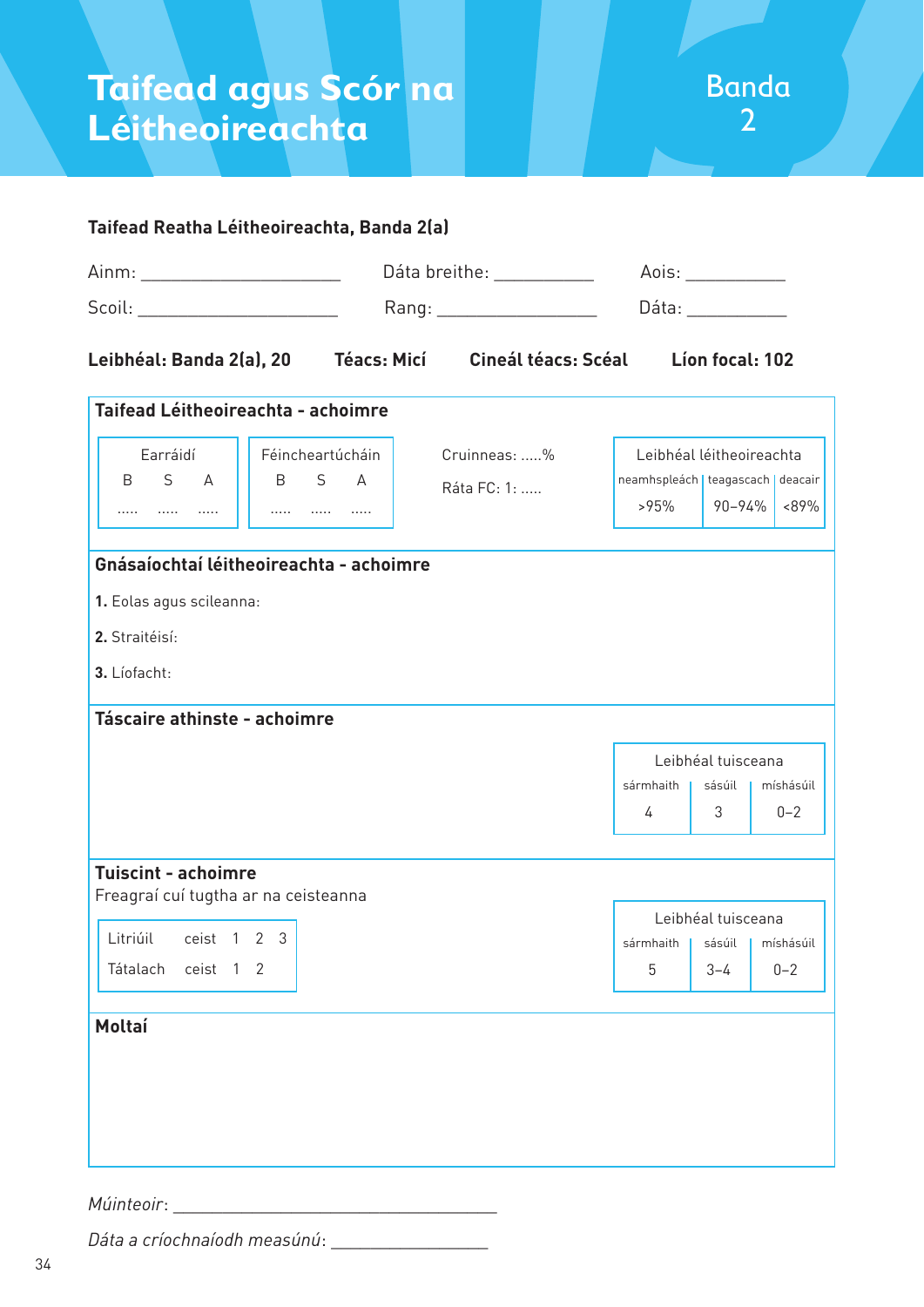| Leibhéal: Banda 2(b), 20 Téacs: Thig Liom Léim Cineál téacs: Scéal Líon focal: 154 |               |       |  |
|------------------------------------------------------------------------------------|---------------|-------|--|
| Ainm:                                                                              | Dáta breithe: | Aois: |  |
| Scoil:                                                                             | Rang:         | Dáta: |  |

| Ich            | <b>Thig Liom Léim</b><br>Banda 2(b), 20 (spriocfhocal - eile) | E | <b>FC</b> | E.<br><b>BSA</b> | <b>FC</b><br><b>BSA</b> |
|----------------|---------------------------------------------------------------|---|-----------|------------------|-------------------------|
| $\overline{2}$ | Chonaic an moncaí tíogar ina luí.                             |   |           |                  |                         |
| 3              | "Thig liom léim thar an tíogar,"                              |   |           |                  |                         |
|                | moncaí. Bhí na moncaithe<br>arsa<br>an                        |   |           |                  |                         |
|                | eile sa chrann.                                               |   |           |                  |                         |
| $\overline{4}$ | Léim an moncaí thar an tíogar.                                |   |           |                  |                         |
|                | Léim sé agus léim sé leis.                                    |   |           |                  |                         |
| 5              | "Thig liom léim thar an<br>tíogar,"                           |   |           |                  |                         |
|                | moncaí. Bhí na moncaithe<br>arsa<br>an                        |   |           |                  |                         |
|                | eile sa chrann.                                               |   |           |                  |                         |
| 6              | Chonaic an<br>moncaí eilifint ina<br>luí.                     |   |           |                  |                         |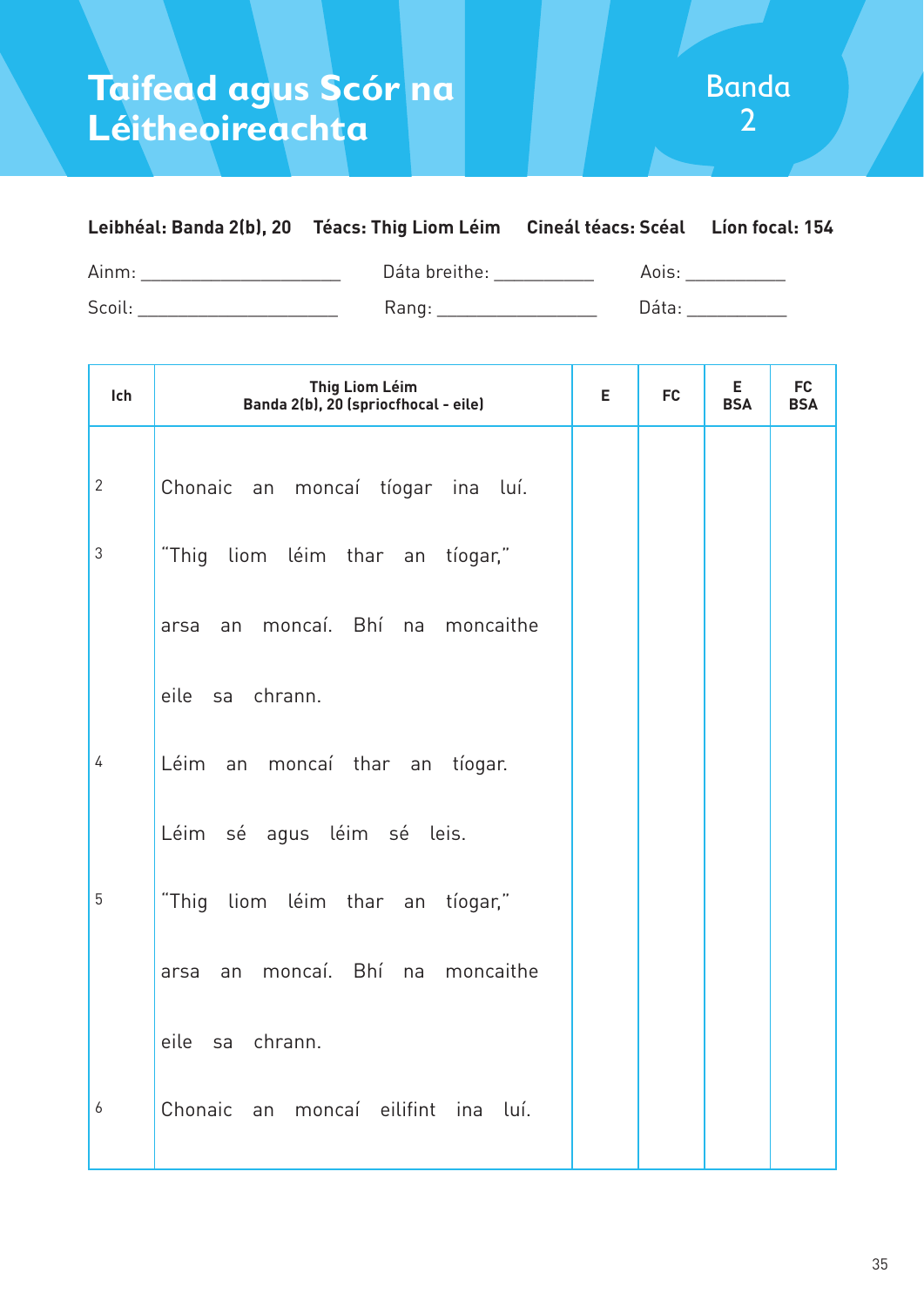| $\overline{7}$ | "Thig liom léim thar an eilifint," |  |  |
|----------------|------------------------------------|--|--|
|                | arsa an moncaí. Bhí na moncaithe   |  |  |
|                | eile sa chrann.                    |  |  |
| 8              | Léim an moncaí thar an eilifint.   |  |  |
|                | Léim sé agus léim sé leis.         |  |  |
| 9              | "Cé atá ag léim ansin?" arsa       |  |  |
|                | an eilifint. Bhí na moncaithe eile |  |  |
|                | sa chrann.                         |  |  |
| $10\,$         | Léim sé agus léim sé.              |  |  |
|                | "Amharc ormsa ag léim," arsa       |  |  |
|                | moncaí.<br>an                      |  |  |
| 11             | Léim an moncaí suas ar an          |  |  |
|                | chrann chuig na moncaithe eile.    |  |  |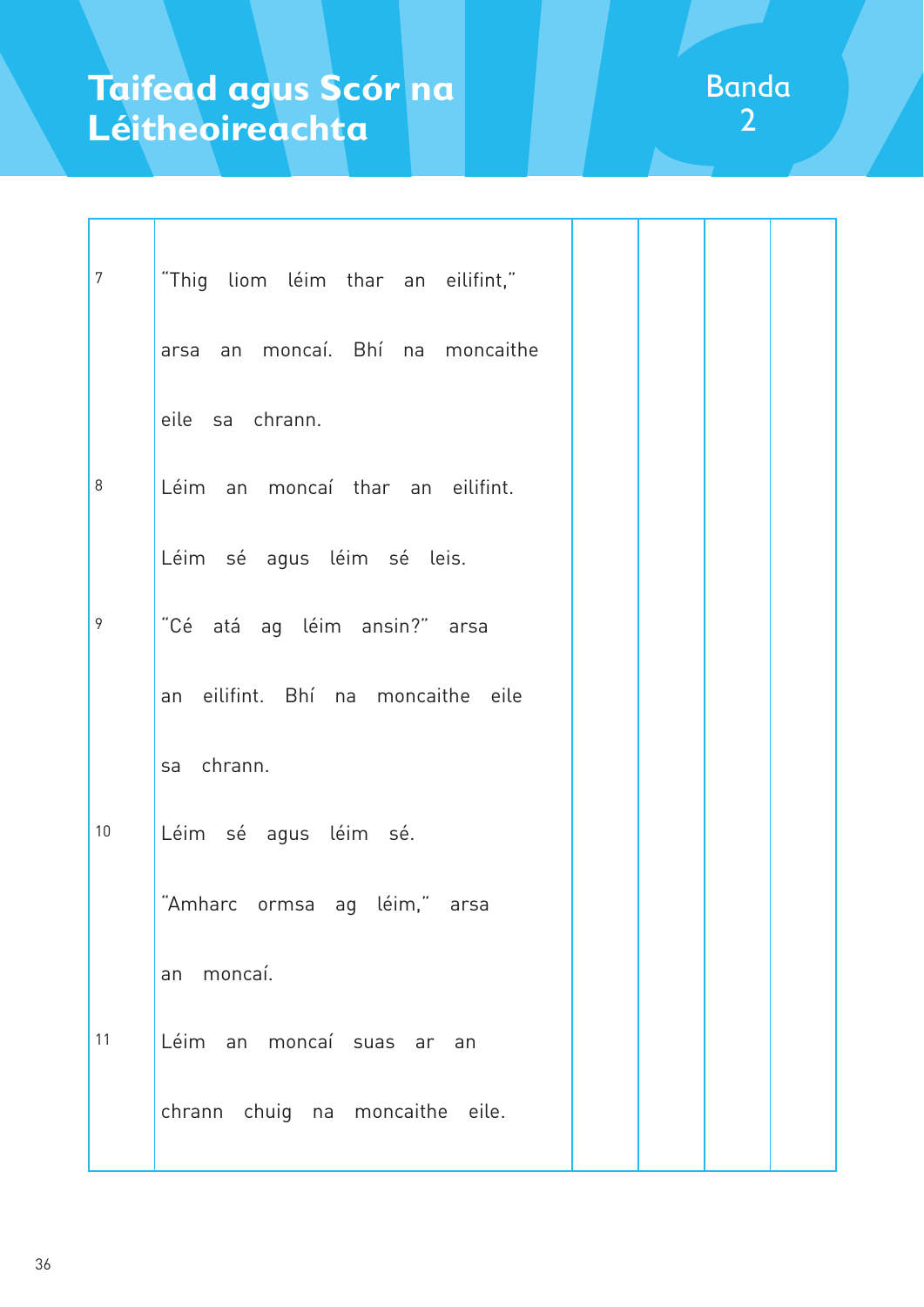| 12 | Chuaigh an eilifint chuig an chrann.  |  |  |
|----|---------------------------------------|--|--|
|    | Chonaic sí an moncaí. Chonaic sí      |  |  |
|    | na moncaithe eile.                    |  |  |
| 13 | Chroith, chroith, chroith an eilifint |  |  |
|    | crann.<br>an                          |  |  |
| 14 | "Níl an moncaí ag léim anois,"        |  |  |
|    | arsa na moncaithe eile.               |  |  |
|    | "Tá sé ag eitilt."                    |  |  |
|    | Iomlán                                |  |  |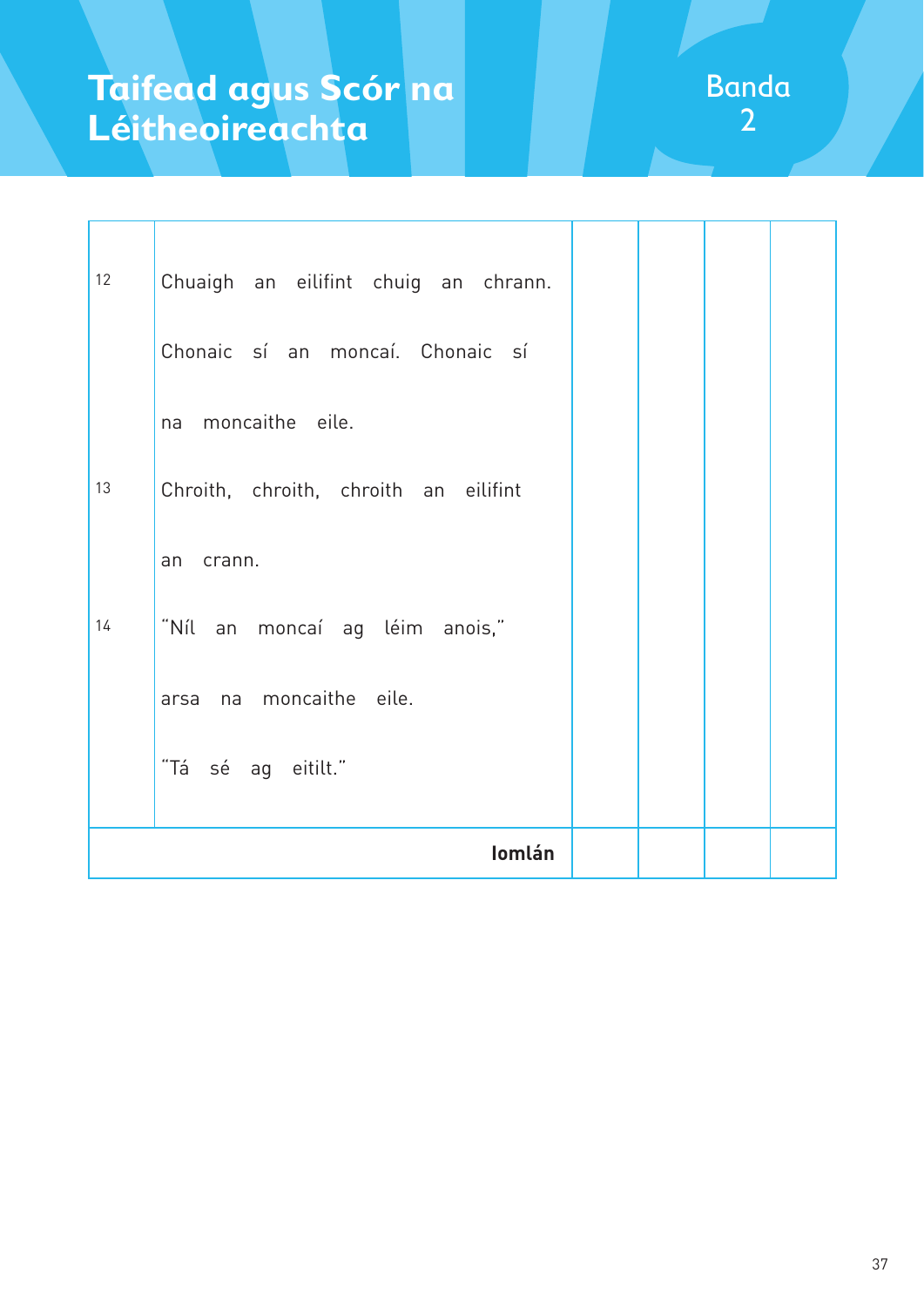### **Leibhéal: Banda 2(b), 20 Gnásaíochtaí léitheoireachta léirithe**

| Dáta: and a control of the set of the set of the set of the set of the set of the set of the set of the set of the set of the set of the set of the set of the set of the set of the set of the set of the set of the set of t |                           |
|--------------------------------------------------------------------------------------------------------------------------------------------------------------------------------------------------------------------------------|---------------------------|
| 1. Eolas agus scileanna - ag forbairt                                                                                                                                                                                          | $\boldsymbol{\mathsf{x}}$ |
| · Coincheapa cló daingnithe                                                                                                                                                                                                    |                           |
| · Aithníonn na focail radhairc sa téacs                                                                                                                                                                                        |                           |
| • Ábalta an spriocfhocal a léamh go muiníneach                                                                                                                                                                                 |                           |
| · Tuigeann eolas ar cheangail idir litir agus fuaim le roinnt focal a dhíchódú                                                                                                                                                 |                           |
| · Tugann faoi na focail suime - pictiúrleid, eolas ar fhuaimeanna, comhréir                                                                                                                                                    |                           |
| 2. Straitéisí - ag forbairt                                                                                                                                                                                                    | ×                         |
| · Luas a athrú nuair is cuí                                                                                                                                                                                                    |                           |
| · Ciall a léiriú                                                                                                                                                                                                               |                           |
| • Tuar a dhéanamh                                                                                                                                                                                                              |                           |
| · Féincheartú a dhéanamh                                                                                                                                                                                                       |                           |
| 3. Líofacht                                                                                                                                                                                                                    | $\mathbf x$               |
| · Léann go leanúnach le rithim nádúrtha agus cur i bhfriotal a léiríonn tuiscint                                                                                                                                               |                           |
| · Léann cuid den téacs le rithim nádúrtha agus cur i bhfriotal                                                                                                                                                                 |                           |
| · Léann an téacs go mírialta, rud a léiríonn tuiscint theoranta                                                                                                                                                                |                           |
| · Léann an téacs focal ar fhocal, rud a léiríonn tuiscint theoranta nó easpa<br>tuisceana                                                                                                                                      |                           |
| 4. Táscaire athinste le tuiscint a léiriú                                                                                                                                                                                      | $\mathbf x$               |
| • Ábalta mórimeachtaí a insint in ord gan cuidiú ón mhúinteoir                                                                                                                                                                 |                           |
| · Mionsonraí san áireamh san athinsint                                                                                                                                                                                         |                           |
| • Ábalta eolas a fháil ó na pictiúir                                                                                                                                                                                           |                           |
| • Ábalta scéal a athinsint ag úsáid foclóir cuí                                                                                                                                                                                |                           |
| 5. Ceisteanna a léiríonn tuiscint                                                                                                                                                                                              | ×                         |
| Ceisteanna litriúla                                                                                                                                                                                                            |                           |
| 1. Cad é an chéad ainmhí ar léim an moncaí thairis?                                                                                                                                                                            |                           |
| 2. Cá raibh na moncaithe eile?                                                                                                                                                                                                 |                           |
| 3. Cad é a rinne an eilifint ar an chrann?                                                                                                                                                                                     |                           |
| Ceisteanna tátalacha                                                                                                                                                                                                           |                           |
| 1. An raibh an tíogar agus an eilifint sásta leis an mhoncaí?                                                                                                                                                                  |                           |
| 2. Cad é mar a mhothaigh an tíogar nuair a bhí an moncaí ag eitilt ag an deireadh?                                                                                                                                             |                           |
| <b>Nótaí</b>                                                                                                                                                                                                                   |                           |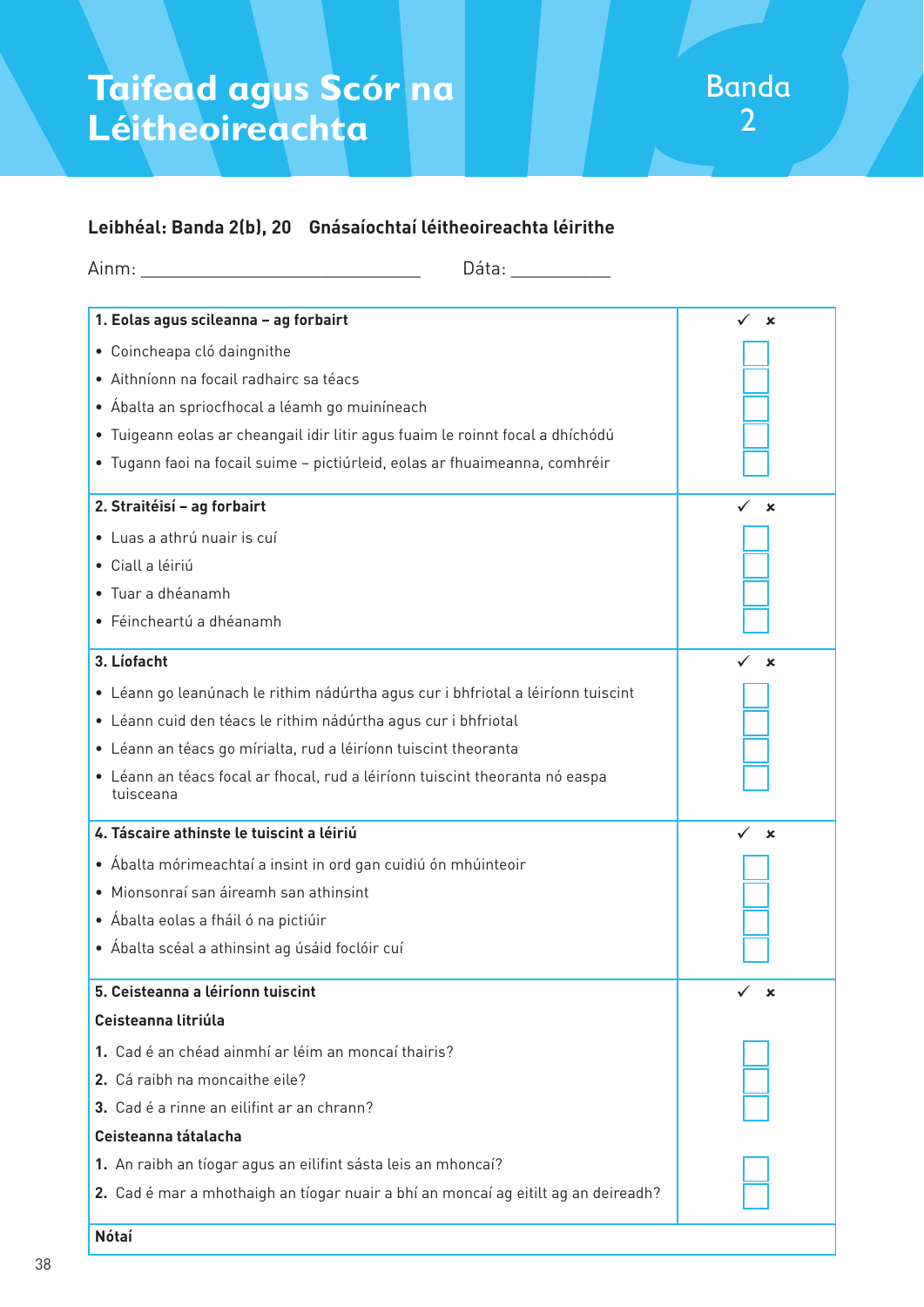#### **Taifead Reatha Léitheoireachta, Banda 2(b)** Ainm: \_\_\_\_\_\_\_\_\_\_\_\_\_\_\_\_\_\_\_\_\_\_\_\_\_\_ Dáta breithe: \_\_\_\_\_\_\_\_\_\_\_\_\_ Aois: \_\_\_\_\_\_\_\_\_\_\_\_\_ Scoil: \_\_\_\_\_\_\_\_\_\_\_\_\_\_\_\_\_\_\_\_ Rang: \_\_\_\_\_\_\_\_\_\_\_\_\_\_\_\_ Dáta: \_\_\_\_\_\_\_\_\_\_ **Leibhéal: Banda 2(b), 20 Téacs: Thig Liom Léim Cineál téacs: Scéal Líon focal: 154 Taifead Léitheoireachta - achoimre Gnásaíochtaí léitheoireachta - achoimre**  Earráidí B S A ..... ..... ..... Féincheartúcháin B S A ..... ..... ..... Leibhéal léitheoireachta neamhspleách | teagascach | deacair >95% 90–94% <89% Cruinneas: .....% Ráta FC: 1: .....

- **1.** Eolas agus scileanna:
- **2.** Straitéisí:
- **3.** Líofacht:

**Táscaire athinste - achoimre**

| Tascaire athinste - achoimre                                       |           |                    |           |
|--------------------------------------------------------------------|-----------|--------------------|-----------|
|                                                                    |           | Leibhéal tuisceana |           |
|                                                                    | sármhaith | sásúil             | míshásúil |
|                                                                    | 4         | 3                  | $0 - 2$   |
|                                                                    |           |                    |           |
| <b>Tuiscint - achoimre</b><br>Freagraí cuí tugtha ar na ceisteanna |           |                    |           |
|                                                                    |           | Leibhéal tuisceana |           |
| Litriúil<br>3<br>$\overline{2}$<br>ceist 1                         | sármhaith | sásúil             | míshásúil |
| Tátalach<br>ceist 1 2                                              | 5         | $3 - 4$            | $0 - 2$   |
|                                                                    |           |                    |           |
| Moltaí                                                             |           |                    |           |
|                                                                    |           |                    |           |
|                                                                    |           |                    |           |
|                                                                    |           |                    |           |

*Múinteoir*: \_\_\_\_\_\_\_\_\_\_\_\_\_\_\_\_\_\_\_\_\_\_\_\_\_\_\_\_\_\_\_\_\_

*Dáta a críochnaíodh measúnú*: \_\_\_\_\_\_\_\_\_\_\_\_\_\_\_\_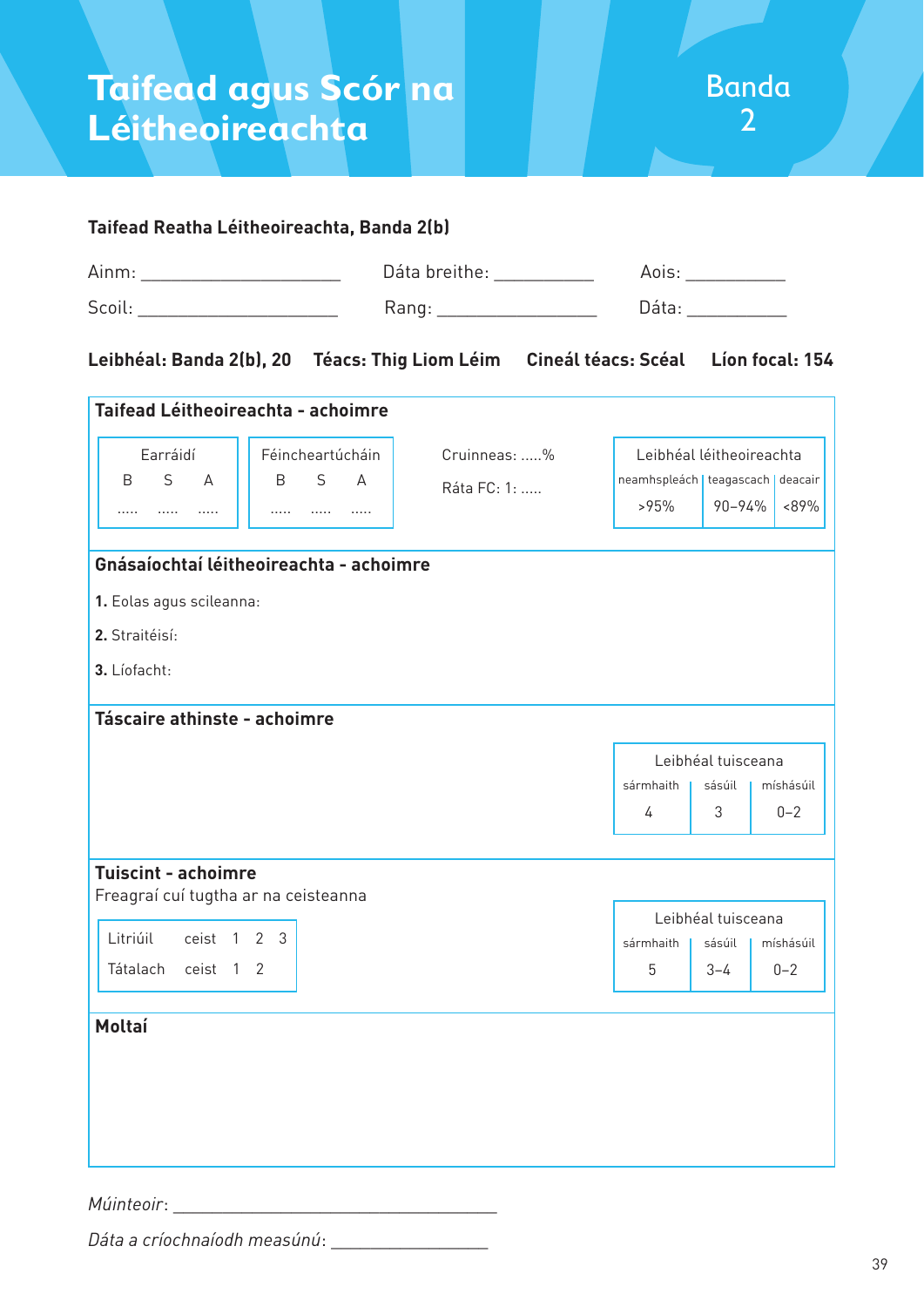### **Leibhéal: Banda 2(c), 20 Téacs: Damhsa Cineál téacs: Leabhar eolais Líon focal: 174**

| Ainm  | $\mathsf{D}_{\mathsf{a}}$ ta breithe: |  |
|-------|---------------------------------------|--|
| Scoil | . valituri<br>ت                       |  |

| Ich          | <b>Damhsa</b><br>Banda 2(c), 20 (spriocfhocal - uirthi) |  | <b>FC</b> | Е<br><b>BSA</b> | <b>FC</b><br><b>BSA</b> |
|--------------|---------------------------------------------------------|--|-----------|-----------------|-------------------------|
| $\mathbf{2}$ | Is maith le Lára bheith ag                              |  |           |                 |                         |
|              | damhsa. Tá gúna agus bróga                              |  |           |                 |                         |
|              | speisialta uirthi don damhsa.                           |  |           |                 |                         |
| 3            | Is maith liom bheith ag damhsa.                         |  |           |                 |                         |
| 4            | Tá gúna damhsa ag Lára.                                 |  |           |                 |                         |
|              | Tá an gúna sin uirthi anois.                            |  |           |                 |                         |
|              | Rinne a Mamó é.                                         |  |           |                 |                         |
| 5            | Go raibh maith agat a Mhamó.                            |  |           |                 |                         |
| 6            | Seo iad na bróga atá ag                                 |  |           |                 |                         |
|              | Lára. Tá siad uirthi anois don                          |  |           |                 |                         |
|              | damhsa. Is bróga speisialta iad.                        |  |           |                 |                         |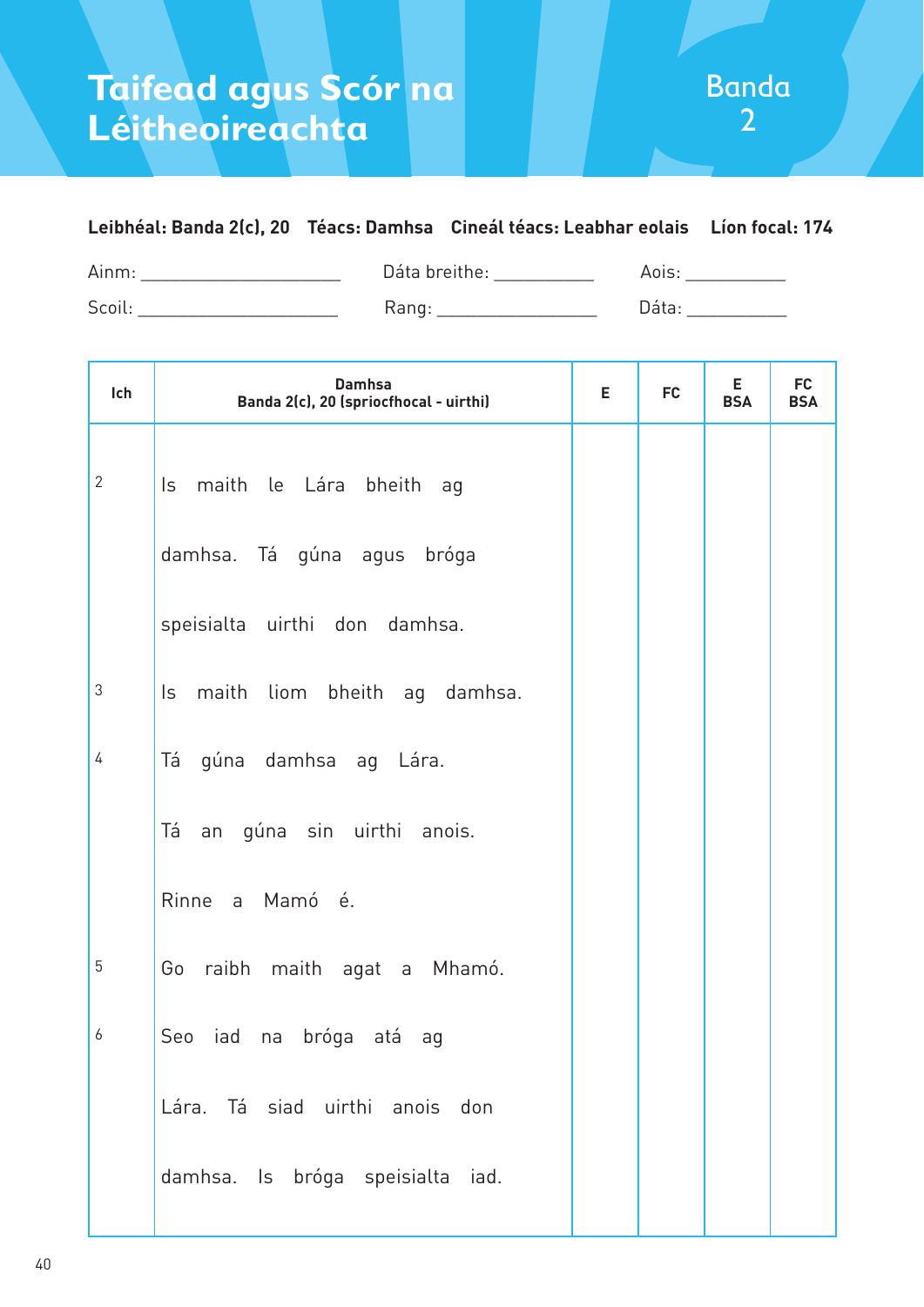| $\overline{7}$ | Tá mo bhróga damhsa orm.               |  |  |
|----------------|----------------------------------------|--|--|
| 8              | Déanann Lára damhsa gach lá.           |  |  |
|                | Bíonn fonn damhsa uirthi gach lá.      |  |  |
|                | Déanann sí damhsa sa teach agus        |  |  |
|                | déanann sí damhsa ar scoil.            |  |  |
| 9              | Tá fonn damhsa orm anois!              |  |  |
| 10             | Bíonn Lára ag damhsa lena Mamó.        |  |  |
|                | Is múinteoir damhsa í Mamó.            |  |  |
|                | Tá na bróga speisialta uirthi.         |  |  |
| 11             | A haon, a dó, a trí.                   |  |  |
|                | Agus, arís!                            |  |  |
| 12             | Tá Lára ag cleachtadh agus ag          |  |  |
|                | cleachtadh. Is maith le Lára           |  |  |
|                | bheith ag cleachtadh. Tá áthas uirthi. |  |  |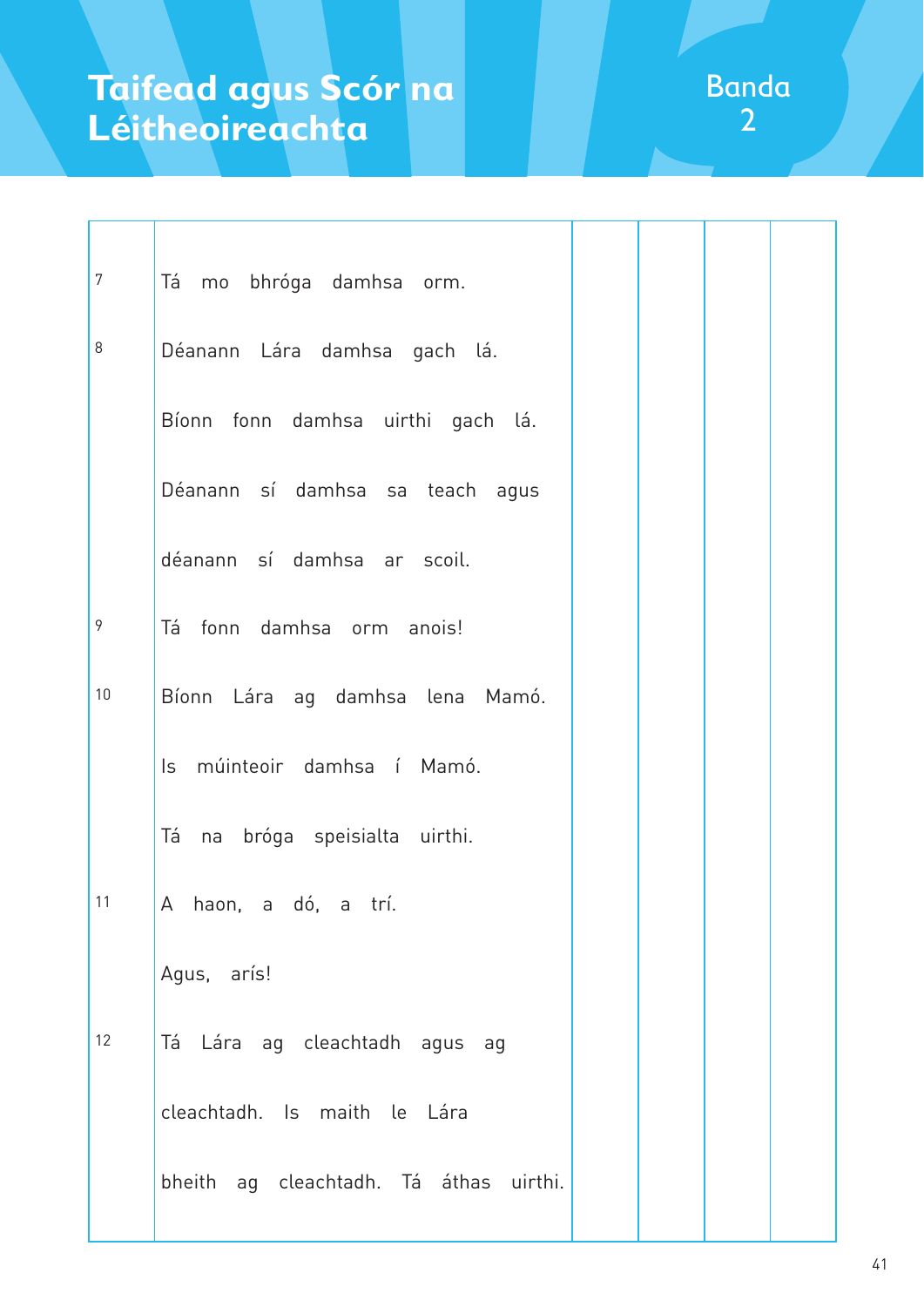| 13 | Cleachtadh, cleachtadh, cleachtadh!  |  |  |
|----|--------------------------------------|--|--|
| 14 | Tá<br>comórtas damhsa ag Lára inniu. |  |  |
|    | Tá<br>Mamó ann. Amharc, tá           |  |  |
|    | an comórtas thart. Seo Lára, tá      |  |  |
|    | áthas mór uirthi. Maith í!           |  |  |
| 15 | Nach í atá maith?                    |  |  |
|    | <b>lomlán</b>                        |  |  |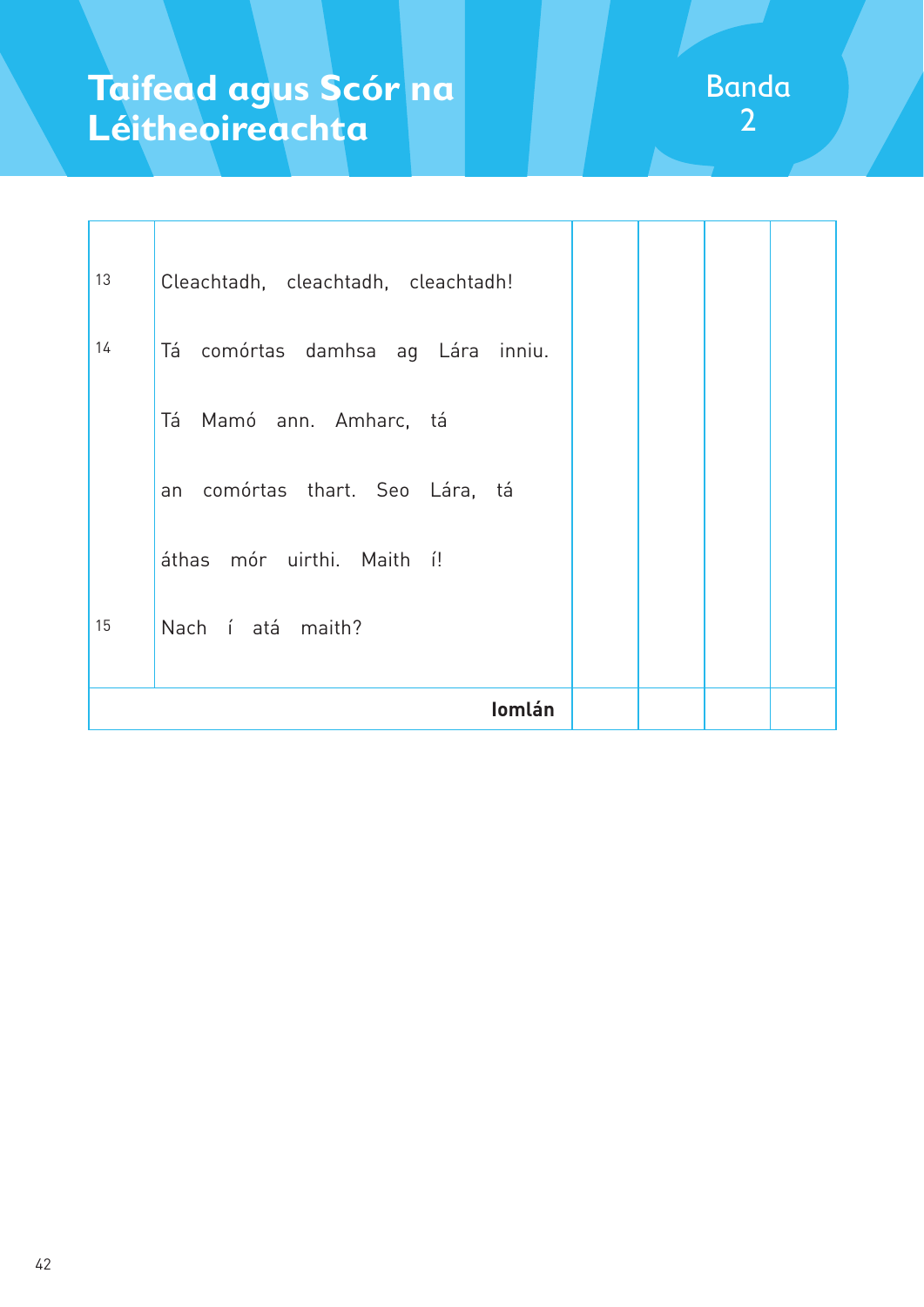### **Leibhéal: Banda 2(c), 20 Gnásaíochtaí léitheoireachta léirithe**

| Dáta: ________                                                                            |                                |
|-------------------------------------------------------------------------------------------|--------------------------------|
| 1. Eolas agus scileanna - ag forbairt                                                     | $\checkmark$<br>$\mathbf x$    |
| · Coincheapa cló daingnithe                                                               |                                |
| · Aithníonn na focail radhairc sa téacs                                                   |                                |
| • Ábalta an spriocfhocal a léamh go muiníneach                                            |                                |
| · Tuigeann eolas ar cheangail idir litir agus fuaim le roinnt focal a dhíchódú            |                                |
| · Tugann faoi na focail suime - pictiúrleid, eolas ar fhuaimeanna, comhréir               |                                |
| 2. Straitéisí - ag forbairt                                                               | $\mathbf x$                    |
| · Luas a athrú nuair is cuí                                                               |                                |
| · Ciall a léiriú                                                                          |                                |
| · Tuar a dhéanamh                                                                         |                                |
| · Féincheartú a dhéanamh                                                                  |                                |
| 3. Líofacht                                                                               | ×                              |
| · Léann go leanúnach le rithim nádúrtha agus cur i bhfriotal a léiríonn tuiscint          |                                |
| · Léann cuid den téacs le rithim nádúrtha agus cur i bhfriotal                            |                                |
| • Léann an téacs go mírialta, rud a léiríonn tuiscint theoranta                           |                                |
| • Léann an téacs focal ar fhocal, rud a léiríonn tuiscint theoranta nó easpa<br>tuisceana |                                |
| 4. Táscaire athinste le tuiscint a léiriú                                                 | ✓<br>$\boldsymbol{\mathsf{x}}$ |
| • Ábalta mórimeachtaí a insint in ord gan cuidiú ón mhúinteoir                            |                                |
| · Mionsonraí san áireamh san athinsint                                                    |                                |
| • Ábalta eolas a fháil ó na pictiúir                                                      |                                |
| $\bullet\,$ Ábalta scéal a athinsint ag úsáid foclóir cuí                                 |                                |
| 5. Ceisteanna a léiríonn tuiscint                                                         | $\boldsymbol{\mathsf{x}}$      |
| Ceisteanna litriúla                                                                       |                                |
| 1. Cad iad na rudaí atá ag Lára don damhsa?                                               |                                |
| 2. Cé a rinne gúna Lára?                                                                  |                                |
| 3. Cá háit a mbíonn Lára ag damhsa?                                                       |                                |
| Ceisteanna tátalacha                                                                      |                                |
| 1. An maith le Lára bheith ag damhsa?                                                     |                                |
| 2. An maith le Lára comórtais a bhaint?                                                   |                                |
| <b>Nótaí</b>                                                                              |                                |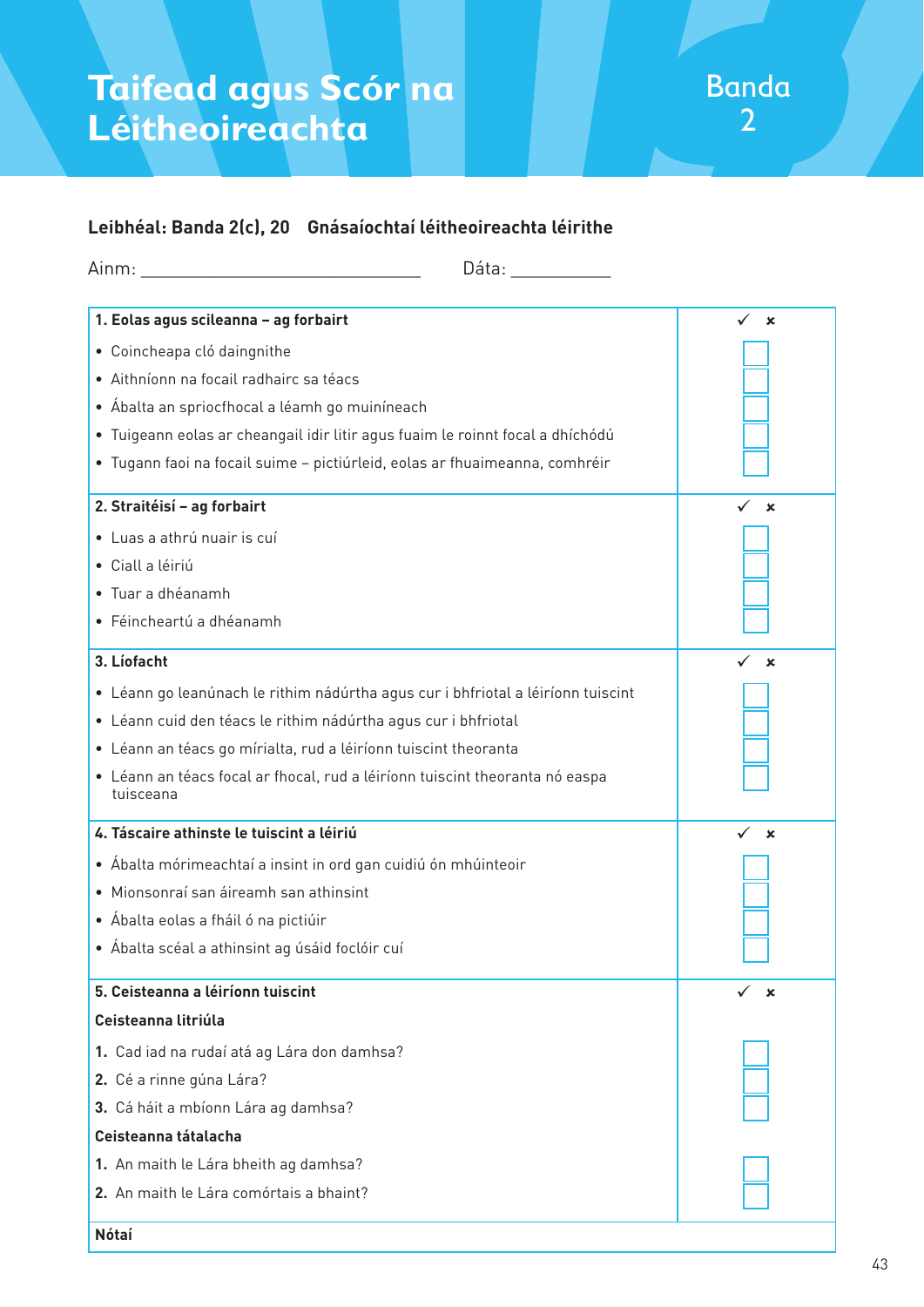

## **Taifead Reatha Léitheoireachta, Banda 2(c)** Ainm: \_\_\_\_\_\_\_\_\_\_\_\_\_\_\_\_\_\_\_\_\_\_\_\_\_\_\_ Dáta breithe: \_\_\_\_\_\_\_\_\_\_\_\_\_\_\_ Aois: \_\_\_\_\_\_\_\_\_\_\_ Scoil: \_\_\_\_\_\_\_\_\_\_\_\_\_\_\_\_\_\_\_\_ Rang: \_\_\_\_\_\_\_\_\_\_\_\_\_\_\_\_ Dáta: \_\_\_\_\_\_\_\_\_\_

#### **Leibhéal: Banda 2(c), 20 Téacs: Damhsa Cineál téacs: Leabhar eolais Líon focal: 174**

| Taifead Léitheoireachta - achoimre                                 |                                         |              |                                     |                    |           |
|--------------------------------------------------------------------|-----------------------------------------|--------------|-------------------------------------|--------------------|-----------|
| Earráidí                                                           | Féincheartúcháin                        | Cruinneas: % | Leibhéal léitheoireachta            |                    |           |
| S<br>$\overline{A}$<br>B                                           | S<br><sub>B</sub><br>$\Delta$           | Ráta FC: 1:  | neamhspleách   teagascach   deacair |                    |           |
| $\cdots$<br>.<br>.                                                 | .<br>$\cdots$<br>.                      |              | >95%                                | 90-94%             | <89%      |
|                                                                    | Gnásaíochtaí léitheoireachta - achoimre |              |                                     |                    |           |
| 1. Eolas agus scileanna:                                           |                                         |              |                                     |                    |           |
| 2. Straitéisí:                                                     |                                         |              |                                     |                    |           |
| 3. Líofacht:                                                       |                                         |              |                                     |                    |           |
|                                                                    |                                         |              |                                     |                    |           |
| Táscaire athinste - achoimre                                       |                                         |              |                                     |                    |           |
|                                                                    |                                         |              |                                     | Leibhéal tuisceana |           |
|                                                                    |                                         |              | sármhaith                           | sásúil             | míshásúil |
|                                                                    |                                         |              | 4                                   | 3                  | $0 - 2$   |
|                                                                    |                                         |              |                                     |                    |           |
| <b>Tuiscint - achoimre</b><br>Freagraí cuí tugtha ar na ceisteanna |                                         |              |                                     |                    |           |
|                                                                    |                                         |              |                                     | Leibhéal tuisceana |           |
| Litriúil<br>ceist 1 2 3                                            |                                         |              | sármhaith                           | sásúil             | míshásúil |
| ceist 1 2<br>Tátalach                                              |                                         |              | 5                                   | $3 - 4$            | $0 - 2$   |
|                                                                    |                                         |              |                                     |                    |           |
| <b>Moltaí</b>                                                      |                                         |              |                                     |                    |           |
|                                                                    |                                         |              |                                     |                    |           |
|                                                                    |                                         |              |                                     |                    |           |
|                                                                    |                                         |              |                                     |                    |           |
|                                                                    |                                         |              |                                     |                    |           |
|                                                                    |                                         |              |                                     |                    |           |

*Múinteoir*: \_\_\_\_\_\_\_\_\_\_\_\_\_\_\_\_\_\_\_\_\_\_\_\_\_\_\_\_\_\_\_\_\_

*Dáta a críochnaíodh measúnú*: \_\_\_\_\_\_\_\_\_\_\_\_\_\_\_\_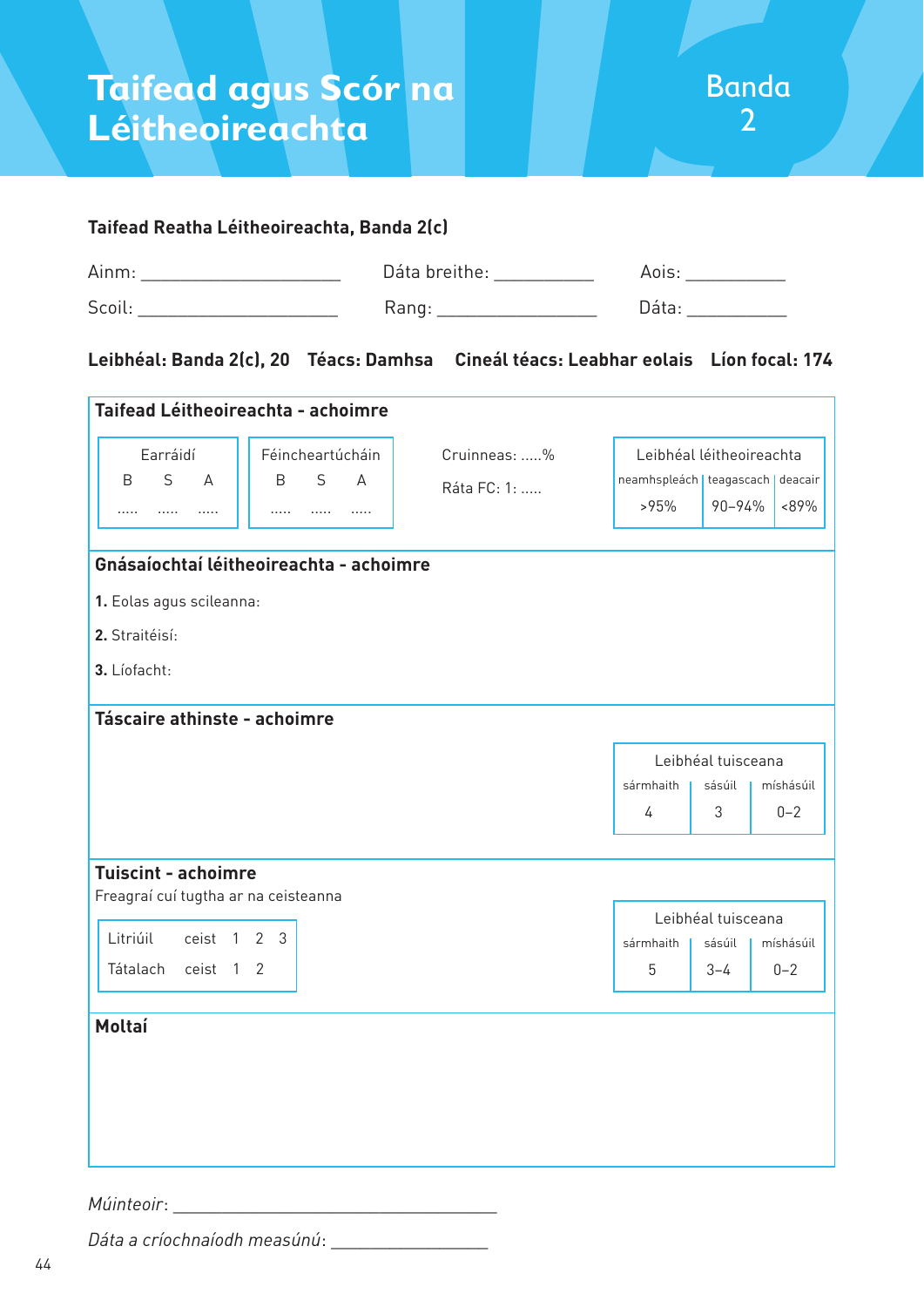# **Measúnú Bhanda 3**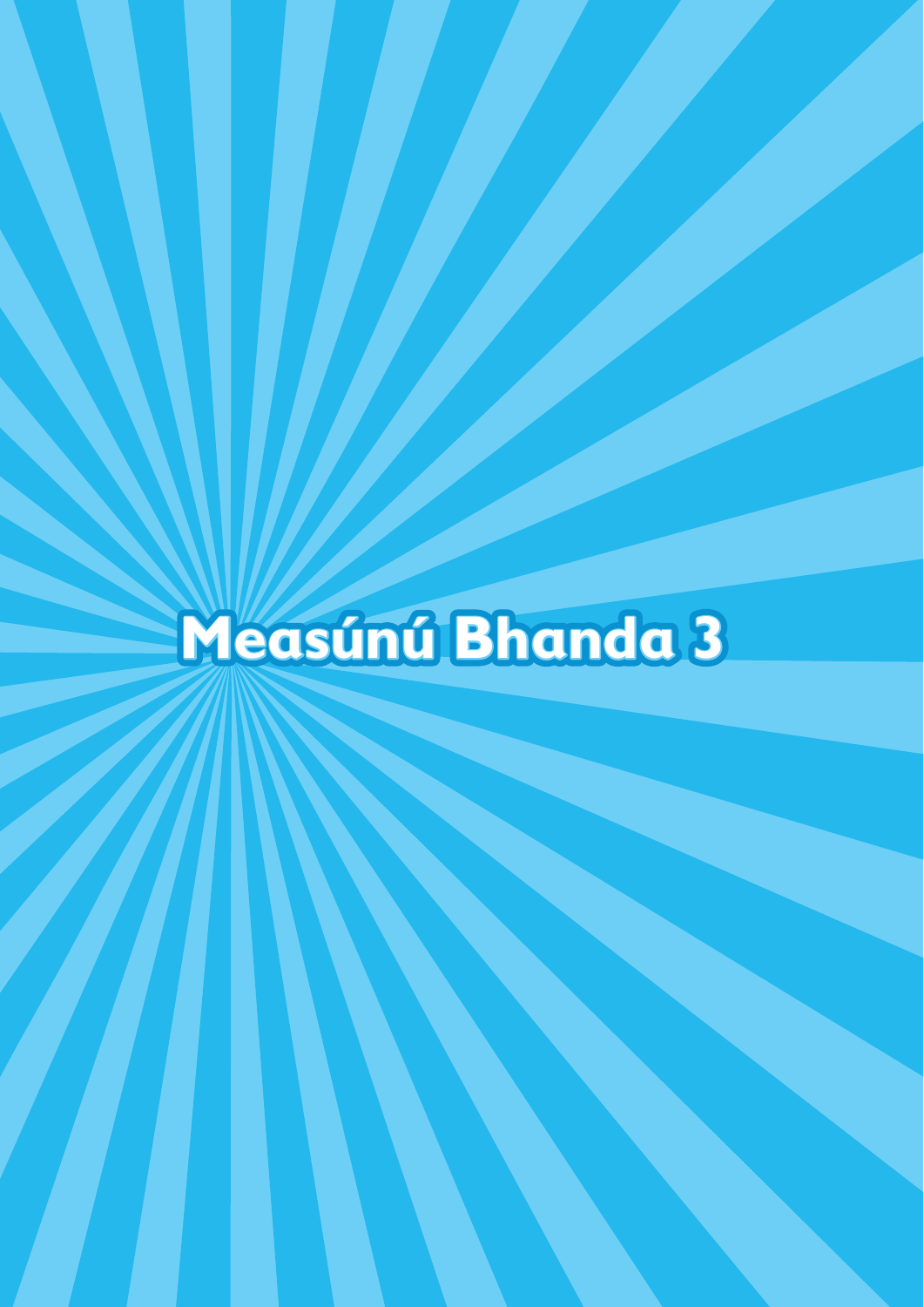## **Measúnú Gasta Bhanda 3**

#### **Scileanna Léitheoireachta an Pháiste**

| Ainm: Ainment and Ainment and Ainment and Ainment and Ainment and Ainment and Ainment and Ainment and Ainment and Ainment and Ainment and Ainment and Ainment and Ainment and Ainment and Ainment and Ainment and Ainment and |                                                                          | Rang/Grúpa:___________ |
|-------------------------------------------------------------------------------------------------------------------------------------------------------------------------------------------------------------------------------|--------------------------------------------------------------------------|------------------------|
| <b>Scil</b>                                                                                                                                                                                                                   | <b>Scór</b><br>ag streachailt<br>dul chun cinn déanta<br>scil daingnithe | Le déanamh             |
| Téacs a leanúint le súile, méar ag díriú ar rudaí<br>dúshlánacha amháin.                                                                                                                                                      |                                                                          |                        |
| Léamh le rithim agus mothú, aird a léiriú ar<br>phoncaíocht, ar phatrúin sna frásaí.                                                                                                                                          |                                                                          |                        |
| Ábalta stór focal radhairc a léamh go líofa.                                                                                                                                                                                  |                                                                          |                        |
| Focail atá ar eolas a úsáid le focail eile a léamh<br>trí chosúlachtaí agus patrúin a aithint.                                                                                                                                |                                                                          |                        |
| Fuaimeanna Gaeilge a aithint agus a léamh go<br>líofa i bhfocail.                                                                                                                                                             |                                                                          |                        |
| Eolas ar fhóinéimí atá ar eolas a úsáid le focail<br>nua a léamh.                                                                                                                                                             |                                                                          |                        |
| Straitéisí cuí a úsáid le focail suime a léamh;<br>pictiúrleid, túsfhuaim, fuaim ag an deireadh, focail<br>bheaga ann, cosúil le focal eile, comhréir.                                                                        |                                                                          |                        |
| Eolas a chuardach sa téacs le focail nua a thuar, a<br>thriail, a chinntiú.                                                                                                                                                   |                                                                          |                        |
| Comparáidí a dhéanamh ó théacs go téacs, ó<br>fhocal go focal.                                                                                                                                                                |                                                                          |                        |
| Focail/frásaí/abairtí a athrá le léitheoireacht a<br>chinntiú nó le féincheartú a dhéanamh.                                                                                                                                   |                                                                          |                        |
| Ábalta scéal, eolas, imeachtaí, carachtar a phlé<br>nó a athinsint in ord ina f(h)ocail féin ag úsáid<br>comhréir agus teanga chuí.                                                                                           |                                                                          |                        |
| Tuiscint a léiriú trí phlé níos doimhne a dhéanamh<br>ar an téacs.                                                                                                                                                            |                                                                          |                        |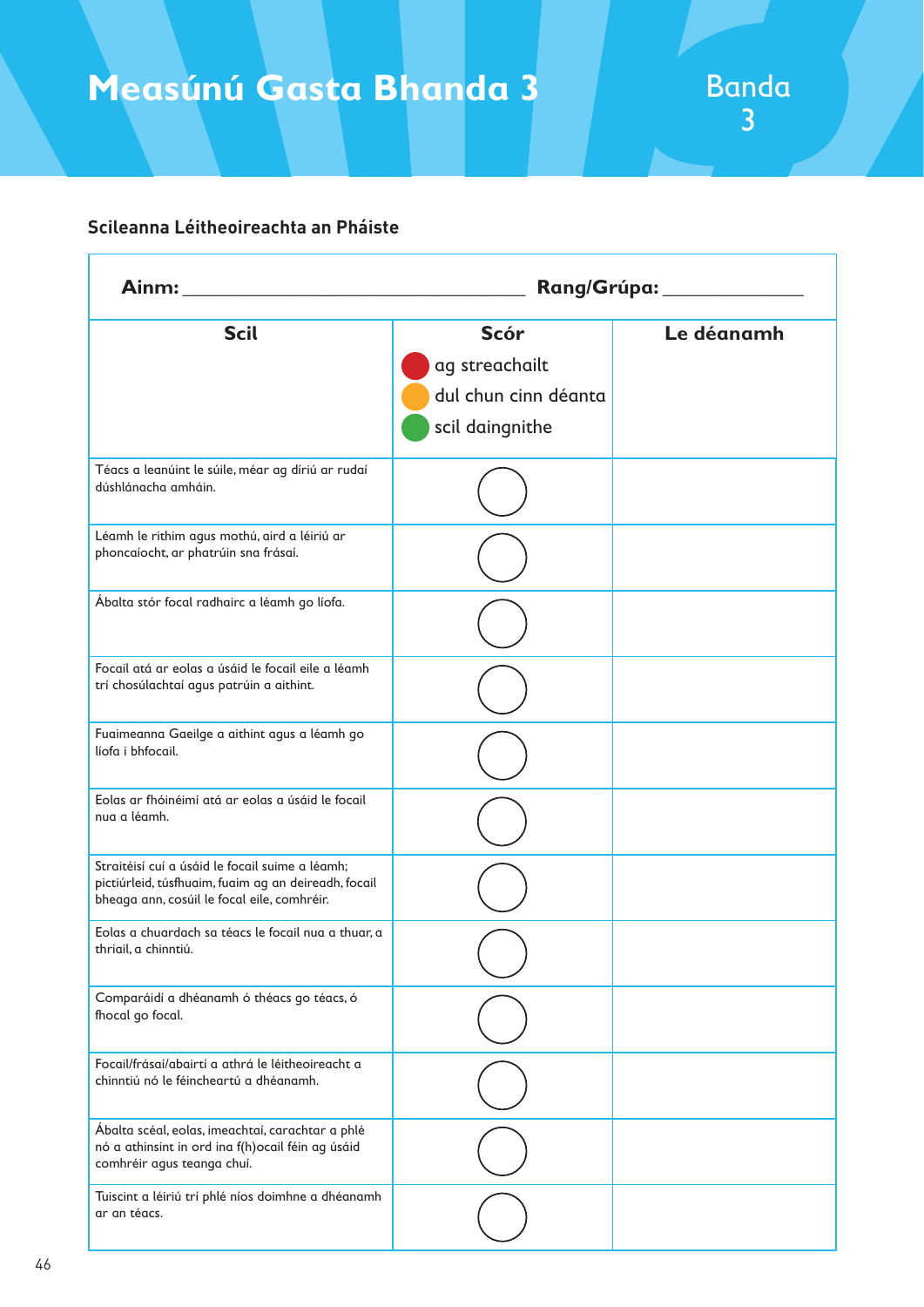- **1.** Déan cuntas ar líon na bhfocal sa téacs, níl an teideal san áireamh.
- **2.** Cuntais líon na n-earráidí agus na bhféincheartúchán a dhéantar sa léitheoireacht.
- **3.** Úsáid an leathanach taifid ar a bhfuil téacs an leabhair leis an nodaireacht a dhéanamh.

| Earráidí<br>(Scríobh E in aice le focal nuair a dhéantar earráid) | Féincheartúcháin<br>(Scríobh FC in aice le focal nuair a dhéantar<br>féincheartúchán) |
|-------------------------------------------------------------------|---------------------------------------------------------------------------------------|
| Is ionann é seo agus earráid amháin:                              | Ní earráidí iad seo, is féincheartúcháin iad:                                         |
| • Malartú focal                                                   | • Féincheartúchán                                                                     |
| $\bullet$ Focal ar lár                                            | $\bullet$ Athrá                                                                       |
| • Focal curtha isteach                                            | larracht cheart<br>$\bullet$                                                          |
| • larracht chontráilte                                            | • Fuaimniú amach (cláraigh le línte idir na litreacha)                                |
| • Focal a fuarthas ón mhúinteoir                                  |                                                                                       |
| $\bullet$ Líne iomlán ar lár                                      |                                                                                       |
| • Leathanach iomlán ar lár (ach bain de líon na<br>bhfocal)       |                                                                                       |

Déan anailís ar na hearráidí agus na féincheartúcháin a dhéanann an léitheoir. An mbaineann na hearráidí le **Brí**, le **Struchtúr** nó le h**Amharc**?

• **B** - An bhfuil ciall leis an rud a léigh an léitheoir? Má tá ciall leis scríobh **B (brí)** in aice leis an earráid seo.

 scoil *m.sh. Tá an cailín beag sa siopa.* B S A

• **S** - An bhfuil an earráid ag teacht le comhréir nó le struchtúr na habairte? Scríobh **S (struchtúr)** in aice leis an earráid seo.

 Go raibh tú go maith *m.sh. Go raibh maith agat.* B S A

• **A** - An bhfuil an léitheoir ag léamh focail atá cosúil leis an fhocal cheart de réir cuma. An bhfuil an léitheoir ag amharc ar chuma an fhocail? Scríobh **A (amharc)** in aice leis an earráid seo.

 rith *m.sh. Tá Lára ag ithe anois.* B S A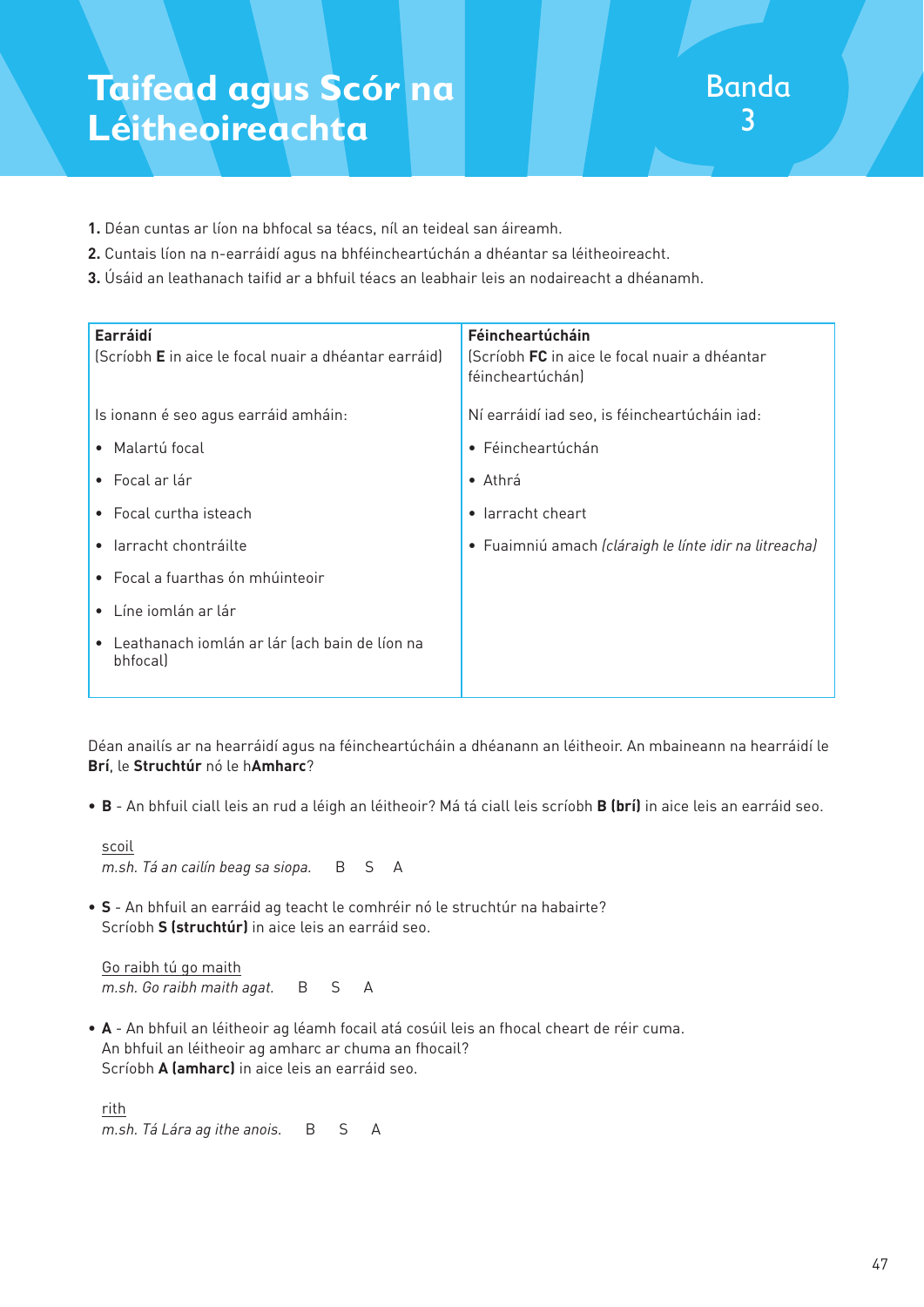#### **Ríomh céatadán cruinnis**

#### **Earráidí**

Líon na bhfocal – líon na n-earráidí = Scór *m.sh.* 29 – 5 = 24

Scór roinnte ar líon na bhfocal iolraithe faoi 100 = céatadán cruinnis

24 roinnte ar 29 = .8275 iolraithe ar 100 = 82.75

#### **Féincheartúchán**

Léiríonn sé seo ábaltacht an léitheora sa mhonatóireacht ar a léitheoireacht féin.

Suimigh na hearráidí + na féincheartúcháin = Líon iomlán *m.sh.* 6 + 2 = 8

Líon iomlán roinnte ar na FC = Ráta *m.sh.* 8 roinnte ar 2 = 1 : 4

Cheartaigh an léitheoir seo é/í féin uair amháin do gach ceithre fhocal a léadh go mícheart.

#### **Maidir leis na céatadáin**

| Léitheoireacht<br>neamhspleách<br>$95\% - 100\%$           | Téacs teagascach<br>$92\% - 94\%$                            | Téacs teagascach<br>dúshlánach<br>$90\% - 92\%$ | Téacs deacair<br>89% agus níos ísle                    |
|------------------------------------------------------------|--------------------------------------------------------------|-------------------------------------------------|--------------------------------------------------------|
| Bog an páiste chuig<br>téacs níos airde lena<br>s(h)íneadh | Tá an páiste sínte agus<br>ag foghlaim ag an<br>leibhéal seo | Tá tacaíocht de dhíth ar<br>an pháiste          | Bog an páiste chuig<br>téacs ag leibhéal níos<br>ísle. |

| Ráta earráidí | % cruinnis |  |
|---------------|------------|--|
| 1:200         | 99.5       |  |
| 1:100<br>1:50 | 99<br>98   |  |
| 1:35          | 97         |  |
| 1:25          | 96         |  |
| 1:20          | 95         |  |
| 1:17<br>1:14  | 94<br>93   |  |
| 1:12.5        | 92         |  |
| 1:11.75       | 91         |  |
| 1:10          | 90         |  |
| 1:9<br>1:8    | 89<br>87.5 |  |
| 1:7           | 85.5       |  |
| 1:6           | 83         |  |
| 1:5           | 80         |  |
| 1:4<br>1:3    | 75<br>66   |  |
| 1:2           | 50         |  |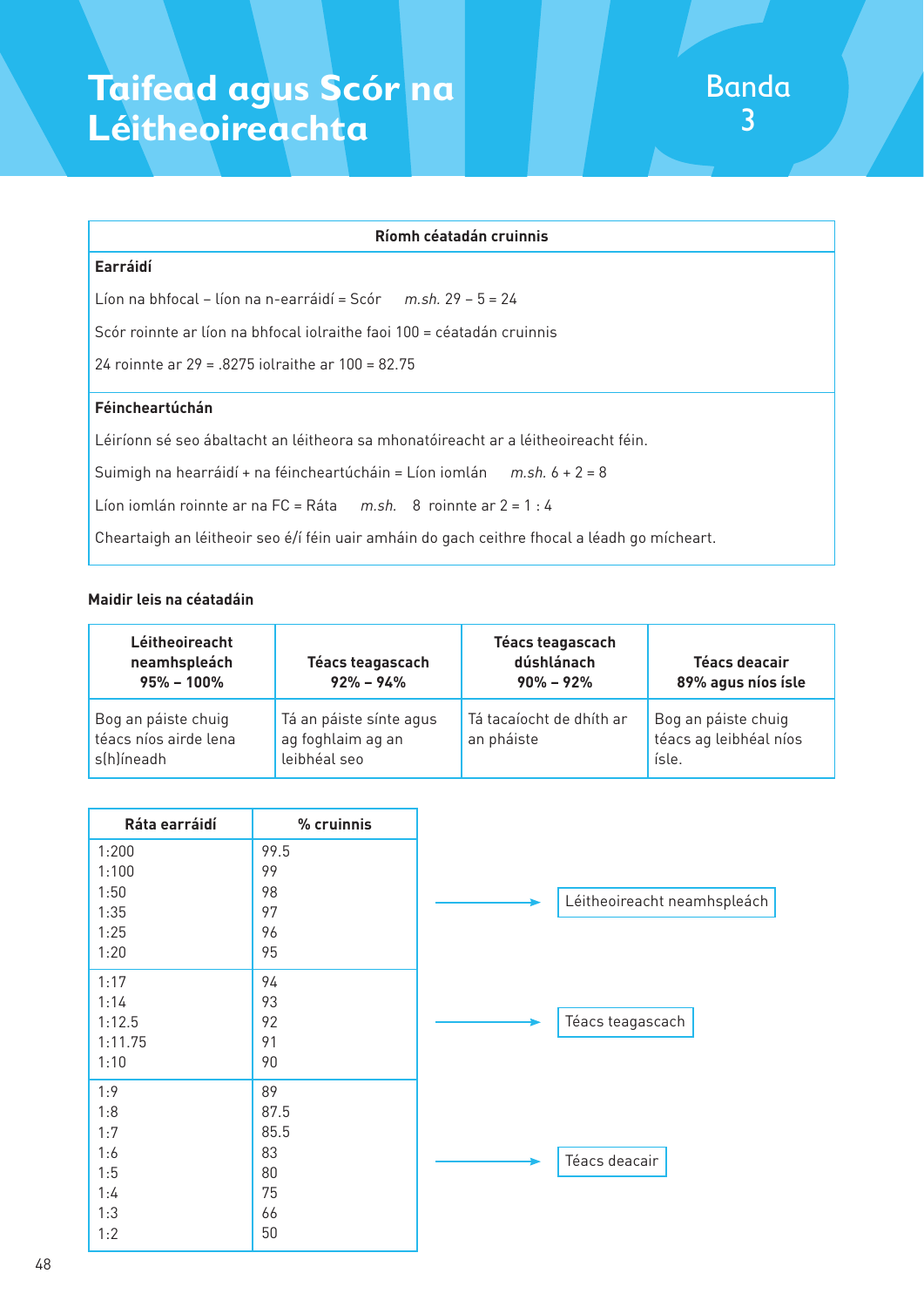

#### **Cód Marcála don Taifead Reatha, Leabhar samplach**

| Gnásaíochtaí Léitheoireachta | <b>Nodaireacht</b>                                                                          | <b>Sampla</b>                                                                                                            |
|------------------------------|---------------------------------------------------------------------------------------------|--------------------------------------------------------------------------------------------------------------------------|
| Léitheoireacht bheacht       | Cuir tic le gach focal a léitear mar is ceart                                               | $\checkmark$<br>$\checkmark$<br>$\checkmark$<br>mé sa veain.<br>Tá                                                       |
| Malartú focal                | Scríobh an focal a dúradh os cionn an<br>fhocail sa téacs                                   | scoil<br>Tá mé sa siopa.                                                                                                 |
| Focal ar lár                 | Cuir líne os cionn an fhocail atá ar iarraidh                                               | Seo é mo roicéad.                                                                                                        |
| Focal eile a chur isteach    | Cuir isteach ^ agus an focal                                                                | anseo<br>Tá mé sa siopa.<br>$\wedge$                                                                                     |
| Athrá                        | Scríobh A i ndiaidh an fhrása athráite agus<br>tarraing saighead ar ais chuig tús an fhrása | $\overline{\phantom{a}}$ $\overline{\phantom{a}}$ $\overline{\phantom{a}}$ $\overline{\phantom{a}}$<br>Tá mé sa scuaine. |
| larrann cuidiú               | Scríobh C os cionn an fhocail                                                               | C<br>Tá mé sa teach.                                                                                                     |
| D'inis an múinteoir an focal | Scríobh M in aice leis an fhocal a d'inis an<br>múinteoir                                   | Tá mé sa veain. M                                                                                                        |
| Féincheartúchán              | Scríobh FC i ndiaidh focal a cheartaíonn an<br>páiste                                       | mise/FC<br>Tá mé sa scuaine.                                                                                             |
| Fuaimniú amach               | Scríobh an focal os cionn an fhocail atá ann<br>le litreacha scartha                        | $s-p-\acute{a}-s$<br>Tá mé sa spás.                                                                                      |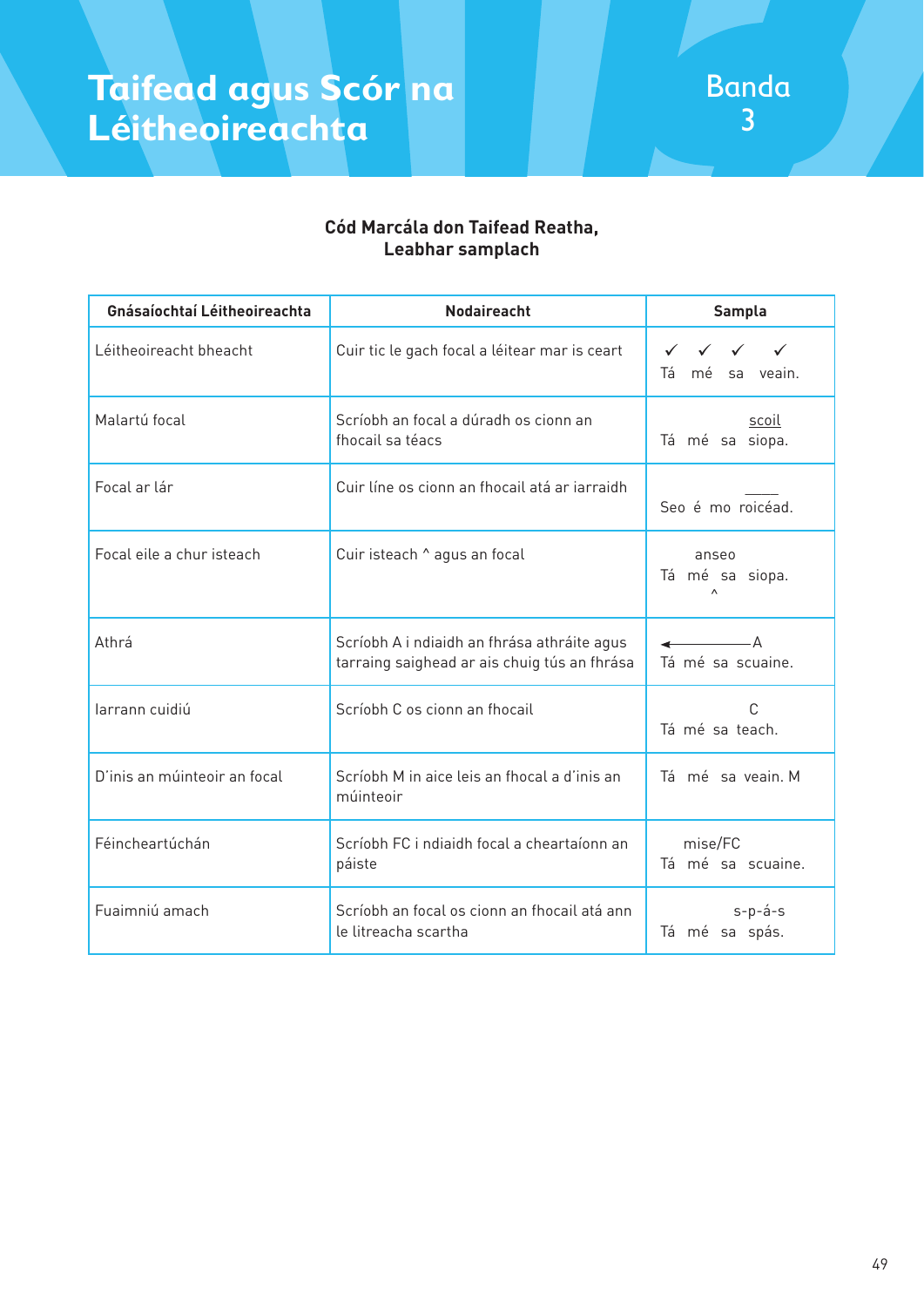### **Leibhéal: Banda 3(a), 20 Téacs: Is Maith Linn Siúl Cineál téacs: Scéal Líon focal: 142**

Ainm: \_\_\_\_\_\_\_\_\_\_\_\_\_\_\_\_\_\_\_\_\_\_\_\_\_ Dáta breithe: \_\_\_\_\_\_\_\_\_\_\_\_ Aois: \_\_\_\_\_\_\_\_\_\_\_\_\_\_\_ Scoil: \_\_\_\_\_\_\_\_\_\_\_\_\_\_\_\_\_\_\_\_ Rang: \_\_\_\_\_\_\_\_\_\_\_\_\_\_\_\_ Dáta: \_\_\_\_\_\_\_\_\_\_

| Ich            | Is Maith Linn Siúl<br>Banda 3(a), 20 (spriocfhocail - nuair, fearr) | E. | <b>FC</b> | E.<br><b>BSA</b> | <b>FC</b><br><b>BSA</b> |
|----------------|---------------------------------------------------------------------|----|-----------|------------------|-------------------------|
| $\overline{2}$ | Is mise Róise agus seo é                                            |    |           |                  |                         |
|                | chara Ruball. Is maith liom<br>mo                                   |    |           |                  |                         |
|                | bheith ag siúl agus is maith                                        |    |           |                  |                         |
|                | Ruball teacht liom.<br>le                                           |    |           |                  |                         |
| 4              | Is fearr liomsa siúl nuair a                                        |    |           |                  |                         |
|                | bhíonn an t-earrach ann. Bíonn na                                   |    |           |                  |                         |
|                | bláthanna ag fás agus bíonn na                                      |    |           |                  |                         |
|                | páistí ag súgradh.                                                  |    |           |                  |                         |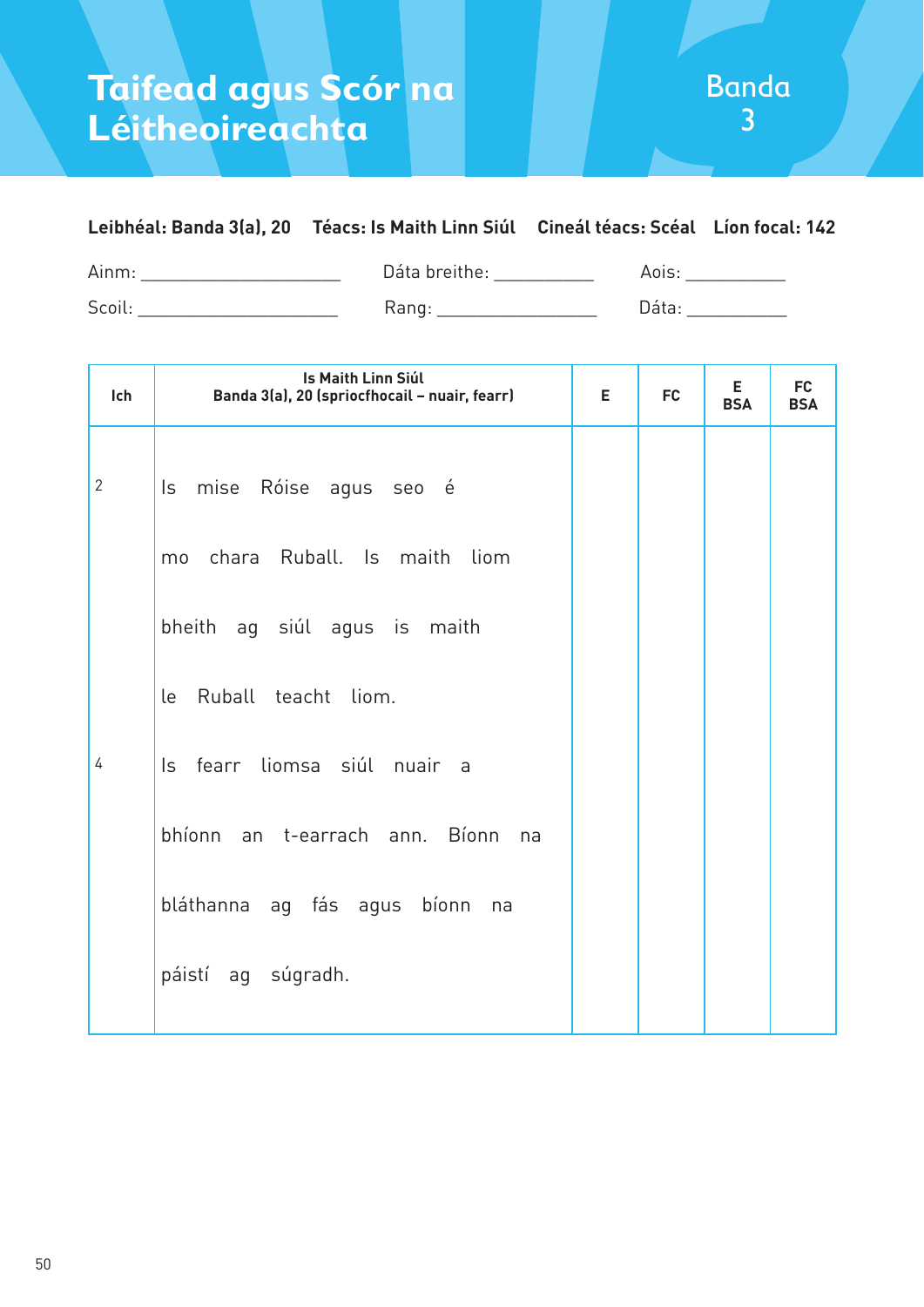| $\boldsymbol{6}$ | Nuair a bhíonn an samhradh<br>ann   |  |  |
|------------------|-------------------------------------|--|--|
|                  | is fearr linn siúl ar an            |  |  |
|                  | trá. Is maith liomsa uachtar reoite |  |  |
|                  | a ithe ach, is fearr le             |  |  |
|                  | Ruball bheith ag súgradh le portán. |  |  |
| 8                | Is fearr le Ruball siúl sa          |  |  |
|                  | choill nuair a bhíonn an fómhar     |  |  |
|                  | ann. Bíonn na duilleoga ag          |  |  |
|                  | titim de na crainn agus bíonn       |  |  |
|                  | ioraí<br>ann.                       |  |  |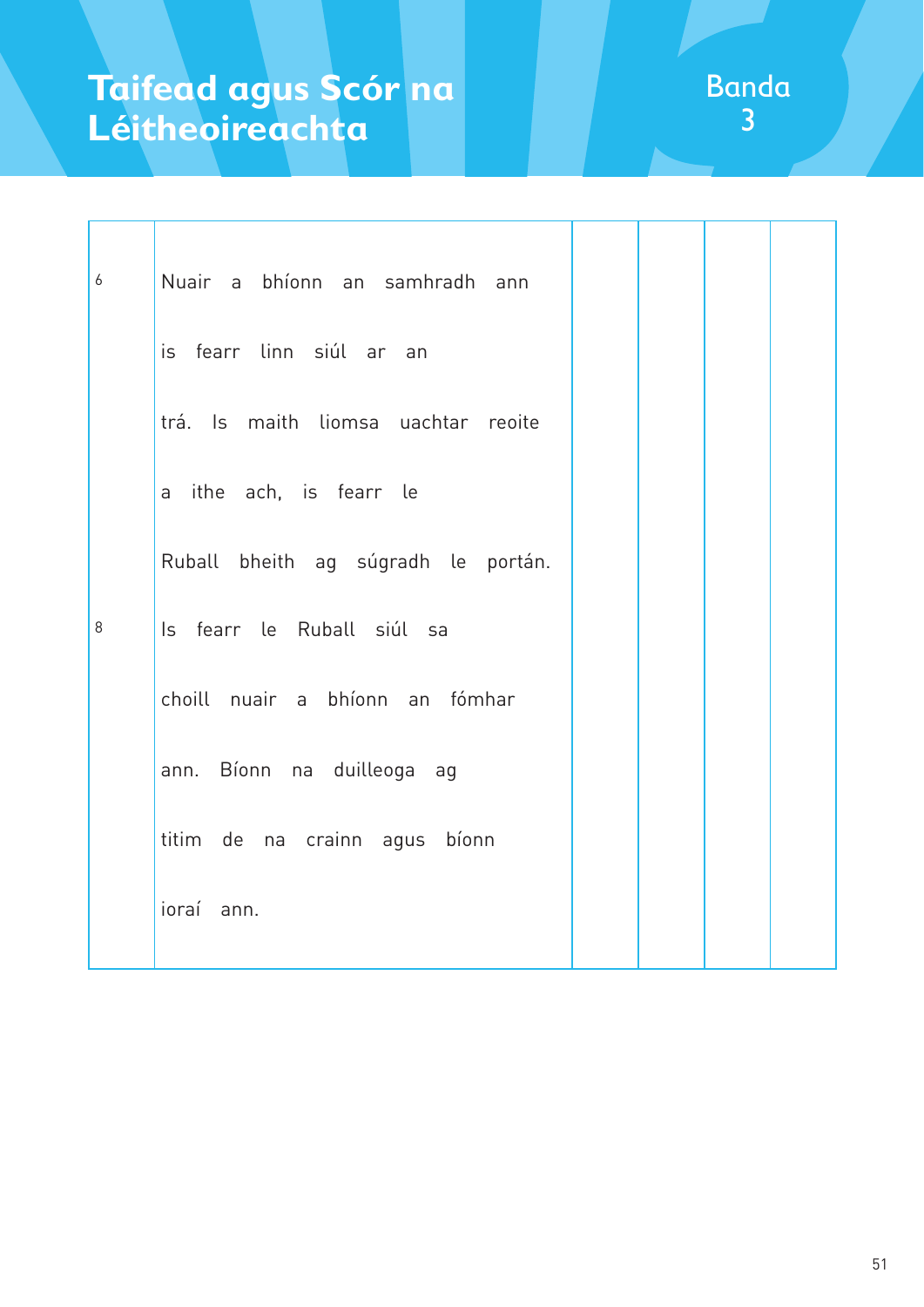| 10 | Tá an geimhreadh ann anois.    |  |  |
|----|--------------------------------|--|--|
|    | Is maith linn bheith ag siúl   |  |  |
|    | sa sneachta nuair a bhíonn an  |  |  |
|    | geimhreadh ann. Bíonn mo lámha |  |  |
|    | agus mo chosa fuar.            |  |  |
|    | Is maith linn bheith ag siúl   |  |  |
|    | go mór.                        |  |  |
| 12 | Ach                            |  |  |
|    | is fearr linn dul ar ais       |  |  |
|    | chun tí! Slán!                 |  |  |
|    | Iomlán                         |  |  |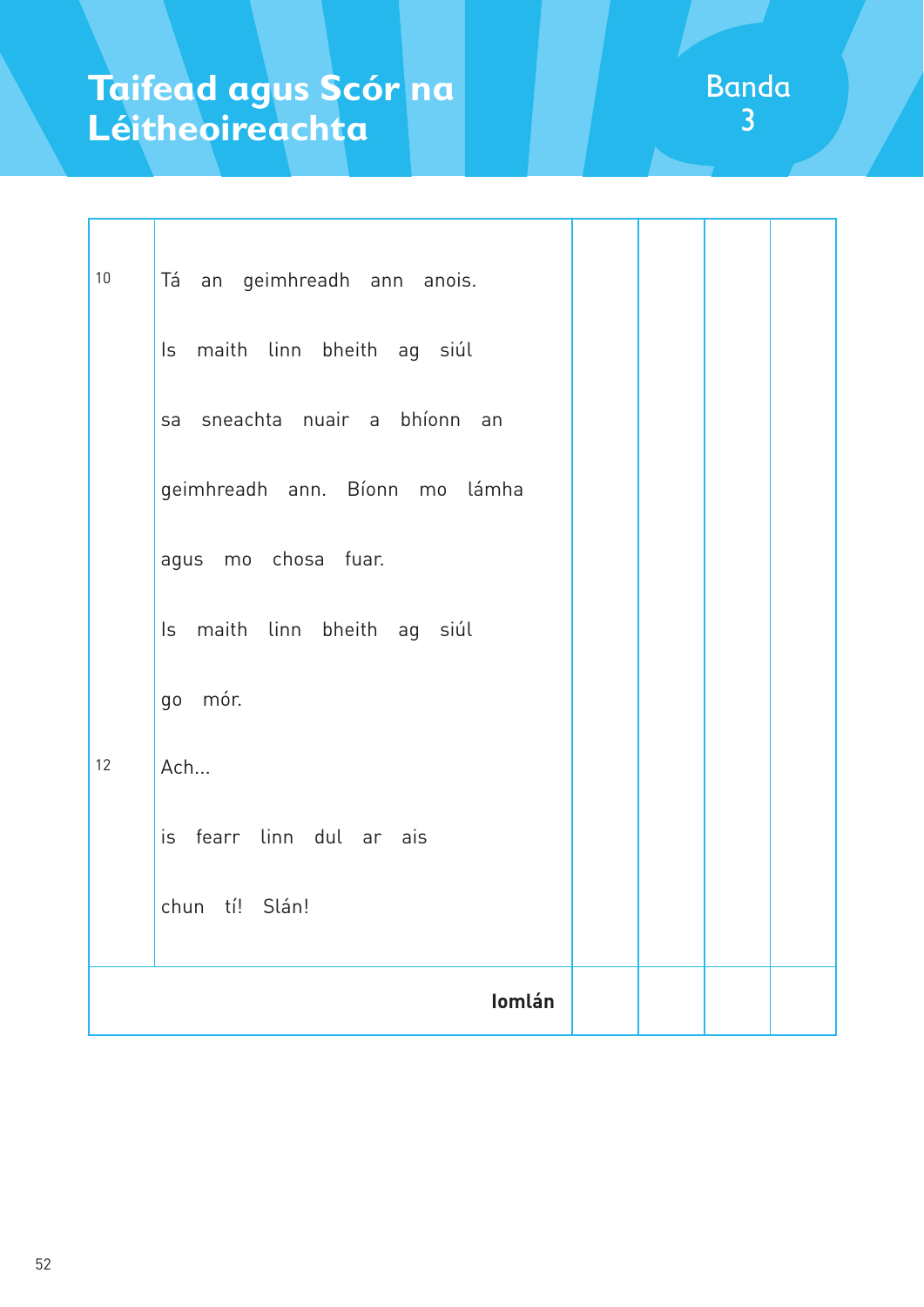### **Leibhéal: Banda 3(a), 20 Gnásaíochtaí léitheoireachta léirithe**

| Dáta: ________                                                                            |                             |
|-------------------------------------------------------------------------------------------|-----------------------------|
| 1. Eolas agus scileanna - ag forbairt                                                     | $\checkmark$<br>$\mathbf x$ |
| · Coincheapa cló daingnithe                                                               |                             |
| · Aithníonn na focail radhairc sa téacs                                                   |                             |
| • Ábalta an spriocfhocal a léamh go muiníneach                                            |                             |
| · Tuigeann eolas ar cheangail idir litir agus fuaim le roinnt focal a dhíchódú            |                             |
| · Tugann faoi na focail suime - pictiúrleid, eolas ar fhuaimeanna, comhréir               |                             |
| 2. Straitéisí - ag forbairt                                                               | $\mathbf x$                 |
| · Luas a athrú nuair is cuí                                                               |                             |
| · Ciall a léiriú                                                                          |                             |
| · Tuar a dhéanamh                                                                         |                             |
| · Féincheartú a dhéanamh                                                                  |                             |
| 3. Líofacht                                                                               | ×                           |
| · Léann go leanúnach le rithim nádúrtha agus cur i bhfriotal a léiríonn tuiscint          |                             |
| · Léann cuid den téacs le rithim nádúrtha agus cur i bhfriotal                            |                             |
| • Léann an téacs go mírialta, rud a léiríonn tuiscint theoranta                           |                             |
| • Léann an téacs focal ar fhocal, rud a léiríonn tuiscint theoranta nó easpa<br>tuisceana |                             |
| 4. Táscaire athinste le tuiscint a léiriú                                                 | ✓<br>$\mathbf x$            |
| • Ábalta mórimeachtaí a insint in ord gan cuidiú ón mhúinteoir                            |                             |
| · Mionsonraí san áireamh san athinsint                                                    |                             |
| • Ábalta eolas a fháil ó na pictiúir                                                      |                             |
| • Ábalta scéal a athinsint ag úsáid foclóir cuí                                           |                             |
| 5. Ceisteanna a léiríonn tuiscint                                                         | ×                           |
| Ceisteanna litriúla                                                                       |                             |
| 1. Cé a bhíonn ag siúl le Róise?                                                          |                             |
| 2. Cá dtéann Róise ag siúl sa samhradh?                                                   |                             |
| 3. Cén rud is fearr le Róise sa deireadh?                                                 |                             |
| Ceisteanna tátalacha                                                                      |                             |
| 1. Cén fáth a bhfuil dúil ag Róise dul ar ais chun tí?                                    |                             |
| 2. Cén séasúr is fearr le Ruball agus cén fáth?                                           |                             |
| <b>Nótaí</b>                                                                              |                             |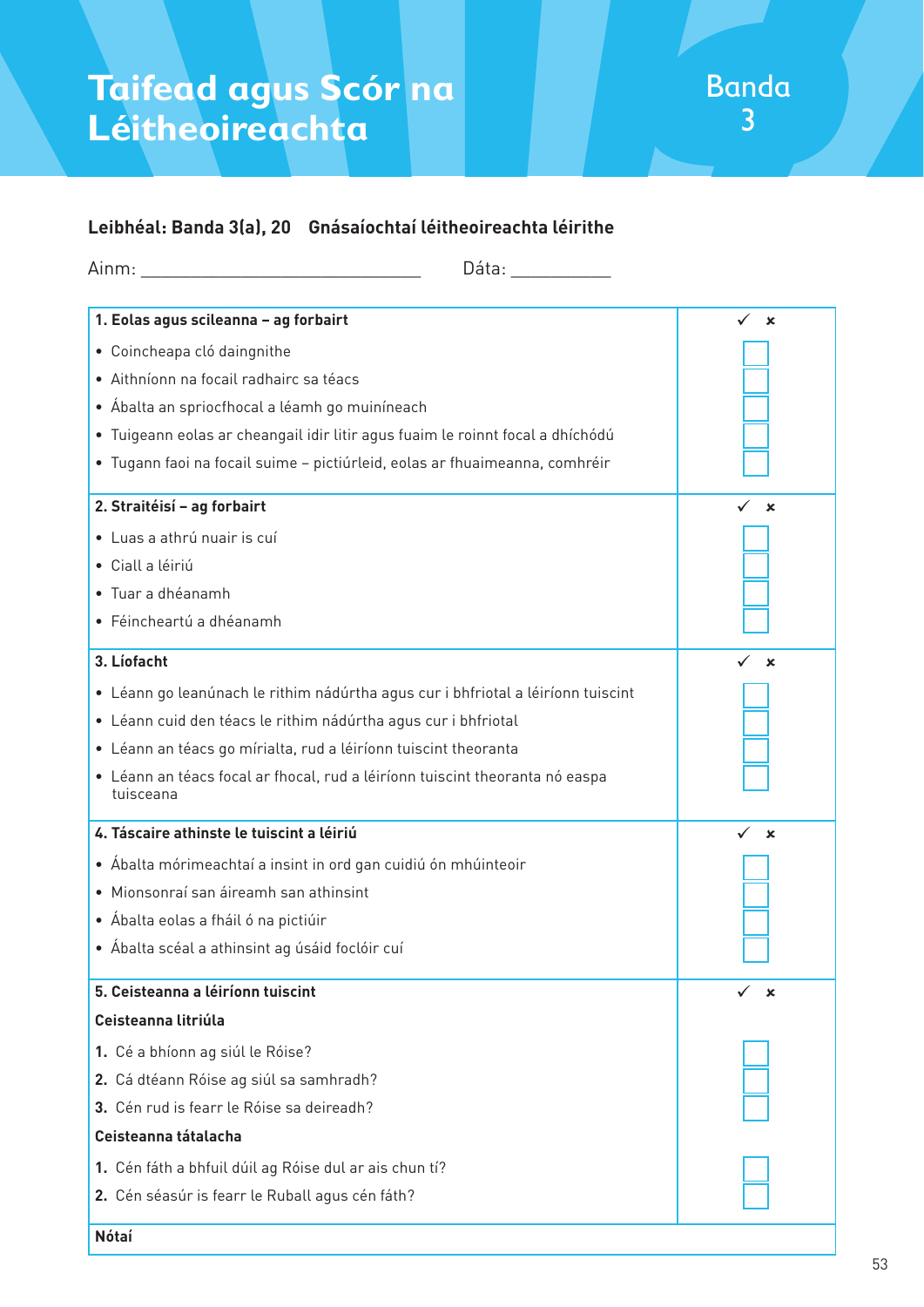

#### **Taifead Reatha Léitheoireachta, Banda 3(a)**

| Ainm   | Dáta breithe: |     |
|--------|---------------|-----|
| Scoil: | Kang          | اذا |

#### **Leibhéal: Banda 3(a), 20 Téacs: Is Maith Linn Siúl Cineál téacs: Scéal Líon focal: 142**

| Taifead Léitheoireachta - achoimre                                 |                                         |              |                                     |                    |           |  |
|--------------------------------------------------------------------|-----------------------------------------|--------------|-------------------------------------|--------------------|-----------|--|
| Earráidí                                                           | Féincheartúcháin                        | Cruinneas: % | Leibhéal léitheoireachta            |                    |           |  |
| S<br>$\overline{A}$<br>B                                           | S<br><sub>B</sub><br>$\Delta$           | Ráta FC: 1:  | neamhspleách   teagascach   deacair |                    |           |  |
| $\cdots$<br>.<br>.                                                 | .<br>$\cdots$<br>.                      |              | >95%                                | 90-94%             | <89%      |  |
|                                                                    | Gnásaíochtaí léitheoireachta - achoimre |              |                                     |                    |           |  |
| 1. Eolas agus scileanna:                                           |                                         |              |                                     |                    |           |  |
| 2. Straitéisí:                                                     |                                         |              |                                     |                    |           |  |
| 3. Líofacht:                                                       |                                         |              |                                     |                    |           |  |
|                                                                    |                                         |              |                                     |                    |           |  |
| Táscaire athinste - achoimre                                       |                                         |              |                                     |                    |           |  |
|                                                                    |                                         |              |                                     | Leibhéal tuisceana |           |  |
|                                                                    |                                         |              | sármhaith                           | sásúil             | míshásúil |  |
|                                                                    |                                         |              | 4                                   | 3                  | $0 - 2$   |  |
|                                                                    |                                         |              |                                     |                    |           |  |
| <b>Tuiscint - achoimre</b><br>Freagraí cuí tugtha ar na ceisteanna |                                         |              |                                     |                    |           |  |
|                                                                    |                                         |              |                                     | Leibhéal tuisceana |           |  |
| Litriúil<br>ceist 1 2 3                                            |                                         |              | sármhaith                           | sásúil             | míshásúil |  |
| ceist 1 2<br>Tátalach                                              |                                         |              | 5                                   | $3 - 4$            | $0 - 2$   |  |
|                                                                    |                                         |              |                                     |                    |           |  |
| <b>Moltaí</b>                                                      |                                         |              |                                     |                    |           |  |
|                                                                    |                                         |              |                                     |                    |           |  |
|                                                                    |                                         |              |                                     |                    |           |  |
|                                                                    |                                         |              |                                     |                    |           |  |
|                                                                    |                                         |              |                                     |                    |           |  |
|                                                                    |                                         |              |                                     |                    |           |  |

*Múinteoir*: \_\_\_\_\_\_\_\_\_\_\_\_\_\_\_\_\_\_\_\_\_\_\_\_\_\_\_\_\_\_\_\_\_

*Dáta a críochnaíodh measúnú*: \_\_\_\_\_\_\_\_\_\_\_\_\_\_\_\_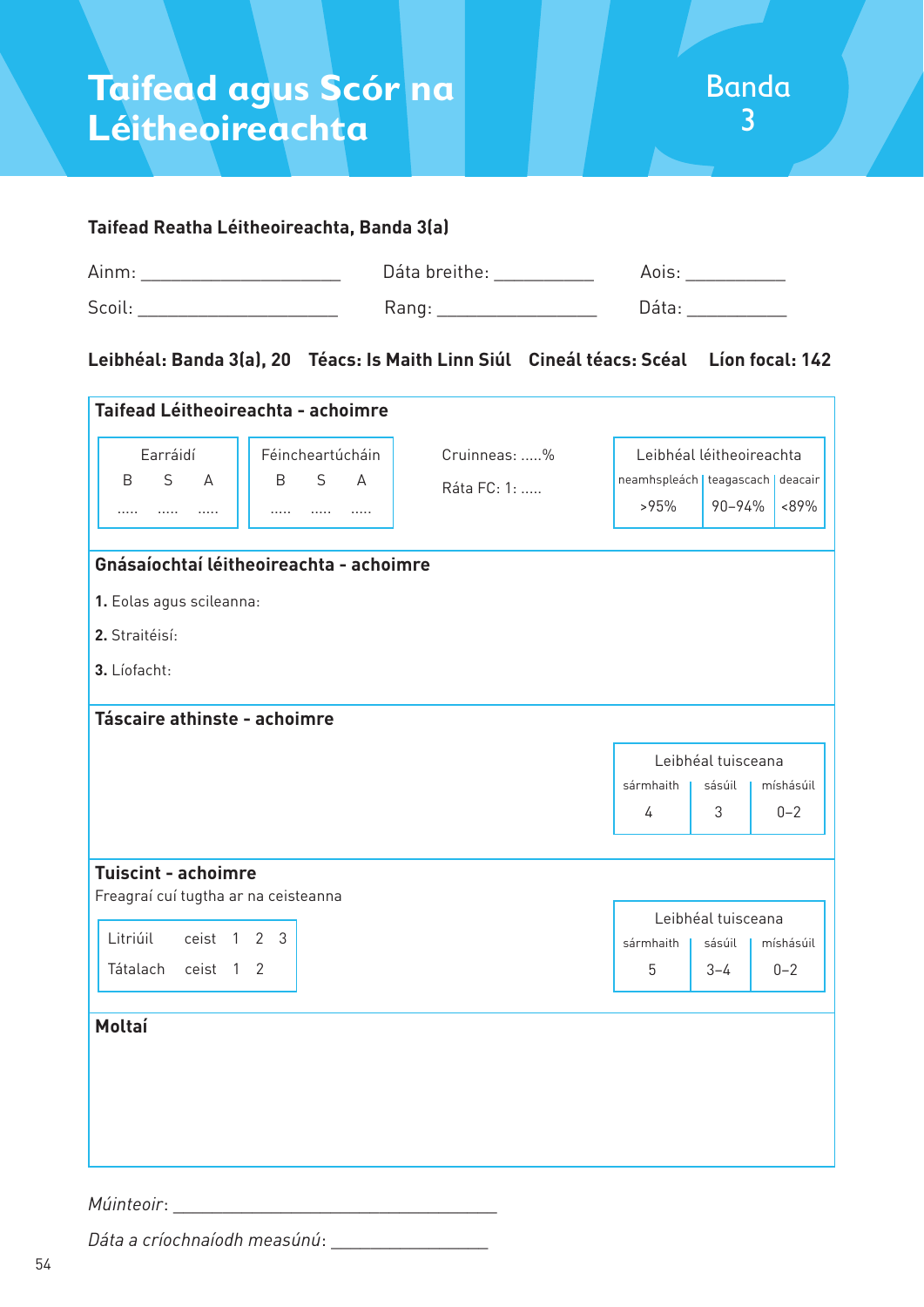### **Leibhéal: Banda 3(b), 20 Téacs: Bialann do na Féileacáin Cineál téacs: NF Líon focal: 150**

Ainm: \_\_\_\_\_\_\_\_\_\_\_\_\_\_\_\_\_\_\_\_\_\_\_\_\_\_\_\_ Dáta breithe: \_\_\_\_\_\_\_\_\_\_\_\_\_\_\_\_\_ Aois: \_\_\_\_\_\_\_\_\_\_\_\_\_ Scoil: \_\_\_\_\_\_\_\_\_\_\_\_\_\_\_\_\_\_\_\_ Rang: \_\_\_\_\_\_\_\_\_\_\_\_\_\_\_\_ Dáta: \_\_\_\_\_\_\_\_\_\_

| Ich          | Bialann do na Féileacáin<br>Banda 3(b), 20 (spriocfhocail - cuir, déan) | E | <b>FC</b> | Е<br><b>BSA</b> | <b>FC</b><br><b>BSA</b> |
|--------------|-------------------------------------------------------------------------|---|-----------|-----------------|-------------------------|
| $\mathbf{2}$ | Déan Bialann                                                            |   |           |                 |                         |
|              | bhfuil na rudaí seo agat?<br>An                                         |   |           |                 |                         |
|              | pláta                                                                   |   |           |                 |                         |
|              | bananaí                                                                 |   |           |                 |                         |
|              | fíonchaora                                                              |   |           |                 |                         |
|              | mealbhacán uisce                                                        |   |           |                 |                         |
|              | scian                                                                   |   |           |                 |                         |
|              | uisce                                                                   |   |           |                 |                         |
| $\sqrt{3}$   | mhaith leat bialann a dhéanamh<br>Ar                                    |   |           |                 |                         |
|              | na féileacáin?<br>do                                                    |   |           |                 |                         |
|              | Déan<br>seo                                                             |   |           |                 |                         |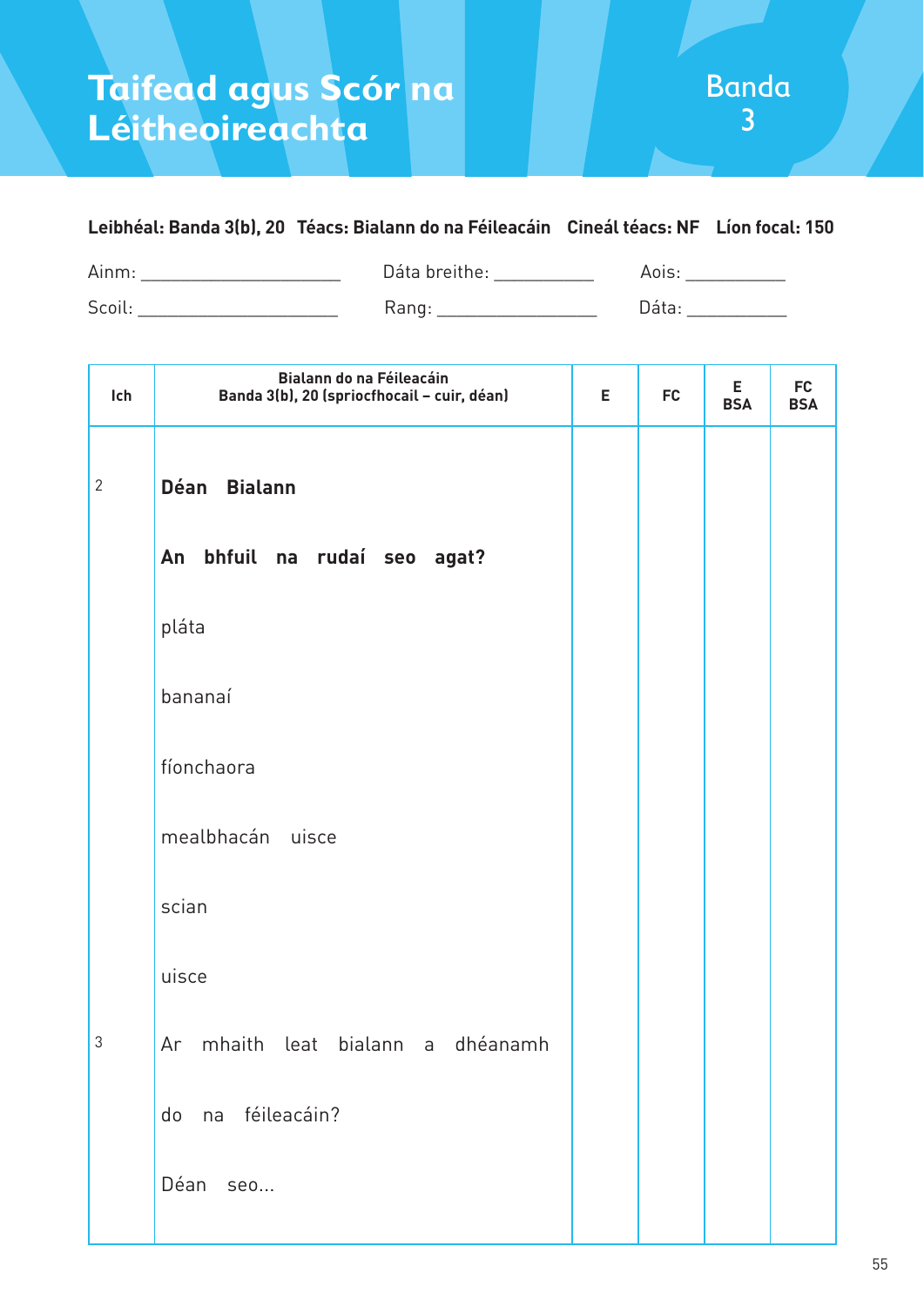| $\overline{4}$   | 1. Gearr fíonchaora, mealbhacán |  |  |
|------------------|---------------------------------|--|--|
|                  | agus bananaí.                   |  |  |
| 5                | 2. Cuir ar phláta iad.          |  |  |
|                  | 3. Cuir uisce ar do phláta.     |  |  |
| $\boldsymbol{6}$ | Fan leis na féileacáin.         |  |  |
|                  | 4. Cuir an pláta sa ghairdín.   |  |  |
| $\overline{7}$   | Cén toradh is fearr leo?        |  |  |
|                  | Cén dath is fearr leo?          |  |  |
| 8                | Déan gairdín bláthanna          |  |  |
|                  | Cuir isteach na síolta.         |  |  |
|                  | créafóg poll síolta uisce       |  |  |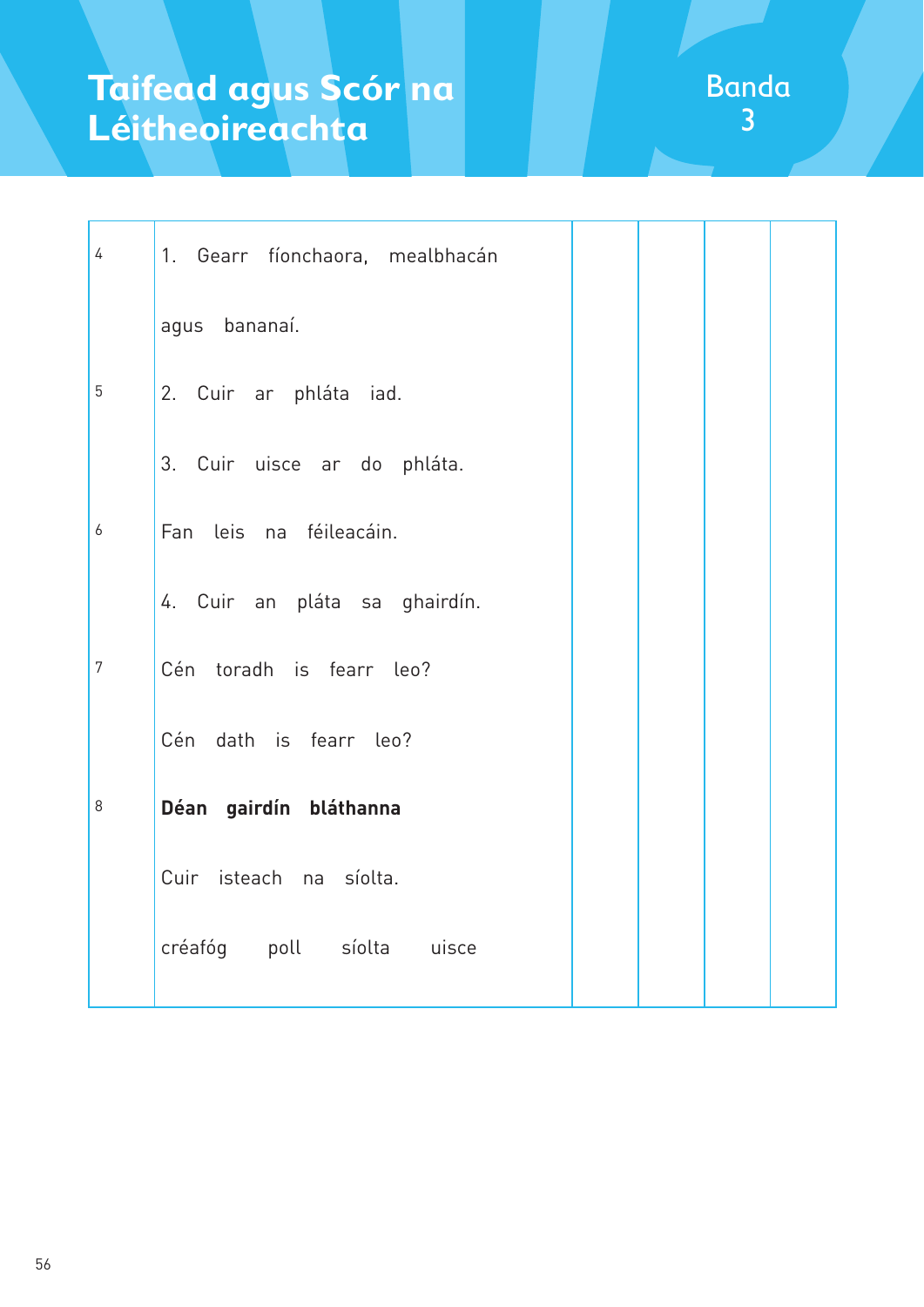| 9  | Is fearr le féileacáin bláthanna  |  |  |
|----|-----------------------------------|--|--|
|    | atá bán, corcra agus buí.         |  |  |
|    | Beidh na bláthanna sin ag fás     |  |  |
|    | sna potaí seo.                    |  |  |
| 10 | Déan deoch do na féileacáin       |  |  |
|    | Cuir clocha ar phláta agus cuir   |  |  |
|    | uisce ann.                        |  |  |
|    | Beidh deoch ag na féileacáin      |  |  |
|    | lá te.                            |  |  |
| 11 | Ólann féileacáin uisce.           |  |  |
| 12 | Plandaí do na féileacáin          |  |  |
|    | Fágann féileacáin uibheacha ar    |  |  |
|    | phlandaí. Is fearr leo na plandaí |  |  |
|    | seo a ithe.                       |  |  |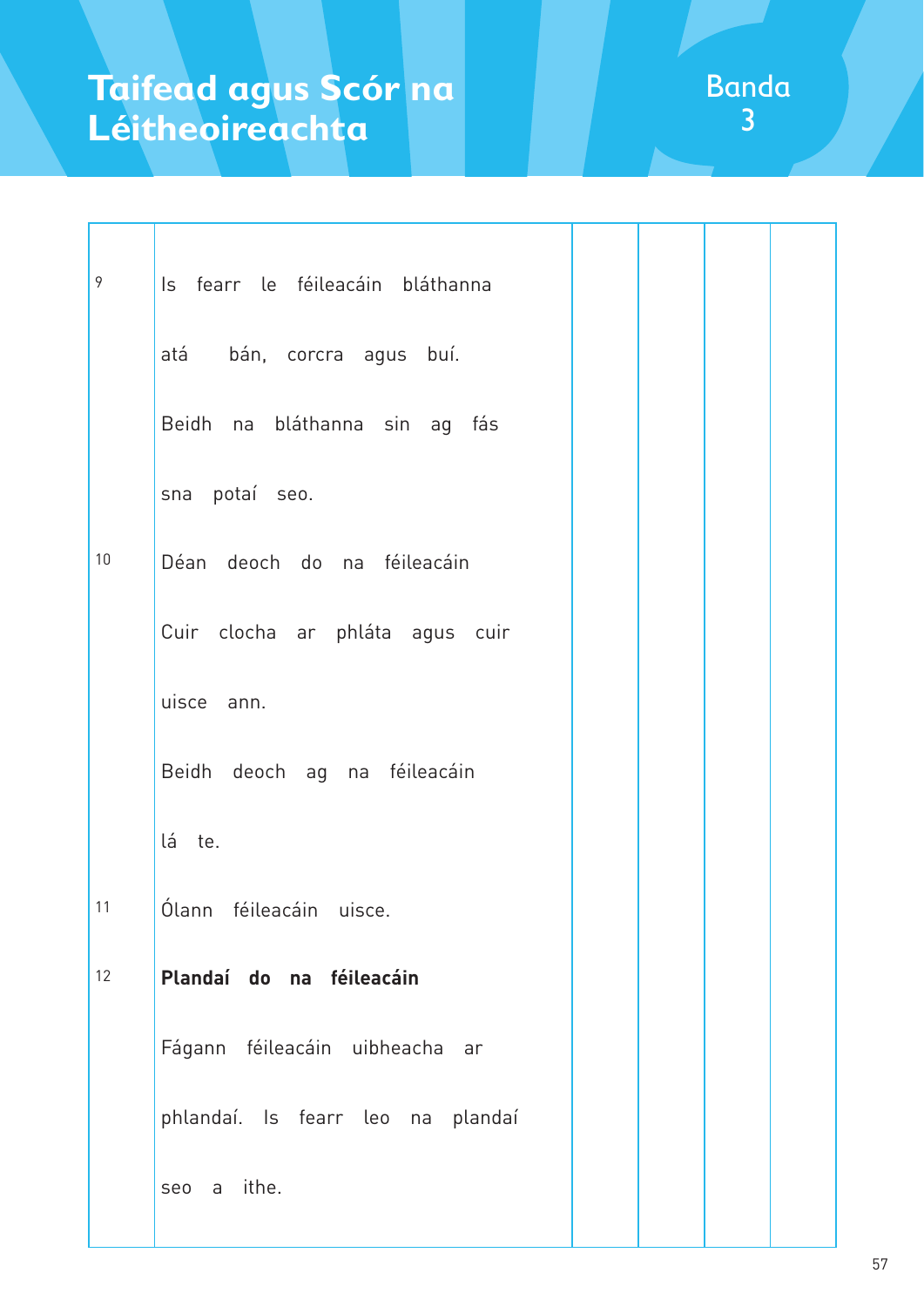| 14 | Bíonn bláthanna ar na plandaí seo. |  |  |
|----|------------------------------------|--|--|
| 15 | Is fearr leis na féileacáin na     |  |  |
|    | plandaí seo leis na bláthanna.     |  |  |
|    | Iomlán                             |  |  |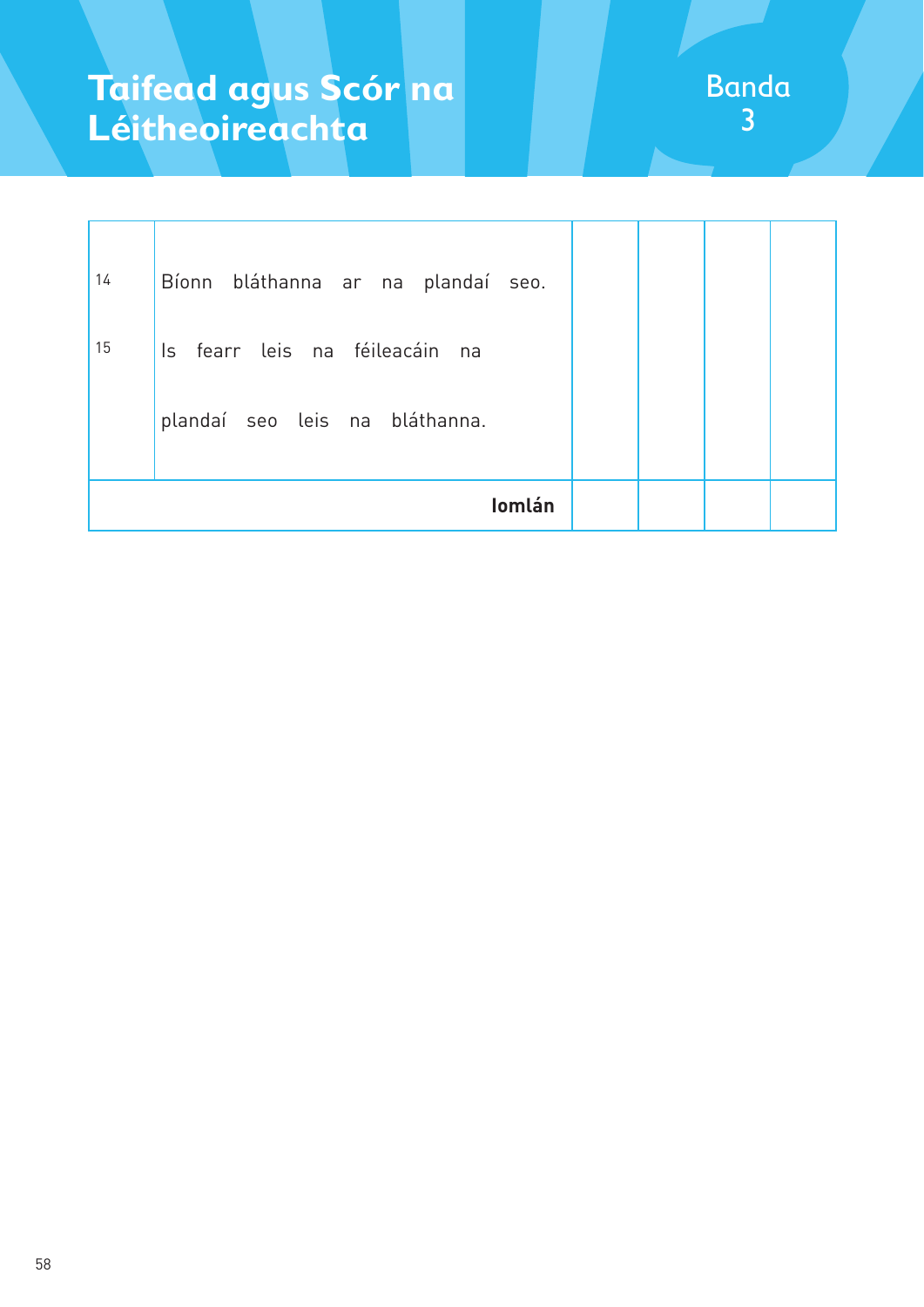### **Leibhéal: Banda 3(b), 20 Gnásaíochtaí léitheoireachta léirithe**

| Dáta: and a controller and a controller and a controller and a controller and a controller and a controller and a controller and a controller and a controller and a controller and a controller and a controller and a contro |                                |
|--------------------------------------------------------------------------------------------------------------------------------------------------------------------------------------------------------------------------------|--------------------------------|
| 1. Eolas agus scileanna - ag forbairt                                                                                                                                                                                          | $\checkmark$<br>$\mathbf x$    |
| · Coincheapa cló daingnithe                                                                                                                                                                                                    |                                |
| · Aithníonn na focail radhairc sa téacs                                                                                                                                                                                        |                                |
| • Ábalta an spriocfhocal a léamh go muiníneach                                                                                                                                                                                 |                                |
| · Tuigeann eolas ar cheangail idir litir agus fuaim le roinnt focal a dhíchódú                                                                                                                                                 |                                |
| · Tugann faoi na focail suime - pictiúrleid, eolas ar fhuaimeanna, comhréir                                                                                                                                                    |                                |
| 2. Straitéisí - ag forbairt                                                                                                                                                                                                    | ×                              |
| · Luas a athrú nuair is cuí                                                                                                                                                                                                    |                                |
| · Ciall a léiriú                                                                                                                                                                                                               |                                |
| • Tuar a dhéanamh                                                                                                                                                                                                              |                                |
| · Féincheartú a dhéanamh                                                                                                                                                                                                       |                                |
| 3. Líofacht                                                                                                                                                                                                                    | ×                              |
| · Léann go leanúnach le rithim nádúrtha agus cur i bhfriotal a léiríonn tuiscint                                                                                                                                               |                                |
| · Léann cuid den téacs le rithim nádúrtha agus cur i bhfriotal                                                                                                                                                                 |                                |
| • Léann an téacs go mírialta, rud a léiríonn tuiscint theoranta                                                                                                                                                                |                                |
| • Léann an téacs focal ar fhocal, rud a léiríonn tuiscint theoranta nó easpa<br>tuisceana                                                                                                                                      |                                |
| 4. Táscaire athinste le tuiscint a léiriú                                                                                                                                                                                      | ✓<br>$\boldsymbol{\mathsf{x}}$ |
| • Ábalta mórimeachtaí a insint in ord gan cuidiú ón mhúinteoir                                                                                                                                                                 |                                |
| · Mionsonraí san áireamh san athinsint                                                                                                                                                                                         |                                |
| • Ábalta eolas a fháil ó na pictiúir                                                                                                                                                                                           |                                |
| • Ábalta scéal a athinsint ag úsáid foclóir cuí                                                                                                                                                                                |                                |
| 5. Ceisteanna a léiríonn tuiscint                                                                                                                                                                                              | $\boldsymbol{\mathsf{x}}$      |
| Ceisteanna litriúla                                                                                                                                                                                                            |                                |
| 1. Ainmnigh dhá rud atá de dhíth le bialann a dhéanamh d'fhéileacáin.                                                                                                                                                          |                                |
| 2. Cad iad na bláthanna is fear le féileacáin?                                                                                                                                                                                 |                                |
| 3. An ólann féileacáin uisce?                                                                                                                                                                                                  |                                |
| Ceisteanna tátalacha                                                                                                                                                                                                           |                                |
| 1. Cén fáth a bhfágann féileacáin uibheacha ar phlandaí le bláthanna?                                                                                                                                                          |                                |
| 2. Cén fáth ar mhaith le daoine féileacáin sa ghairdín?                                                                                                                                                                        |                                |
| <b>Nótaí</b>                                                                                                                                                                                                                   |                                |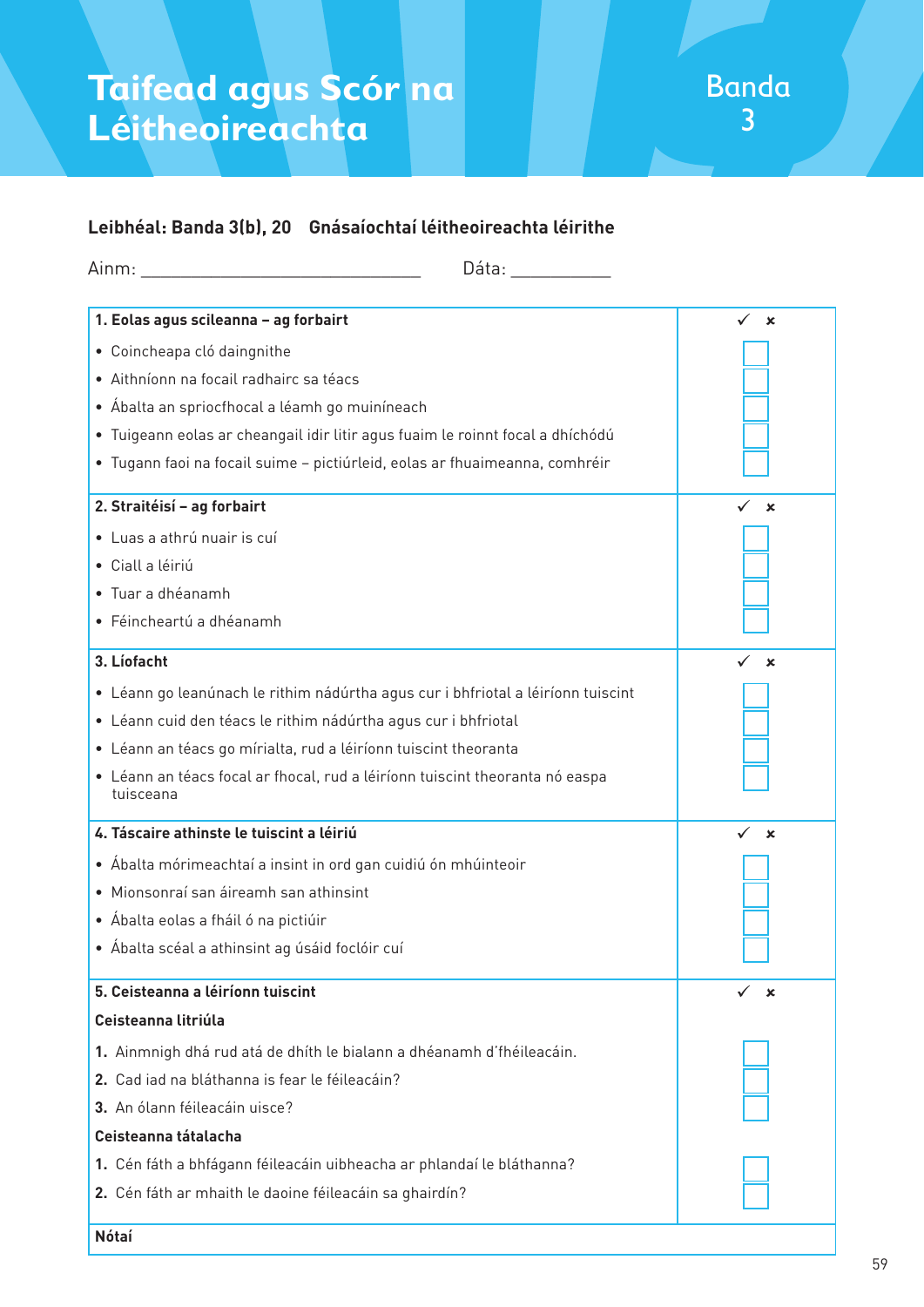

#### **Taifead Reatha Léitheoireachta, Banda 3(b)**

| Ainm: | Dáta breithe: |       |
|-------|---------------|-------|
| Scoil | Rang          | าล์†ล |

### **Leibhéal: Banda 3(b), 20 Téacs: Bialann do na Féileacáin Cineál téacs: NF Líon focal: 150**

| Earráidí<br>Féincheartúcháin                                       | Cruinneas: % |                                     | Leibhéal léitheoireachta |           |
|--------------------------------------------------------------------|--------------|-------------------------------------|--------------------------|-----------|
| S<br>S<br><sub>B</sub><br>$\overline{A}$<br>B<br>$\overline{A}$    |              | neamhspleách   teagascach   deacair |                          |           |
| $\cdots$<br>.<br>.<br>.<br>.<br>$\cdots$                           | Ráta FC: 1:  | >95%                                | 90-94%                   | <89%      |
|                                                                    |              |                                     |                          |           |
| Gnásaíochtaí léitheoireachta - achoimre                            |              |                                     |                          |           |
| 1. Eolas agus scileanna:                                           |              |                                     |                          |           |
| 2. Straitéisí:                                                     |              |                                     |                          |           |
| 3. Líofacht:                                                       |              |                                     |                          |           |
| Táscaire athinste - achoimre                                       |              |                                     |                          |           |
|                                                                    |              |                                     |                          |           |
|                                                                    |              |                                     | Leibhéal tuisceana       |           |
|                                                                    |              | sármhaith                           | sásúil                   | míshásúil |
|                                                                    |              | 4                                   | 3                        | $0 - 2$   |
|                                                                    |              |                                     |                          |           |
| <b>Tuiscint - achoimre</b><br>Freagraí cuí tugtha ar na ceisteanna |              |                                     |                          |           |
|                                                                    |              |                                     | Leibhéal tuisceana       |           |
| Litriúil<br>ceist 1<br>2 <sub>3</sub>                              |              | sármhaith I                         | sásúil I                 | míshásúil |
| Tátalach ceist 1 2                                                 |              | 5                                   | $3 - 4$                  | $0 - 2$   |
|                                                                    |              |                                     |                          |           |
| Moltaí                                                             |              |                                     |                          |           |
|                                                                    |              |                                     |                          |           |
|                                                                    |              |                                     |                          |           |
|                                                                    |              |                                     |                          |           |
|                                                                    |              |                                     |                          |           |

*Múinteoir*: \_

*Dáta a críochnaíodh measúnú*: \_\_\_\_\_\_\_\_\_\_\_\_\_\_\_\_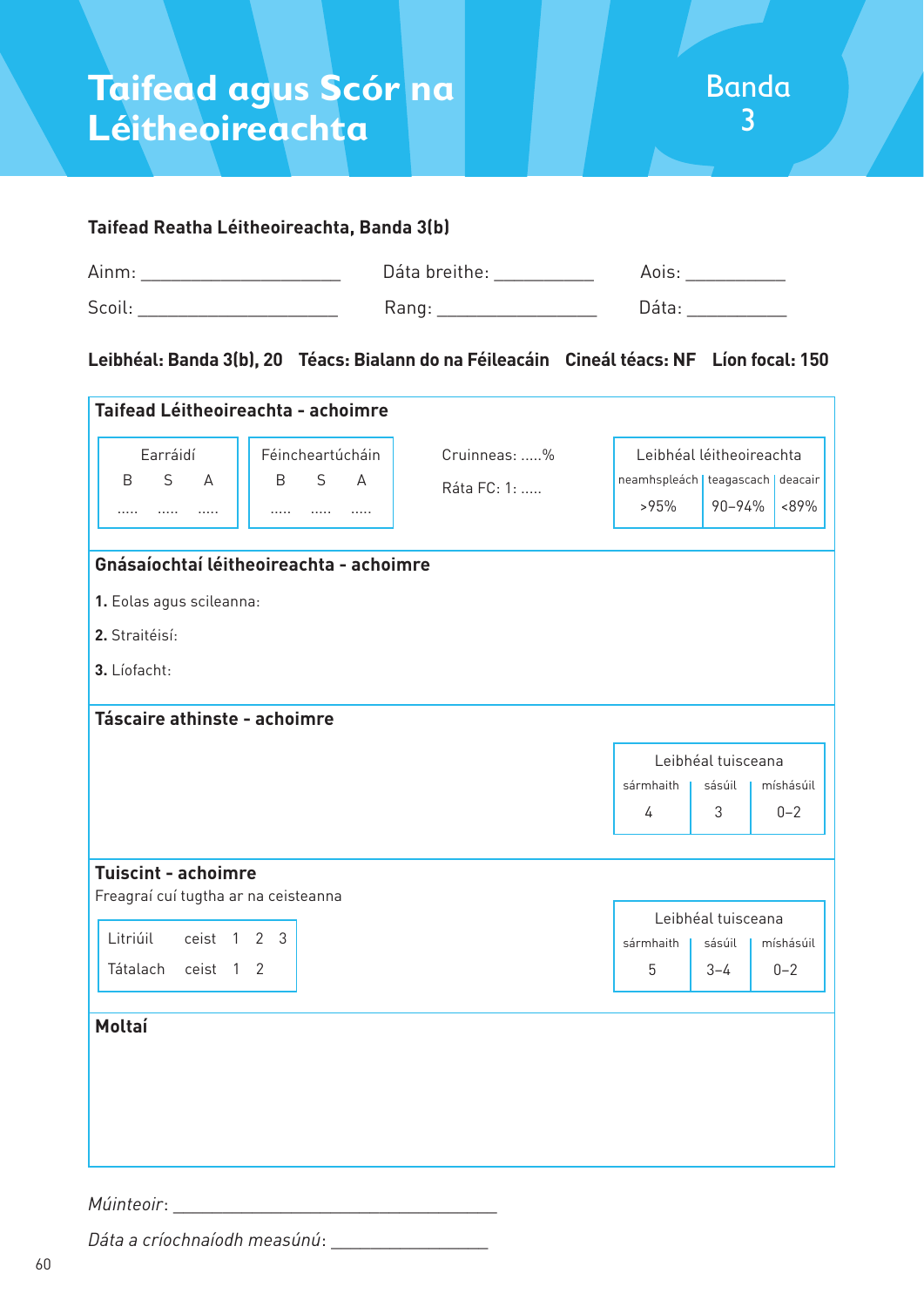## **Leibhéal: Banda 3(c), 20 Téacs: An Chircín Bheag Rua Cineál téacs: Scéal Líon focal: 150**

Ainm: \_\_\_\_\_\_\_\_\_\_\_\_\_\_\_\_\_\_\_\_\_\_\_\_\_ Dáta breithe: \_\_\_\_\_\_\_\_\_\_\_\_ Aois: \_\_\_\_\_\_\_\_\_\_\_\_\_\_\_ Scoil: \_\_\_\_\_\_\_\_\_\_\_\_\_\_\_\_\_\_\_\_ Rang: \_\_\_\_\_\_\_\_\_\_\_\_\_\_\_\_ Dáta: \_\_\_\_\_\_\_\_\_\_

| Ich            | An Chircín Bheag Rua (Sliocht)<br>Banda 3(c), 20 (spriocfhocail - rinne, mise) | Е | <b>FC</b> | E.<br><b>BSA</b> | <b>FC</b><br><b>BSA</b> |
|----------------|--------------------------------------------------------------------------------|---|-----------|------------------|-------------------------|
| $\overline{2}$ | Bhí síolta ag an Chircín Bheag                                                 |   |           |                  |                         |
|                | Rua. "Beidh siad ag fás anseo.                                                 |   |           |                  |                         |
|                | Ar mhaith leat cuidiú liom?"                                                   |   |           |                  |                         |
|                | arsa an Chircín Bheag Rua le                                                   |   |           |                  |                         |
| 4              | Madadh.                                                                        |   |           |                  |                         |
|                | "Níor mhaith!" arsa Madadh.                                                    |   |           |                  |                         |
|                | "Déanfaidh mise é," arsa an Chircín                                            |   |           |                  |                         |
|                | Bheag Rua.                                                                     |   |           |                  |                         |
|                | Rud a rinne sí.                                                                |   |           |                  |                         |
|                |                                                                                |   |           |                  |                         |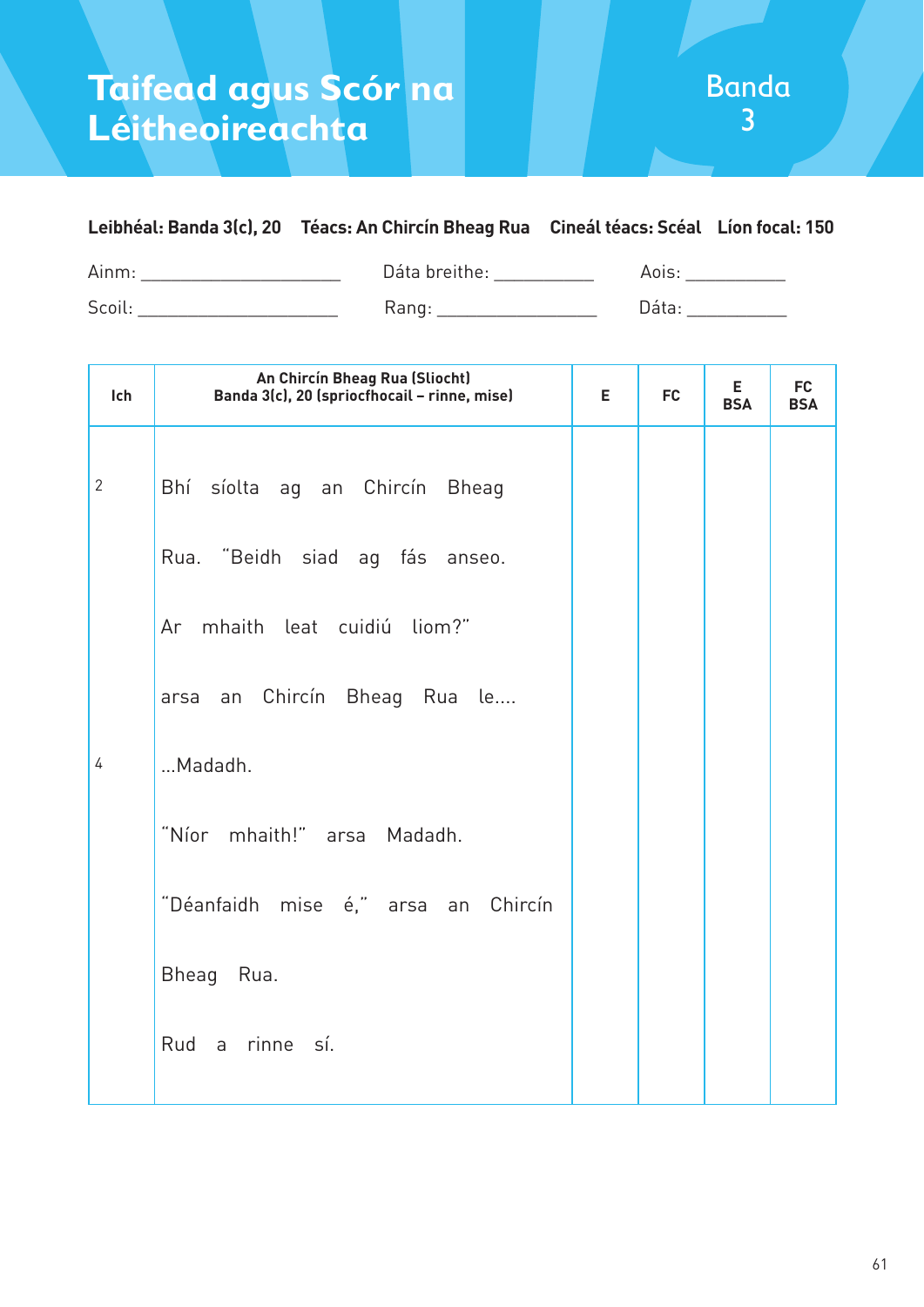| 6  | Tá na síolta ag fás anois.         |  |  |  |  |  |
|----|------------------------------------|--|--|--|--|--|
|    | "Ar mhaith leat cuidiú liom?" arsa |  |  |  |  |  |
|    | an Chircín Bheag Rua le            |  |  |  |  |  |
| 8  | Cat.                               |  |  |  |  |  |
|    | "Níor mhaith!" arsa Cat.           |  |  |  |  |  |
|    | "Déanfaidh mise é," arsa           |  |  |  |  |  |
|    | an Chircín Bheag Rua.              |  |  |  |  |  |
|    | Rud a rinne sí.                    |  |  |  |  |  |
| 10 | Bhí an bara rotha lán ag           |  |  |  |  |  |
|    | an Chircín Bheag Rua.              |  |  |  |  |  |
|    | "Ar mhaith leat cuidiú liom?"      |  |  |  |  |  |
|    | arsa an Chircín Bheag Rua le       |  |  |  |  |  |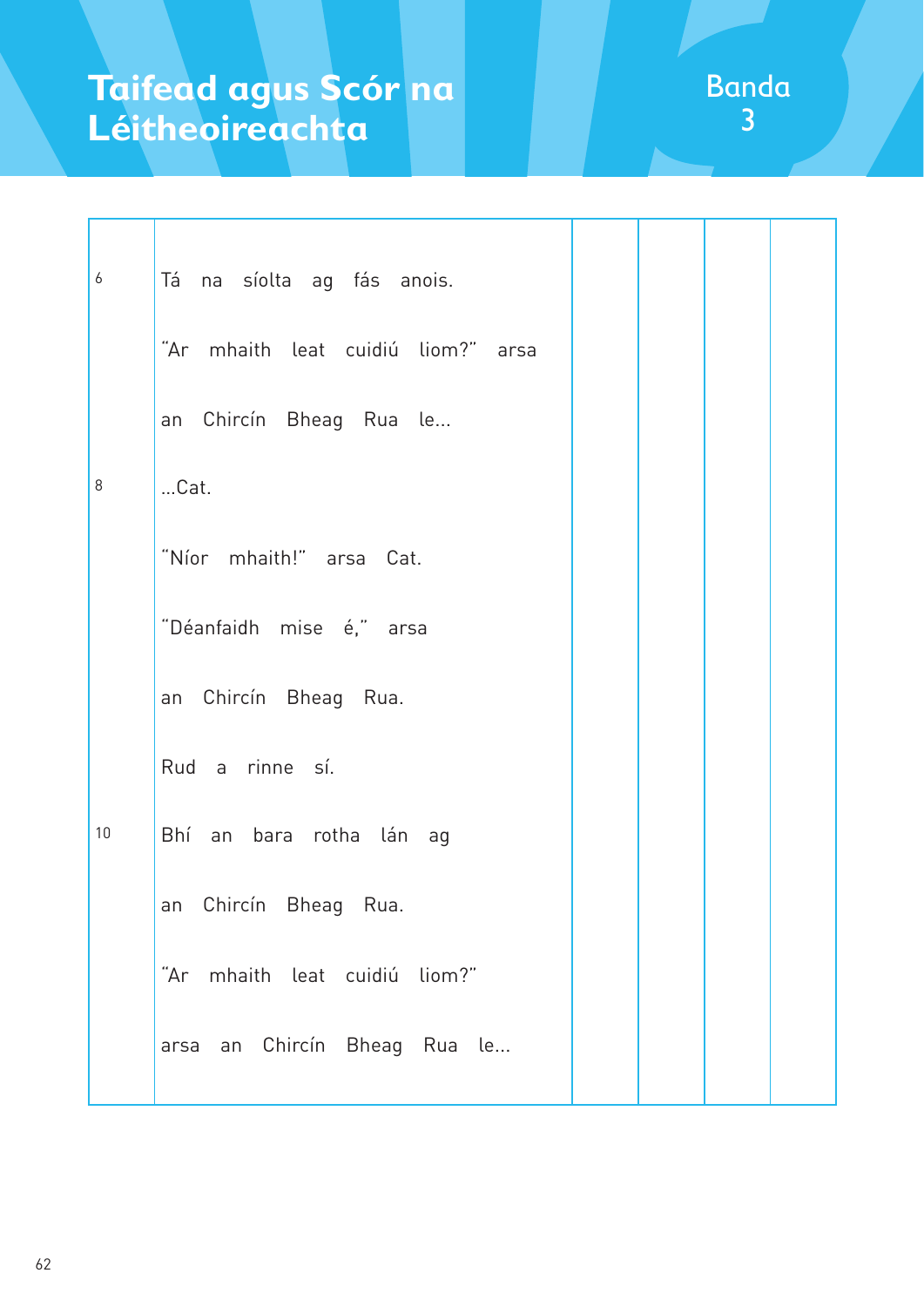| 12 | Lacha.                              |  |  |
|----|-------------------------------------|--|--|
|    | "Níor mhaith!" arsa Lacha.          |  |  |
|    | "Déanfaidh mise é," arsa            |  |  |
|    | an Chircín Bheag Rua.               |  |  |
|    | Rud a rinne sí.                     |  |  |
| 14 | Rinne an Chircín Bheag Rua plúr.    |  |  |
|    | "Ar mhaith leat cuidiú liom arán a  |  |  |
|    | dhéanamh anois?"                    |  |  |
|    | arsa an Chircín Bheag Rua le        |  |  |
| 16 | Muc. "Níor mhaith!" arsa Muc.       |  |  |
|    | "Déanfaidh mise é," arsa an Chircín |  |  |
|    | Bheag Rua.                          |  |  |
|    | Rud a rinne sí.                     |  |  |
|    | Iomlán                              |  |  |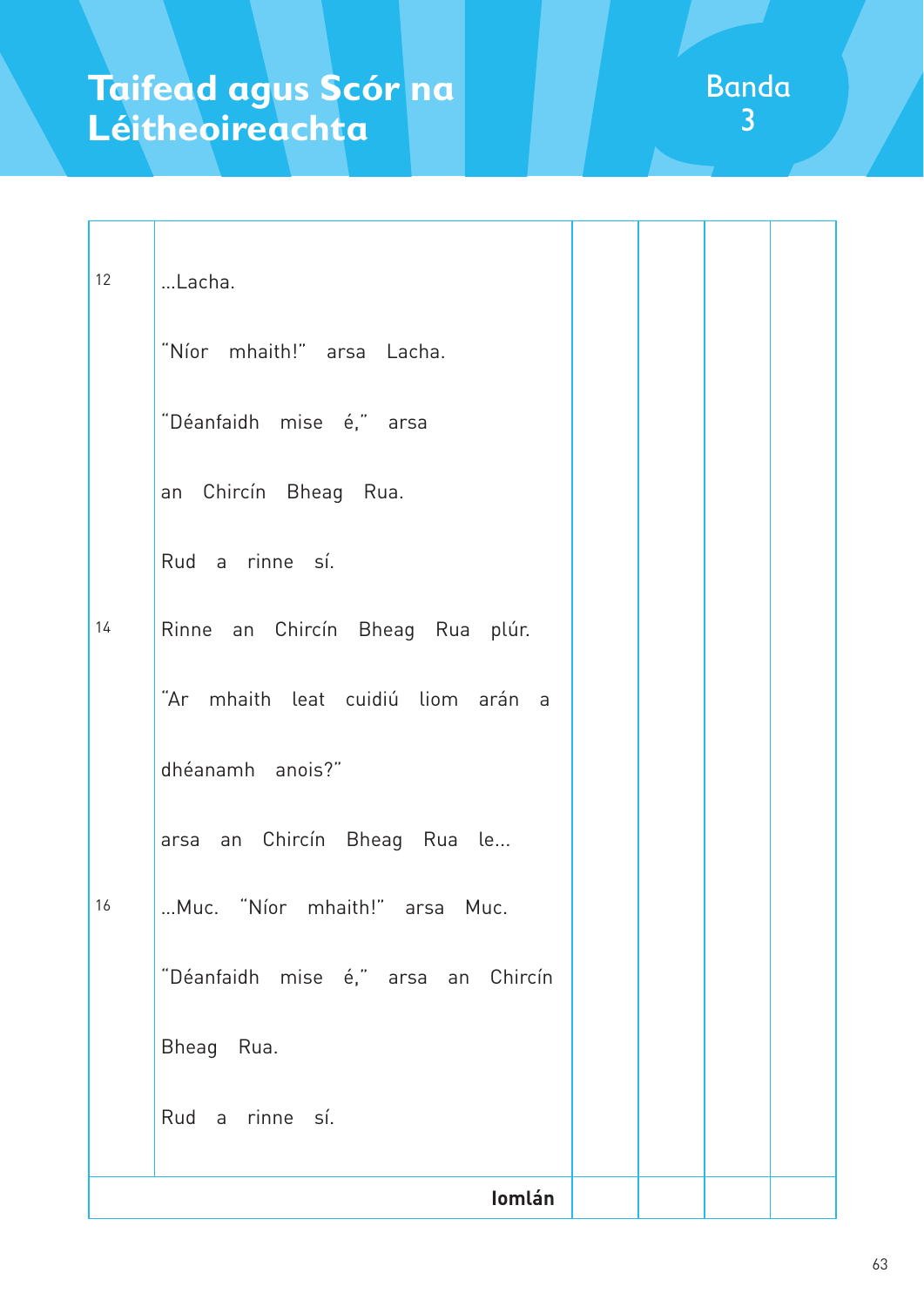### **Leibhéal: Banda 3(c), 20 Gnásaíochtaí léitheoireachta léirithe**

| Dáta: ___________                                                                         |             |
|-------------------------------------------------------------------------------------------|-------------|
| 1. Eolas agus scileanna - ag forbairt                                                     | $\mathbf x$ |
| · Coincheapa cló daingnithe                                                               |             |
| · Aithníonn na focail radhairc sa téacs                                                   |             |
| • Ábalta an spriocfhocal a léamh go muiníneach                                            |             |
| · Tuigeann eolas ar cheangail idir litir agus fuaim le roinnt focal a dhíchódú            |             |
| · Tugann faoi na focail suime - pictiúrleid, eolas ar fhuaimeanna, comhréir               |             |
| 2. Straitéisí - ag forbairt                                                               | $\mathbf x$ |
| · Luas a athrú nuair is cuí                                                               |             |
| · Ciall a léiriú                                                                          |             |
| • Tuar a dhéanamh                                                                         |             |
| · Féincheartú a dhéanamh                                                                  |             |
| 3. Líofacht                                                                               | $\mathbf x$ |
| · Léann go leanúnach le rithim nádúrtha agus cur i bhfriotal a léiríonn tuiscint          |             |
| · Léann cuid den téacs le rithim nádúrtha agus cur i bhfriotal                            |             |
| • Léann an téacs go mírialta, rud a léiríonn tuiscint theoranta                           |             |
| · Léann an téacs focal ar fhocal, rud a léiríonn tuiscint theoranta nó easpa<br>tuisceana |             |
| 4. Táscaire athinste le tuiscint a léiriú                                                 | $\mathbf x$ |
| • Ábalta mórimeachtaí a insint in ord gan cuidiú ón mhúinteoir                            |             |
| · Mionsonraí san áireamh san athinsint                                                    |             |
| • Ábalta eolas a fháil ó na pictiúir                                                      |             |
| • Ábalta scéal a athinsint ag úsáid foclóir cuí                                           |             |
| 5. Ceisteanna a léiríonn tuiscint                                                         | ×           |
| Ceisteanna litriúla                                                                       |             |
| 1. Cad é an chéad ainmhí ar labhair an Chircín Bheag Rua leis?                            |             |
| 2. Cén t-ainmhí ar ar iarr an Chircín Bheag Rua cuidiú leis an bhara rotha?               |             |
| 3. Cé a d'ith an t-arán sa deireadh?                                                      |             |
| Ceisteanna tátalacha                                                                      |             |
| 1. An raibh an ceart ag an Chircín Bheag Rua ag deireadh an scéil?                        |             |
| 2. Cad é a shíleann tú faoi na hainmhithe eile sa scéal?                                  |             |
| Nótaí                                                                                     |             |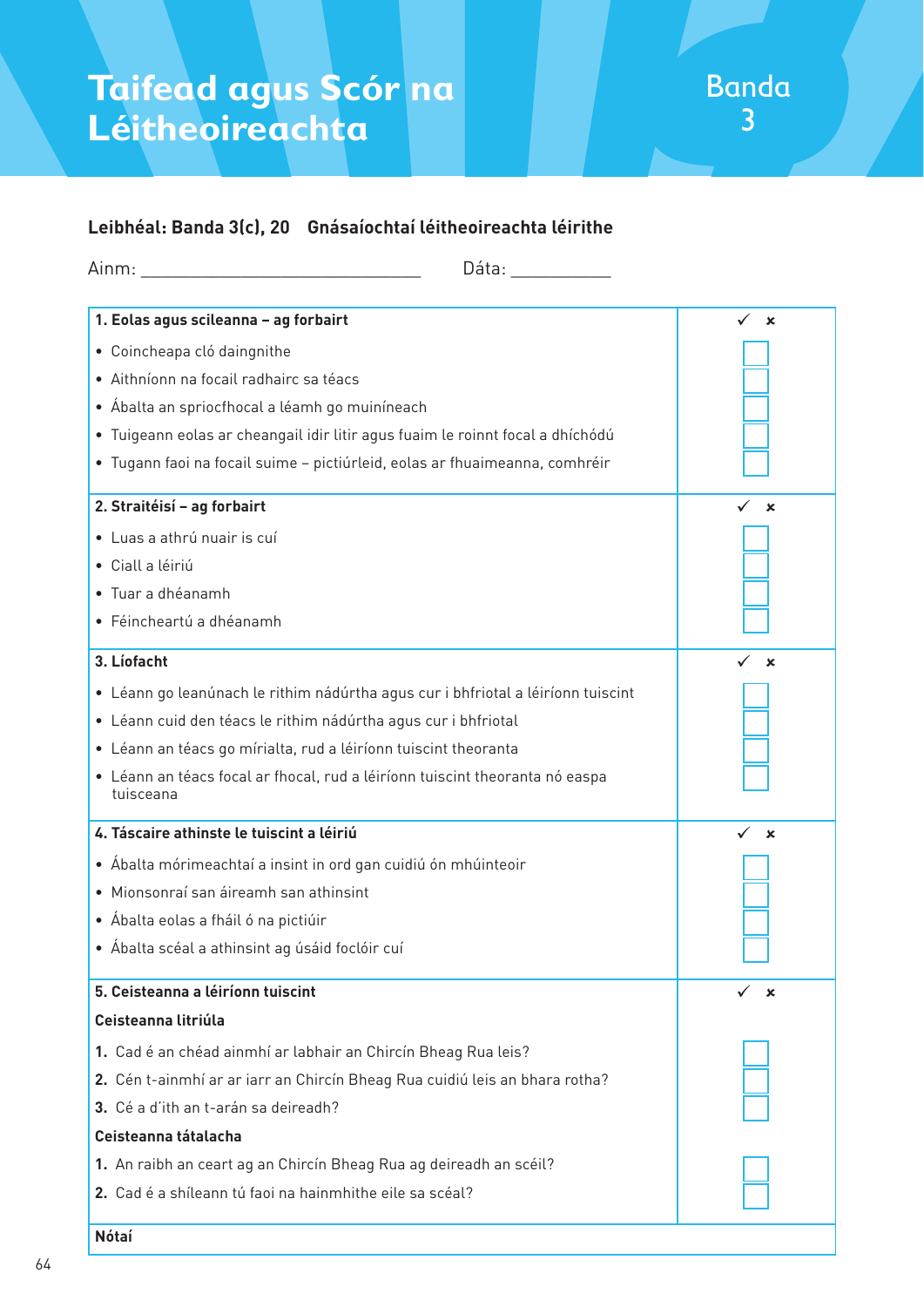#### **Taifead Reatha Léitheoireachta, Banda 3(c)**

| Ainm  | Dáta breithe: |  |
|-------|---------------|--|
| Scoil | 7di il        |  |

#### **Leibhéal: Banda 3(c), 20 Téacs: An Chircín Bheag Rua****Cineál téacs: Scéal Líon focal: 150**

| Taifead Léitheoireachta - achoimre   |                                         |              |                                     |                    |           |
|--------------------------------------|-----------------------------------------|--------------|-------------------------------------|--------------------|-----------|
| Earráidí                             | Féincheartúcháin                        | Cruinneas: % | Leibhéal léitheoireachta            |                    |           |
| $\mathsf{S}$<br>B<br>$\overline{A}$  | S<br>B<br>$\Delta$                      | Ráta FC: 1:  | neamhspleách   teagascach   deacair |                    |           |
| $\cdots$<br>.<br>.                   | .<br>.<br>                              |              | >95%                                | 90-94%             | <89%      |
|                                      | Gnásaíochtaí léitheoireachta - achoimre |              |                                     |                    |           |
|                                      |                                         |              |                                     |                    |           |
| 1. Eolas agus scileanna:             |                                         |              |                                     |                    |           |
| 2. Straitéisí:                       |                                         |              |                                     |                    |           |
| 3. Líofacht:                         |                                         |              |                                     |                    |           |
|                                      |                                         |              |                                     |                    |           |
| Táscaire athinste - achoimre         |                                         |              |                                     |                    |           |
|                                      |                                         |              |                                     | Leibhéal tuisceana |           |
|                                      |                                         |              | sármhaith                           | sásúil             | míshásúil |
|                                      |                                         |              | 4                                   | 3                  | $0 - 2$   |
|                                      |                                         |              |                                     |                    |           |
| <b>Tuiscint - achoimre</b>           |                                         |              |                                     |                    |           |
| Freagraí cuí tugtha ar na ceisteanna |                                         |              |                                     | Leibhéal tuisceana |           |
| Litriúil<br>ceist 1 2 3              |                                         |              | sármhaith                           | sásúil             | míshásúil |
| Tátalach<br>ceist 1 2                |                                         |              | 5                                   | $3 - 4$            | $0 - 2$   |
|                                      |                                         |              |                                     |                    |           |
| Moltaí                               |                                         |              |                                     |                    |           |
|                                      |                                         |              |                                     |                    |           |
|                                      |                                         |              |                                     |                    |           |
|                                      |                                         |              |                                     |                    |           |
|                                      |                                         |              |                                     |                    |           |
|                                      |                                         |              |                                     |                    |           |

*Múinteoir*: \_\_\_\_\_\_\_\_\_\_\_\_\_\_\_\_\_\_\_\_\_\_\_\_\_\_\_\_\_\_\_\_\_

*Dáta a críochnaíodh measúnú*: \_\_\_\_\_\_\_\_\_\_\_\_\_\_\_\_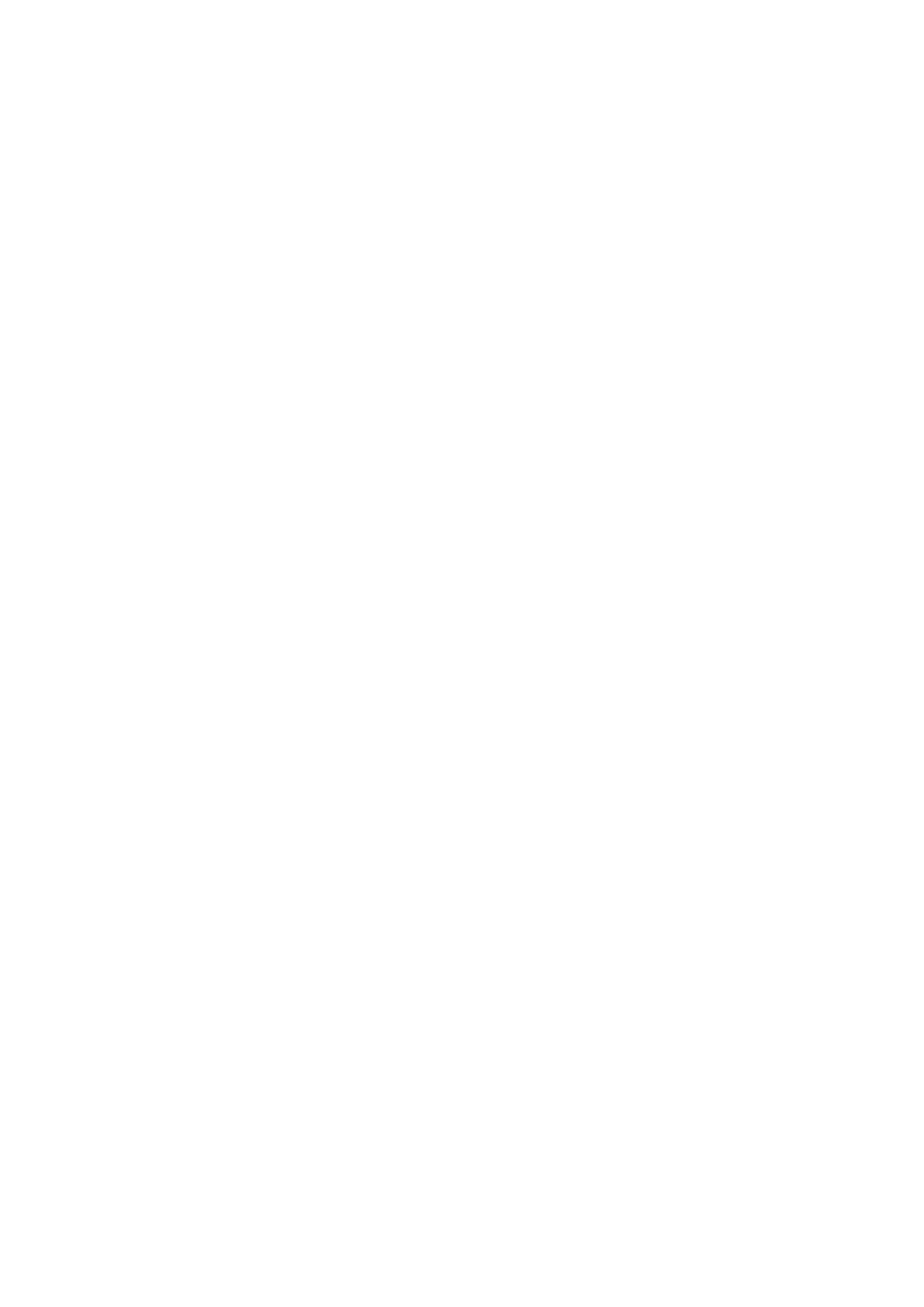**Intreoir do na Gníomhaíochtaí**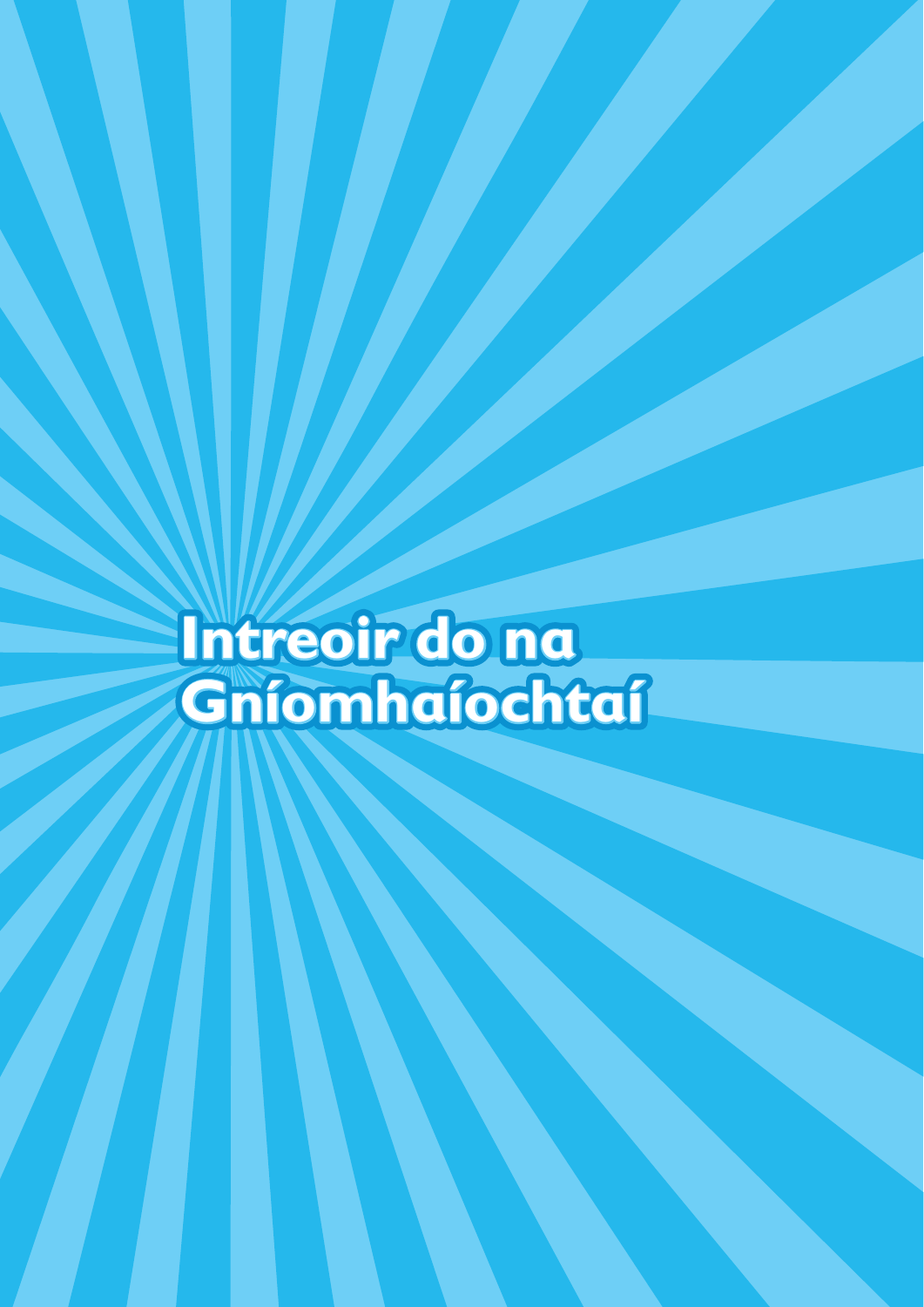#### **Gníomhaíochtaí agus Áiseanna Eile Tacaíochta** *CLEITE*

Le tacú le sealbhú na léitheoireachta, mheas an grúpa go mbeadh áiseanna cuí ina gcuidiú ag múinteoirí agus iad ag tabhairt faoin chlár seo. Níl sna háiseanna seo ach treoir do theagasc na léitheoireachta. Le tacú le húsáid na leabhar féin, tá gníomhaíochtaí ann atá ag teacht le moltaí litearthachta sna curaclaim thuaidh agus theas chomh maith le tacaíocht do shealbhú na Gaeilge, idir labhartha agus scríofa. Tá réimse de scileanna litearthachta sna gníomhaíochtaí seo agus rinneadh iarracht é sin a dhéanamh chomh leathan agus ab fhéidir.

Tá **Forbairt Teanga** lárnach i ngach leabhar agus i ngach gníomhaíocht. Tá gníomhaíochtaí ann a dhíríonn ar an ghné áirithe seo trí chluichí, phictiúir agus ábhair phlé. Déantar iarracht cur leis an réimse teanga atá ag an léitheoir agus freagairt do na dúshláin a bhaineann le sealbhú na Gaeilge agus béim a dhíriú ar na frásaí sin a thugann dúshláin.

Tá béim faoi leith ar **Aithint Focal** sna gníomhaíochtaí le teacht leis na spriocfhocail atá sna leabhair. Bíonn ar an léitheoir na focail seo a aithint agus a scríobh gan tacaíocht más féidir mar chuid de na cleachtais sna gníomhaíochtaí. Baineann aithint focal le minicíocht agus radharc agus tá réimse de chluichí ann le tacú le léitheoirí leis an chuimhne radhairc a fhorbairt.

Tá níos mó eolais i mBanda 3 ar an **Fhónaic** agus cód scríofa na Gaeilge, agus gníomhaíochtaí a bhaineann leis na gutaí nó le consain chaola agus leathana ann. Níl an oiread céanna béime i mBanda 3 ar an **Fheasacht Fhóineolaíoch** agus atá i mBanda 1 agus 2.

Tá forbairt le feiceáil ar an **Scríbhneoireacht** ó Bhanda 1 go Banda 3. Ag an tús, bhí béim ar choincheapa faoi chló. Ansin chleacht na páistí an stór focal scríbhneoireachta i ngníomhaíochtaí Bhanda 1. I mBanda 2, bhí muid ag dúil le páistí eolas a chuardach agus scéal gairid a chumadh mar chuid den chleachtadh scríbhneoireachta agus iad ag bogadh i dtreo féiniúlachta ina gcuid scríbhneoireachta agus a leabhair féin a scríobh faoi dheireadh Bhanda 2 agus Bhanda 3. Tá gníomhaíochtaí ann a dhíríonn ar chineálacha éagsúla scríbhneoireachta.

Tá **Gnéithe Gaeilge** mar rud nua i ngníomhaíochtaí Bhanda 3. Baineann sé seo le gramadach nó le litriú na Gaeilge, na gnéithe áirithe teanga a théann i bhfeidhm ar an léitheoireacht agus atá le tuiscint ag an léitheoir. Pléitear séimhiú agus urú agus athruithe a bhíonn ar fhocail i gcomhthéacsanna éagsúla. Pléitear na cineálacha éagsúla iolraí atá sa Ghaeilge, focail bhaininscneacha nó fhirinscneacha, an bhreischéim, frásaí ina bhfuil an chopail nó dóigheanna ar leith le ceisteanna a fhreagairt. Déantar seo trí chluichí, pictiúir agus gníomhaíochtaí tarraingteacha.

Tá gníomhaíochtaí ann a fhorbraíonn **Scileanna Smaointeoireachta agus Cumais Phearsanta**. Go minic, tarlaíonn sé seo trí chluichí agus páistí ag obair i ngrúpaí agus ag glacadh sealanna. Pléitear topaicí éagsúla, go háirithe sna leabhair neamhfhicsin chomh maith a chuidíonn le forbairt na scileanna seo.

Tá dhá ghníomhaíocht le gach leabhar agus is cinnte nach gá gach ceann acu a úsáid le gach páiste. Tá úsáid na ngníomhaíochtaí ag brath ar chumas an léitheora agus ar cé acu atá tacaíocht sa bhreis de dhíth nó nach bhfuil. Tá cuid de na gníomhaíochtaí le déanamh faoi stiúir an mhúinteora agus cuid acu le déanamh ag an pháiste go neamhspleách. Tá forbairt déanta ar scileanna eile léitheoireachta i ngníomhaíochtaí eile, focail bheaga i bhfocail, patrúin i bhfocail, pictiúrleid a úsáid, fuaimeanna ag tús, lár nó deireadh focal, comhréir na habairte, líon siollaí agus rím i bhfocail. Foghlaimeoidh léitheoirí an dóigh le bheith ag obair go neamhspleách agus an dóigh le bheith ag obair i ngrúpa nó le páirtí trí ghníomhaíochtaí éagsúla a dhéanamh.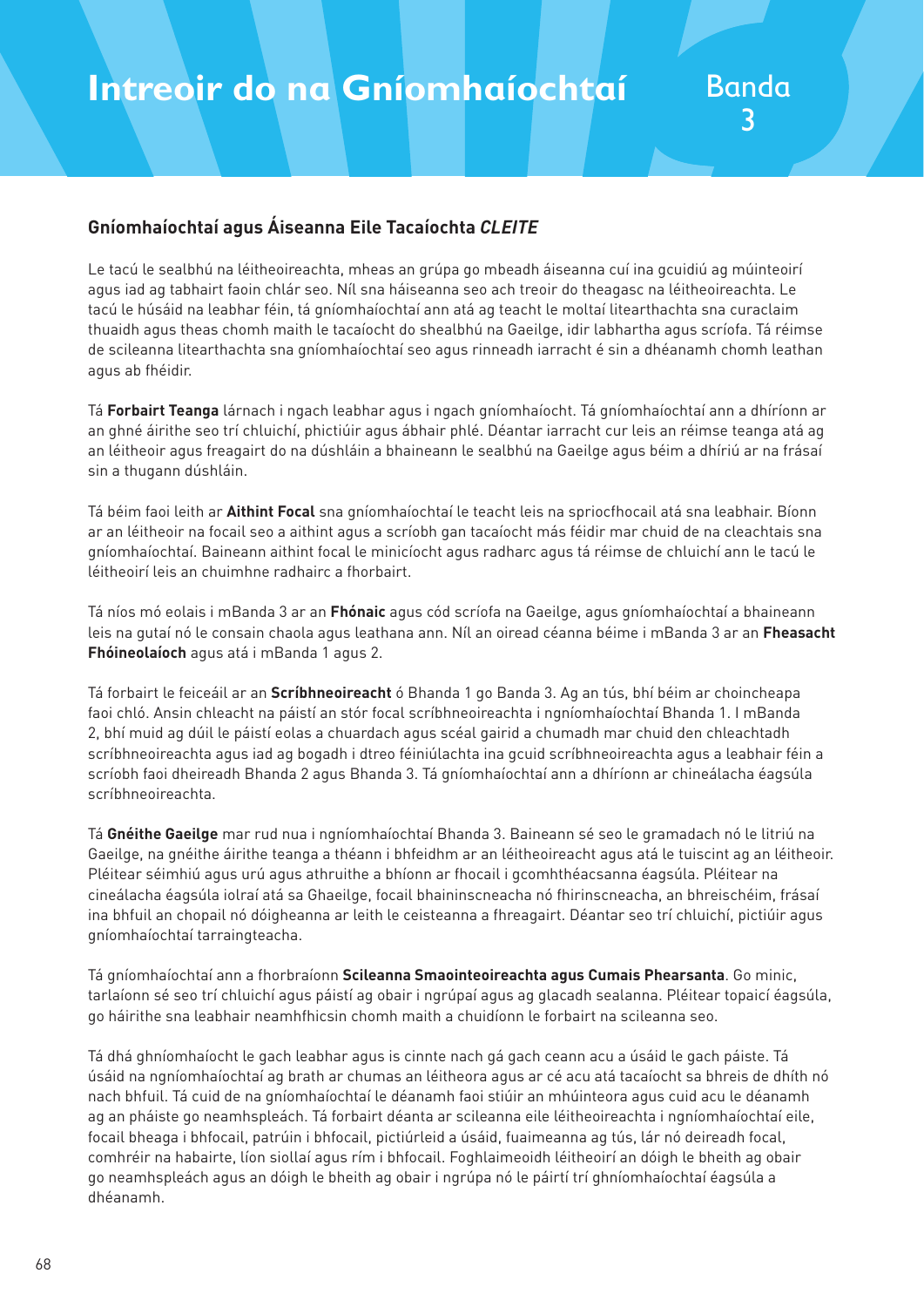### **Intreoir do na Gníomhaíochtaí** Banda

#### **Na Póstaeir**

Tacaíonn na póstaeir le forbairt na scileanna litearthachta sna bandaí agus tá treoirnótaí múinteora le gach ceann a thagraíonn do na scileanna áirithe a bhaineann leis.

Póstaeir Bhanda 1 – Is póstaeir plé iad seo le lipéid, frásaí agus pictiúir ó na leabhair féin. Tá póstaeir ann a bhaineann le líon siollaí i bhfocail ón leabhar, ceann eile le cluiche leis na focail radhairc agus graif a léiríonn peataí nó mionbheithígh ón ghairdín. Tá póstaer eile ann le liosta a scríobh do chóisir lá breithe agus ceann eile a dhíríonn béim ar réamhfhocail agus sa le séimhiú sa chaint.

Póstaeir Bhanda 2 – Tá níos mó béime i mBanda 2 ar an scríbhneoireacht agus tá sé sin amhlaidh leis na póstaeir, ar a bhfuil frámaí scríbhneoireachta agus moltaí do scríbhneoireacht ranga agus cineálacha éagsúla scríbhneoireachta.

Tá **cluichí ríomhaire** ann le guth le tacú leis an fhoghlaim sna leabhair. Arís, ní gá gach cluiche a imirt le gach páiste, níl ann ach áis bhreise le tacú leis an léitheoireacht. Cuideoidh an glór sna cluichí seo le tuismitheoirí agus páistí sa bhaile le fuaimniú na bhfocal agus tacóidh sé le forbairt Ghaeilge labhartha na bpáistí.

Is iad seo na múinteoirí a rinne na gníomhaíochtaí seo:

**Dolores Barnes, Bunscoil Phobal Feirste Deirdre Uí Choisneacháin, Bunscoil an tSléibhe Dhuibh Orla Flanagan, Gaelscoil na bhFál Seosaimhín Ní Ghribín, Bunscoil Bheann Mhadagáin Clár O'Loughlin, Bunscoil Naomh Bríd Joanne Uí Luachráin, Bunscoil Naomh Proinsias Aoife Ní Phóilín, Gaelscoil na bhFál Mairéad Nig Uaid, Scoil na Fuiseoige**

Táimid an-bhuíoch de **CCEA** as na gníomhaíochtaí agus na nótaí seo a fhoilsiú ar ardchaighdeán, as na póstaeir a dhearadh agus a chur i gcló agus as na cluichí idirghníomhacha a fhorbairt. Táimid an-bhuíoch de **Mhairéad Nig Uaid** as an obair seo a stiúradh le CCEA, **Joanne Uí Luachráin**, a dhear na póstaeir agus **Deirdre Uí Choisneacháin** agus **Clare O'Loughlin** a dhear na cluichí idirghníomhacha.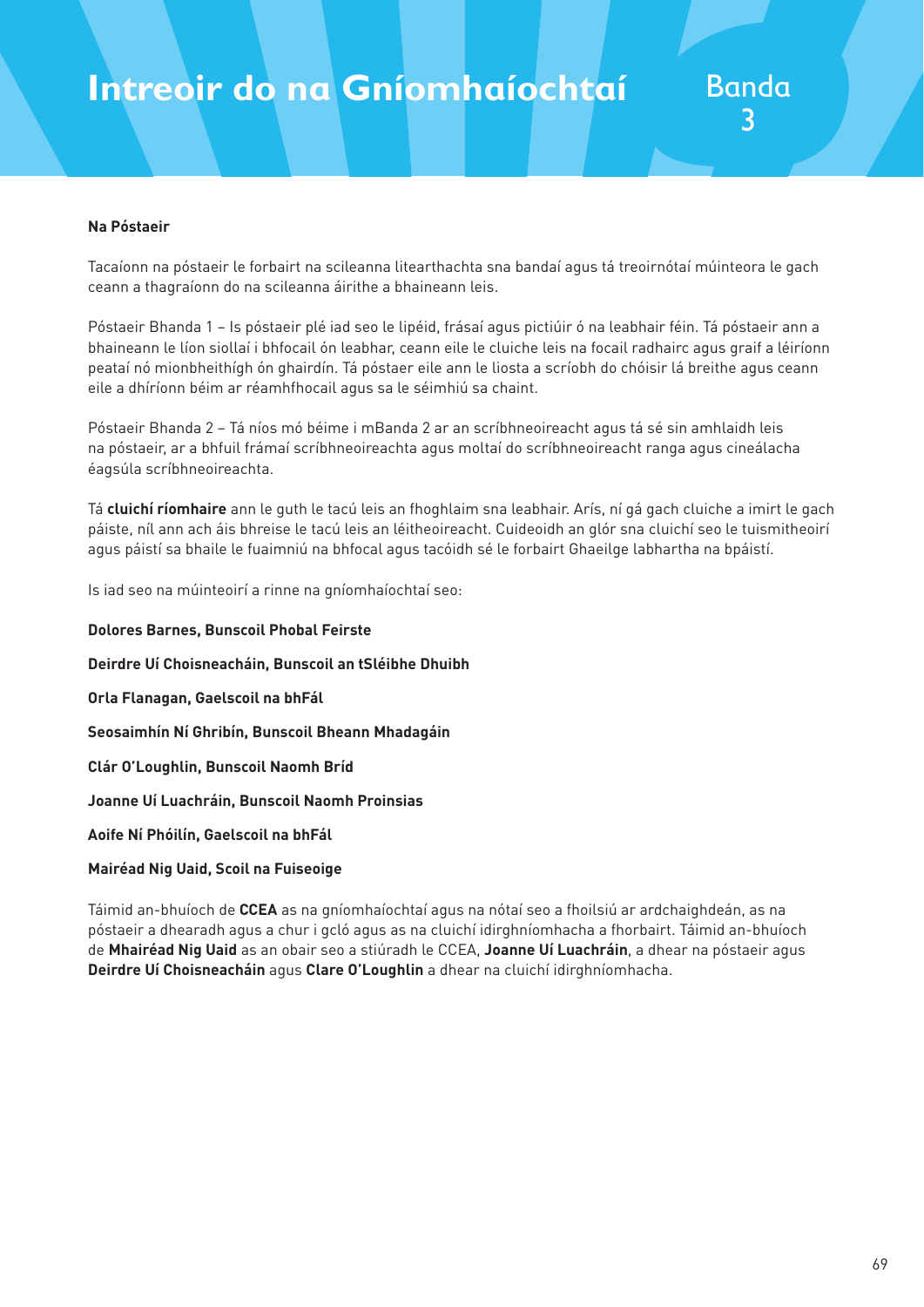## **Gníomhaíochtaí Cláraithe**

| Ficsean – 13 |                    |  |
|--------------|--------------------|--|
|              | Neamhfhicsean $-7$ |  |

Dhá leagan – 2

#### **Cód**

- **AF Aithint Focal x 39**
- **FT Forbairt Teanga x 33**
- **FF Feasacht Fhóineolaíoch x 3**
- **F Fónaic x 6**
- **S Scríbhneoireacht x 17**
- **SSCP Scileanna Smaointeoireachta agus Cumais Phearsanta x 16**
- **GG Gnéithe Gaeilge x 7**

| <b>Teideal</b>                                            | Spriocfhocail   | Cineál Gníomhaíochta             | Gníomhaíochtaí                                                                                                                                                                                                                                          |
|-----------------------------------------------------------|-----------------|----------------------------------|---------------------------------------------------------------------------------------------------------------------------------------------------------------------------------------------------------------------------------------------------------|
| 1<br>Ag Obair le<br><b>Rothar</b><br><b>Neamhfhicsean</b> | obair<br>rothar | 1. AF, FT<br>2. AF, FT, GG       | 1. Abairtí le spriocfhocail ar iarraidh ar dtús,<br>ansin focail eile ar iarraidh. Abairt iomlán le<br>scríobh sa deireadh.<br>2. Uatha agus iolra - rothar/rothair<br>bláth/bláthanna, bréagán/bréagáin.<br>Pictiúir tugtha de cheann amháin agus níos |
|                                                           |                 |                                  | mó ná ceann amháin.                                                                                                                                                                                                                                     |
| $\overline{2}$<br><b>Bí Aclaí</b><br><b>Neamhfhicsean</b> | rith<br>léim    | 1. AF, FT, S<br>2. AF, FT, SSCP  | 1. Pictiúir tugtha. Caithfear abairt a scríobh.<br>Tá spás ag an bhun le go dtig leo a rogha féin<br>abairt a scríobh.                                                                                                                                  |
|                                                           |                 |                                  | 2. Fráma tugtha. Póstaer le déanamh de<br>dhóigheanna le bheith aclaí.                                                                                                                                                                                  |
| 3<br>Sa Dánlann<br><b>Ficsean</b>                         | chonaic<br>fear | 1. AF, FT, SSCP<br>2. AF, FT, GG | 1. Pictiúr den fhear ón phictiúr sa leabhar.<br>Lipéid le cur ar a chuid éadaí. Focail tugtha<br>ag bun an leathanaigh.                                                                                                                                 |
|                                                           |                 |                                  | 2. - lann le cur ag deireadh focail - dánlann,<br>pictiúrlann, bialann. Ansin an focal iomlán<br>a scríobh.                                                                                                                                             |
| 4<br>Pól Piongain<br>agus a Chairde                       | teacht<br>suas  | 1. AF, FT, SSCP<br>2. AF, FT, FF | 1. Ceisteanna le freagairt faoi mhothúcháin<br>Phóil, pictiúir ag an bhun le plé.                                                                                                                                                                       |
| <b>Ficsean</b>                                            |                 |                                  | 2. Focail tugtha ag bun an leathanaigh le cur i<br>rannóga de réir siollaí - 1, 2, 3 shiolla.                                                                                                                                                           |
| 5<br><b>Ag Campáil</b><br><b>Ficsean</b>                  | sibh<br>réidh   | 1. AF, F<br>2. AF, FT, F, GG     | 1. ch le haimsiú i bhfocail - gach, ach, a chlog,<br>ulchabhán. An focal le cur ar thraein - ch ag<br>tús, lár nó deireadh an fhocail.                                                                                                                  |
|                                                           |                 |                                  | 2. Bolgáin chainte ó charachtair le léamh.<br>Abairt le críochnú, 'níl ann ach'                                                                                                                                                                         |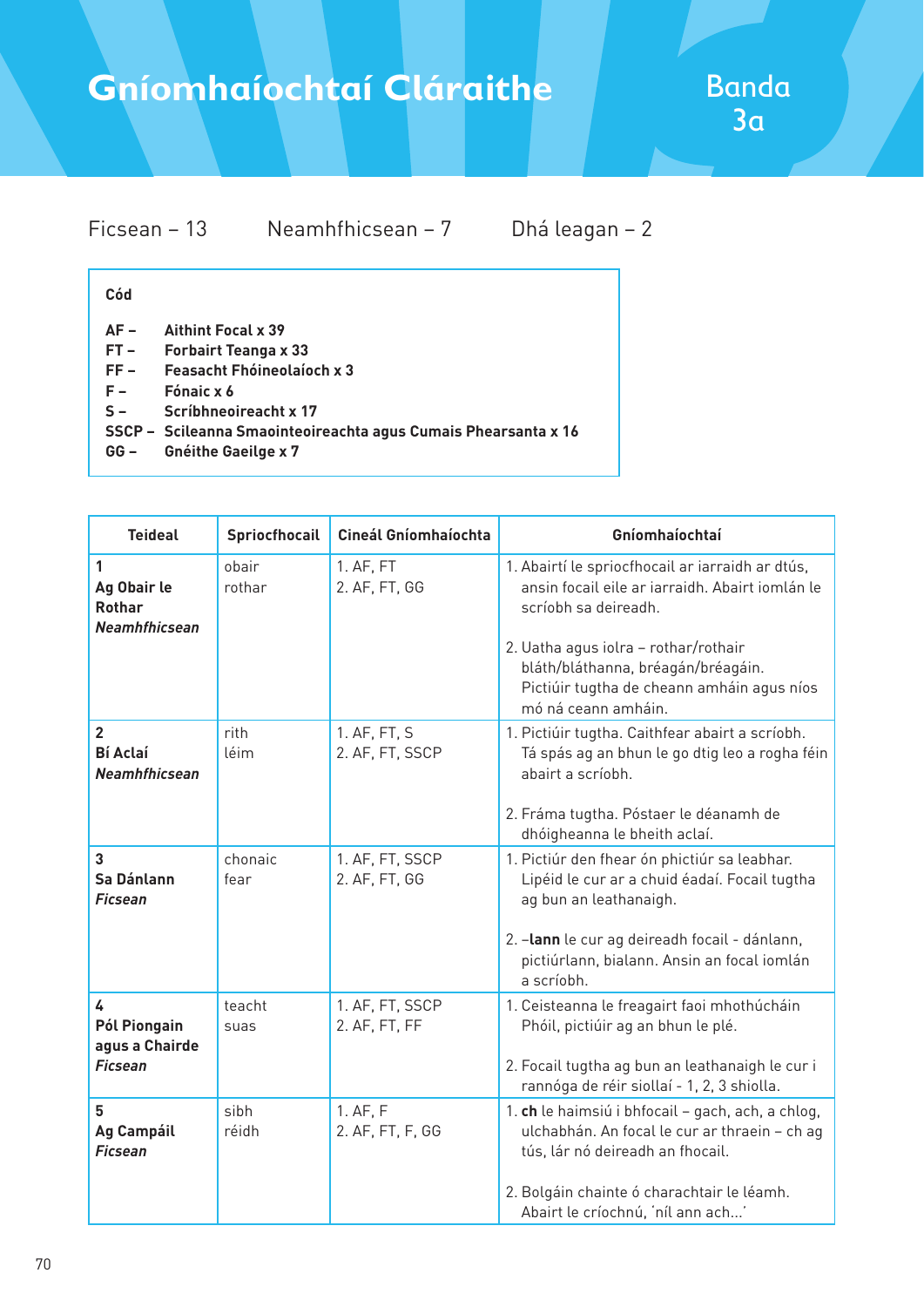## **Gníomhaíochtaí Cláraithe**

| 6                                              | air                       | 1. AF, FT, S, SSCP                     | 1. Bileog eolais faoin ochtapas - lipéid/abairt-                                                                      |
|------------------------------------------------|---------------------------|----------------------------------------|-----------------------------------------------------------------------------------------------------------------------|
| <b>Ochtapas</b><br>Neamhfhicsean               | uisce                     | 2. AF, FT, SSCP                        | pictiúr le lipéid, fíricí.                                                                                            |
|                                                |                           |                                        | 2. Cluiche do bheirt - Déan d'ochtapas féin.<br>Cuir cosa beaga air/súile móra air srl.                               |
| 7                                              | deas                      | 1. FT, SSCP                            | 1. Stocaí le meaitseáil de réir patrún.                                                                               |
| <b>Béar Mór agus</b><br>a Stocaí               | beidh                     | 2. AF, FT, SSCP                        | 10 bpéire.                                                                                                            |
| <b>Ficsean</b>                                 |                           |                                        | 2. Cluiche do bheirt le dísle (focail faoi gach<br>uimhir). Baineann sé le haithint focal agus<br>na focail radhairc. |
| 8                                              | beag                      | 1. AF, FT, S                           | 1. Abairtí le scríobh faoi phictiúr den éan                                                                           |
| An tÉan Beag<br><b>Dearg</b><br><b>Ficsean</b> | ar ais                    | 2. AF, FT, GG                          | - eochairfhocail tugtha. Tá focail suime le<br>scríobh nó le húsáid mar lipéid.                                       |
|                                                |                           |                                        | 2. Pictiúir ón leabhar agus ceisteanna fúthu.<br>Tá béim ar na réamhfhocail sna freagraí.                             |
| 9                                              | níor                      | 1. AF, FT, F                           | 1. Focail bheaga a aimsiú i spriocfhocail níos                                                                        |
| <b>Tá Mánas</b><br>Mairnéalach                 | ina luí                   | 2. AF, FT, S                           | faide. Is spriocfhocail ón leabhar iad agus tá<br>na focail ar hata foghlaí mara.                                     |
| <b>Tuirseach</b>                               |                           |                                        |                                                                                                                       |
| <b>Ficsean</b>                                 |                           |                                        | 2. Stiallghreannán le pictiúir tugtha ón leabhar.<br>Caithfear bolgáin chainte a líonadh isteach.                     |
| 10                                             | chonaic                   | 1. AF, FT, S                           | 1. Arracht a dhearadh agus lipéid a chur air.                                                                         |
| Ag Siúl<br>Ficsean le rím                      | siúl                      | 2. AF, FT, FF                          | Tá lipéid fholmha ann le scríobh iontu agus<br>le cur ar an arracht.                                                  |
|                                                |                           |                                        |                                                                                                                       |
|                                                |                           |                                        | 2. Pelmanachas - focail a dhéanann rím a<br>mheaitseáil.                                                              |
| 11<br>Cosa                                     | thig/féidir<br>a dhéanamh | 1. AF, FT, S, GG<br>2. AF, FT, S, SSCP | 1. Athraigh na habairtí le séimhiú (urú) a chur<br>isteach.                                                           |
| <b>Neamhfhicsean</b>                           |                           |                                        | crosóg mhara<br>ar an                                                                                                 |
|                                                |                           |                                        | portán<br>ar an                                                                                                       |
| x 2                                            |                           |                                        | 2. Innéacs a úsáid. Pictiúr a dhéanamh de                                                                             |
|                                                |                           |                                        | phortán agus abairtí le scríobh faoi.                                                                                 |
| 12<br>Ar na Rothair                            | rothar<br>síos            | 1. AF, SSCP<br>2. AF, FT, S            | 1. Comharthaí 'ar chlé' agus 'ar dheis'.<br>Ceisteanna faoi phictiúir ón leabhar, 'ar chlé'                           |
| <b>Ficsean</b>                                 |                           |                                        | nó 'ar dheis' le tabhairt mar fhreagra.                                                                               |
|                                                |                           |                                        | 2. An maith leat dul ar rothar? Cé eile a bhíonn                                                                      |
|                                                |                           |                                        | leat agus tú ar do rothar? Freagraí le scríobh                                                                        |
|                                                |                           |                                        | i mbolgáin smaointe? Pictiúir le déanamh<br>agus abairtí le scríobh le do scéal a insint.                             |
| 13                                             | rinne                     | 1. AF, S, SSCP                         | 1. Laethanta na seachtaine agus cineálacha                                                                            |
| <b>Dialann Aimsire</b><br>Ficsean              | muid                      | 2. AF, F                               | aimsire tugtha. Ceisteanna le freagairt, Cad<br>é mar a bhí an aimsir ar an Luan? srl.                                |
|                                                |                           |                                        |                                                                                                                       |
|                                                |                           |                                        | 2. Focail bheaga le haimsiú i bhfocail, ansin<br>liosta a dhéanamh.                                                   |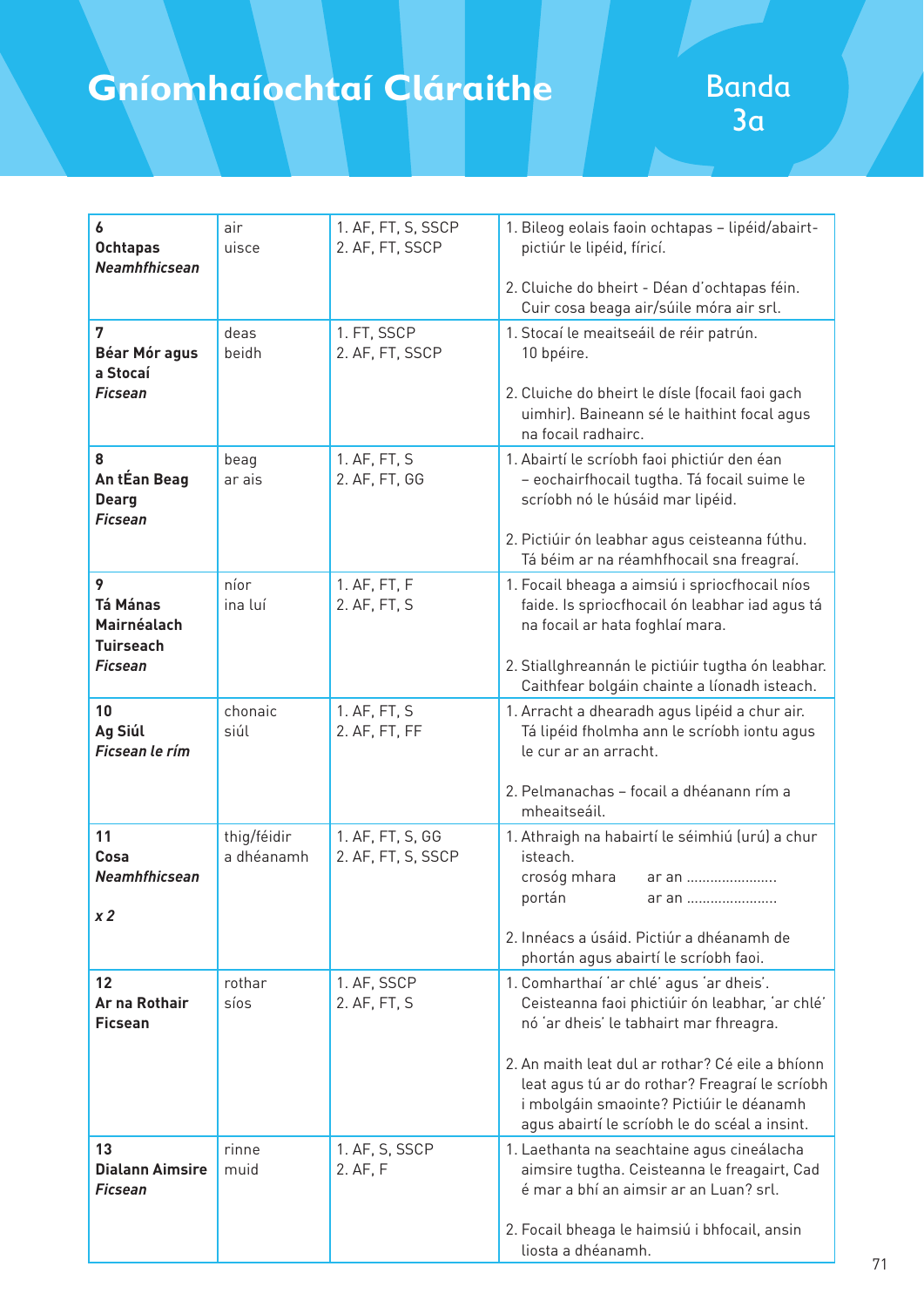## **Gníomhaíochtaí Cláraithe**

| 14<br>Eitleog Nua do<br>Rónán<br><b>Ficsean</b>      | thug<br>Mamaí       | 1. AF, FT, S<br>2. AF, FT, S, SSCP     | 1. Abairtí le scríobh faoi scéal, pictiúir le<br>déanamh<br>2. Cárta lá breithe a dhéanamh.                                                                                                                                                                   |
|------------------------------------------------------|---------------------|----------------------------------------|---------------------------------------------------------------------------------------------------------------------------------------------------------------------------------------------------------------------------------------------------------------|
| 15<br><b>An Turas</b><br>Ficsean le rím              | chuaigh<br>chuig    | 1. AF, FT, FF<br>2. AF, FT, S, SSCP    | 1. Focail a dhéanann rím a aimsiú. Ansin iad a<br>liostú agus focail eile a chur leo (pictiúir<br>tugtha le cuidiú).                                                                                                                                          |
|                                                      |                     |                                        | 2. Cur síos a scríobh ar an leathanach is fearr<br>leat sa leabhar. Ceisteanna le freagairt faoi<br>agus pictiúir le déanamh faoi.                                                                                                                            |
| 16<br><b>Súile</b><br><b>Neamhfhicsean</b>           | thig/féidir<br>fear | 1. AF, FT, S, SSCP<br>2. AF, FT        | 1. Focail agus pictiúir tugtha - spéaclaí,<br>déshúiligh srl. Ceann acu a roghnú. Pictiúr<br>a dhéanamh agus scéal a scríobh faoi.                                                                                                                            |
| x <sub>2</sub>                                       |                     |                                        | 2. Thig liom (le scríobh)  a fheiceáil<br>(suíomhanna éagsúla).                                                                                                                                                                                               |
| 17<br><b>Cluasa</b><br><b>Neamhfhicsean</b>          | bíonn<br>beag       | 1. AF, SSCP<br>2. AF, F                | 1. Cluasa le sórtáil - cluasa móra/cluasa<br>beaga. Pictiúir d'ainmhithe éagsúla tugtha.                                                                                                                                                                      |
|                                                      |                     |                                        | 2. ua - abairtí le ua ar iarraidh sna focail i<br>mbolgáin chainte. Pictiúir tugtha.                                                                                                                                                                          |
| 18<br><b>Ag Obair Liom</b><br><b>Ficsean</b>         | mise<br>uisce       | 1. AF, FT<br>2. AF, FT, S, GG          | 1. Abairtí tugtha ón leabhar - le léamh agus<br>pictiúir le déanamh.                                                                                                                                                                                          |
|                                                      |                     |                                        | 2. Ceisteanna le freagairt - béim ar<br>sa + séimhiú sna freagraí.                                                                                                                                                                                            |
| 19<br><b>Daoine</b><br>Neamhfhicsean                 | aige<br>nuair       | 1. AF, FT, S, SSCP<br>2. AF, FT, S, GG | 1. Pictiúir de gach carachtar sa leabhar agus<br>bolgán cainte leo.<br>m.sh. 'Tá líreacán agam.'<br>Bolgán a líonadh do na carachtair eile<br>(thig an rud a chóipeáil ón leabhar nó a rud<br>féin a scríobh).<br>2. Abairtí le críochnú faoi na carachtair - |
|                                                      |                     |                                        | Is fiaclóir é Seán. Bíonn sé<br>(thig leo cóipeáil ón leabhar nó a rud féin a<br>scríobh).                                                                                                                                                                    |
| 20<br><b>Is Maith Linn</b><br>Siúl<br><b>Ficsean</b> | nuair<br>fearr      | 1. AF, FT, S, SSCP<br>2. AF, F         | 1. Spás le pictiúr a tharraingt agus línte<br>le scéal a scríobh tugtha faoi na séasúir.<br>Ceisteanna le léamh mar spreagadh.                                                                                                                                |
|                                                      |                     |                                        | 2. s caol/leathan - focail tugtha leis an dá s -<br>le scríobh sa chiorcal cheart.                                                                                                                                                                            |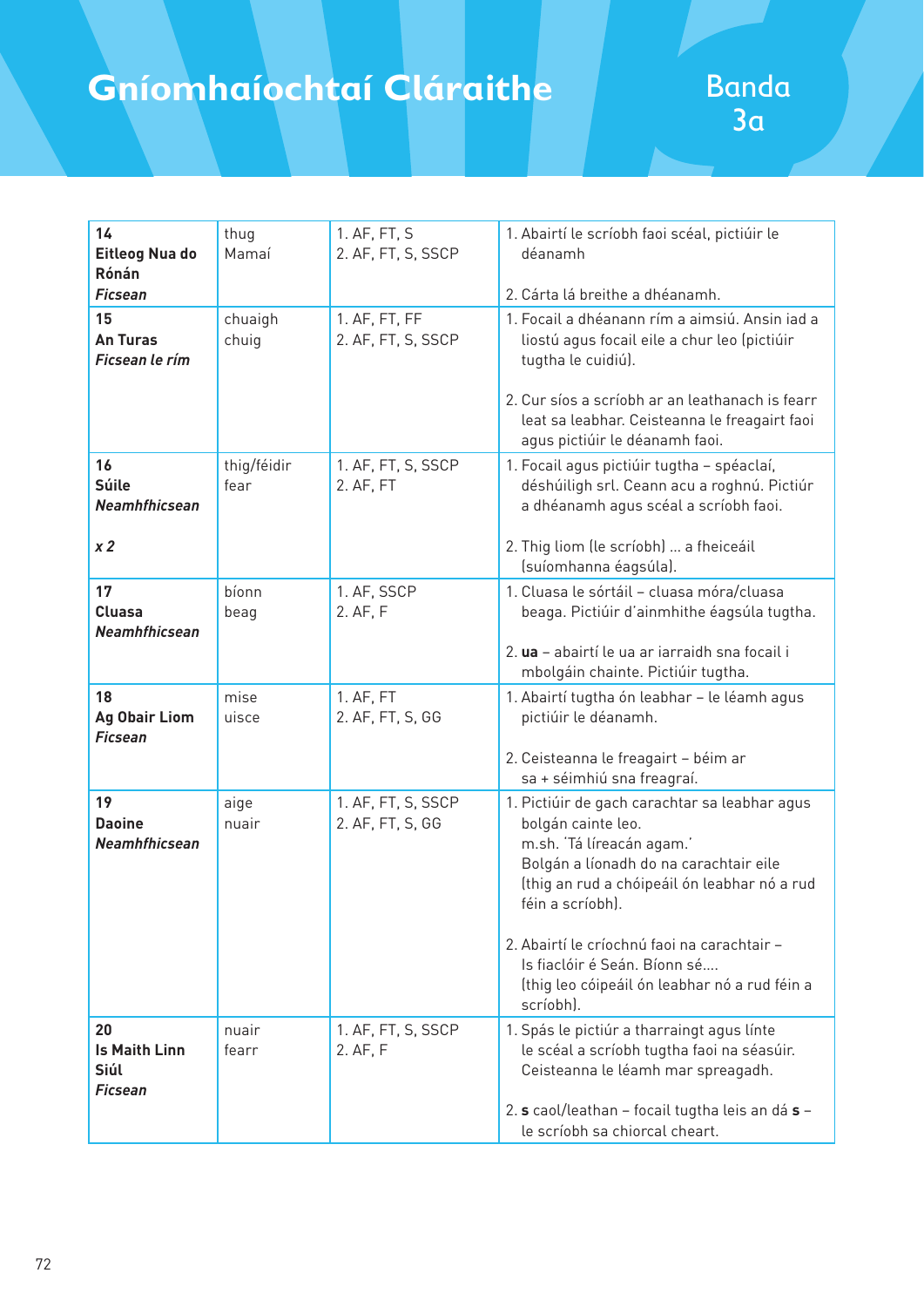| Ficsean – 13 | Neamhfhicsean $-7$ |  |
|--------------|--------------------|--|
|              |                    |  |

Dhá leagan – 3

#### **Cód**

- **AF Aithint Focal x 38**
- **FT Forbairt Teanga x 36**
- **FF Feasacht Fhóineolaíoch x 0**
- **F Fónaic x 10**
- **S Scríbhneoireacht x 13**
- **SSCP Scileanna Smaointeoireachta agus Cumais Phearsanta x 10**
- **GG Gnéithe Gaeilge x 6**

| <b>Teideal</b>                                                         | Spriocfhocal   | Cineál Gníomhaíochta               | Gníomhaíocht                                                                                                                                                                                                                                                    |
|------------------------------------------------------------------------|----------------|------------------------------------|-----------------------------------------------------------------------------------------------------------------------------------------------------------------------------------------------------------------------------------------------------------------|
| 1<br>An Cat agus a<br><b>Mhála</b><br><b>Ficsean</b><br>x <sub>2</sub> | thug<br>teacht | 1. FT<br>2. AF, FT, S              | 1. Puipéid agus cúlra - aithris le déanamh ar<br>an scéal.<br>2. Pictiúir de na carachtair le déanamh agus<br>bolgáin chainte le líonadh lena gcaint.                                                                                                           |
| $\overline{2}$<br><b>Bricfeasta</b><br><b>Ficsean</b>                  | déan<br>orm    | 1. AF, FT, F<br>2. AF, FT, S, SSCP | 1. An fhuaim í, roghanna tugtha ag barr an<br>leathanaigh le cur sna focail chearta - í, aí,<br>i sí, bhí, Mamaí, Lúsaí, uirthi, ith.<br>2. Oideas a scríobh - déan tósta, briathra<br>tugtha, liosta ábhar tugtha, abairtí le scríobh<br>leo.                  |
| 3<br>Cnámharlach<br><b>Neamhfhicsean</b>                               | aige<br>aici   | 1. AF, FT, SSCP<br>2. AF, FT, SSCP | 1. Focail ón leabhar le scríobh i liostaí ar<br>chnámha - codanna an choirp, ainmhithe.<br>Na gluaiseachtaí a dhéanann siad a scríobh,<br>ag<br>2. Leideanna le léamh agus an t-ainmhí ceart<br>a scríobh isteach. Cé leis an cnámharlach<br>seo?               |
| 4<br><b>Bronntanas ó</b><br><b>Mhamó</b><br>Ficsean<br>x <sub>2</sub>  | inniu<br>teach | 1. AF, F<br>2. AF, FT, S, SSCP     | 1. d caol agus d leathan, focail le scríobh ar<br>dhá bhronntanas, focail tugtha.<br>2. Mothúcháin a phlé. Abairtí le scríobh<br>faoi gach lá den tseachtain le cur síos ar na<br>mothúcháin.                                                                   |
| 5<br><b>Mánas</b><br>Mairnéalach<br>agus na hÉin<br><b>Ficsean</b>     | chuir<br>thóg  | 1. AF, FT<br>2. AF, F              | 1. Abairtí le léamh ón leabhar agus na pictiúir<br>tugtha. Le gearradh agus le cur leis na<br>habairtí cearta.<br>2. An fhuaim i - traein le tús, lár agus deireadh<br>léirithe. Focail le cur san áit cheart ar an<br>traein ag brath ar an áit a bhfuil an i. |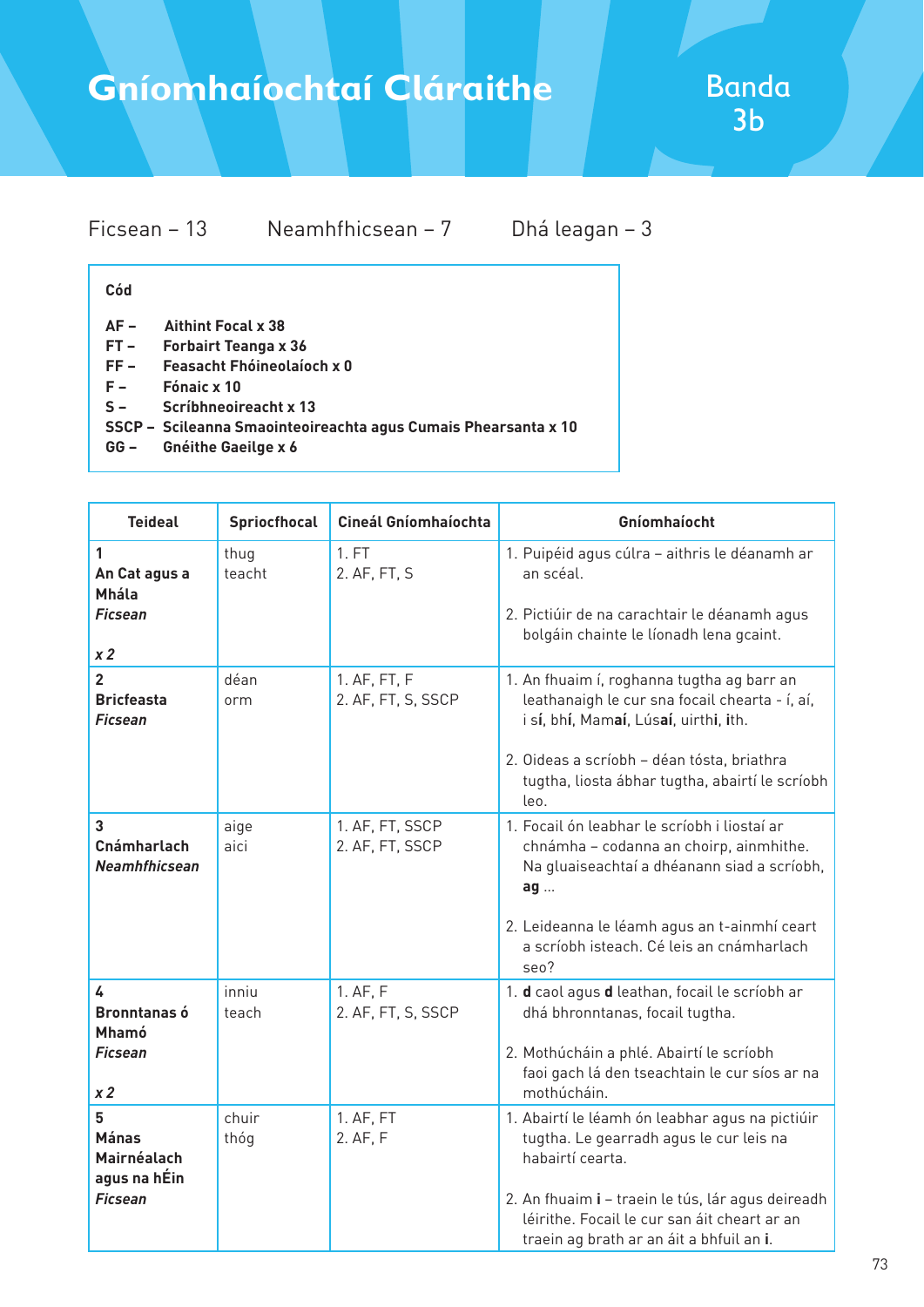| 6<br><b>Ag Dreapadh</b><br><b>Neamhfhicsean</b>  | bíonn<br>bheith   | 1. AF, FT, GG<br>2. AF, FT, SSCP          | 1. Cluichí meaitseála le hiolraí. Péirí d'fhocail<br>san uatha/iolra le meaitseáil.                                                                                                                                                          |
|--------------------------------------------------|-------------------|-------------------------------------------|----------------------------------------------------------------------------------------------------------------------------------------------------------------------------------------------------------------------------------------------|
|                                                  |                   |                                           | 2. Léaráid chrainn - ainmhithe a bhíonn/nach<br>mbíonn ag dreapadh le rangú. Pictiúir agus<br>focail tugtha.                                                                                                                                 |
| 7<br>Dinnéar le Daidí<br><b>Ficsean</b>          | sibh<br>Daidí     | 1. AF, FT, S, SSCP<br>2. AF, FT, S        | 1. An dinnéar is fearr leat a phlé. Pictiúr le<br>déanamh agus abairt le scríobh faoi.                                                                                                                                                       |
|                                                  |                   |                                           | 2. Stiallchartúin tugtha. Bolgáin chainte le<br>scríobh isteach ag an pháiste.                                                                                                                                                               |
| 8<br><b>Mo Ghairdín</b><br><b>Neamhfhicsean</b>  | fuair<br>muid     | 1. AF, FT, SSCP<br>2. AF, FT, GG          | 1. Liosta de rudaí atá de dhíth ort le bheith ag<br>obair sa ghairdín a scríobh. Pictiúir tugtha.                                                                                                                                            |
|                                                  |                   |                                           | 2. Abairtí le críochnú. Béim ar sa + séimhiú.                                                                                                                                                                                                |
| 9<br>An Leon agus an<br>Luchóg<br><b>Ficsean</b> | uirthi<br>súgradh | 1. AF, FT, SSCP, GG<br>2. AF, FT, F       | 1. Mothúcháin le plé agus frásaí le air agus<br>uirthi. Pictiúir tugtha ón leabhar agus foclóir<br>a bhaineann le mothúcháin tugtha.<br>Caithfear abairt bheag a scríobh taobh le<br>gach pictiúr ar, nós, Tá fearg air. Tá eagla<br>uirthi. |
|                                                  |                   |                                           | 2. An fhuaim $i - i$ , uí, aí, i<br>An ceann ceart a roghnú do na focail -<br>í, sí, bhí, ina luí, rópaí, uirthi                                                                                                                             |
| 10<br>An Zú<br>Ficsean le rím                    | ithe<br>agus      | 1. AF, FT, FF<br>2. AF, FT                | 1. Ceisteanna ina bhfuil rím le léamh agus le<br>freagairt. Pictiúir le tarraingt den ainmhí.                                                                                                                                                |
|                                                  |                   |                                           | 2. Uimhir uatha tugtha. An uimhir iolra le<br>scríobh isteach.                                                                                                                                                                               |
| 11<br><b>Piseanna</b><br><b>Neamhfhicsean</b>    | ithe<br>réidh     | 1. AF, FT, S, SSCP<br>2. AF, FT, SSCP, GG | 1. Leabhar a dhéanamh faoi fhás na bpiseanna<br>thar na séasúir.                                                                                                                                                                             |
|                                                  |                   |                                           | 2. Léaráid Venn - glasraí is maith leat, glasraí<br>nach maith leat a rangú.                                                                                                                                                                 |
| 12<br>Cá bhfuil mo<br>bhríste?                   | chuaigh<br>suas   | 1. AF, FT, S<br>2. AF, FT                 | 1. Fráma scríbhneoireachta le líonadh faoin<br>scéal.                                                                                                                                                                                        |
| <b>Ficsean</b>                                   |                   |                                           | 2. Ceisteanna le freagairt. Ceisteanna<br>tuisceana agus ansin tátalacha.                                                                                                                                                                    |
| 13<br>Tine!<br><b>Ficsean</b>                    | tháinig<br>amach  | 1. AF, F<br>2. AF, FT                     | 1. An dá t le sórtáil in dhá chiorcal. Focail le t<br>tugtha.                                                                                                                                                                                |
|                                                  |                   |                                           | 2. Abairtí ón leabhar le gearradh agus le cur<br>faoi na pictiúir chearta.                                                                                                                                                                   |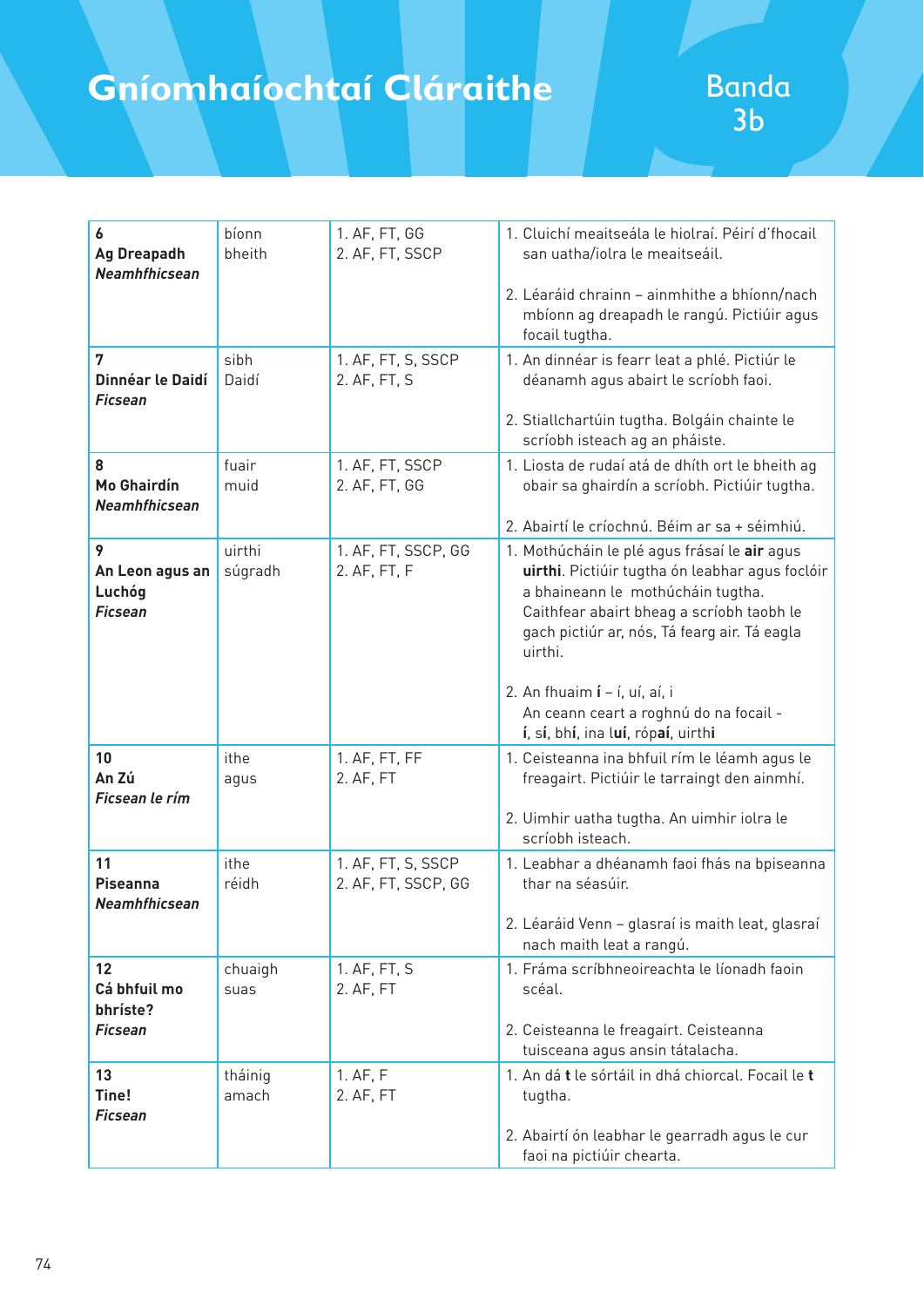| 14<br><b>Snag</b><br><b>Ficsean</b><br>x <sub>2</sub>            | cuir<br>eile     | 1. AF, FT, S<br>2. AF, FT, F              | 1. Fráma scríbhneoireachta le scríobh. Abairtí<br>agus pictiúir ón leabhar le críochnú.<br>2. Pictiúir de rudaí ina bhfuil s le cur sna<br>rannóga cearta - caol/leathan. Spás<br>d'fhocail eile.                                  |
|------------------------------------------------------------------|------------------|-------------------------------------------|------------------------------------------------------------------------------------------------------------------------------------------------------------------------------------------------------------------------------------|
| 15<br>Luas<br><b>Neamhfhicsean</b>                               | bean<br>daoine   | 1. AF, FT, F<br>2. AF, FT, S              | 1. Focail bheaga a aimsiú i bhfocail mhóra.<br>Dath le cur orthu.<br>2. Pictiúr agus scéal le scríobh faoi bheith ag<br>dul go gasta. Abairtí tugtha le cuidiú.                                                                    |
| 16<br>Luchóg sa Teach<br><b>Ficsean</b>                          | Daidí<br>faoin   | 1. AF, F<br>2. AF, FT, S                  | 1. An deireadh ceart a chur le focail - óg nó<br>ith. Ansin an focal a scríobh arís.<br>2. Pictiúir ón leabhar tugtha. Bolgáin chainte<br>le scríobh leis an rud cuí ón leabhar. Tá béim<br>ar na réamhfhocail; ar, sa, faoi.      |
| 17<br>Leabhar na<br>Séasúr<br><b>Ficsean</b>                     | súgradh<br>nach  | 1. AF, FT, S, SSCP<br>2. AF, FT, GG       | 1. Pictiúir de gach séasúr agus abairt le<br>scríobh faoi gach ceann acu.<br>2. Uatha d'fhocail tugtha, iolra le scríobh.<br>Tá na freagraí sa leabhar.                                                                            |
| 18<br><b>Bainne Bó</b><br>Neamhfhicsean                          | déanann<br>duine | 1. AF, FT, F<br>2. AF, FT                 | 1. nn le cuardach i bhfocail sa leabhar.<br>Sampla amháin tugtha, déanann.<br>2. Pictiúir tugtha ón leabhar. Abairtí ón leabhar<br>le meaitseáil leo.                                                                              |
| 19<br><b>Rua ar Cuairt</b><br><b>Ficsean</b>                     | léim<br>síos     | 1. AF, FT, S<br>2. AF, FT, F              | 1. Scéal le dhá chuid, Cad é a rinne tusa? Cad<br>é a tharla ansin? Scéal le scríobh faoi<br>dhuine a chuidigh leat.<br>2. Focal ina bhfuil ua ar iarraidh - ua le<br>scríobh isteach. Ansin abairtí le scríobh leis<br>na focail. |
| 20<br><b>Bialann do na</b><br>Féileacáin<br><b>Neamhfhicsean</b> | cuir<br>déan     | 1. AF, FT, S, SSCP<br>2. AF, FT, GG, SSCP | 1. Oideas a scríobh do bhialann na bhféileacán<br>- ábhair agus uirlisí tugtha.<br>2. Cluiche - cártaí ar a bhfuil focail san uatha<br>agus san iolra. Le tiontú agus le meaitseáil.                                               |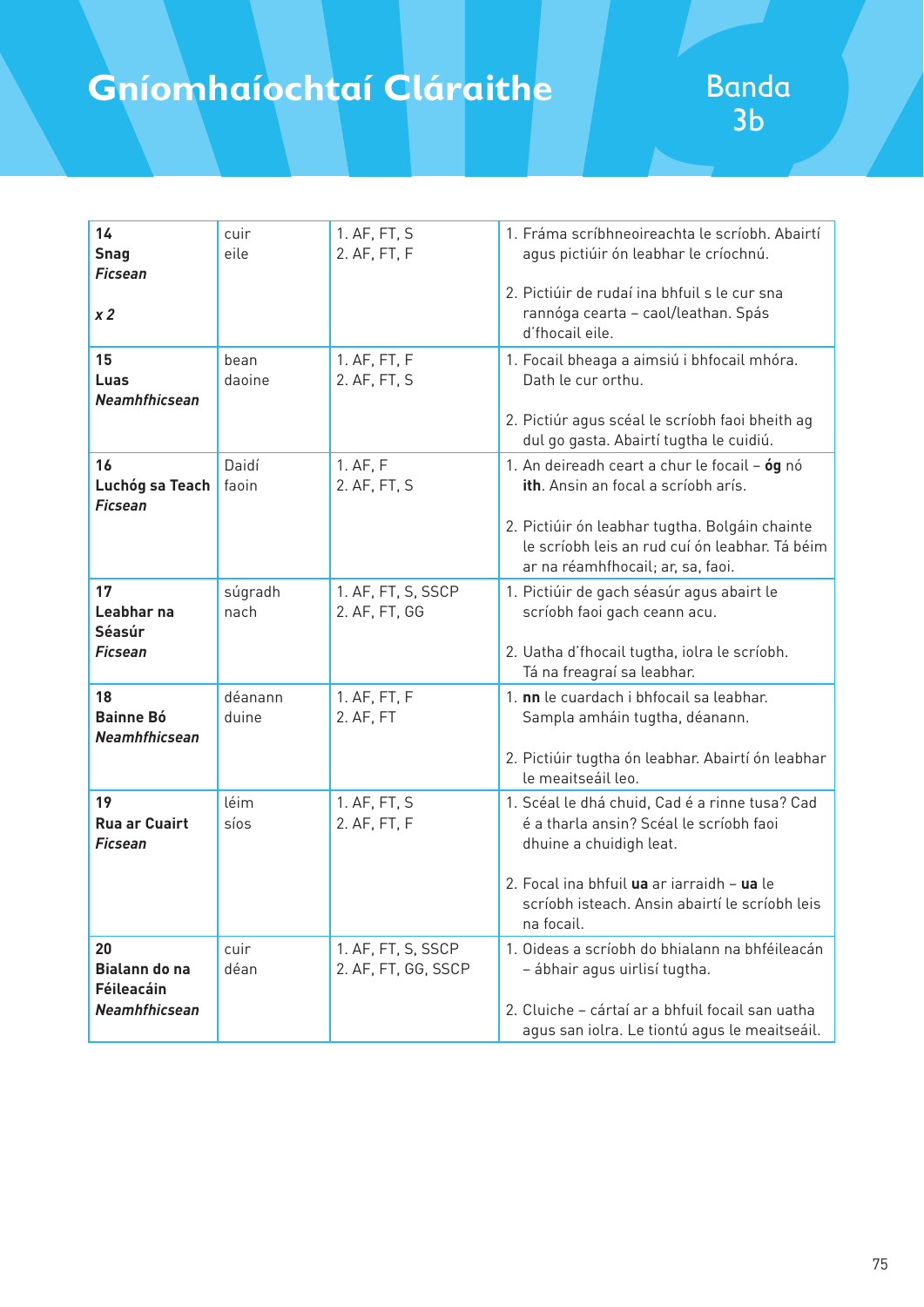### Ficsean – 13 Neamhfhicsean – 7 Dhá leagan – 7

#### **Cód**

- **AF Aithint Focal x 38**
- **FT Forbairt Teanga x 39**
- **FF Feasacht Fhóineolaíoch x 1**
- **F Fónaic x 7**
- **S Scríbhneoireacht x 17**
- **SSCP Scileanna Smaointeoireachta agus Cumais Phearsanta x 9**
- **GG Gnéithe Gaeilge x 13**

| <b>Teideal</b>                                                         | Spriocfhocail  | Duine agus Cineál<br>Gníomhaíochta | Gníomhaíochtaí                                                                                                                                                                                  |
|------------------------------------------------------------------------|----------------|------------------------------------|-------------------------------------------------------------------------------------------------------------------------------------------------------------------------------------------------|
| 1<br>Bríd ag an<br><b>Aonach</b>                                       | Mamaí<br>fuair | 1. AF, FT, S, SSCP<br>2. AF, FT, S | 1. Sé cheist le freagairt, ceisteanna tuisceana<br>agus ceist thátalach ag an deireadh.                                                                                                         |
| <b>Ficsean</b>                                                         |                |                                    | 2. Abairtí ón leabhar, pictiúir ar leathanach eile<br>le meaitseáil leo.                                                                                                                        |
| $\overline{2}$<br>Na Muca Beaga<br><b>Ficsean</b>                      | teach<br>deas  | 1. AF, FT, FF<br>2. AF, FT, GG     | 1. Focail a dhéanann rím agus focail eile ar an<br>leathanach le meaitseáil.<br>2. Muca agus tithe - mór, níos mó, is mó le<br>scríobh isteach ag an pháiste.                                   |
| 3<br><b>An Geimhreadh</b><br><b>Neamhfhicsean</b>                      | beidh<br>fearr | 1. AF, FT, S, GG<br>2. AF, FT, GG  | 1. Abairtí le críochnú le na heilifintí, na héisc<br>srl. Níos mó le líonadh de réir mar a théann<br>siad ar aghaidh.<br>2. Sé cheist le freagairt le beidh a léiríonn<br>tuiscint ar an téacs. |
| 4<br><b>Bhí Cuileog ar</b><br>an Duilleog<br><b>Ficsean</b>            | orm<br>chuig   | 1. AF, FT, S<br>2. AF, FT, S, GG   | 1. Liosta le scríobh ar thrí dhuilleog - áiteanna,<br>ainmhithe agus bia an scéil.<br>2. Leideanna le léamh agus frása le scríobh.<br>Is  é.                                                    |
| 5<br><b>Mánas</b><br>Mairnéalach<br>agus na Buataisí<br><b>Ficsean</b> | thóg<br>gáire  | 1. AF, FT, S, GG<br>2. AF, FT, GG  | 1. Pictiúr de charachtar le bolgán cainte,<br>"Cá bhfuil mo?" (mo + séimhiú).<br>2. Pictiúir le meaitseáil le habairtí le teanga<br>réamhfhoclach, (ar an, faoin, ag an, sa).                   |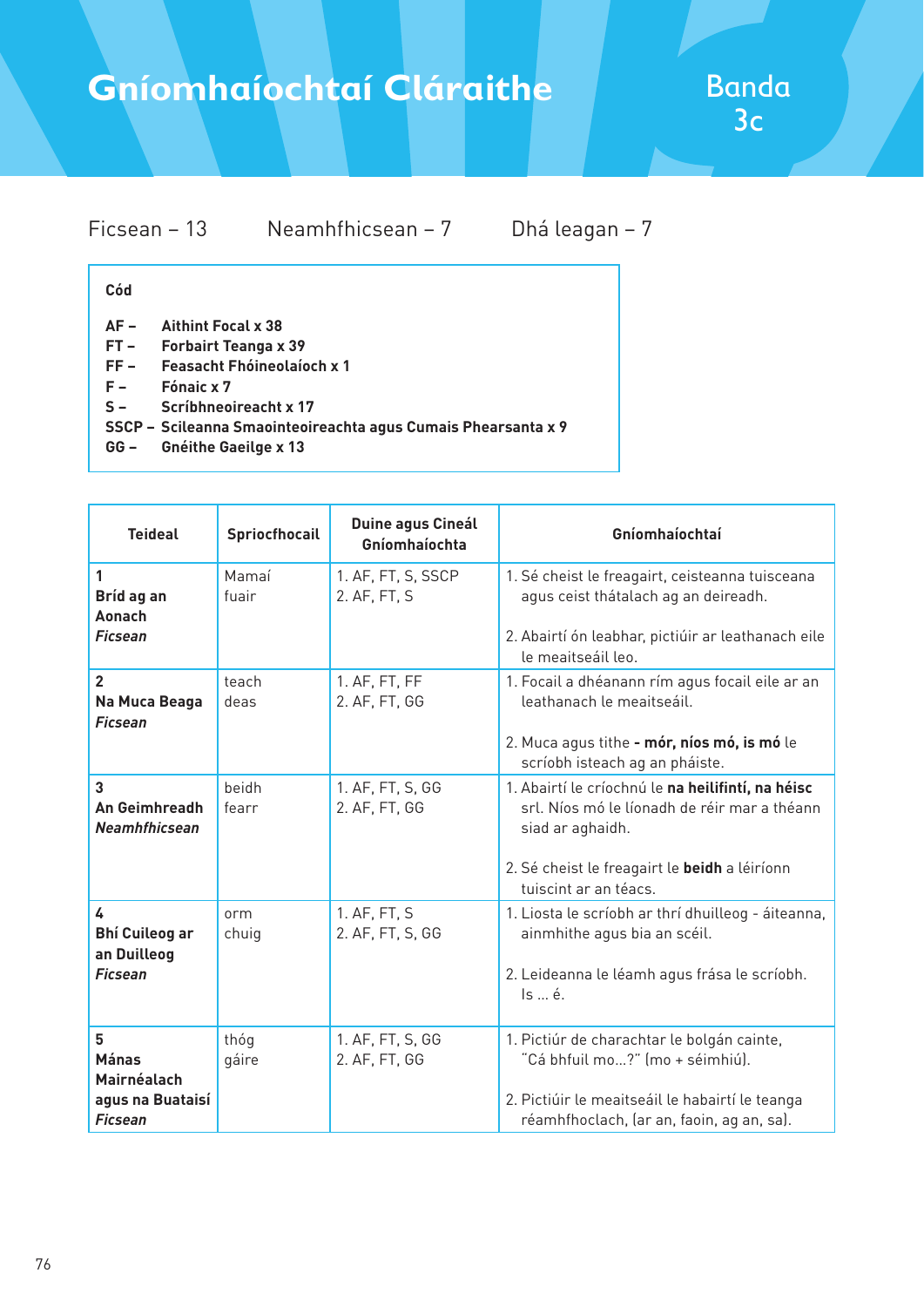| 6<br><b>Ar Scoil</b><br><b>Neamhfhicsean</b>                                  | obair<br>inniu   | 1. AF, FT, GG<br>2. AF, FT, S, SSCP | 1. Pictiúir de charachtair a bhfuil ainmneacha<br>ar a léinte, lipéid in aice leo ag léiriú a<br>bpoist. Abairtí le scríobh ag na páistí fúthu<br>ón leabhar - an chéad cheann déanta dóibh.<br>Is rúnaí í Máire, Is múinteoir é Seán, srl.<br>2. An dóigh le hinnéacs a úsáid. Focail ón<br>innéacs tugtha, caithfidh an páiste an tagairt<br>a aimsiú agus abairt a scríobh faoi. |
|-------------------------------------------------------------------------------|------------------|-------------------------------------|-------------------------------------------------------------------------------------------------------------------------------------------------------------------------------------------------------------------------------------------------------------------------------------------------------------------------------------------------------------------------------------|
| 7<br>Pota Lára Lacha<br><b>Ficsean</b>                                        | níor<br>tháinig  | 1. AF, FT, S, SSCP<br>2. AF, FT     | 1. Cairt ón leabhar a léiríonn gníomh agus an<br>rud a tharla mar thoradh air. Abairtí le<br>scríobh ag an pháiste.<br>2. Cúig cheist le freagairt. Freagraí le haimsiú<br>sa leabhar.                                                                                                                                                                                              |
| 8<br><b>Cuach sa Nead</b><br>Neamhfhicsean                                    | aici<br>eile     | 1. AF, FT, S, SSCP<br>2. AF, FT, GG | 1. Abairtí ó shaolré an éin le cur leis an phictiúr<br>cheart.<br>2. mór, níos mó, is mó le scríobh in aice le<br>pictiúir.                                                                                                                                                                                                                                                         |
| 9<br>Daidí agus an<br><b>Clár Scátála</b><br><b>Ficsean</b><br>x <sub>2</sub> | páistí<br>ar ais | 1. AF, FT, GG<br>2. AF, FT, GG      | 1. Cluiche meaitseála - pictiúir agus abairtí ina<br>bhfuil róghasta, róbheag, rómhór.<br>2. Pictiúir de rudaí ón leabhar, frásaí ina bhfuil<br>sa le scríobh agus séimhiú le cur isteach.                                                                                                                                                                                          |
| 10<br>Luchóg agus<br><b>Arracht</b><br>Ficsean                                | cinnte<br>gáire  | 1. AF, FT, S<br>2. AF, FT, SSCP     | 1. Frása gairid tugtha, pictiúir le déanamh<br>agus an frása a chur in abairt iomlán.<br>2. Cúig cheist le freagairt. Freagraí le haimsiú<br>sa leabhar. Is ceist thátalach an cheist<br>dheireanach.                                                                                                                                                                               |
| 11<br>Bróga, Leoga<br>Neamhfhicsean                                           | siúl<br>duine    | 1. AF, FT, S<br>2. AF, FT, GG       | 1. Cur síos a scríobh ar bhróga i scamaill agus<br>pictiúir a dhéanamh de bhróga éagsúla.<br>2. Cluiche le focail san uatha agus san iolra a<br>mheaitseáil - péirí a dhéanamh.                                                                                                                                                                                                     |
| 12<br><b>Uncail Fiachra</b><br>agus na Fiacla<br><b>Ficsean</b><br>x 2        | chuir<br>páistí  | 1. AF, FT, S, SSCP<br>2. AF, FT     | 1. Duine a chuireann ag gáire thú le plé. Pictiúr<br>a dhéanamh agus abairt le scríobh faoi na<br>rudaí greannmhara a dhéanann sé/sí.<br>2. Sé phictiúr ó leathanach 15 sa leabhar.<br>Abairtí tugtha le léamh, le gearradh amach<br>agus le greamú faoin phictiúr cheart.                                                                                                          |